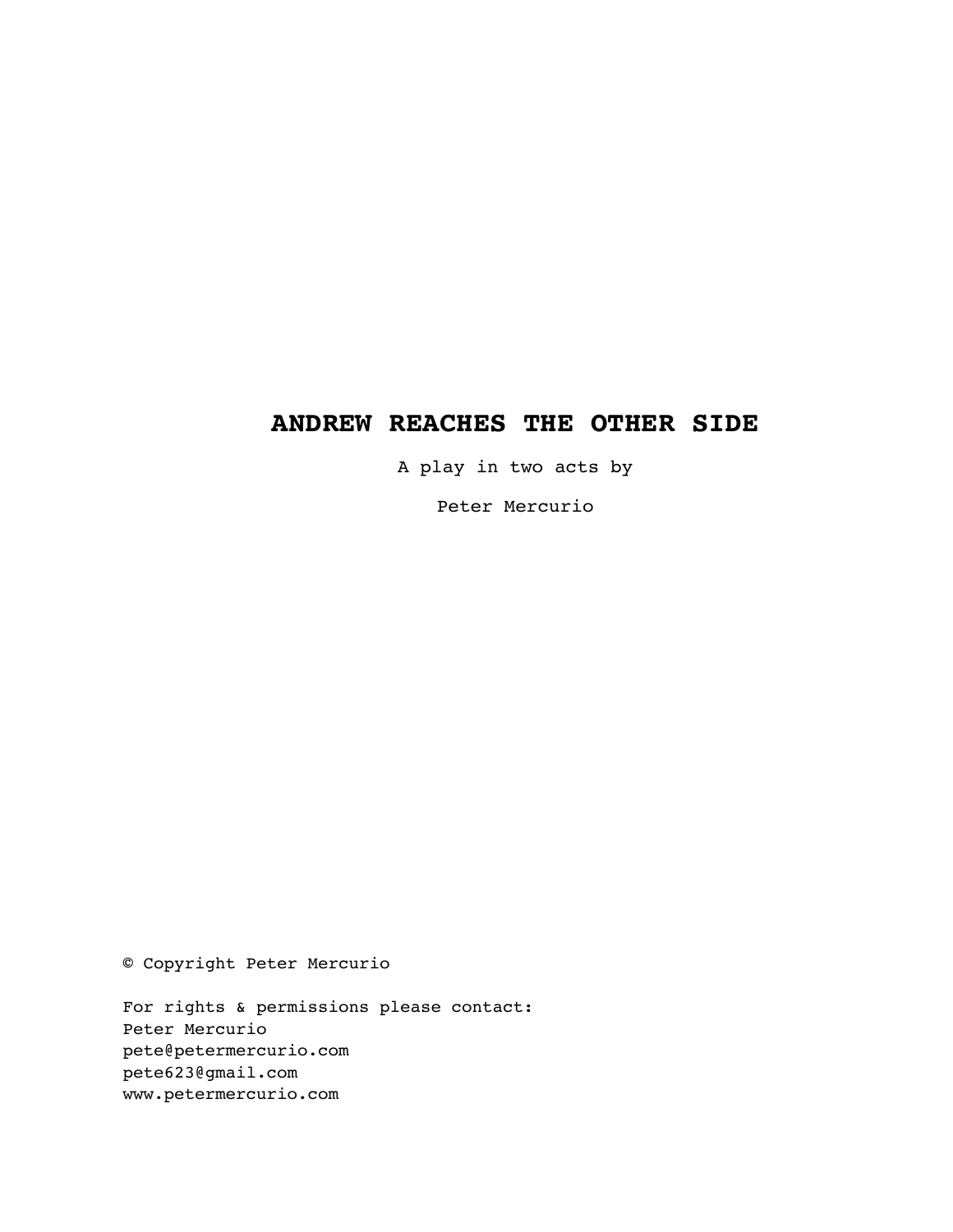### **CHARACTERS | ROLES**

- **ANDREW,** male, early-20s, finding himself, thoughtful, introspective with a dry sense of humor.
- **JOHN/DANNY,** male, early-20s. **John:** volatile, outspoken, macho jock; **Danny:** sincere, laid back, comfortable with himself, smart jock.
- **SKIP,** male, early-20s, gay, quick sense of humor, attractive, confident, intelligent.
- **LAURIE,** female, early-20s, world-weary, yet strong-minded and caring "Jersey" girl.
- **DAD/MAN/PRIEST/WAITER,** male, 45–55 years old. **Dad:** stuck in his dogma but capable of melting.
- **MOM/DOCTOR,** female, 45–55 years old, supportive, loving, caring, yet sometimes overbearing.

#### **SETTING**

Autumn 1993. Suburban New Jersey.

### **NOTE ON SET**

The play contains various scenes which can be performed on a simple set. Unit pieces can be used to indicate scenes in various locations: a park, a bar, a car, a restaurant, etc. The dialogue, along with lighting and/or sound may be sufficient at setting each scene's location.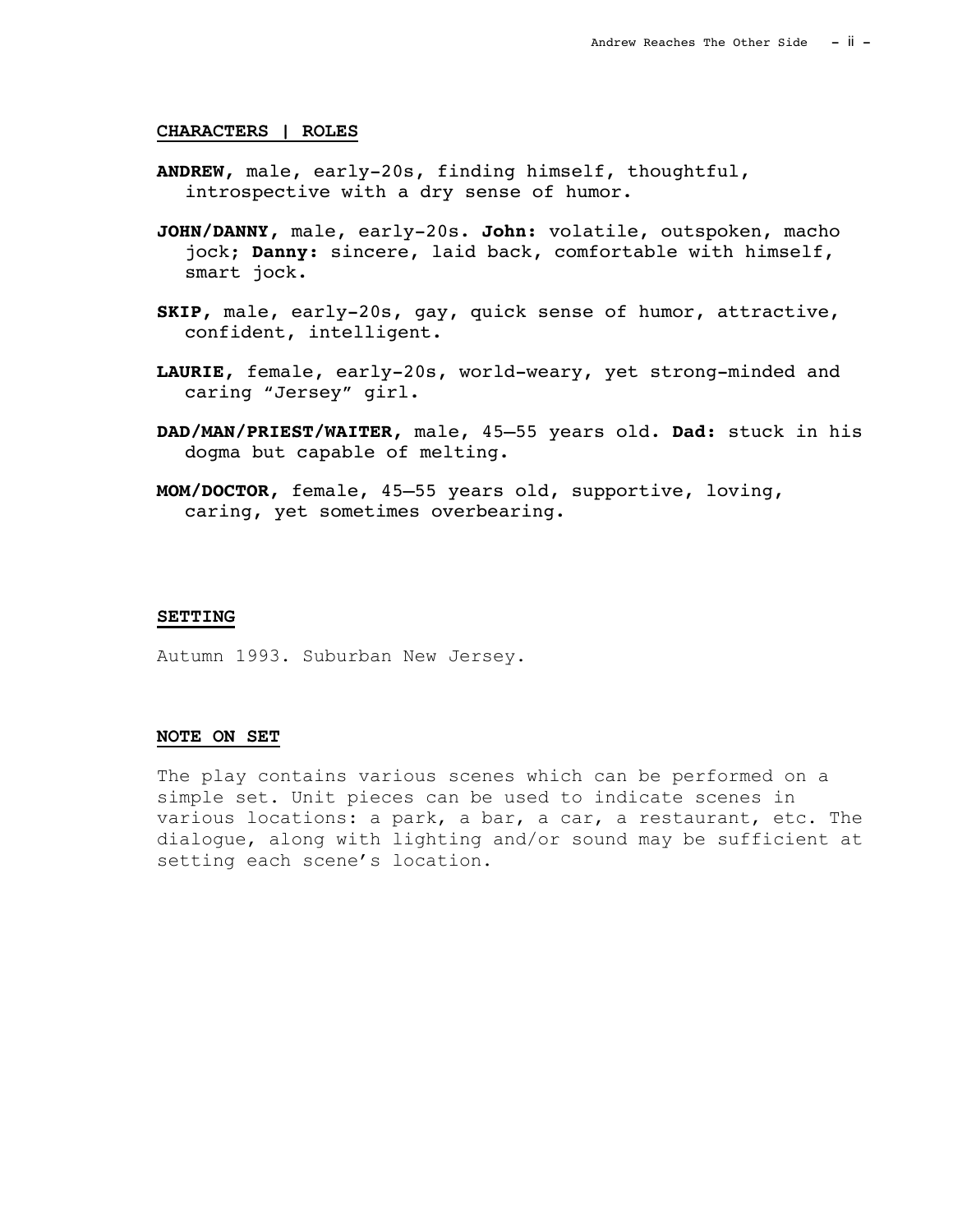ANDREW REACHES THE OTHER SIDE was originally produced by Other Side Productions at the Bank Street Theatre, New York, New York. It opened March 9, 2000 with the following cast:

ANDREW ..................... Mark Shunock JOHN/DANNY ................ Kieran Campion SKIP ......................Stephen Guarino LAURIE ............... Jennifer A. Skinner DAD/MAN/PRIEST/WAITER ....... Marty Miller MOM/DOCTOR .................. Melanie Bean

It was directed by Chuck Blasius. Stage Manager was Sheilah James. Sets designed by John Flanagan. Lights designed by Rob Hilliard. Costumes designed by Ricky Lizalde. Sound designed by Roger Anderson. Photographer was Sarah Donovan. Production assistants included Gary Bell, Joe Hosking, Danny Stewart, Adrian Bank, and Jim Varner.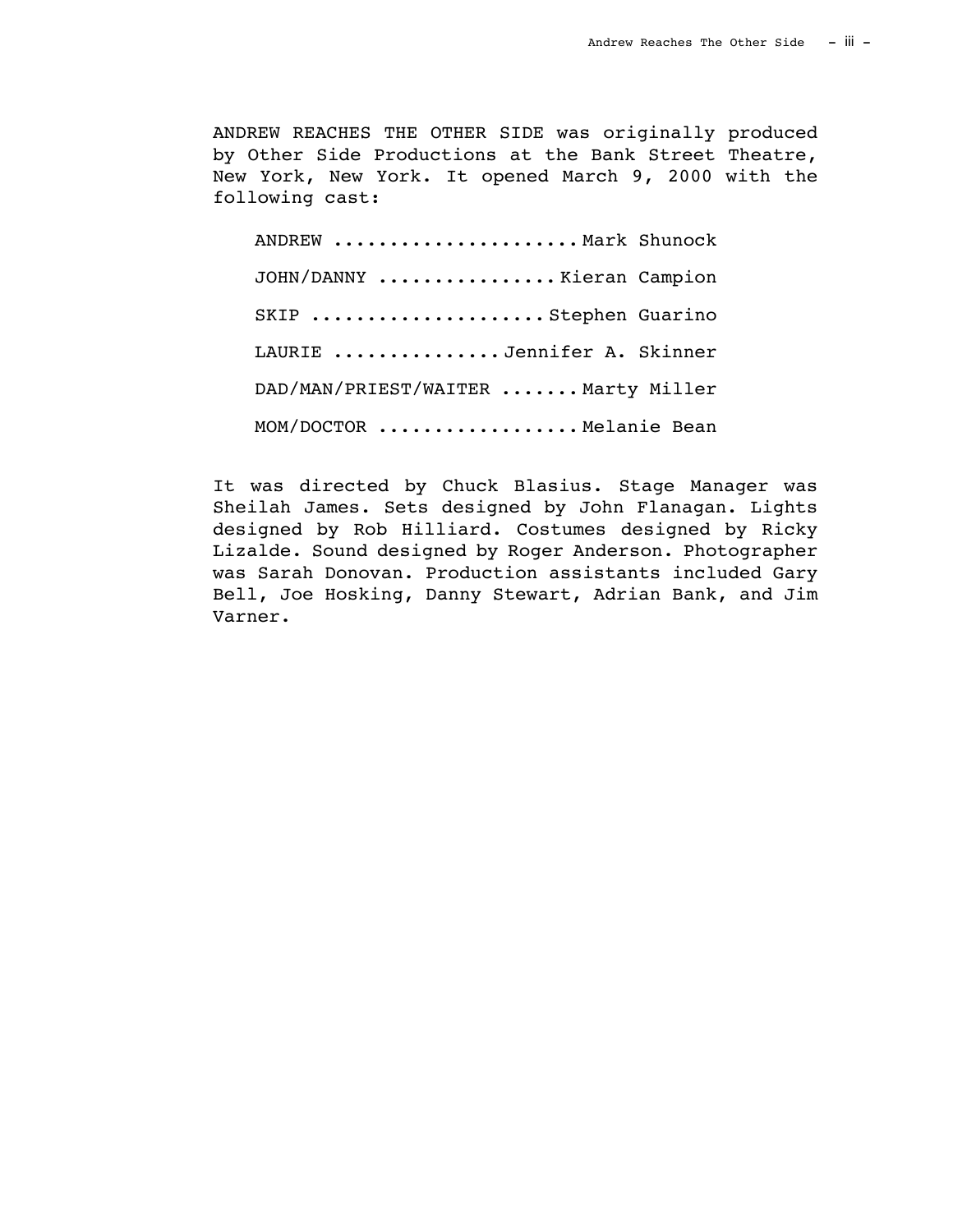### ANDREW REACHES THE OTHER SIDE

# **ACT I**

**AT RISE:** ANDREW and JOHN are watching Monday Night Football. JOHN is wearing a Giants cap. They each hold a Corona.

#### JOHN

Pass interference! That was pass interference. No way. What a horrible call.

#### ANDREW

He was definitely pulled down.

 JOHN They want to give the game away.

#### ANDREW

Hampton's fumble. Brown's interception. Two blown chances...

# JOHN

And now the refs blowing calls. (To TV) Throw the ball! See that's what I mean. He waits to long to release.

#### ANDREW

Another beer?

#### JOHN

We're all out. (To TV) THROW IT!

#### ANDREW

We finished two sixes?

#### JOHN

Yep.

(ANDREW starts to leave.) Oh man! Did you see that catch? One-hand. Where you going?

### ANDREW

Corner. For beer.

### JOHN

Now? They're in the red zone about to score. Sit down. C'mon, third and inches.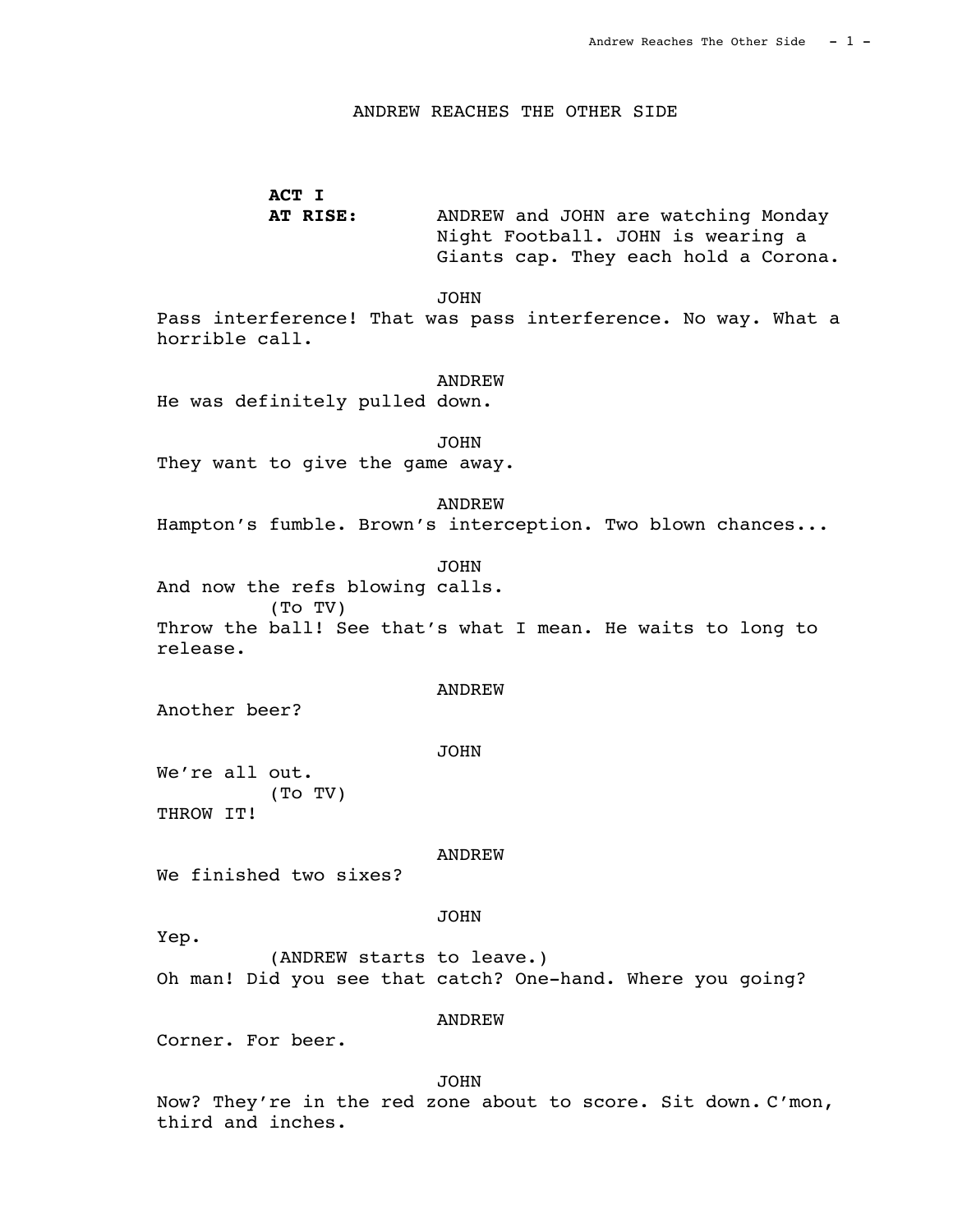Punch it right up the middle. Get the first down.

JOHN

Pass play.

# ANDREW

On third and inches? Just get the first.

### **JOHN**

No. Fool them. Up top. Corner end zone.

## ANDREW

Too risky.

 JOHN Can't play it safe. Go for it.

#### ANDREW

I say run.

# JOHN

Catch them off guard. Two down territory. You go for it on fourth down anyway.

### ANDREW

Or settle for a field goal.

JOHN

Down by four. Field goal means nothing. (To TV) Pass. C'mon, get rid of the ball. Catch it... Yes. Touchdown! (JOHN and ANDREW slap hands) Yes! See, I told you pass.

> (JOHN raises his arms. ANDREW slaps his hands. SKIP enters)

### SKIP

Hey guys, what's the score?

### ANDREW

Twenty-one to seventeen.

#### JOHN

**SKIP** 

What are you doing here?

Who's winning?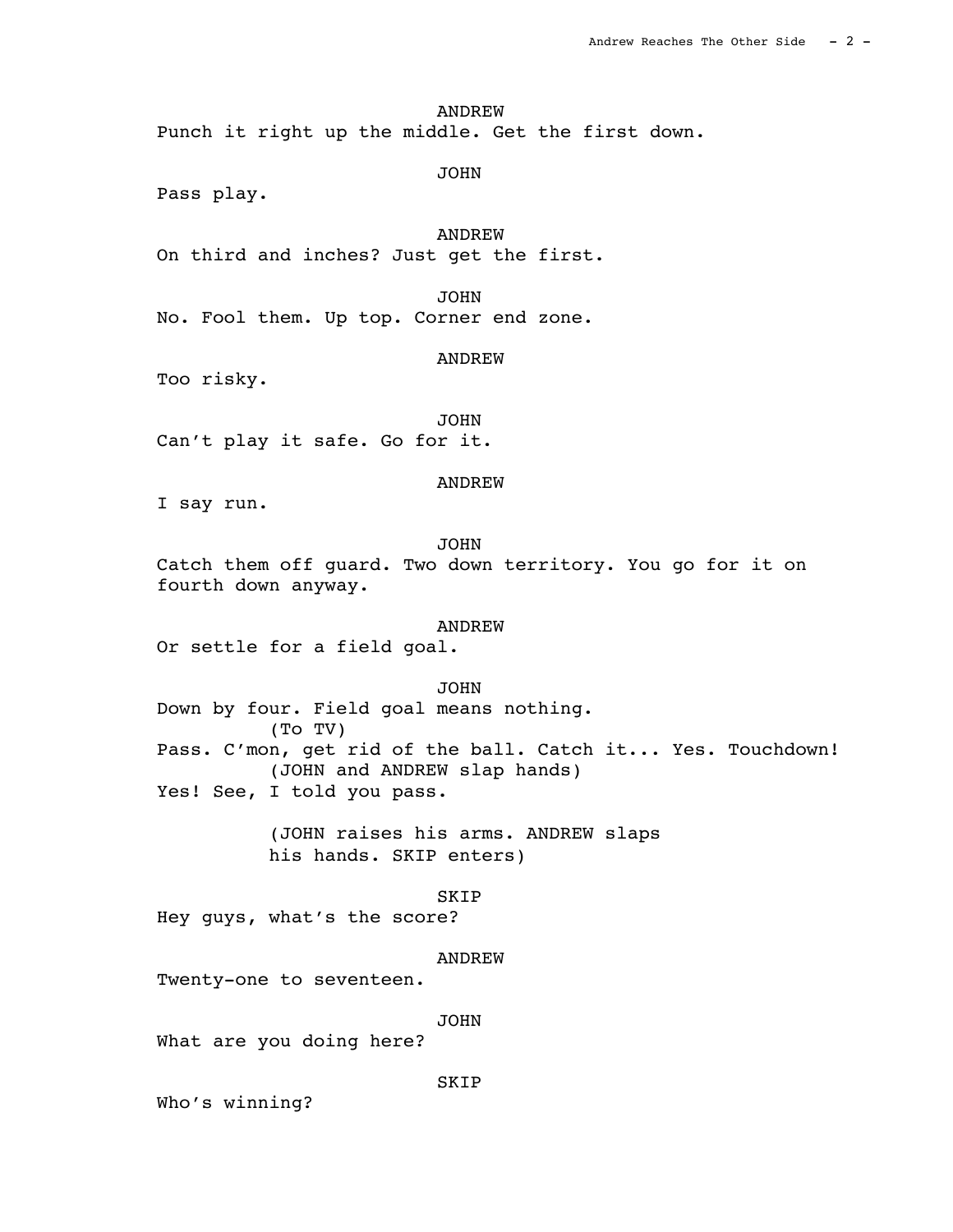ANDREW The Giants. SKIP Is that good? JOHN Did you bring beer? SKIP I don't drink beer. JOHN What's in the bag? SKIP Tequila. JOHN And what are we supposed to chase it down with? SKIP Some of us don't need to chase, right Andy? JOHN Go get a us another six. SKIP What am I your mammy? ANDREW Don't start guys. SKIP I'm totally fine. ANDREW Fumble on the kickoff. Giants ball. SKIP A fumble is when someone drops the ball, right? JOHN Oh boy. (SKIP picks up the remote control)

SKIP

Real quick.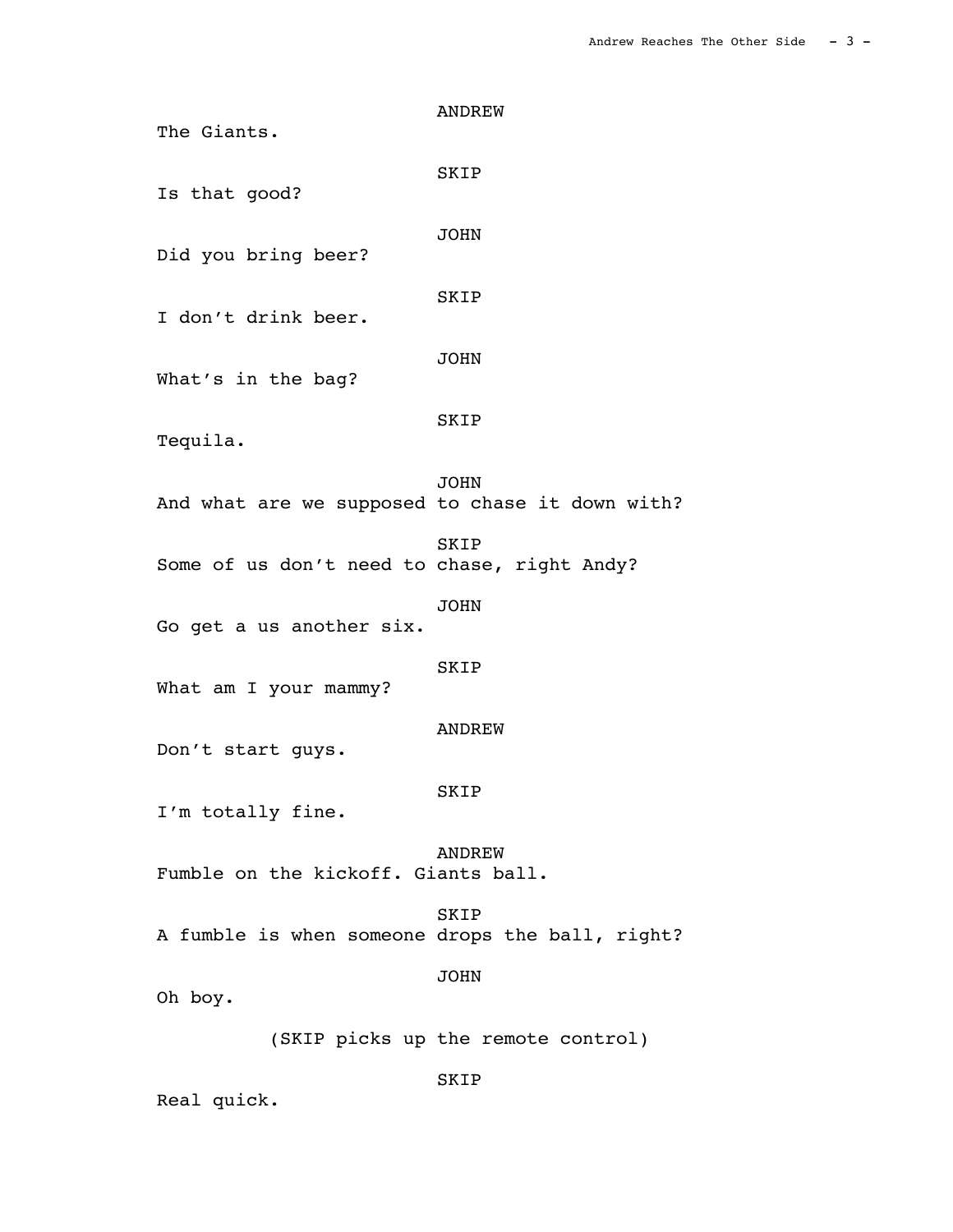JOHN What are you doing? SKIP Mariah is on Arsenio, I just want to... JOHN Don't change the... SKIP Just one second. JOHN No. (JOHN lunges for the remote. They tussle. JOHN wrestles SKIP to the floor, gets the remote back. ANDREW helps JOHN up, then SKIP.) SKIP Wow, hope that was as good for you as it was for me. JOHN Unsportsmanlike conduct. SKIP Unsportsman-like? JOHN Fifteen yards. SKIP Only fifteen? ANDREW Giants are threatening again. JOHN Keep it up and I'll throw you out of the game. ANDREW Another pass. SKIP Throw that yellow hankie. ANDREW

Caught it. Touchdown.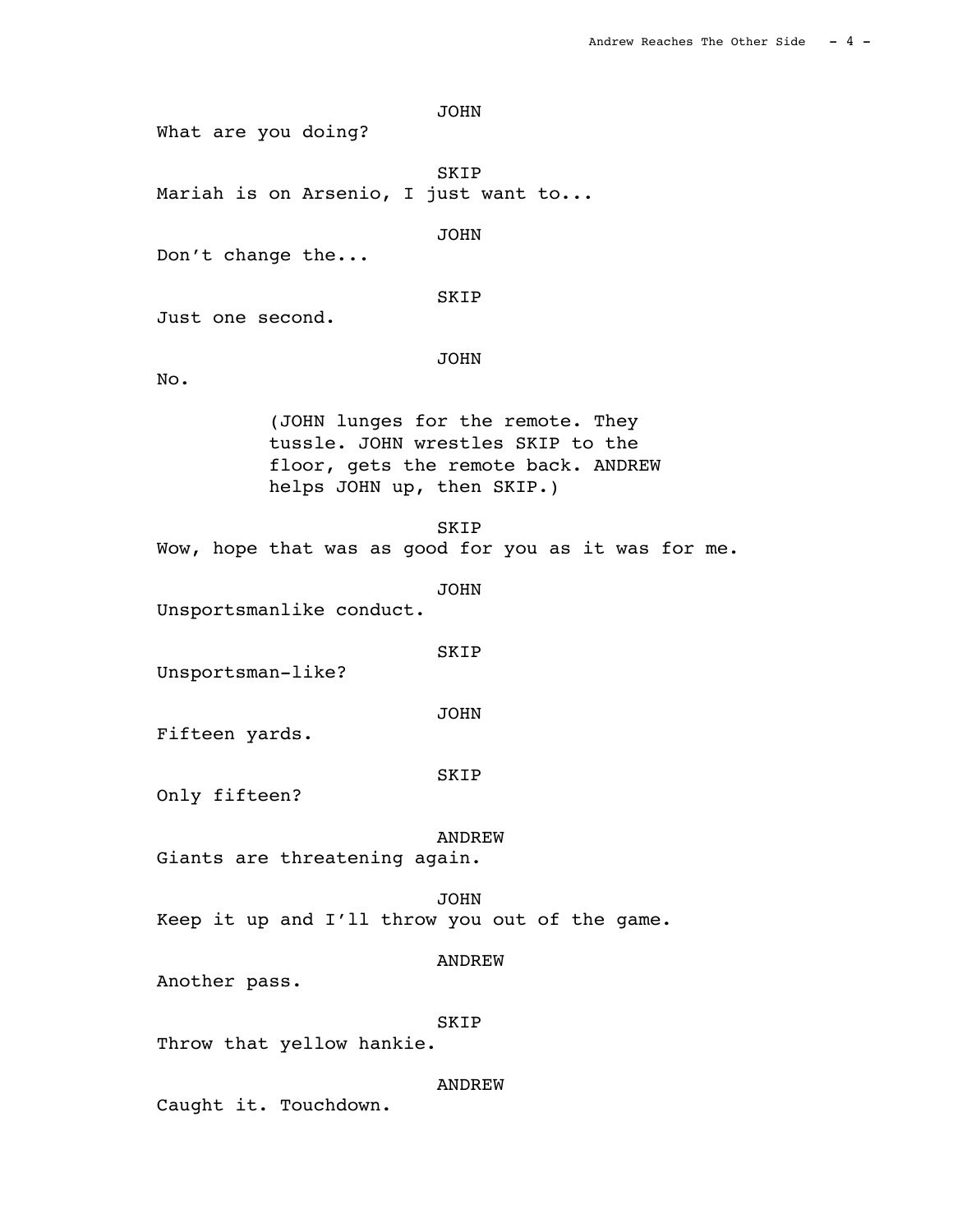JOHN

Yes! Two strikes in less than a minute.

#### ANDREW

Up by ten.

# JOHN

This game is history. Yes! (JOHN sticks TV remote in ANDREW's gut) Going out for a pass. HUT, HUT...HUT...

ANDREW

John, slow down, you're gonna hurt yourself.

JOHN

Going deep. Wait, no he cuts back. Throw me the ball, Andy.

SKIP

Andy, Andy he's our man, if he can't throw it, no one can.

JOHN

He's wide open. I'm wide open. Throw it.

### ANDREW

You better catch this.

(ANDREW throws the remote to JOHN.)

JOHN

He's catches the ball. No wait, he doesn't have possession. He's bobbling the football. Now he's got it. Shrugs off two tacklers. Oh what a move. This is the reason he makes the All-Madden team year after year. At the twenty. The ten. Touchdown!

> (JOHN makes a cheering crowd noise. He runs to the exit. Note: During the above line, JOHN's cap falls off his head)

#### ANDREW

Where are you going?

#### JOHN

Beer run.

#### SKIP

Wait! Laurie is bringing some from work. John? Oh well.

ANDREW

Laurie's coming over?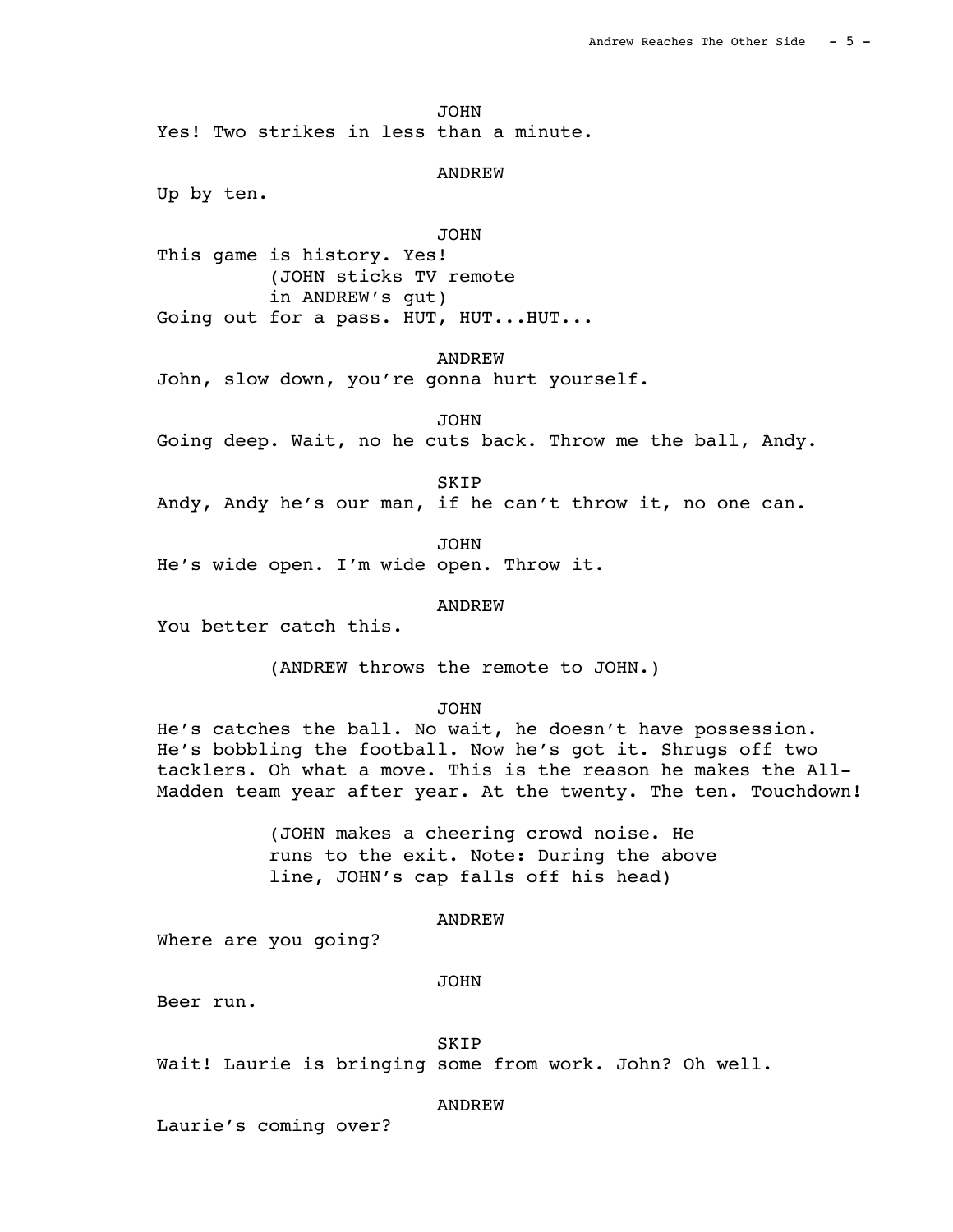SKIP When her shift is over. ANDREW Cool. (SKIP takes out the bottle of tequila and shot glasses from his bag) What's up with you and John? **SKIP** He wants me but he can't admit it. ANDREW No, really, you're at each other like... SKIP Yeah, well... What can you do, right? I know who he is, he knows who I am, who cares? It's fun. ANDREW It's uncomfortable. SKIP For who? ANDREW He needs someone, a girlfriend to... SKIP To what? Rein him in? Domesticate him? Right. ANDREW No... SKIP What he needs a good old fashioned man to kick him in the ass. Ever think about that? ANDREW No. SKIP Of course not. John's just a child. ANDREW Well I'm sorry he can be such a jerk sometimes.

SKIP

You're sorry?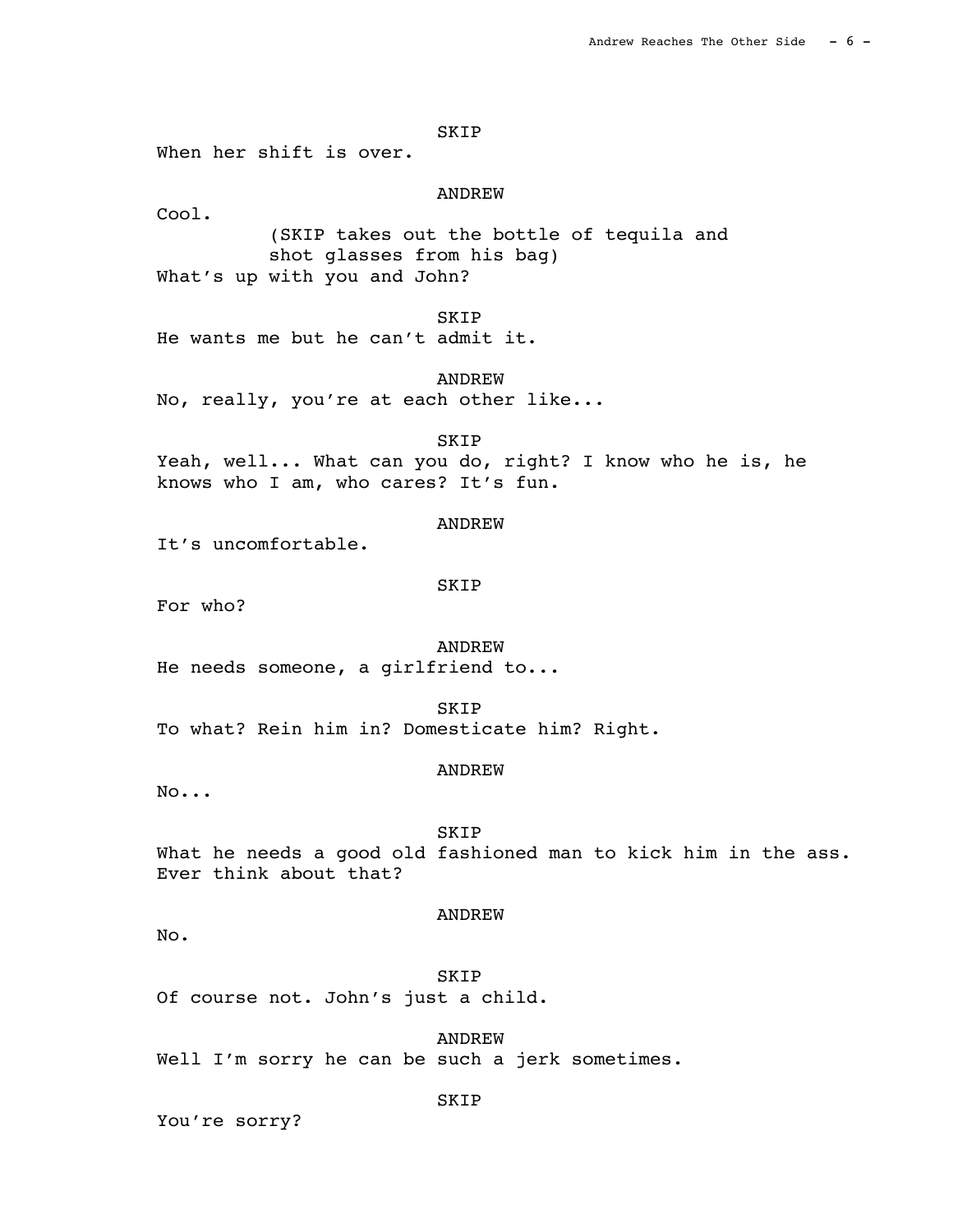Cause...

SKIP

You sound like an embarrassed wife or something. Here... (SKIP hands Andy a shot glass) He'll grow up some day. Cheers.

#### ANDREW

Cheers. Bottoms up.

**SKIP** 

Bottoms up.

(SKIP and ANDREW clang glasses. They drink.)

And tops down. Hey, let's have a Super Bowl party next weekend at my parents place. They're going to Florida again to check on the house. Ever since your hurricane last summer they... (ANDREW laughs)

What, you think a fag can't host a Super Bowl party?

#### ANDREW

I didn't call you that.

#### SKIP

But you thought it.

ANDREW

No Skip, it's just the season just started and the Super Bowl isn't until the end of January.

**SKIP** I knew that. I mean, c'mon, half these players are queer- patting each other on the butt all the time. Fag football.

ANDREW

They're not fags.

### SKIP

But I am.

#### ANDREW

I didn't call you...I mean, if you looked up that word in the dictionary, I wouldn't find your picture or anything, I looked it up once but I don't remember what it said and besides...

A bundle of sticks.

SKIP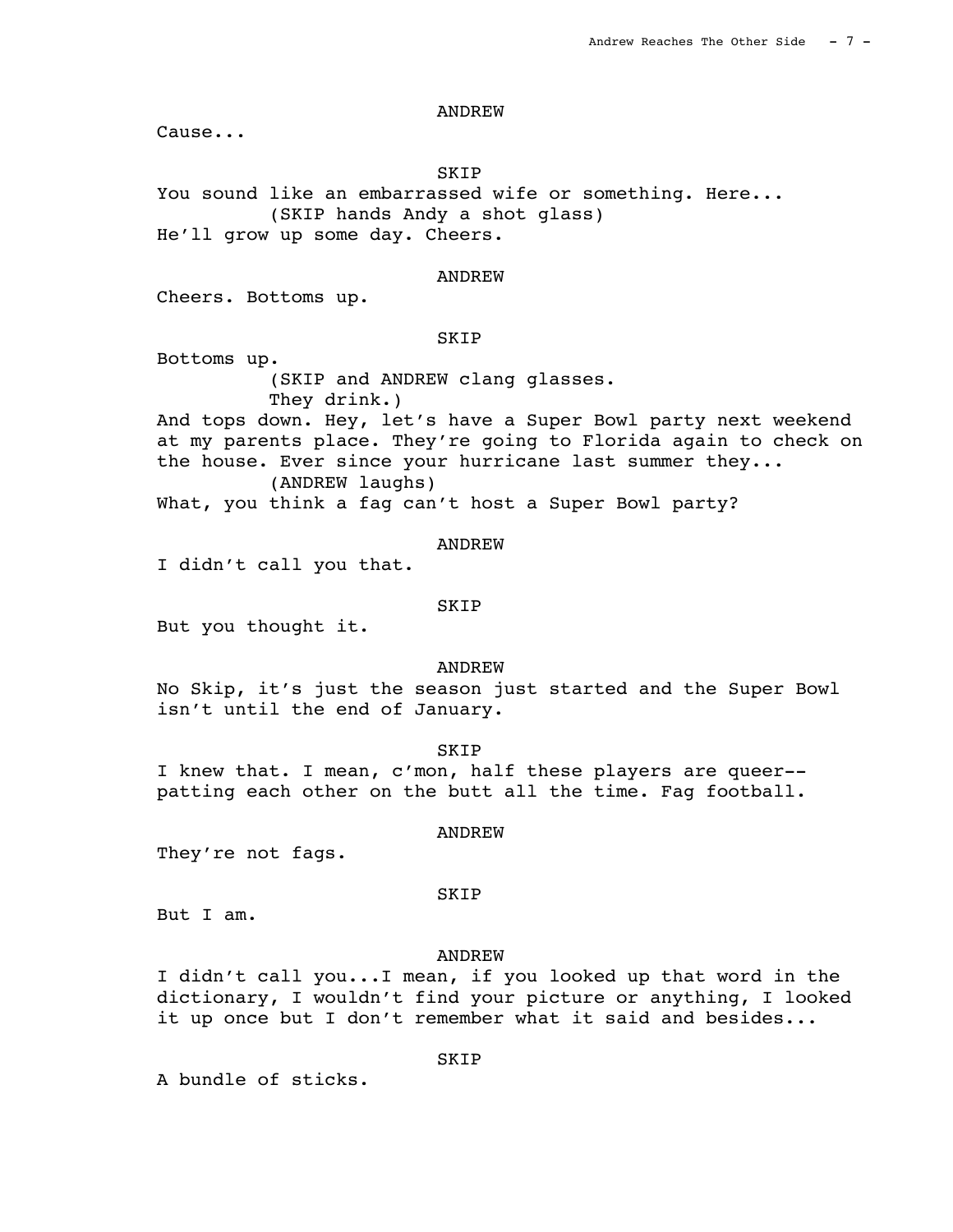...I mean, whatever...And the pats are about teamwork and, not about what you, I mean, it's not sexual or... SKIP Andy, you're rambling. ANDREW I know, I just don't want you to think that I think you're a... **SKIP** Bundle of sticks. Someone's had too much to drink.

#### ANDREW

ANDREW

You made me do a shot.

 SKIP I didn't make you do anything. Regardless, it's slightly erotic. Let's drive somewhere.

#### ANDREW

Now?

 SKIP Like I want to get in a car with you now.

#### ANDREW

When?

 SKIP Soon. And not the Shore again. Out of Jersey. Lancaster.

ANDREW

Lancaster?

 SKIP Witness with Harrison Ford.

 ANDREW Oh no, no more movie locales.

### SKIP

Why not?

ANDREW

Cause Mystic was a nightmare.

SKIP

How did I know the pizza was going to suck? C'mon, Lancaster will be different. And Hershey Park is close by.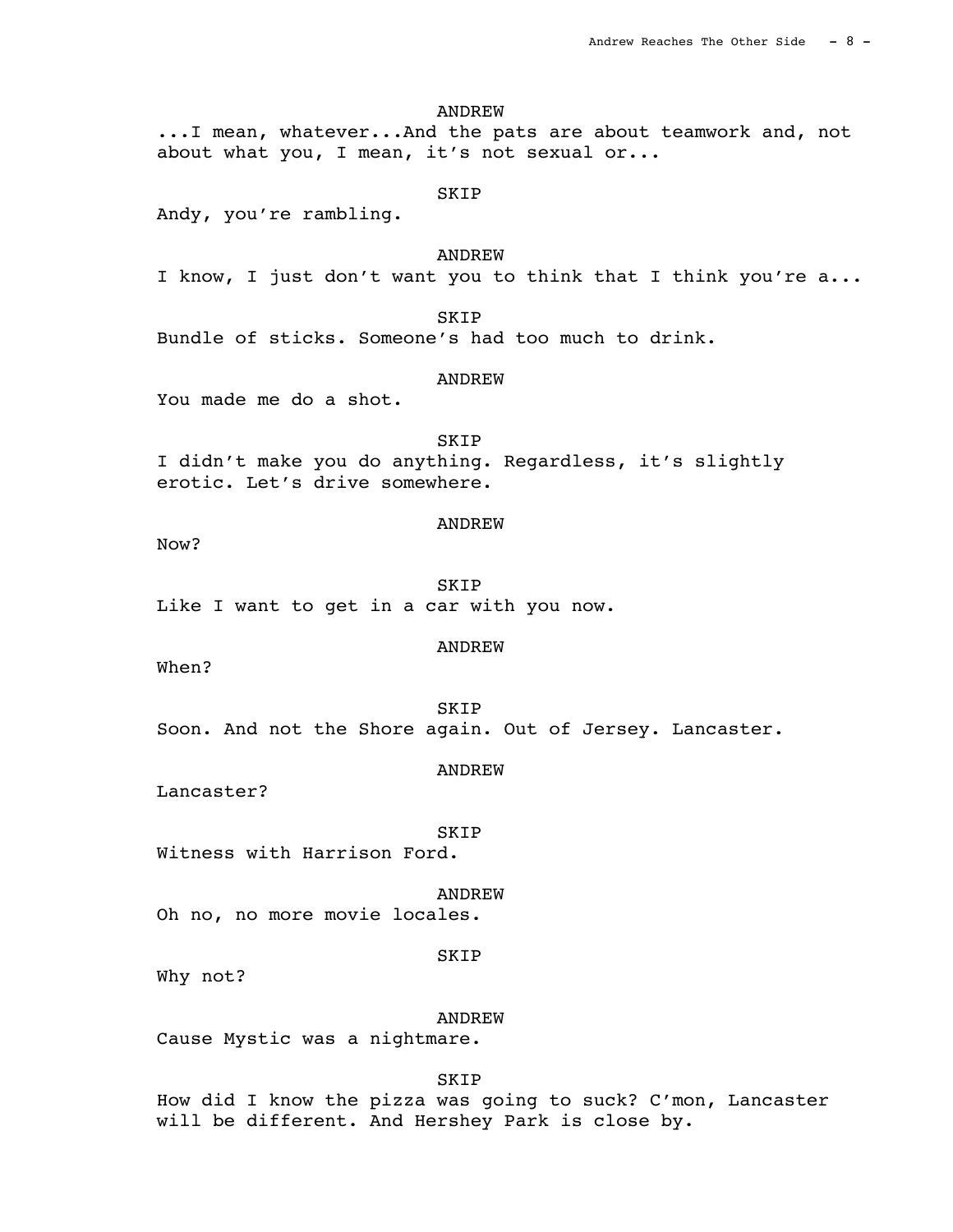Great. So we can knock off both Witness and Willy Wonka.

### SKIP

You're brilliant.

# ANDREW

I'm not going anywhere to watch some Amish dude churn butter.

### SKIP

Just think about it. Another shot?

### ANDREW

Later.

 SKIP You know, we'd make the perfect couple. That is if you liked guys, or, um, you know, if I were Laurie.

# ANDREW

Perhaps.

SKIP

Perhaps?

#### ANDREW

It's food for thought.

SKIP

What kind of food?

#### ANDREW

Dating friends never works out.

(LAURIE enters with a case of beer)

#### LAURIE

Sorry I'm late. Game over yet?

#### ANDREW

Just about.

 LAURIE I just saw John go by, where's he going?

#### ANDREW

Getting beer.

#### LAURIE

Why? I had the dishwasher sneak two cases into my trunk.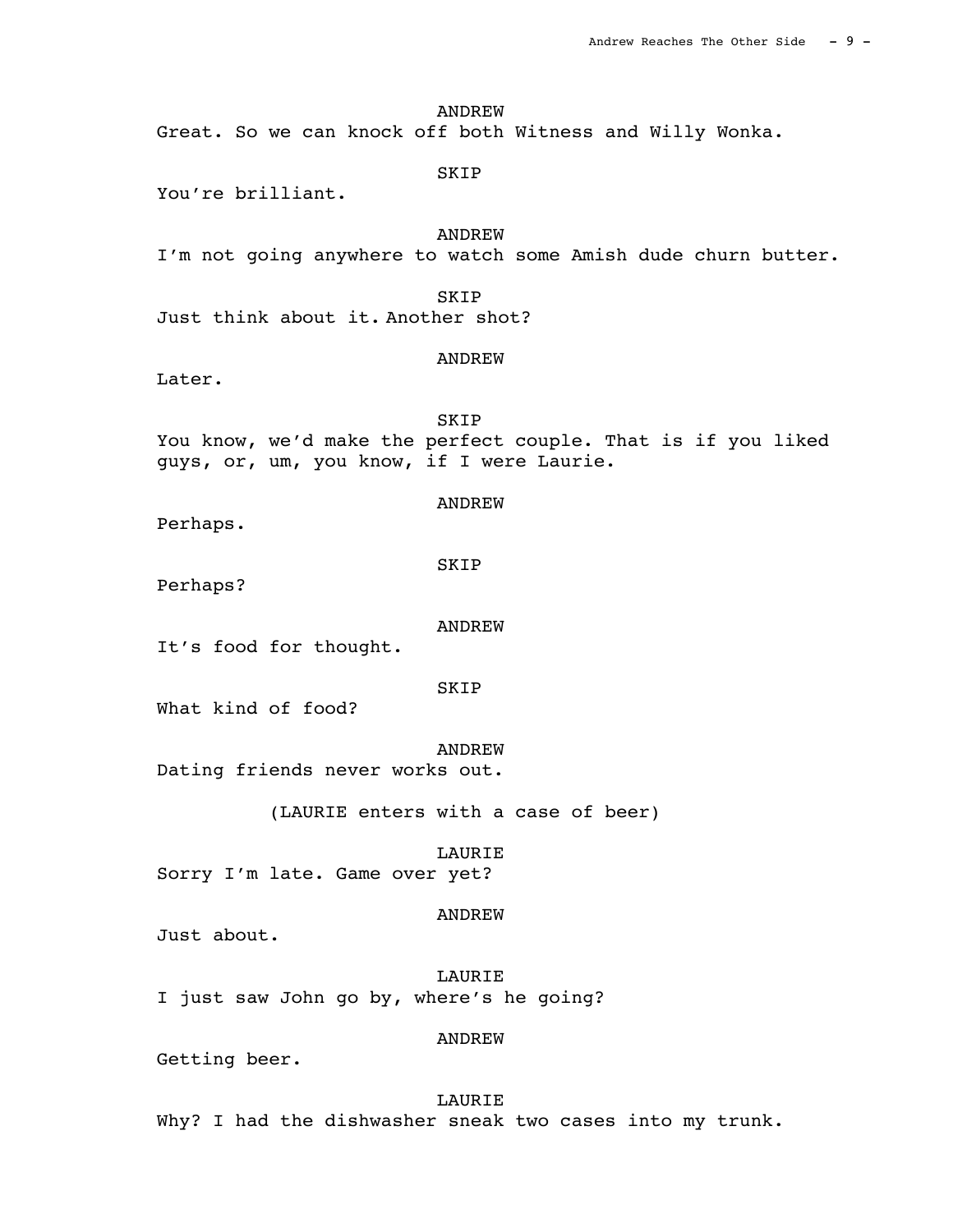SKIP

I told him you were coming. He doesn't listen.

 LAURIE Oh well, thank god beer doesn't go bad.

## SKIP

Not with you around.

# ANDREW

Were you busy tonight?

LAURIE

Dead. Monday nights are always dead. I'll be lucky if I made thirty dollars.

### SKIP

Want a shot?

### LAURIE

Sure. Giants winning?

# ANDREW

They're about to.

#### LAURIE

Thank god. You'll be in a better mood.

#### ANDREW

A better mood?

### LAURIE

Lately Andy, it's like you're working for the CIA or something. Trying to crack a code...

 SKIP Or figure out how to get out of a house of mirrors.

#### LAURIE

Or a maze.

#### ANDREW

What?

### SKIP

A labyrinth.

### ANDREW

A labyrinth?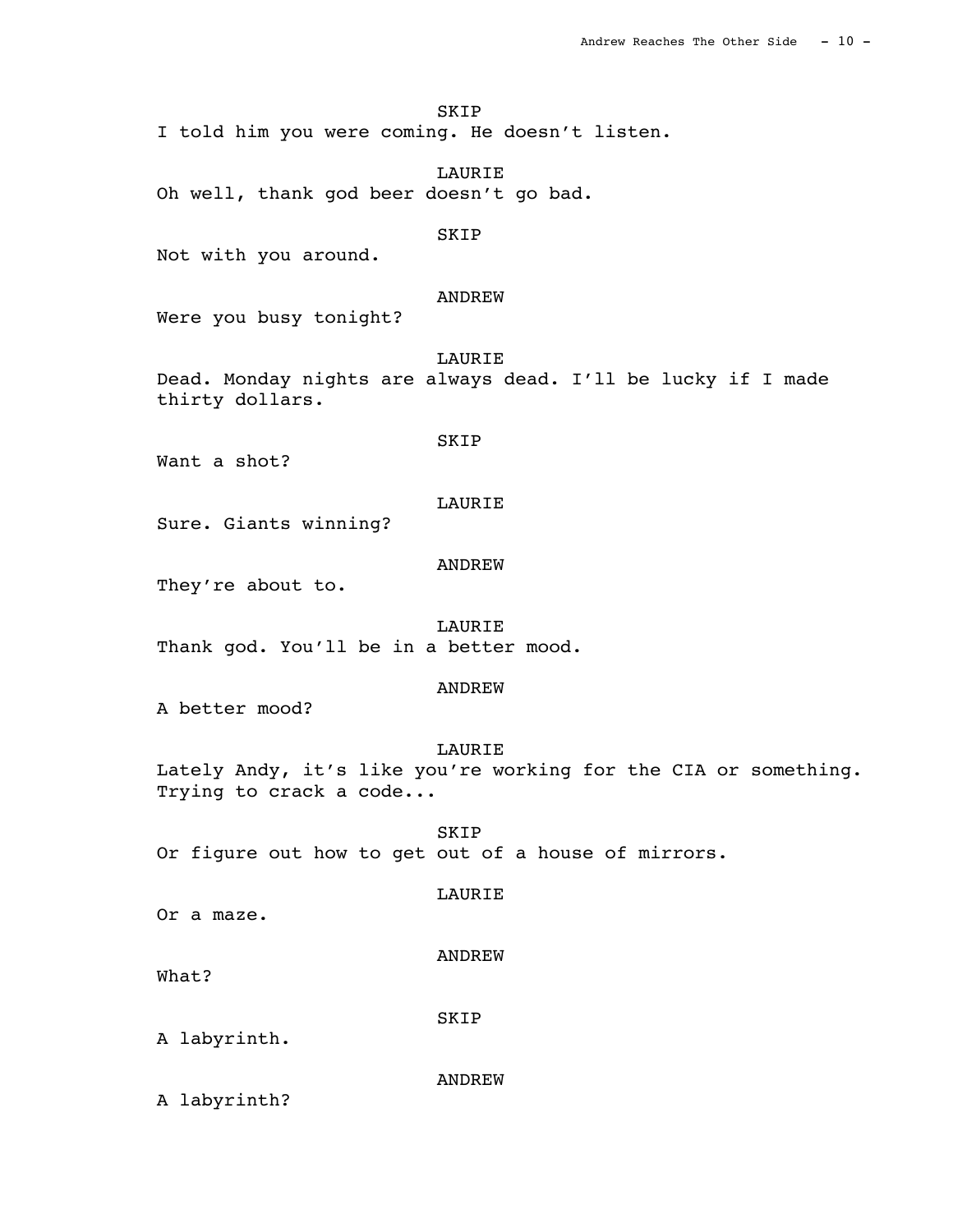SKIP And they're supposed to be fun. Unless you're Shelley Duvall. (No response.) The Shining. That was in Colorado, right? ANDREW Too long of a drive. (SKIP hands them each a shot) SKIP Here's to José. Cuervo. What should we drink to? LAURIE To us of course. SKIP The only people who matter. ANDREW Let's wait for John. LAURIE Where'd John go to get this beer? ANDREW The corner. LAURIE Why'd he take his motorcycle? ANDREW He did? (ANDREW notices JOHN's cap on the floor) LAURIE He rode past me on my way here. SKIP C'mon guys, we'll do another shot when he gets back. LAURIE I'll drink to that. (They raise glasses. ANDREW picks up JOHN's cap)

SKIP

To us. Cheers.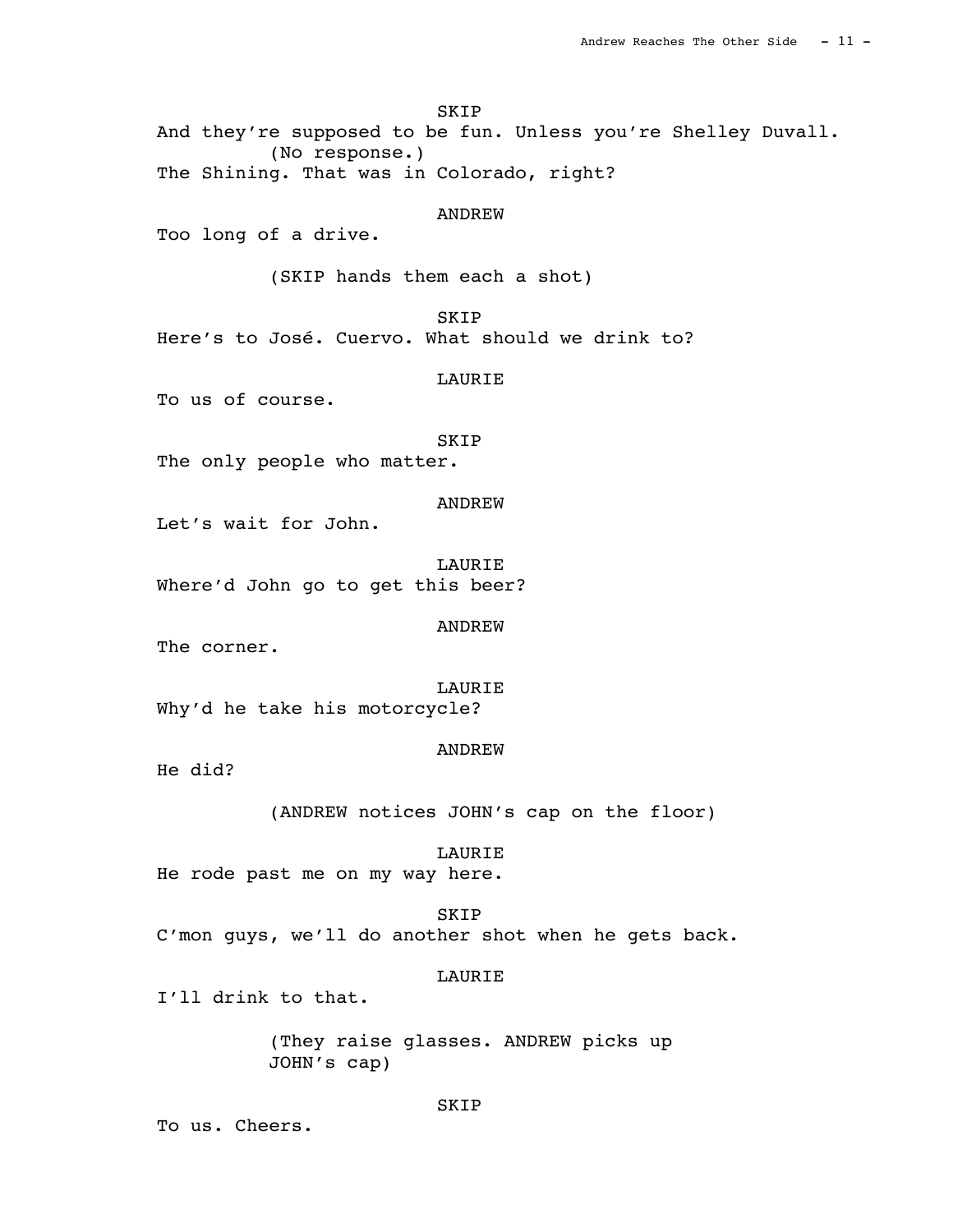### **LAURTE**

Cheers.

(As SKIP and LAURIE raise glasses, ANDREW picks up and holds JOHN's cap. Spot on ANDREW while ominous music swells then crashes. ANDREW's parents enter, sit at table. Crossfade to table.)

MOM<sup>N</sup>

ANDREW! ANDREW, C'MON! WE'RE READY TO EAT...Dinner's in here if you want to join us.

(ANDREW remains holding the cap)

DAD

C'mon Andrew, sit down.

ANDREW

I'm not hungry now. Start without me.

DAD

You should have told your mother you weren't going to eat.

(ANDREW crosses to the table)

ANDREW

It's five-thirty. Why do we have to eat so early?

DAD

Because we got things to do.

ANDREW

Every night of the week?

DAD

Your mother's got things she wants to do.

MOM<sup>N</sup>

Getting your sister's wedding present tonight. Want to come?

ANDREW

No. Isn't the wedding enough?

DAD

Your mother is always thinking of you kids. I'm married to the greatest woman in the world. You don't appreciate your mother. I'm telling you she's the best...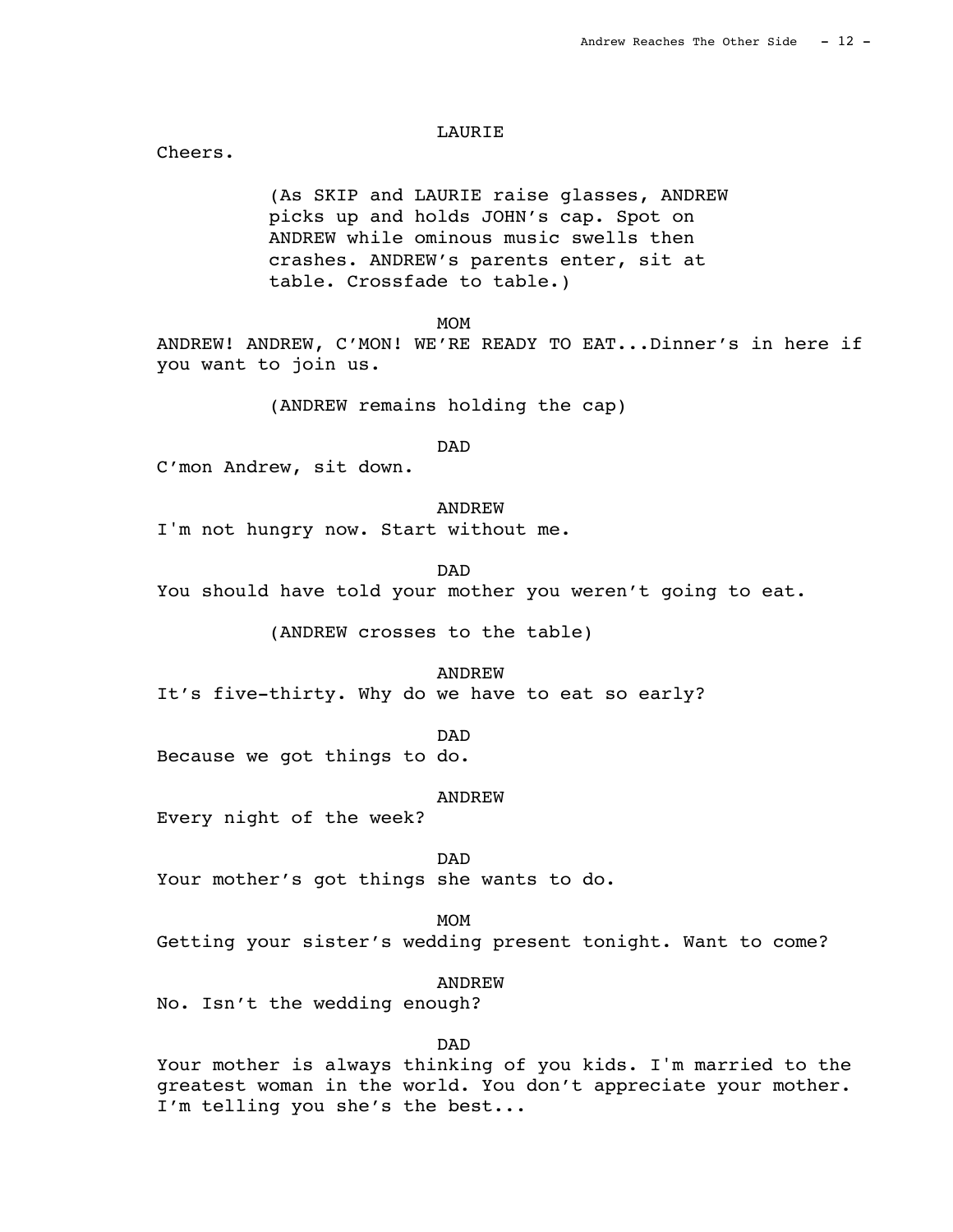I know that Dad.

 DAD We eat early because we got things to do. That's all.

MOM<sup>N</sup> Your father gets up at five o'clock every morning for work...

DAD

The earlier we get these things done, the sooner we get home. Besides the malls are empty at this hour.

MOM<sup>N</sup> Sit down and talk to us. You never talk to us anymore.

 ANDREW There's nothing to talk about.

DAD

How's work?

ANDREW

It's okay.

DAD

It's a job. You're making money.

ANDREW

It's only temporary Dad.

 DAD Do you think I intended to work for the city this long?

MOM<sup>N</sup>

Twenty-six years later...

 DAD No one else was hiring. You take what you can get.

ANDREW

This isn't what I want to do with my life.

DAD

You take what you can get Andrew. Don't be picky. You're making money.

MOM<sup>N</sup>

We're concerned, Andrew, you haven't been the same since John's accident.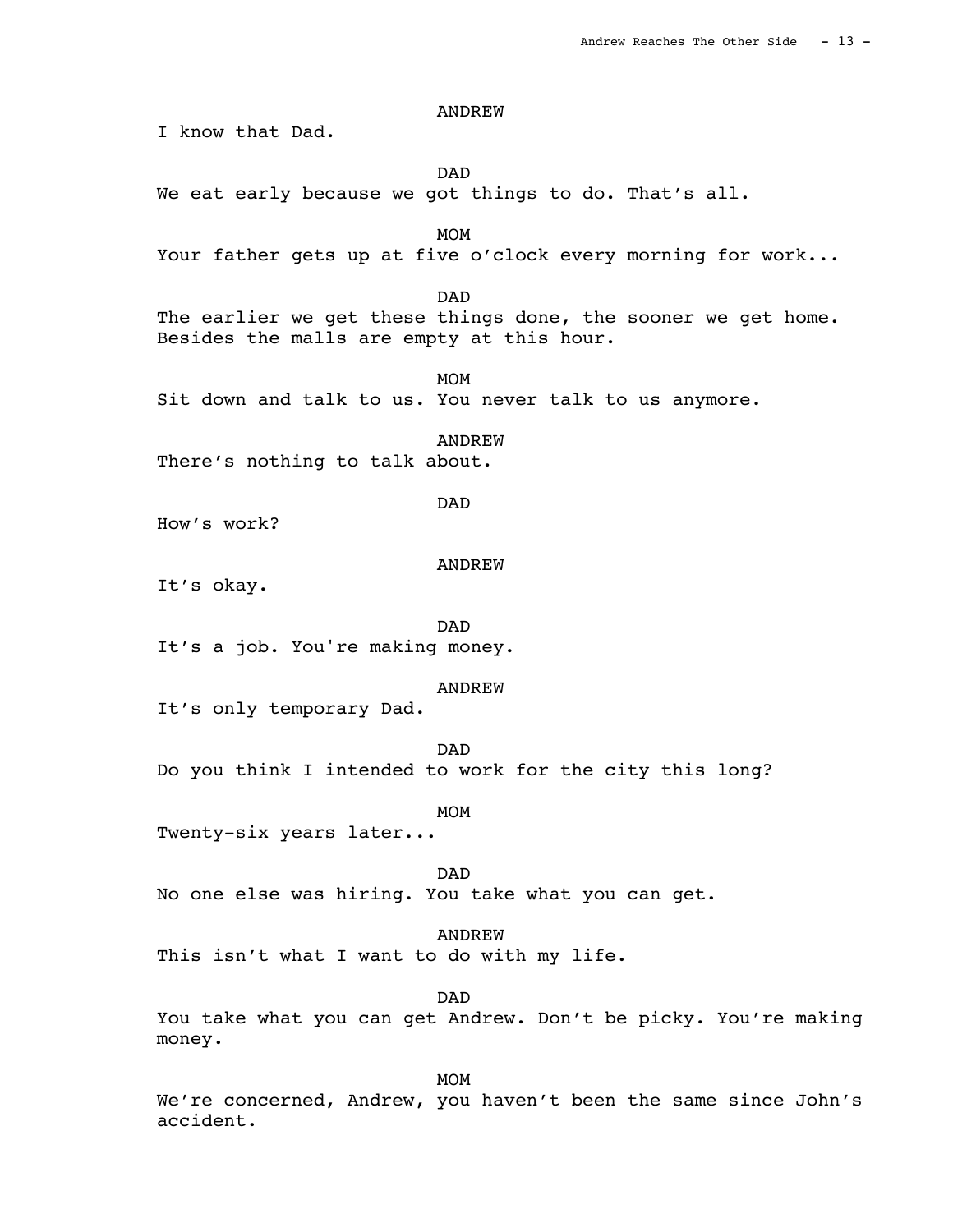ANDREW You know, I'm really not hungry.

 DAD Alright Andrew, we're not going to force you.

(JOHN enters)

MOM<sup>N</sup> You're not still upset about John, are you?

(Crossfade as ANDREW rises to JOHN)

**JOHN** You don't have to go with me.

ANDREW

I like Springsteen.

 JOHN You really want to camp out for tickets?

ANDREW

Sure.

 JOHN We're going to be outside all night.

 ANDREW Yeah, but we'll get floor seats, right?

 JOHN You're not just doing what I want to do?

ANDREW

No.

 JOHN Cause you can be a little copy cat.

ANDREW

And that means?

JOHN

You always do what I do.

ANDREW

No I don't.

 JOHN Then what's with you and Laurie?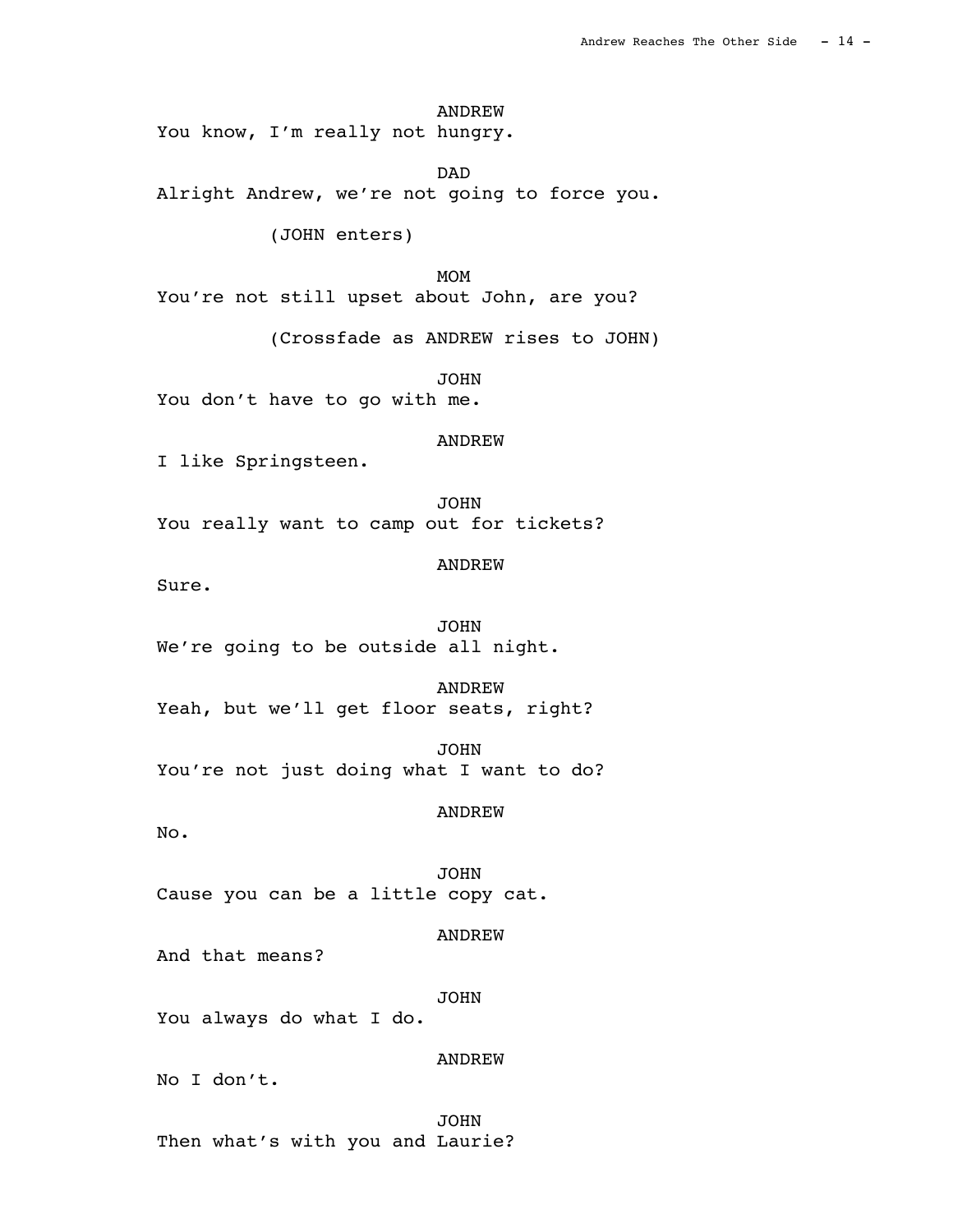What's what?

 JOHN I had her, so now you have to have her too.

ANDREW

I haven't had her John.

JOHN

Following me again.

#### ANDREW

I don't follow anybody.

JOHN

Ever since we were kids.

### ANDREW

No way.

# JOHN

What about that time in little league when you got pegged off in a run down between third and home.

### ANDREW

I thought I could score.

#### JOHN

You were copying me.

ANDREW

But you never got caught in a run-down.

JOHN

That's because I always made it. Stealing home was my move.

#### ANDREW

So you were fast.

#### JOHN

And under the radar.

### ANDREW

A stealth stealer.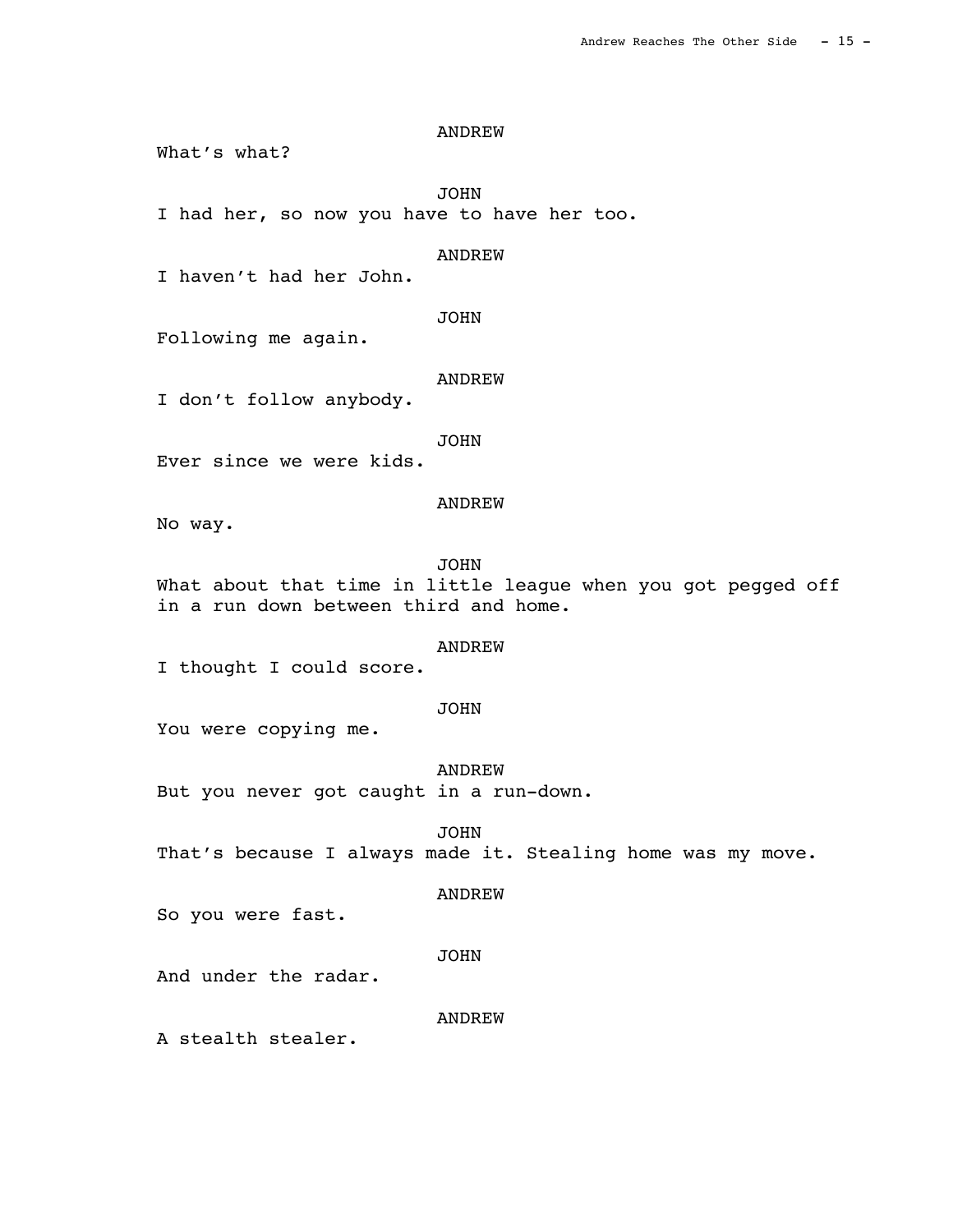JOHN

No one expects it. Even the pros don't steal home. Then that time against the Cardinals. I'm on third. You're up at bat. Last inning. Tied score. Two-two count. Pitcher winds up, head down, I charge home, dive into the plate, knock you over and you fall on me. Safe. You were so pissed that I took away your chance at an RBI.

 ANDREW Damn right, I would have driven you in.

JOHN

Doesn't matter, the game ended and we won. I was the MVP.

### ANDREW

But I could have been.

JOHN

Shortly after that I lost it.

ANDREW

What are you talking about, you made all-county in high school.

 JOHN I'm not talking about baseball Andy.

DAD

Could you pass the pepper?

JOHN

I'm not talking about baseball.

DAD

I could get tickets for the Mets next weekend.

 JOHN C'mon let's go wait in line for floor seats.

(JOHN exits. Crossfade back to table)

MOM<sup>N</sup> Hmmm...doesn't that sound good Andrew?

ANDREW

Sure.

MOM<sup>N</sup>

Are you losing weight?

ANDREW

 $N<sub>0</sub>$ .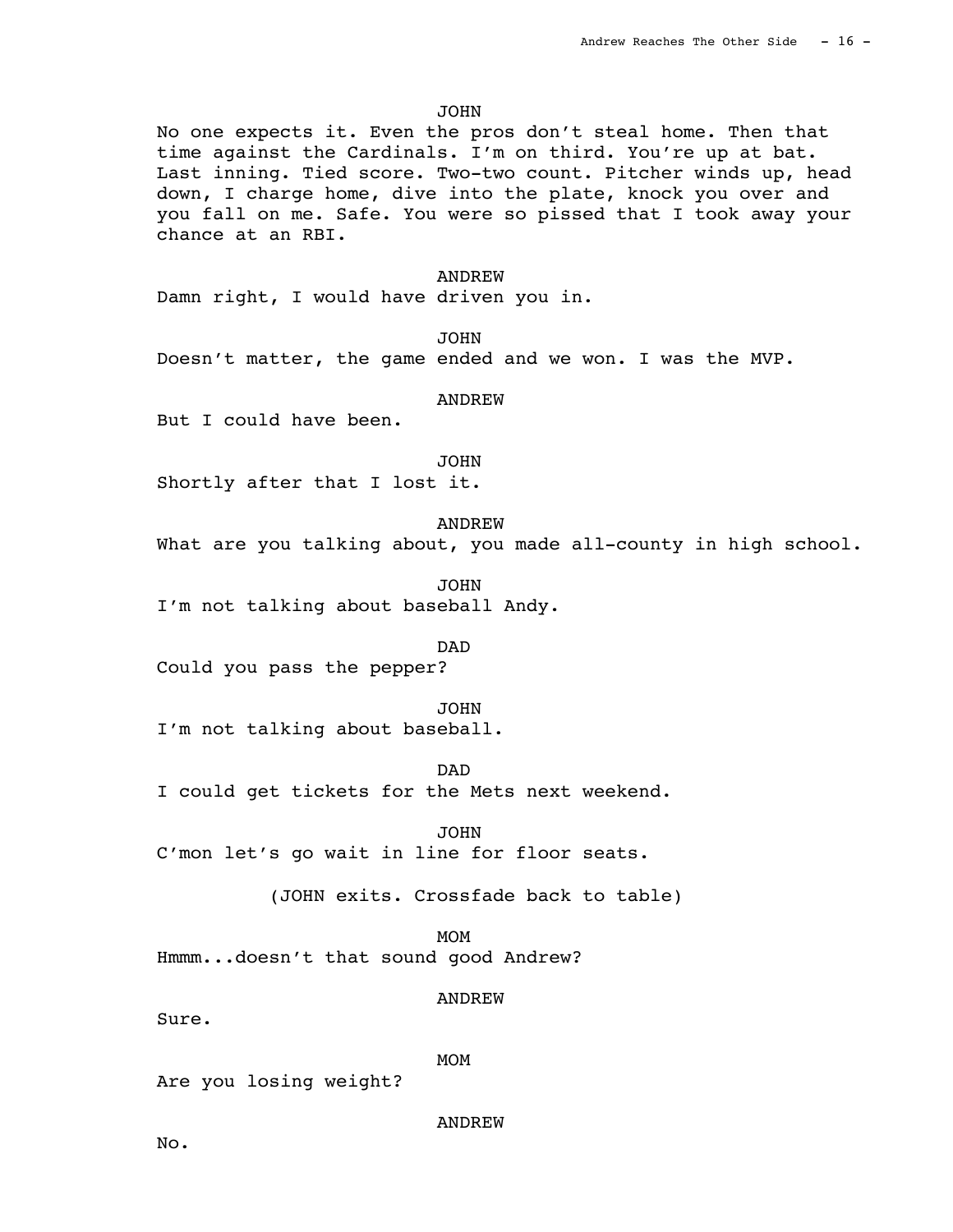MOM

You don't look good. Does he look healthy to you?

 DAD He looks fine.

# ANDREW

It's nothing mom.

MOM<sup>N</sup> You just got over the flu. You're gonna get a relapse if you don't slow down.

### ANDREW

Okay.

MOM<sup>N</sup> Maybe you should go back to Dr. Cohen.

 ANDREW I'm not going to see...You know I don't like running to the doctor for...

 DAD Don't talk to your mother that way.

### ANDREW

Sorry. Mom, you know that.

MOM<sup>N</sup> She's an excellent doctor, Andrew.

 DAD Maybe he wants to see a man.

MOM<sup>N</sup> She knows him inside out...

 DAD Would you rather see a man, Andrew?

MOM<sup>N</sup>

Is that it?

# DAD

Of course it is.

#### ANDREW

I don't need to see Dr. Cohen or any doctor. Okay? I'm alright. Just not hungry.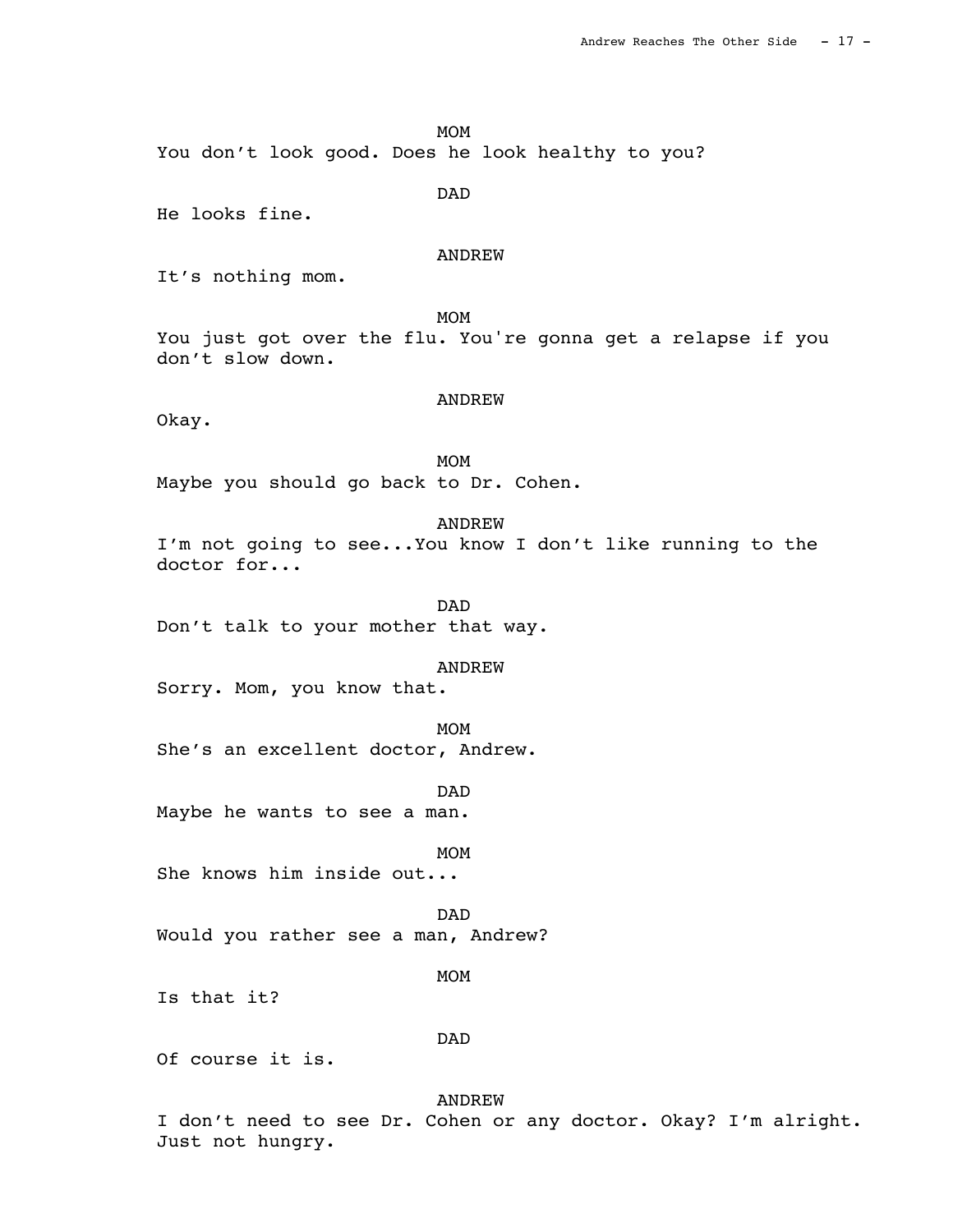DAD

I've always said you can't force someone to eat if they don't want to.

ANDREW

Will you excuse me, please? I'm not feeling so...

MOM<sup>N</sup> I told you you weren't feeling well.

**ANDREW** 

You were right. As usual, mom.

MOM<sup>N</sup> Go lay down. I'll bring you some tea later.

> (ANDREW rises. Crossfade as party music is heard in the background. MOM and DAD exit. LAURIE enters with a beer. She sees ANDREW and comes up behind him)

 LAURIE What are you doing in here all by yourself?

ANDREW

Oh nothing. Just thinking.

# LAURIE

You think too much.

#### ANDREW

No I don't.

 LAURIE Well, I'm going to think with you. Here.

(LAURIE gives ANDREW the beer)

#### ANDREW

Thanks.

(LAURIE puts ANDREW's arm around her and lays her head on his shoulder)

LAURIE

I don't feel like being alone tonight, Andy.

#### ANDREW

How much have you had?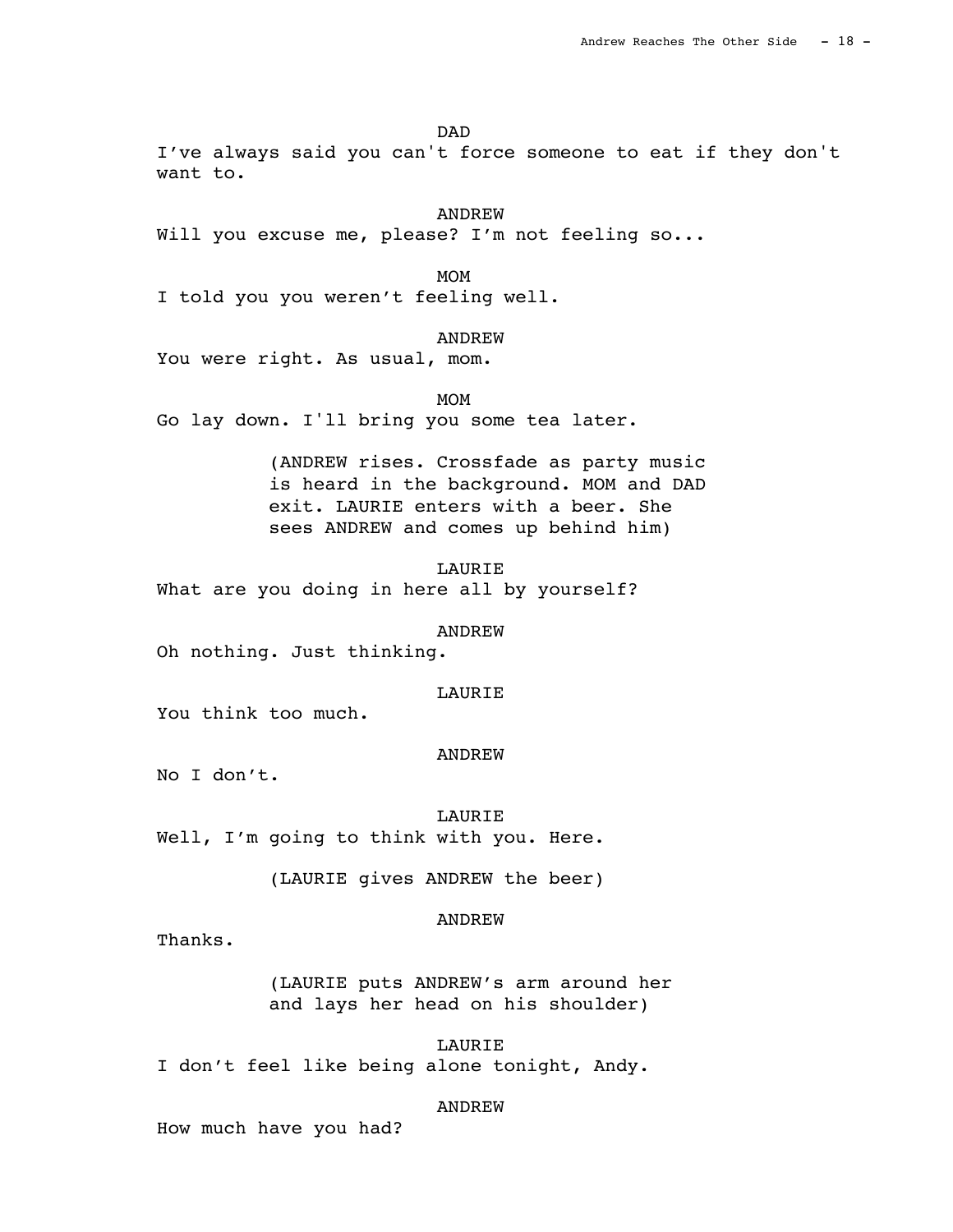### LAURIE

Oh I don't know. Not much. You going home?

(LAURIE takes the beer, sips)

### **ANDREW**

No, I'm staying here.

### LAURIE

Me too. So, it's just the two of us. We're finally alone.

# ANDREW

I think you've had enough.

(ANDREW takes the beer from LAURIE)

# LAURIE

Andy?

 ANDREW What? Why are you looking at me like that?

LAURIE

That was great.

### ANDREW

What?

 LAURIE "I think you've had enough." Take charge.

ANDREW

Well you're drunk.

LAURIE

Who me?

ANDREW

C'mon, walk this line.

(ANDREW points down, motions.)

#### LAURIE

Is that linoleum?

ANDREW

Tiles.

### LAURIE

Linoleum tiles.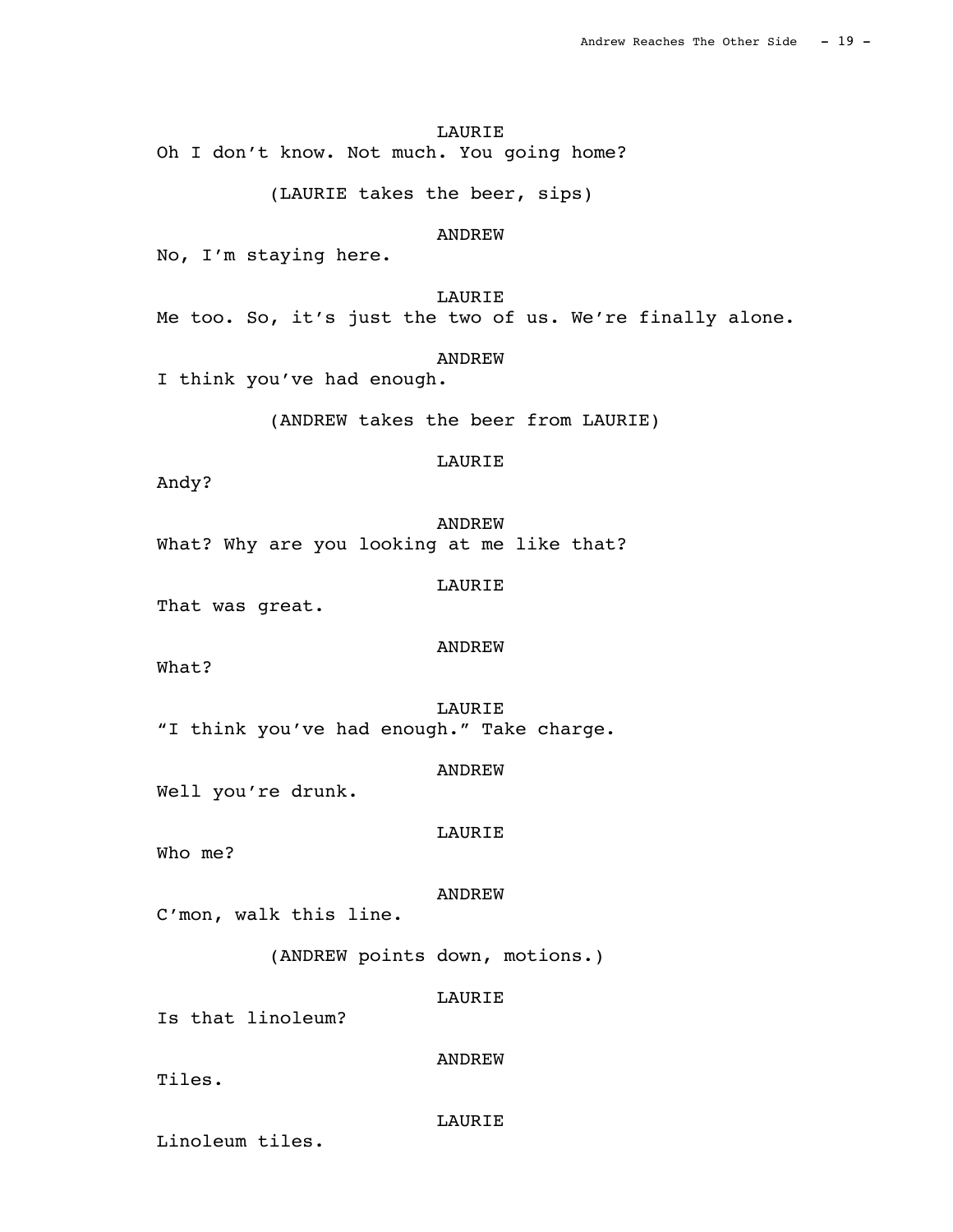ANDREW Quit stallin. LAURIE What do I get if I do it? ANDREW You'll see. LAURIE Surprise me. (LAURIE starts walking) ANDREW No, no. From back there. LAURIE Whatever you say. (LAURIE steps back) ANDREW Arms out to the side. (LAURIE walks, missteps) Careful. LAURIE These aren't real lines. ANDREW To me they are. (LAURIE stumbles then falls into ANDREW's arms. Kisses him.) LAURIE Mmm...beer. ANDREW Good guess. And what did I have for lunch, genius? LAURIE

How about my surprise?

(LAURIE attempts another kiss. ANDREW stops her.)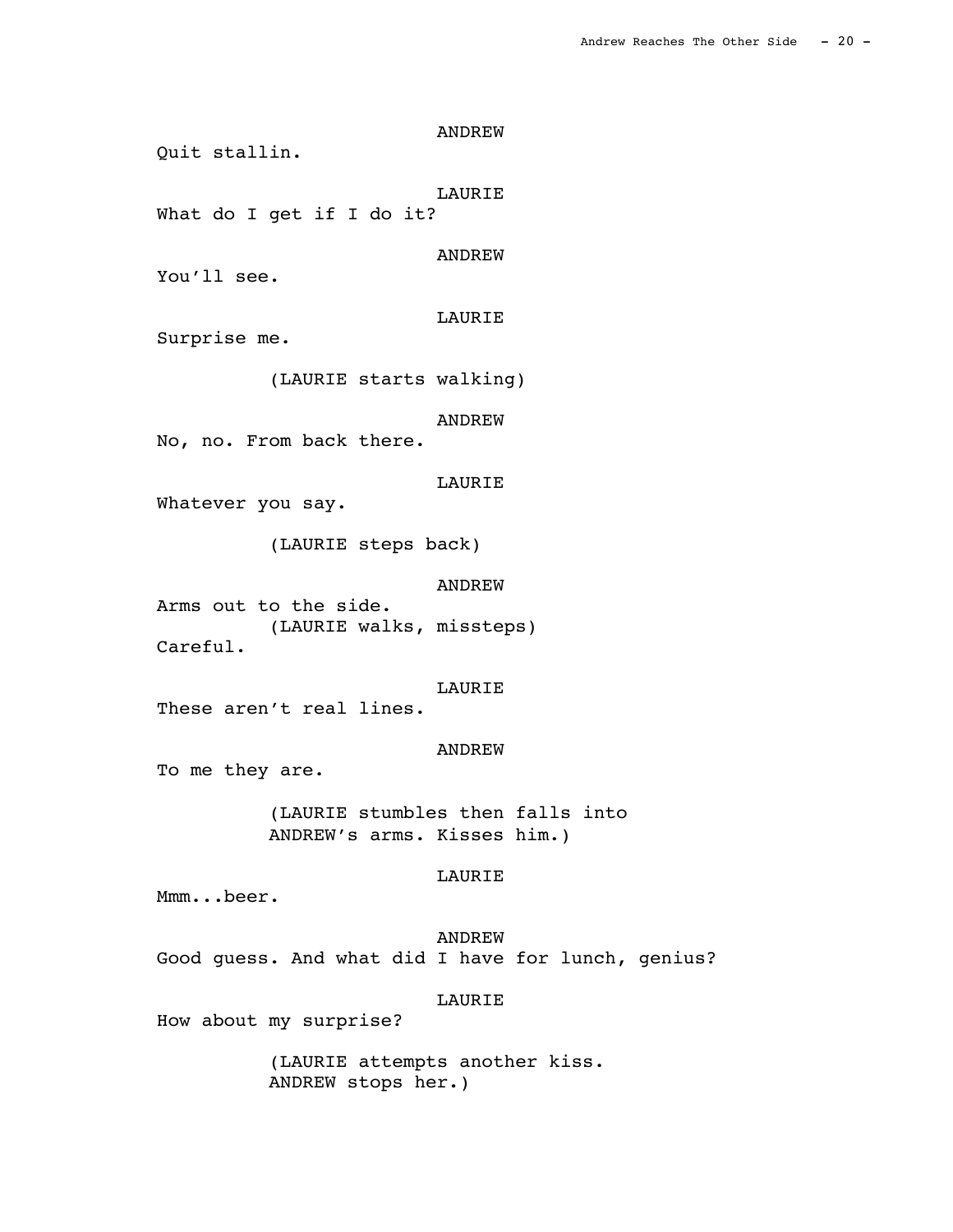Whoah, you call that straight?

(LAURIE kisses ANDREW)

LAURIE

Where's the tongue?

ANDREW

I was swallowing.

### LAURIE

All gone? Good.

(LAURIE kisses again. ANDREW remains motionless. LAURIE slowly breaks from the kiss. Awkward silence)

ANDREW

Do you know it was two months ago tomorrow?

 LAURIE I don't want to talk about John tonight, okay?

 ANDREW Wait, isn't that what we're here for?

#### LAURIE

C'mon Andy.

 ANDREW I mean, this is supposed to be a party to remember John and...

LAURIE

A party, not another funeral.

 ANDREW And Skip has a bunch of his friends here.

### LAURIE

And he's got that one Springsteen CD he owns on a damn loop. As if that's the only thing John ever...if I hear Glory Days one more time I'm gonna puke.

 ANDREW You're going to puke no matter what's playing.

 LAURIE How many friends did John have? Me, you, and Skip.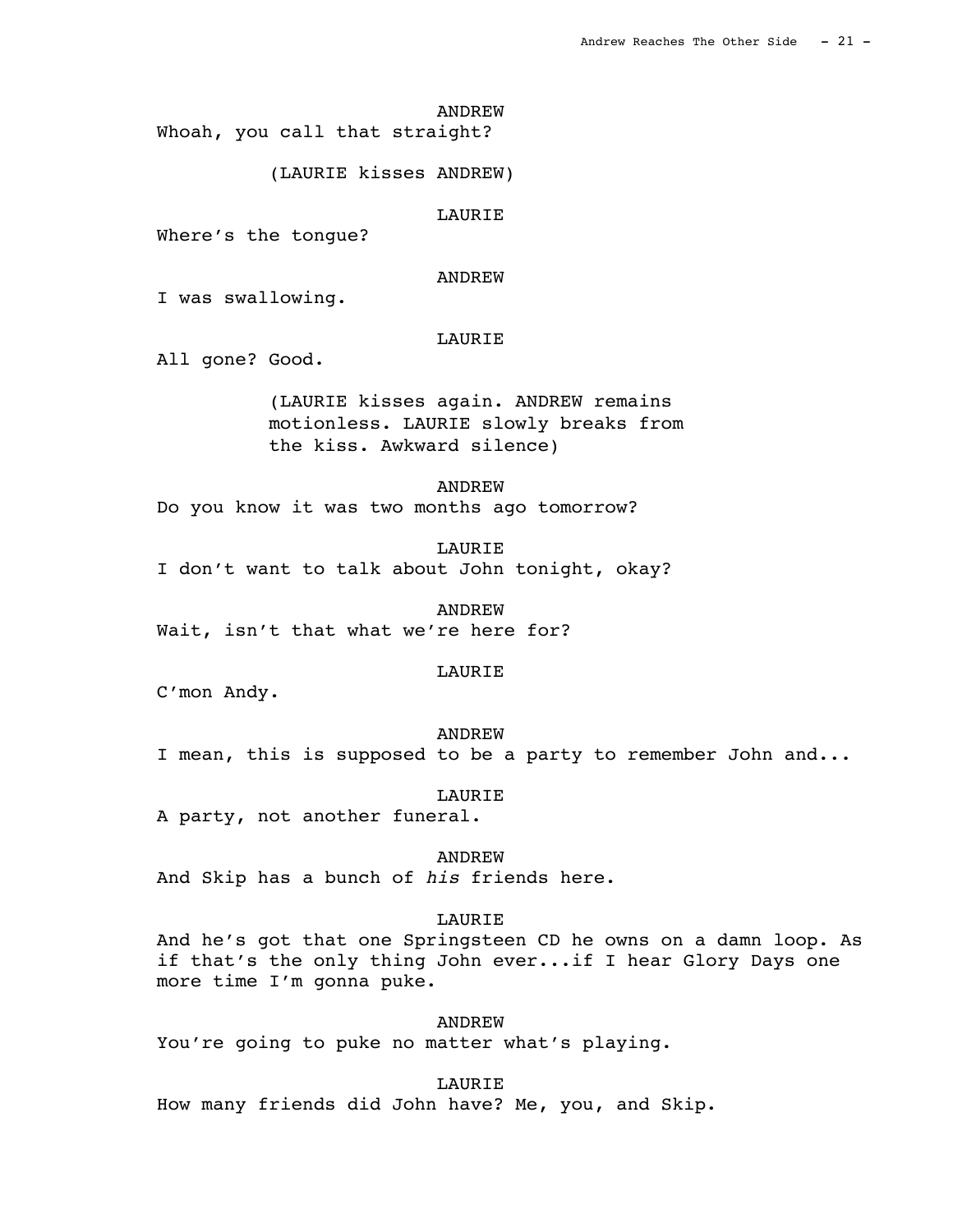This isn't what I expected, that's all.

### LAURIE

Loosen up Andy.

**ANDREW** And what's you're ex-boyfriend doing here?

### LAURIE

Who cares about him?

## ANDREW

You're okay with that?

LAURIE

We broke up over five months ago.

#### ANDREW

That's not very long to get over someone you love.

 LAURIE What do you know about love Andy?

> (As LAURIE puts her arms on ANDREW's shoulders, DANNY enters. [Same actor as JOHN, now wearing a Philadelphia Eagles cap])

 DANNY I'm sorry. Am I interrupting something?

ANDREW LAURIE No. Kinda.

 DANNY I'll be out of you way in a second. Just gettin' a beer.

 LAURIE They're not in here. They're in the cooler by the door.

### DANNY

Thanks.

(DANNY starts to exit. ANDREW stops him)

ANDREW

Hey, do you know you look like someone we used to know?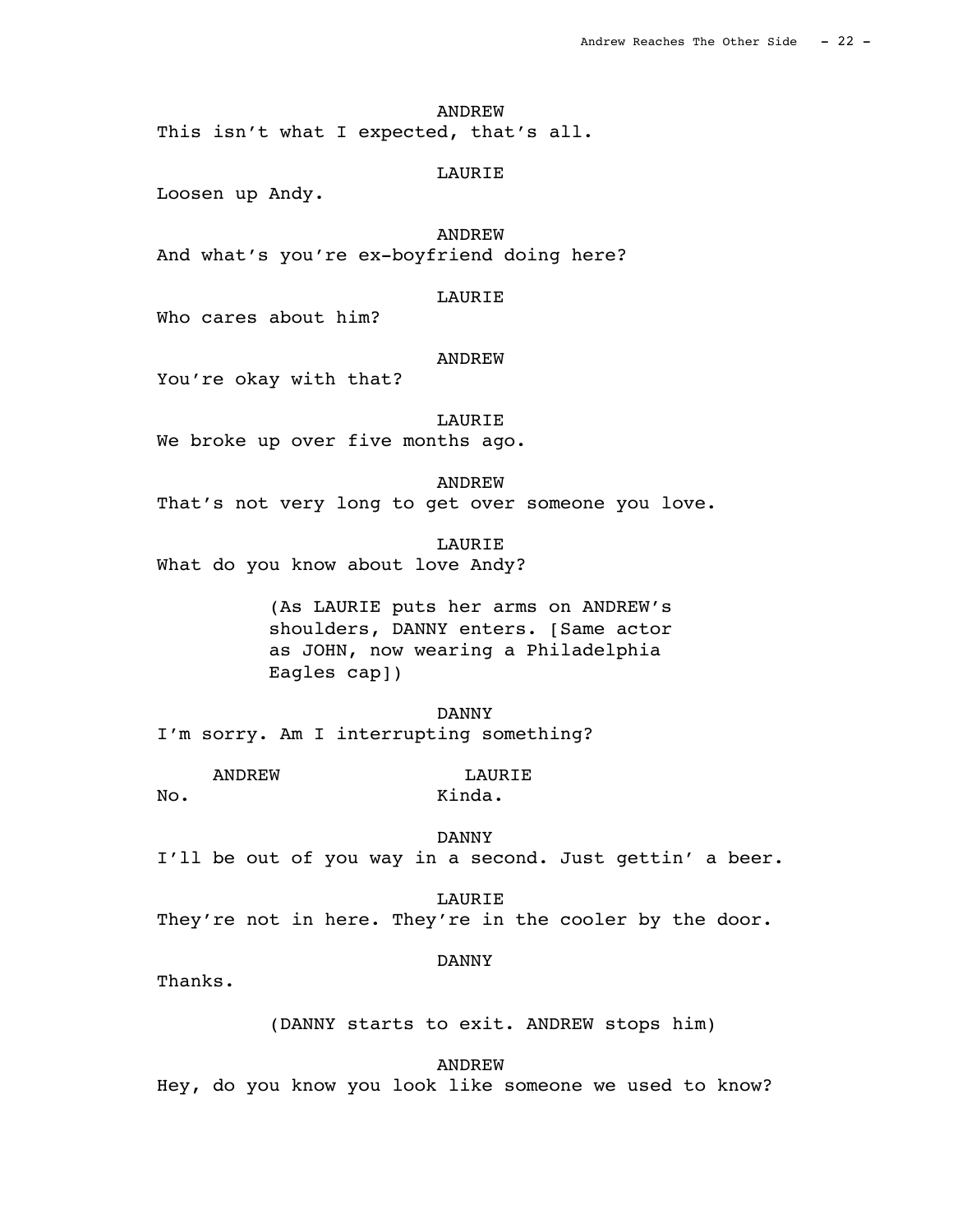I've heard. John, right?

### ANDREW

Yeah.

 DANNY I know, everyone out there keeps telling me.

### LAURIE

Look, Andy. I'm not gonna waste a good buzz...The party's in here if you want to join me.

> (LAURIE exits. DANNY turns to ANDREW. Brief pause)

### DANNY

I'm Danny by the way.

### ANDREW

Andrew.

(They shake hands, holding the handshake.)

Wow.

(ANDREW stares at DANNY. SKIP and LAURIE enter. Crossfade to a park with the sounds of ducks and birds.)

LAURIE

Does Andy look alright to you?

**SKIP** What do you mean? He looks fine.

 LAURIE He hasn't been the same since John died.

**SKIP** 

All things considered, he's doing great. Don't worry about him. He's fine. Hey Andy, c'mon...those ducks have had enough.

#### ANDREW

Be there in a minute.

# LAURIE

C'mon Andy.

(DANNY breaks the handshake, exits. ANDREW turns into the park scene, joins SKIP and LAURIE)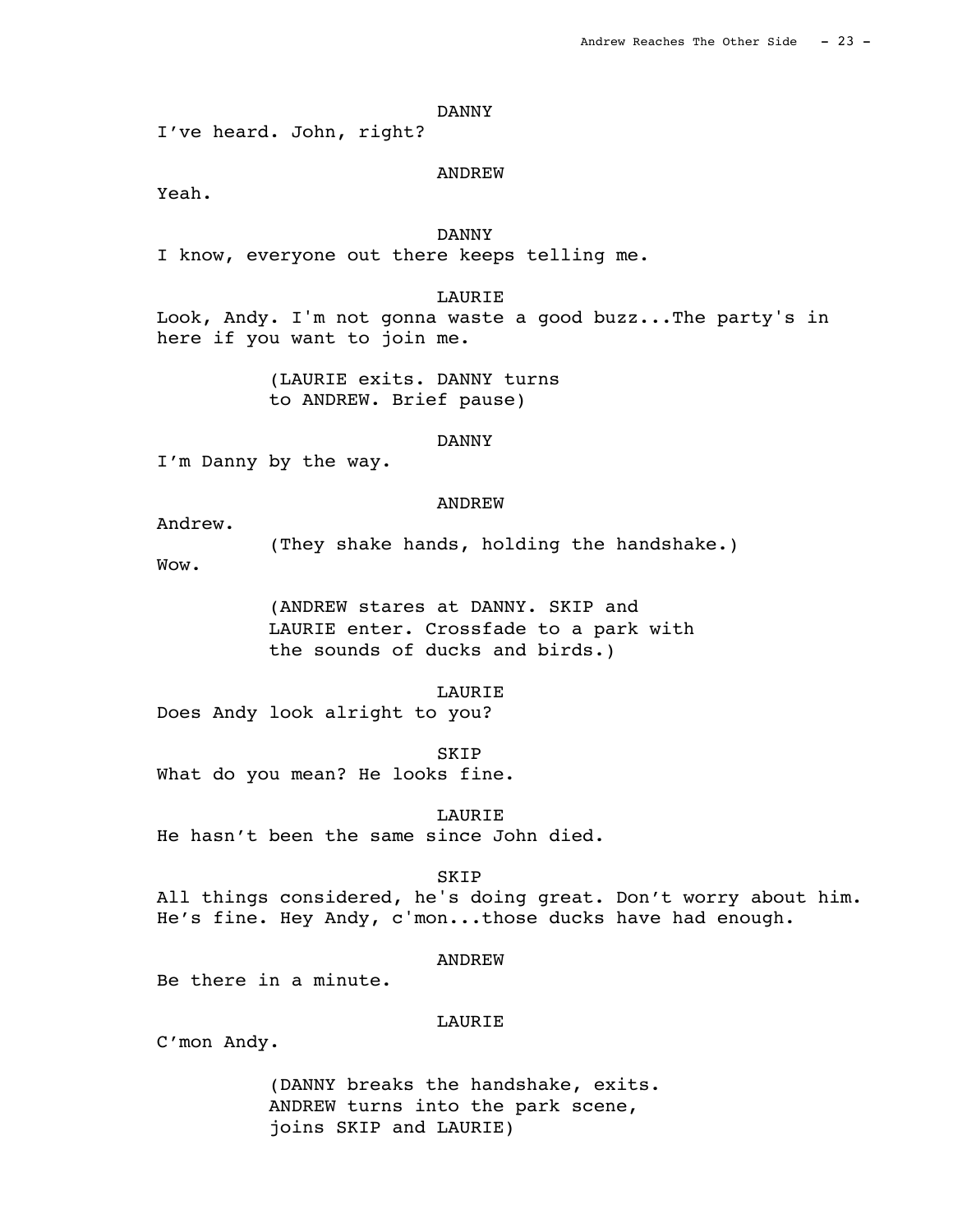#### SKIP

I love this time of year.

### LAURIE

Me too.

SKIP

I used to hate it because of it meant school was starting but... Andy, you fed them the entire loaf?

### **ANDREW**

I like watching them eat.

 SKIP Now they're going to poop all over my car.

# ANDREW

I'll clean it off.

### SKIP

I tried to feed one. That one. And it practically bit my finger off. Ingrate.

### LAURIE

Look, they're following us.

# ANDREW

He's just staring at me. I'm sorry. I'm all out. No more bread. None. All gone.

#### SKIP

Homo duck.

#### LAURIE

Gay ducks, Skip? C'mon.

### SKIP

Yeah, there are gay ducks.

#### LAURIE

Yeah right.

#### SKIP

Ever heard of gay-dar?

# ANDREW

Gay-dar?

# LAURIE With ducks. You're crazy if you....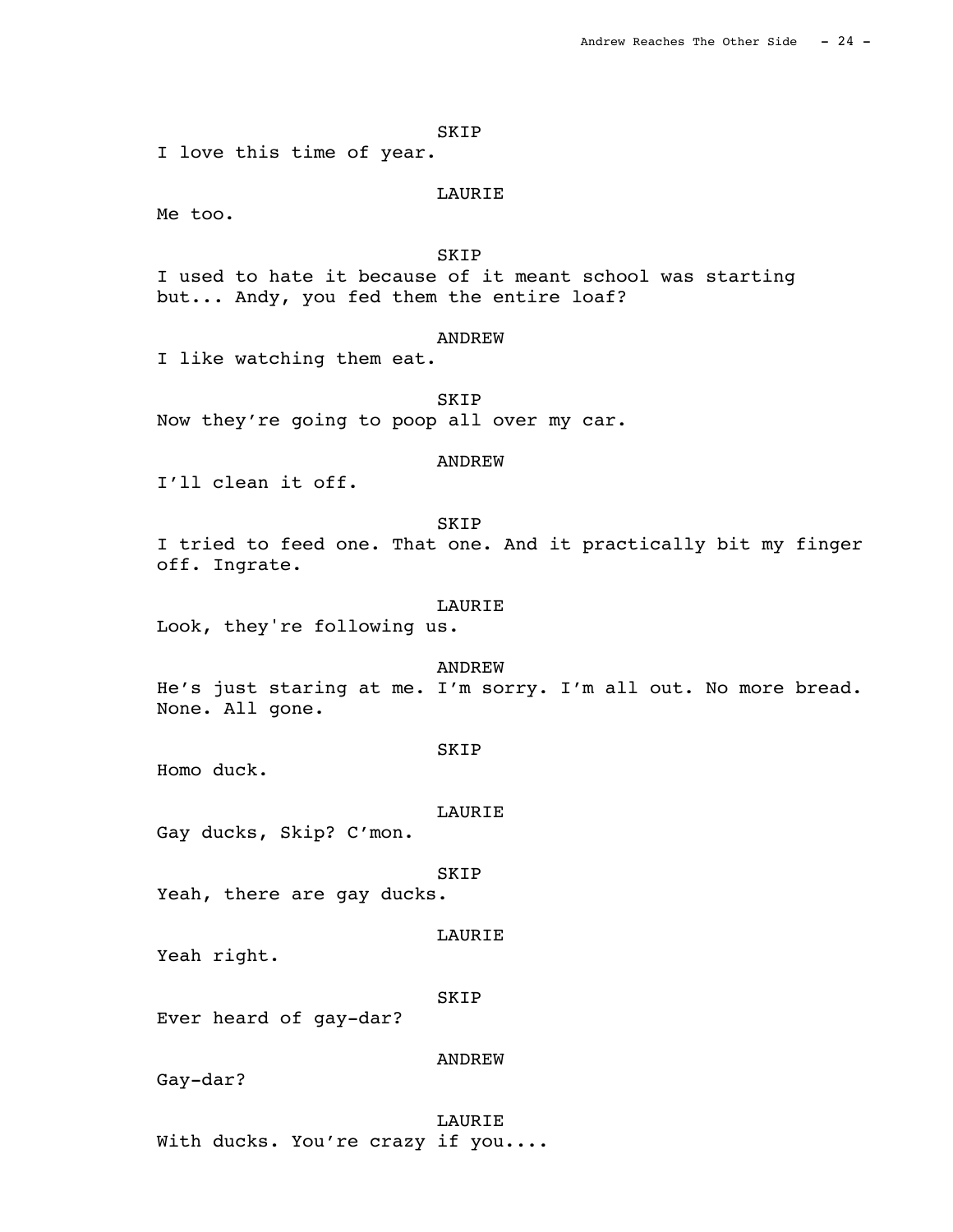All animals.

LAURIE

SKIP

Not with a stupid pond duck.

SKIP

We're animals.

# LAURIE

I know, but...

 SKIP Some people are more clued-in than others.

 LAURIE Well, some got it. You don't. You were totally wrong about your friend Danny.

 SKIP Not fair. Like comparing Absolut with Smirnoff.

 ANDREW You thought your friend was gay?

### LAURIE

No, the opposite.

 SKIP Well, how was I supposed to know? He had a girlfriend.

ANDREW

Was he the guy at your party?

SKIP

Which one?

ANDREW

For John.

SKIP

Was he there?

LAURIE

Remember he interrupted us.

ANDREW

Oh yeah.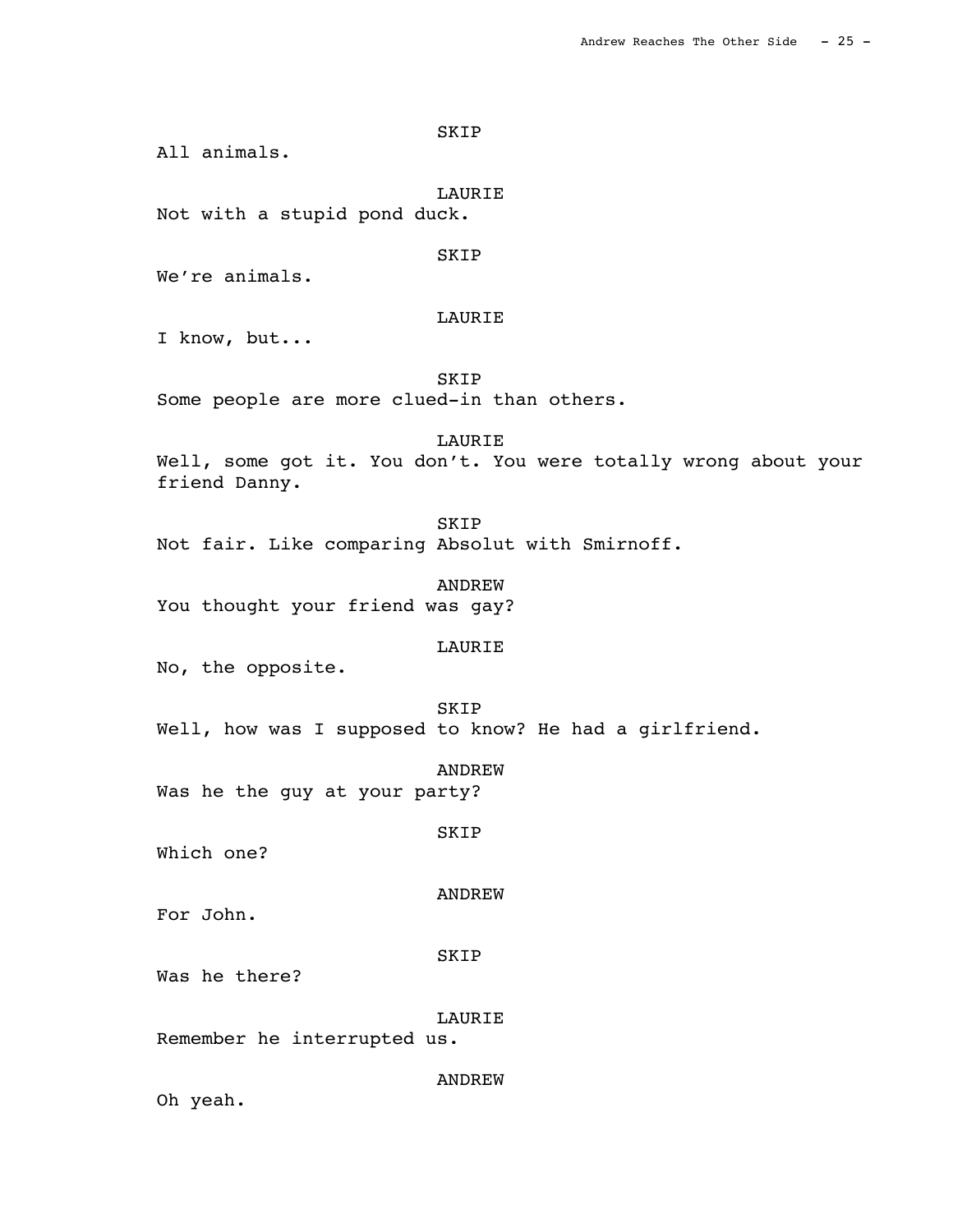SKIP

Came out to me last week. Blew me away.

#### ANDREW

Wow.

# **LAURIE**

Don't act surprised Andy. He was all over you in the kitchen.

### ANDREW

No he wasn't. We were just talking.

LAURIE

Well obviously it wasn't just talking to him.

(LAURIE and SKIP walk off. As ANDREW follows, DANNY enters. Crossfade back to party.)

 DANNY Did you say the beer was in a cooler by the door? I couldn't find it.

#### ANDREW

They must have moved it.

 DANNY Hey, where did your girlfriend go?

#### ANDREW

She's not my girlfriend.

DANNY

Sorry, I just assumed you were...

ANDREW

Oh no...we're just good friends.

### DANNY

Oh. She likes you though.

#### ANDREW

She's drunk.

#### DANNY

You know, they say that a person's true self comes out when they're drunk.

#### ANDREW

Who's they?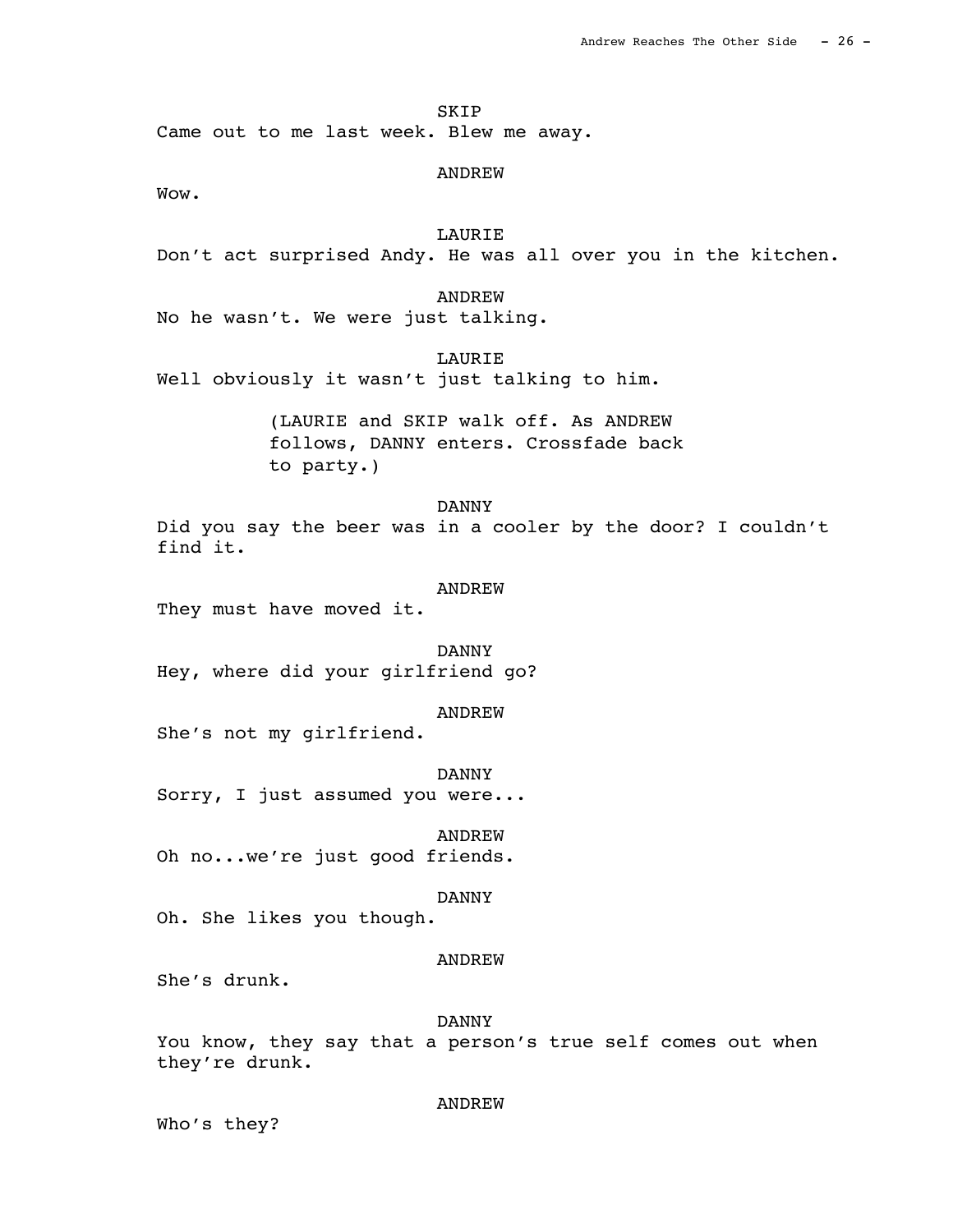You know. Them.

ANDREW

Oh...them.

DANNY

Right.

 ANDREW Well I better watch how much I'm drinking then.

 DANNY Sounds like you're hiding something.

 ANDREW What you see is what you get.

 ANDREW So...? You're a student at Penn State?

DANNY

Yeah.

Hmm.

ANDREW

DANNY

They'd be number one if only that field goal didn't bounce off the upright.

 DANNY Don't remind me. What a grueling game to watch.

ANDREW

Steelers fan?

DANNY

Didn't you see my hat?

ANDREW

The Eagles?

DANNY

I'm from Cherry Hill. They're the local team.

ANDREW

Oh yeah, I always forget that you southerners root for the Philly teams. Sorry about the Phillies.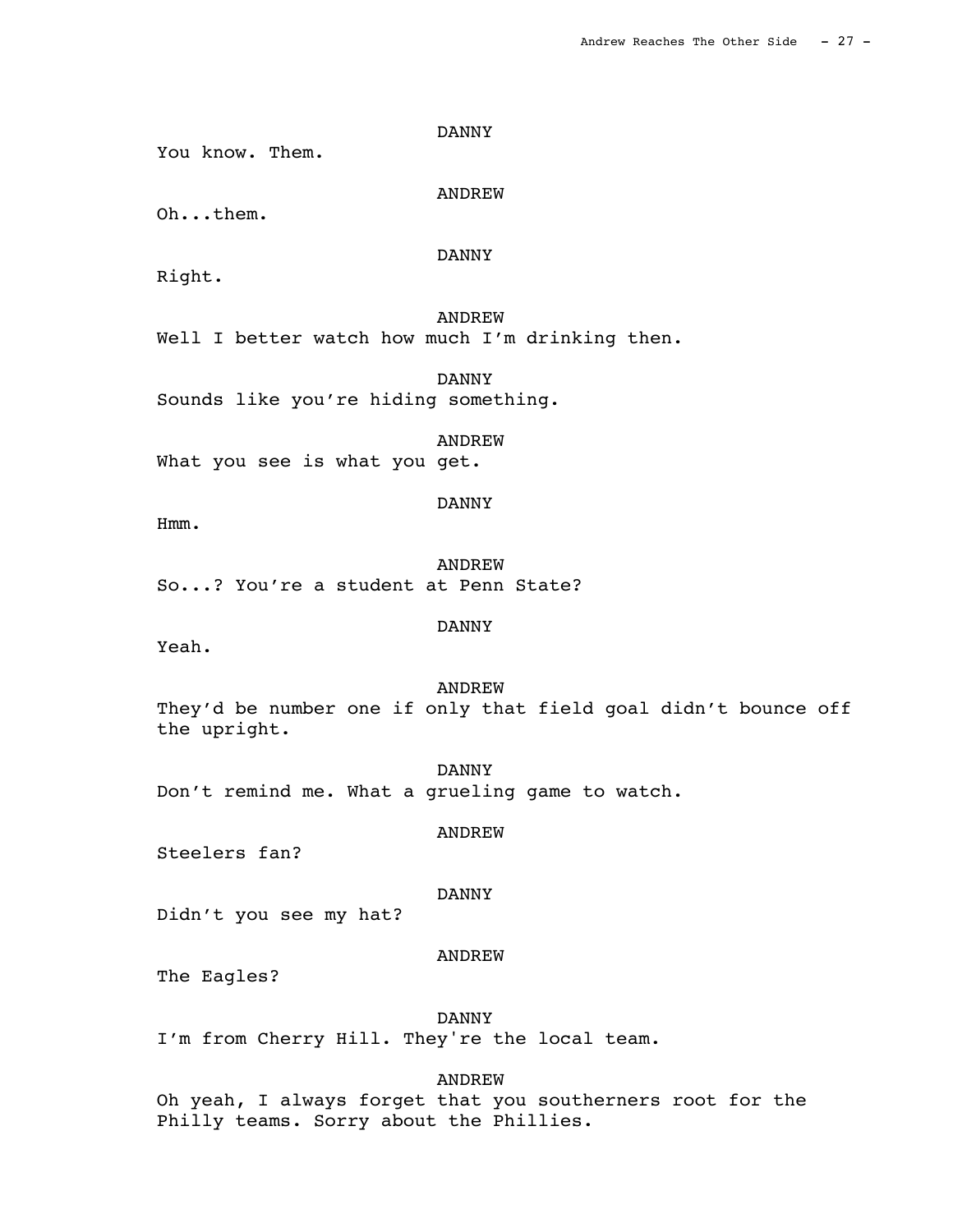Don't go there. The Blue Jays kicked their butt in the Series.

 ANDREW Well, there's always the Flyers and Sixers...

DANNY

And Eagles.

ANDREW

And Eagles.

### DANNY

Better than the Giants.

ANDREW

Actually I'm a Buccaneers fan.

DANNY

Tampa Bay?

### ANDREW

I'm a glutton for punishment.

 DANNY I think you're the first Bucs fan I've ever met.

ANDREW

No, just the first to admit it. They're gonna turn it around this year.

#### DANNY

Don't hold your breath.

 ANDREW I know, I say the same thing every year.

### DANNY

Are you from Tampa?

#### ANDREW

No, the first football game my father took me to as a kid was a Giants-Buccaneers game.

#### DANNY

And you fell in love with those flaming neon orange uniforms?

#### ANDREW

No I didn't.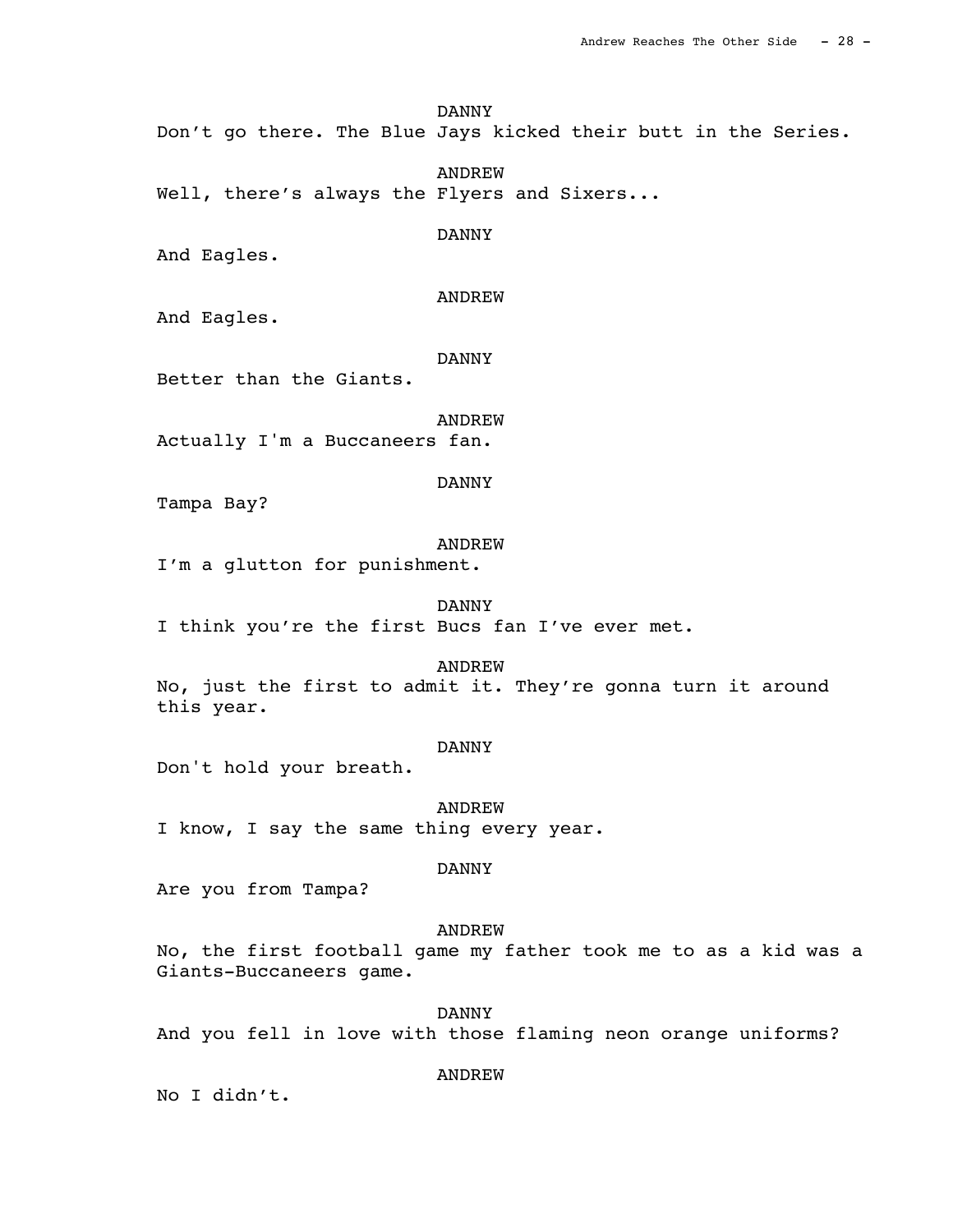And the swashbuckler on the helmet?

### ANDREW

Bucco Bruce.

### DANNY

Bucco Bruce? That's their problem right there. Ditch Bruce and change the neon. Their mascot and uniform scream "beat us senseless please."

**ANDREW** Just wait till December. Eagles-Bucs.

#### DANNY

They play each other?

### ANDREW

In Philly.

### DANNY

Cool. Up for a wager?

#### ANDREW

What do you have in mind?

#### DANNY

If the Bucs win, which they won't, drinks and dinner on me. But if the Eagles win...

### ANDREW

Keep dreaming.

#### DANNY

If the Eagles win...

#### ANDREW

It's on me.

#### DANNY

Sounds good. So it's a bet?

### ANDREW

Absolutely. (They shake hands) So, what are you studying at Penn State?

### DANNY

Meteorology.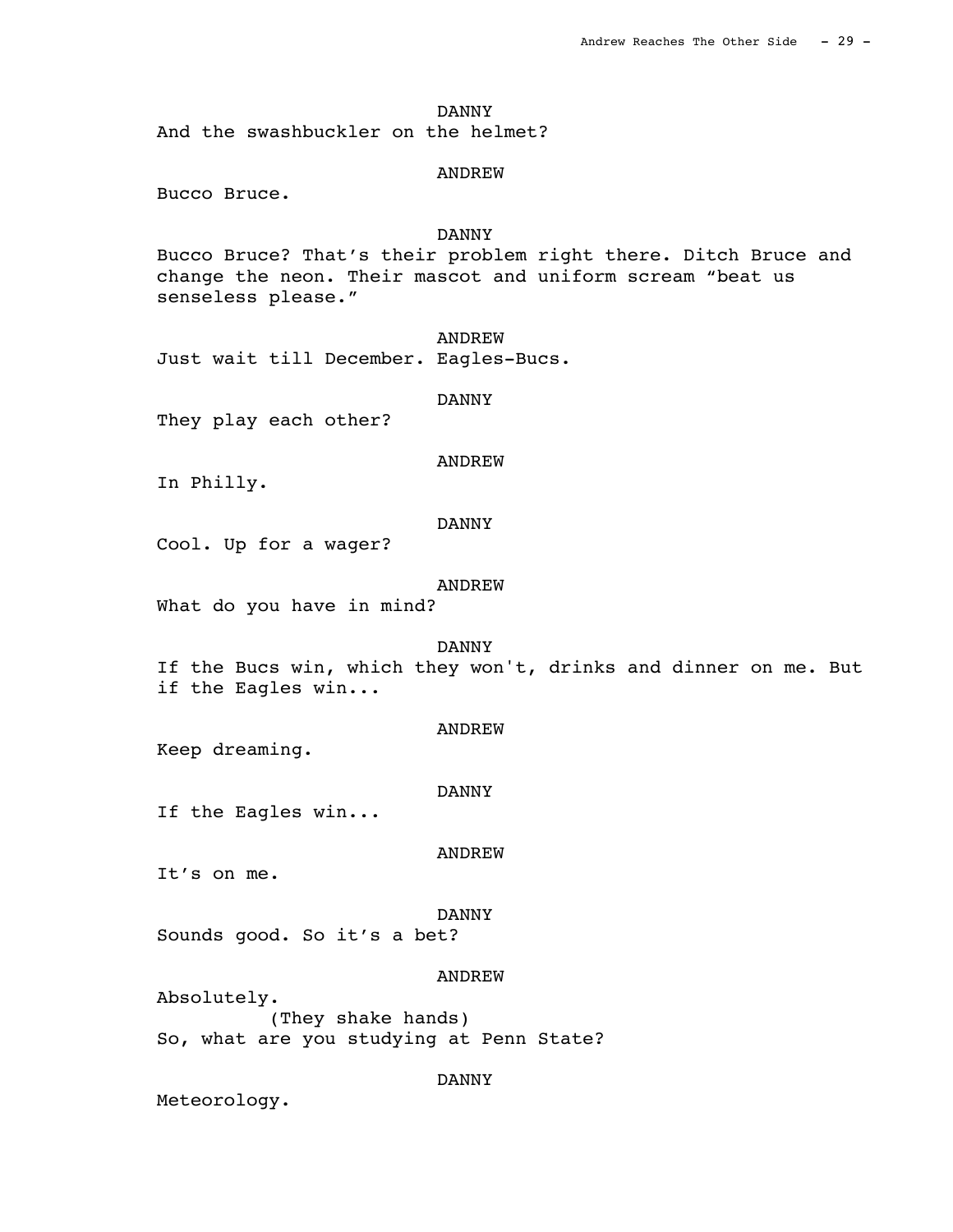Meteorology?

 DANNY Always wanted to be a TV weatherman.

### ANDREW

Really?

DANNY

Yep. So I'm doubling in Broadcasting.

ANDREW

That's cool.

 DANNY This semester I finally go on-air.

### ANDREW

Wow, where?

# DANNY

Oh, I meant on-camera, not on air. Just for a class. It's like the real thing, you know, the whole nine yards. Teleprompter, blue screen, smiling suns, dripping clouds...

### ANDREW

Cool.

 DANNY Need a new suit and a manicure.

ANDREW

Manicure?

#### DANNY

Look at these nails.

(ANDREW holds DANNY's hands.)

### ANDREW

Look fine to me.

DANNY

So what are you studying?

ANDREW

I be a graduate.

### DANNY

Oh...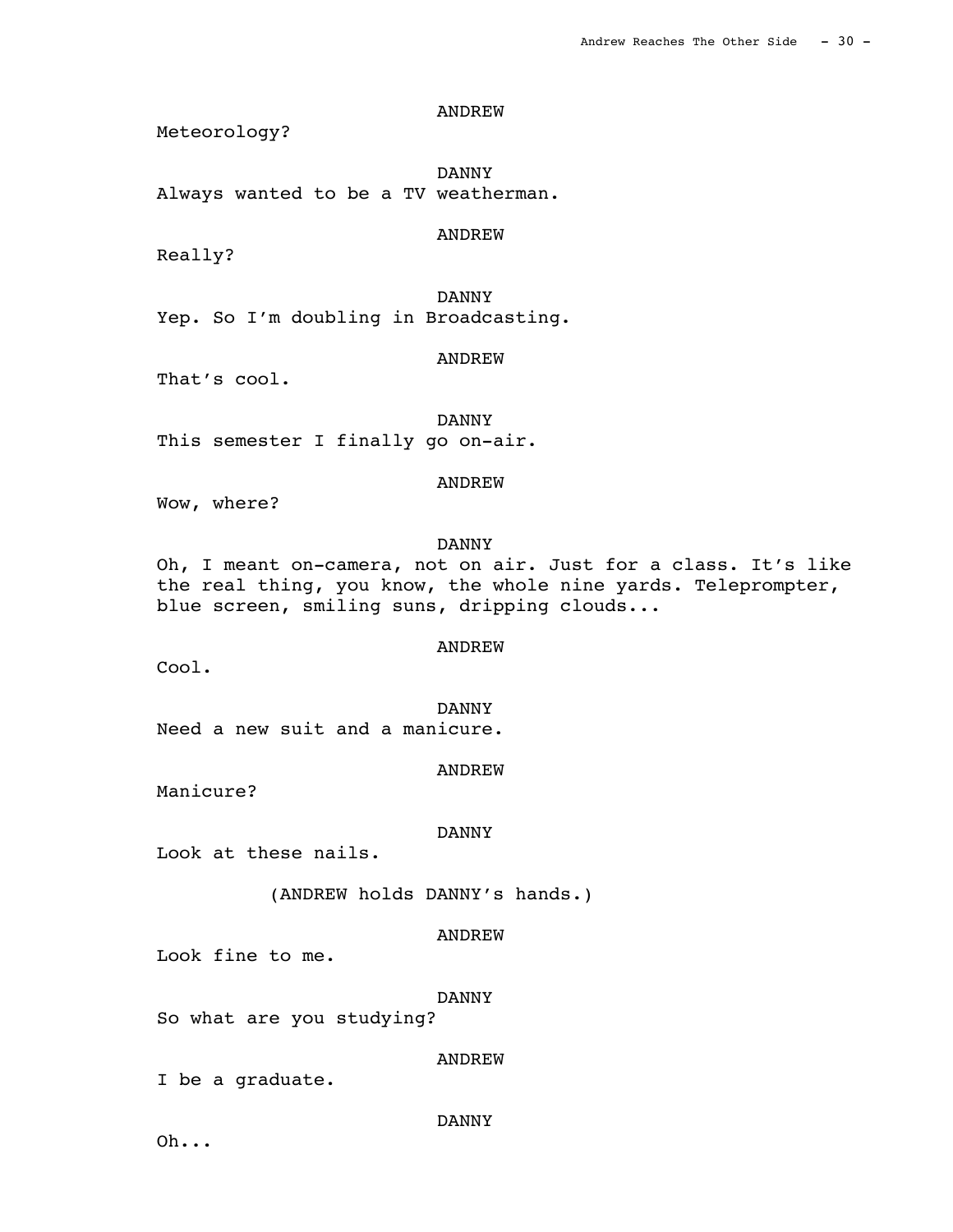ANDREW I almost didn't make it. DANNY What do you mean? ANDREW I thought about quitting. DANNY Why? ANDREW Hey, didn't you come in here for a beer? DANNY Yeah, sort of. Wanted to get out of the other room for a bit. ANDREW Too smoky? DANNY Yeah that, and some girl broke out a oujia board. ANDREW Not again. DANNY Two things freak me out: Psychics and oujia boards. ANDREW Have you ever done it? DANNY No way. I hate being in the same room with it. ANDREW Fear brought you here? DANNY Yeah. Sort of. Everyone out there kept staring at me cause they think I look like him. ANDREW

You do.

DANNY

That weirds me out just a little. Like all the energy out there is directed at me and somehow it's going to make John's ghost take over my body. I mean, thanks, but no thanks.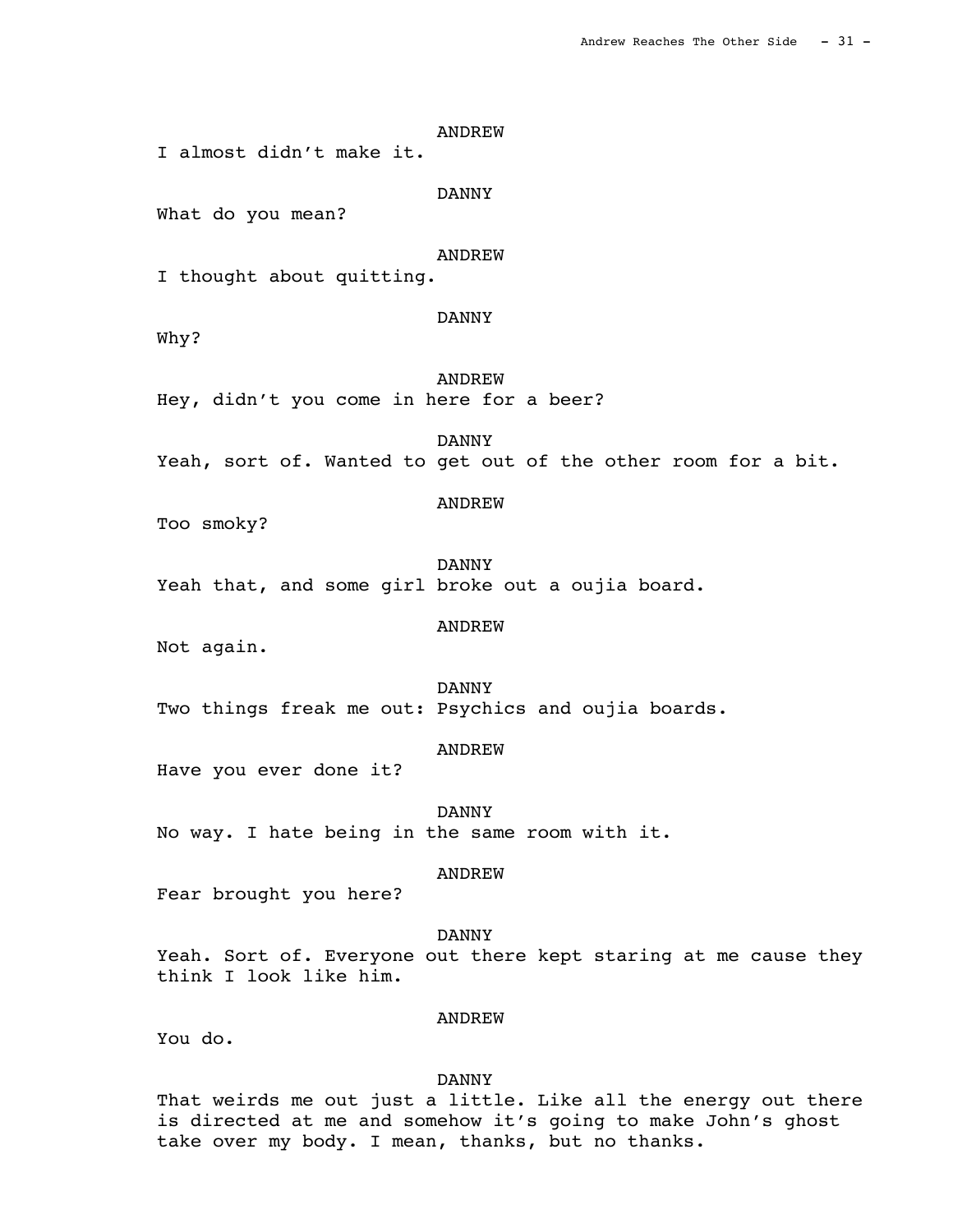ANDREW You could do worse than playing host to John.

 DANNY What about you, have you ever oujied?

DANNY

ANDREW

Recently?

ANDREW

Yeah.

Once.

### DANNY

And? What happened?

ANDREW

Well, we were trying to contact John...

DANNY

Did you get him?

### ANDREW

I don't know. I doubt it.

(SKIP and LAURIE enter with a candle, sit at the table and play)

 SKIP Do you have anything important you'd like to tell us?

#### ANDREW

It spelled out my name.

### DANNY

This is creepy.

(The lights darken on DANNY and remain dim on the table)

 LAURIE What about Andy? Do you want to speak with him?

### SKIP

It's going to "Yes."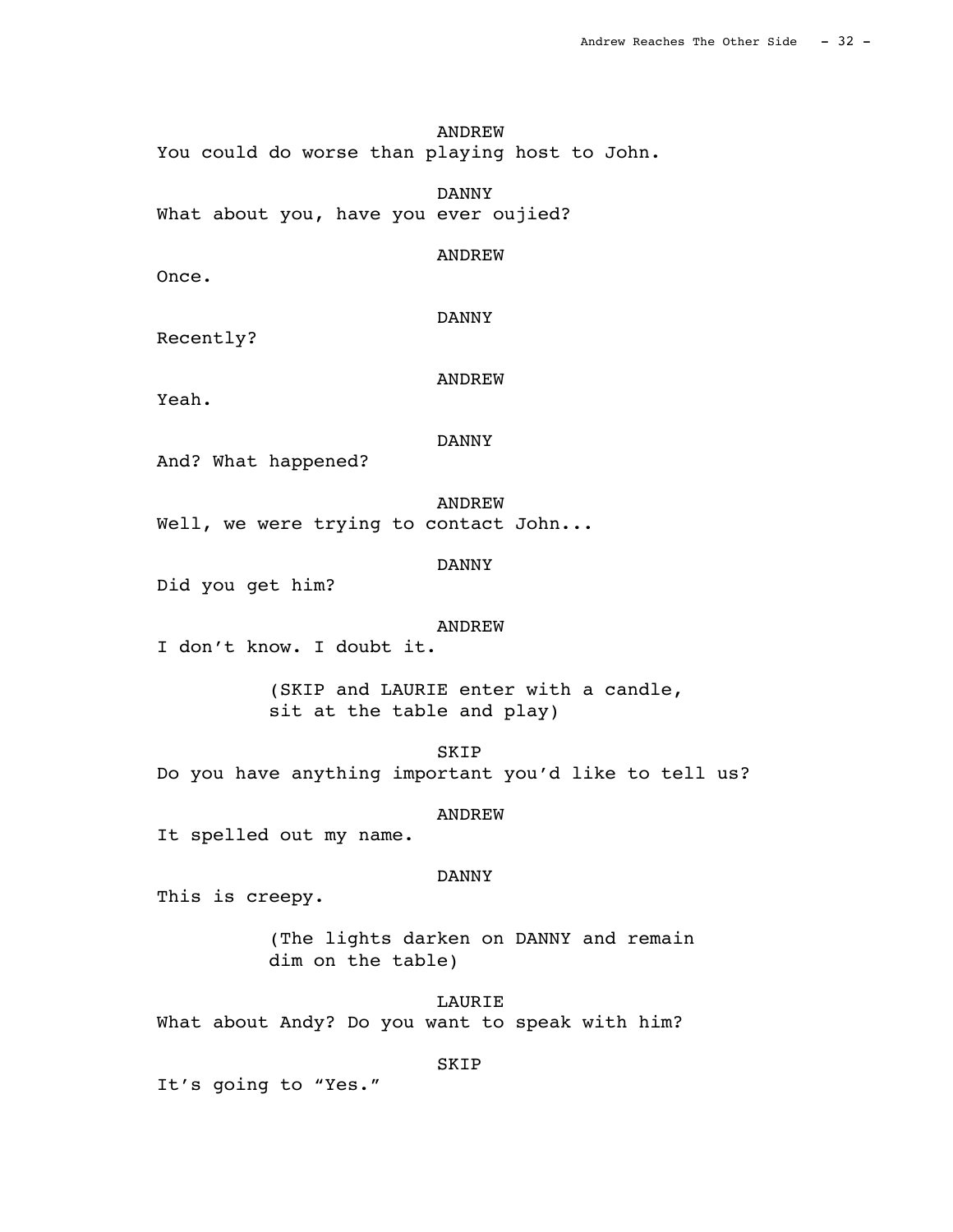LAURIE Sshh, Skip. SKIP Andy, it wants to speak with you. **LAURIE** Is it alright if Andy takes Skips place? SKIP Yes. ANDREW I'm not touching that thing. SKIP It's going to A. ... N .... D .... Y. It wants you Andy. LAURIE Skip get off, let Andy take over. ANDREW No. LAURIE Andy sit down, it might be John. SKIP C'mon Andy, do it. Laurie can't be touching by herself. ANDREW Why? SKIP She could get channeled or possessed. ANDREW Give me a break. LAURIE Hurry up Andy. ANDREW Alright, alright. (ANDREW sits and plays)

 LAURIE Okay, Andy is here now. What do you want to say?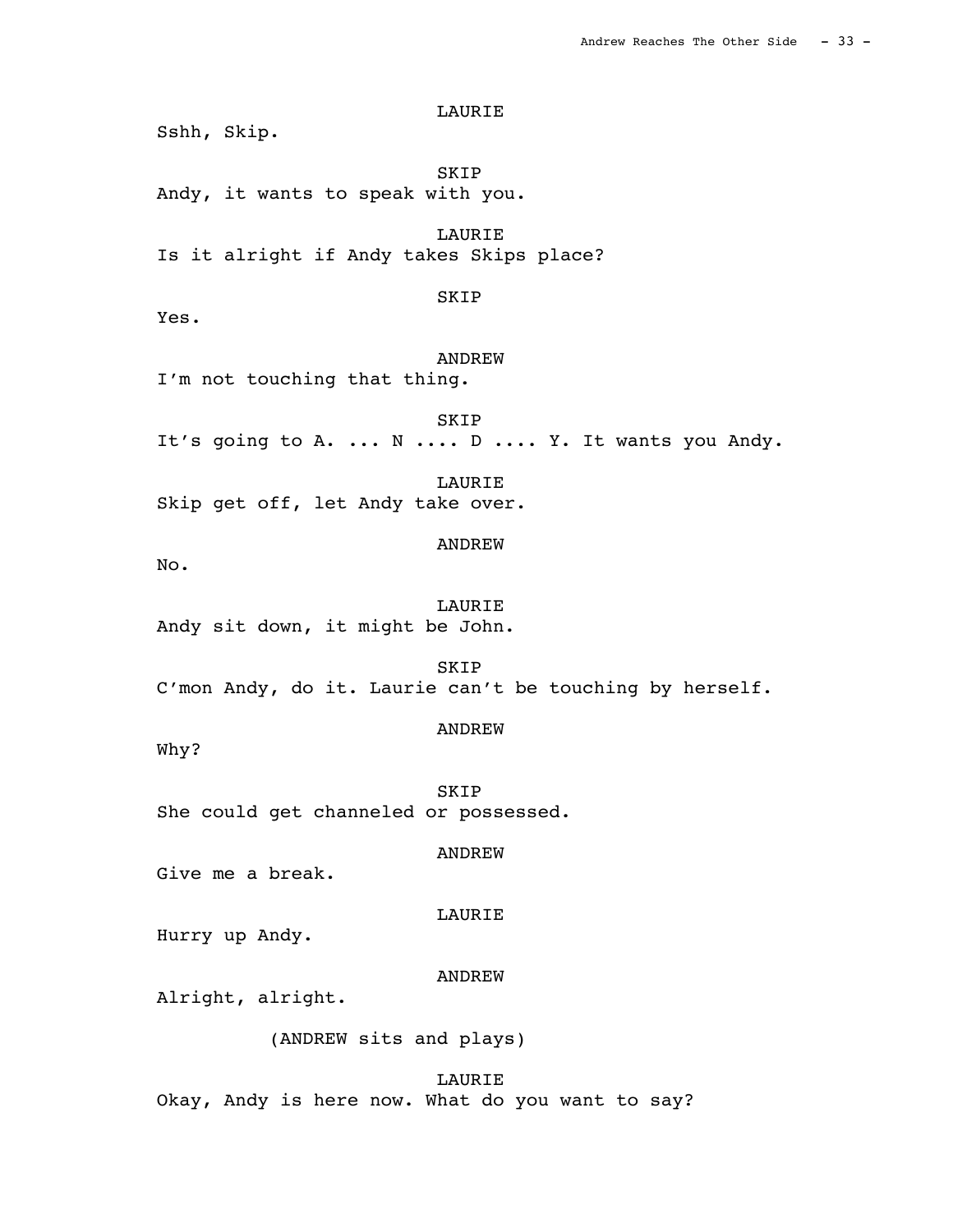(Nothing happens)

 ANDREW Great. I've killed it's spirit.

 LAURIE Is there anything you want to tell Andy?

ANDREW

Well, I guess he doesn't want to talk to me after all.

**SKIP** 

Ask a yes or no question.

 LAURIE Do you still want to talk with Andy?

(Nothing happens)

 ANDREW You guys were moving this thing before.

SKIP

Don't be hostile Andy. Ask if there's anything wrong?

## LAURIE

Is there anything wrong?

#### ANDREW

Nothing's happening.

 SKIP It can sense your impatience Andy.

 ANDREW Well the damn thing asked for me and now it won't talk.

## LAURIE

You ask a question.

# ANDREW

Do you have something to tell me? (Nothing) Look, I'm not going to do this all night. So if you have something to say, say it, otherwise I'm going to stop.

LAURIE

It's moving. It said "no."

## ANDREW

You pushed it there.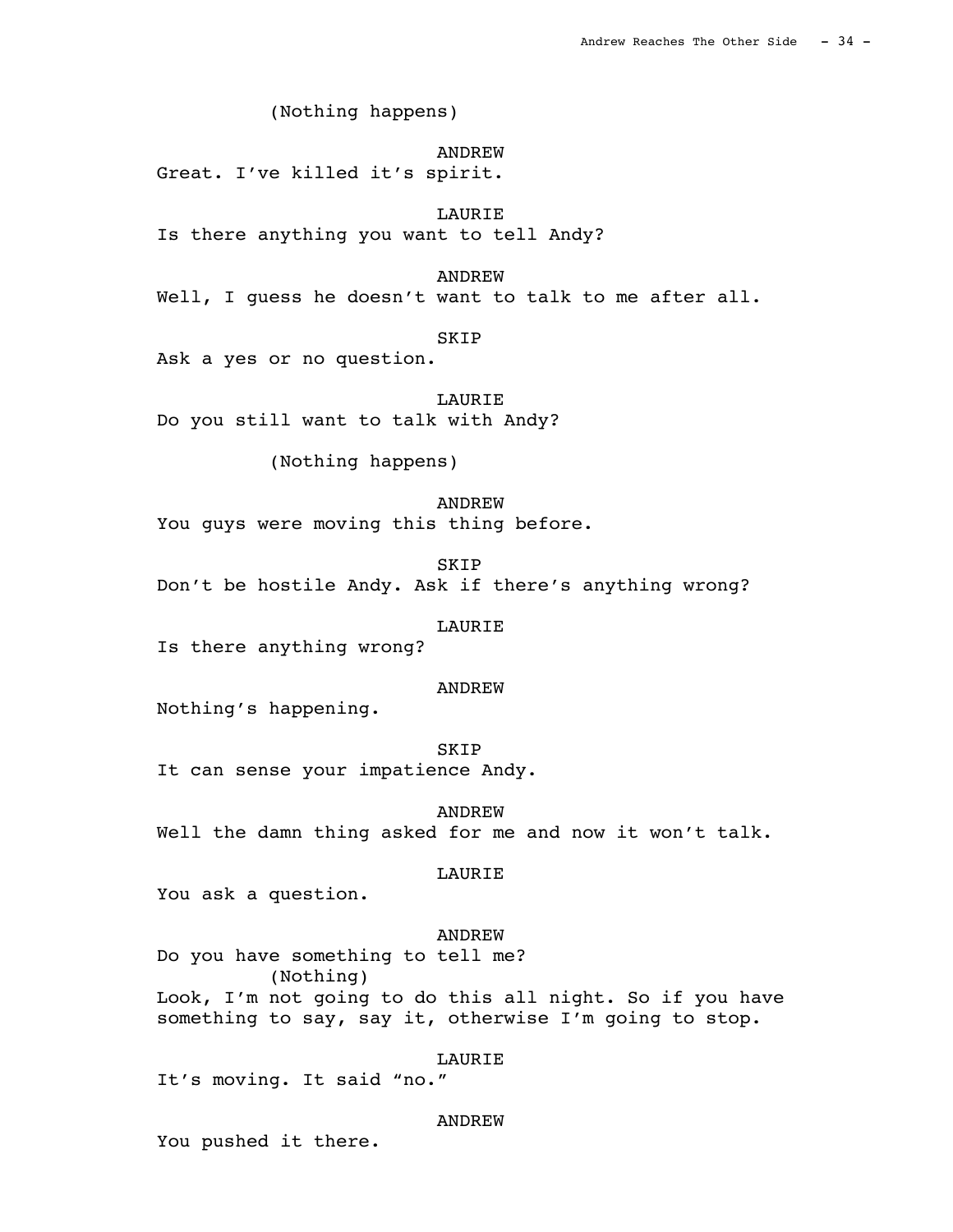## SKIP

Ask another question.

ANDREW

Why should I believe that some kind of spirit is there?

(LAURIE and ANDREW's hands move chaotically around the board)

# LAURIE

Oh my god.

#### ANDREW

What's happening?

SKIP

It's either thinking, angry, or confused.

## LAURIE

It's saying something. Skip get a pad and write these letters down. It stopped on the number 1.

#### ANDREW

How can you tell?

 LAURIE The number 4. The letter T. The letter O. Number 1. Number 3.

#### ANDREW

I can't do this anymore.

(ANDREW rises)

 SKIP Andy! One, Four, T.O. one, three!

> (ANDREW crosses back to DANNY. Crossfade back to party. SKIP and LAURIE exit)

 DANNY So, did that mean anything to you?

# ANDREW

Nothing.

#### DANNY

Did you think it was John?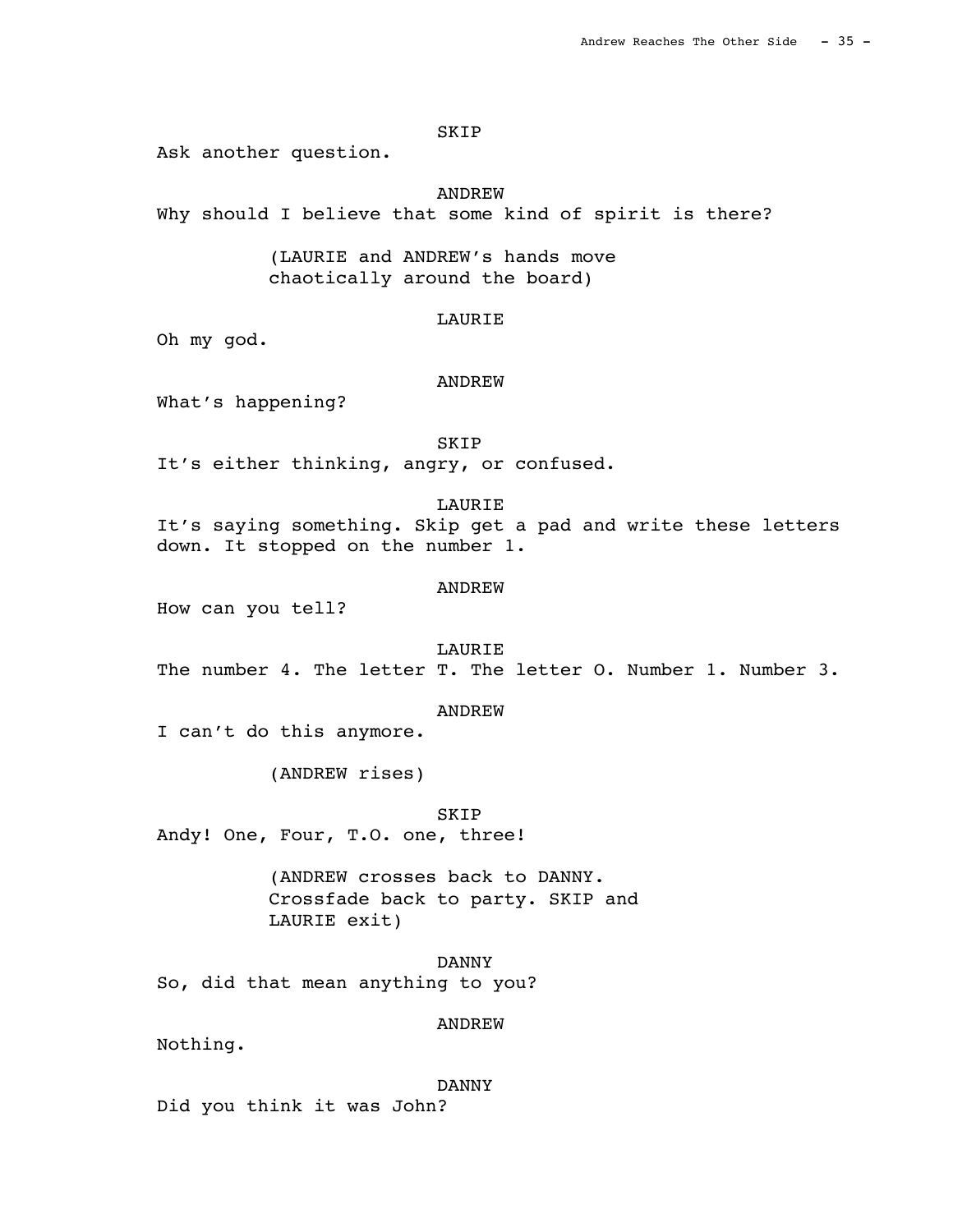Nah. I swear Laurie was moving it.

(MAN enters)

# **MAN**

Oh my god, they are scaring me half to death in there. Candles, wine, soft music. If I didn't know better, I'd think it was romantic dinner for two. Look, I'm sorry if I've interrupted your man talk. I'm parched.

(MAN takes ANDREW's beer)

May I?

(MAN sips. ANDREW moves away. The MAN follows)

What are the two of you doing in here? No, let me guess. You're watching the World Series. Well forget about the Yankees this year. They traded all their cute boys away. The Mets on the other hand, whoah, they're getting smart - building with new, fresh, and oh did I forget to mention motivated young boys from their farm.

## ANDREW

Farm system.

# **MAN**

Whatever system they're using, I'm glued to my television watching these guys. Balls, bats, gloves, pitchers, catchers, uniforms. As the Scooter used to say "Holy Cow." You know, I think I'm getting drunk.

#### ANDREW

Someone spike the water?

**MAN** 

Look Mr. Smarty Pants, when you've been as dry as I've been for the past year, one sip of this stuff will do it. I have to pee so bad, my bladder may just burst all over this kitchen.

#### ANDREW

Go to the bathroom.

# **MAN**

Laurie is in there sucking face with her ex. What a waste. He's so good-looking.

#### DANNY

Go outside.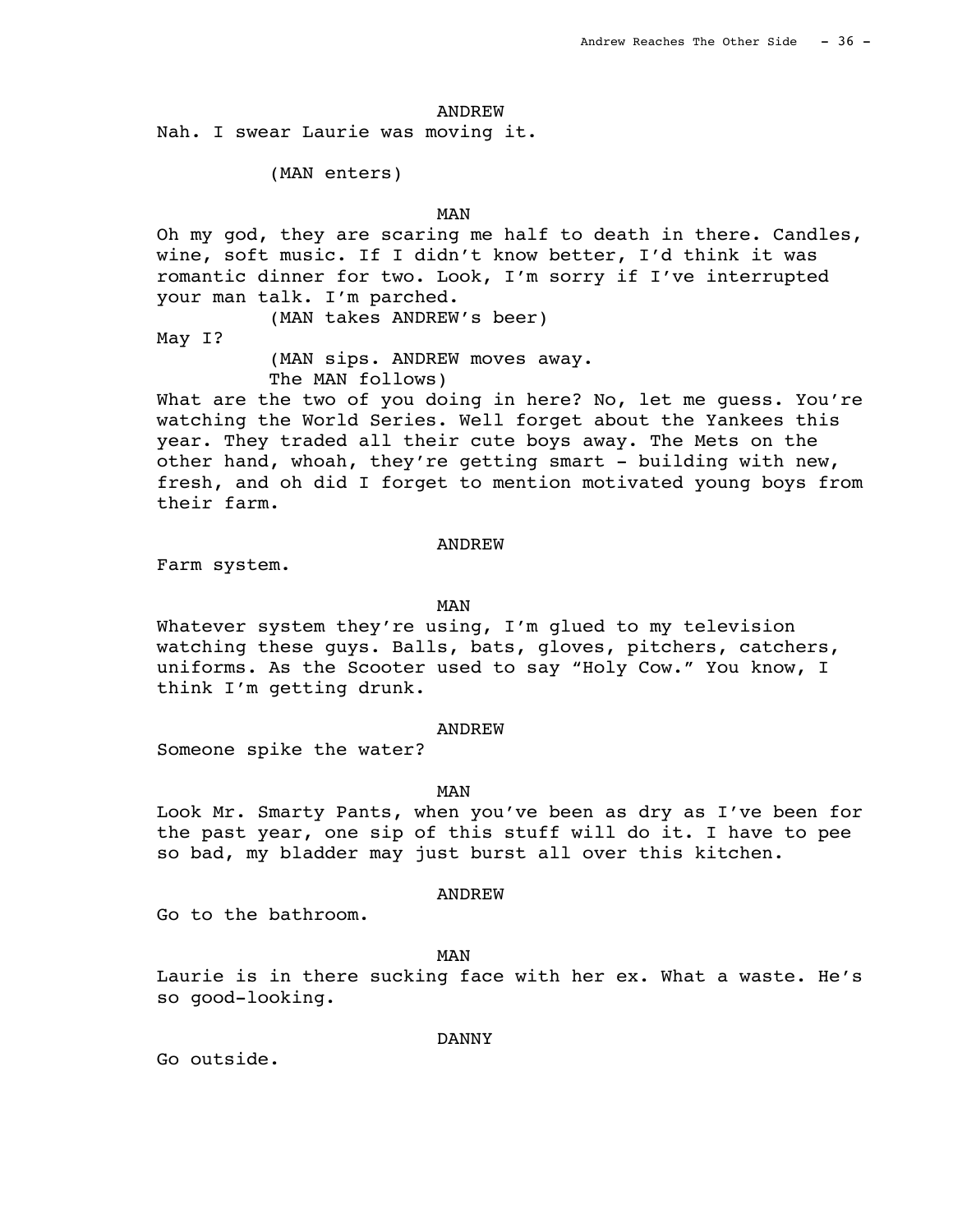**MAN** And walk down four flights. Oh, I see, you want me out of here. (No response.) Are you boys behaving in here? Hmmm? Are you rounding the bases? First? Second? Third? Home run? Can you hit a home run with your clothes on? C'mon, you can tell me. My lips are sealed. Okay, so I lie. I keep secrets like I keep boyfriends... Oh lord, I can't hold it in any longer. Behave yourselves. (MAN runs out, exits) You guys, get out of the bathroom! She's gonna blow! DANNY Going, going, gone. ANDREW What was that about? DANNY Friend of yours? ANDREW Skip's. DANNY He's a funny character. ANDREW Funny? He has no idea the World Series is over. DANNY What World Series? ANDREW Toronto-Philly. DANNY Thanks for reminding me. ANDREW Sorry. Why would you act like that?

## DANNY

Like what?

#### ANDREW

I don't know, the flailing and fanning, like a big girl. I mean, even all the girls I know don't act like that.

DANNY

Relax, that guy is harmless.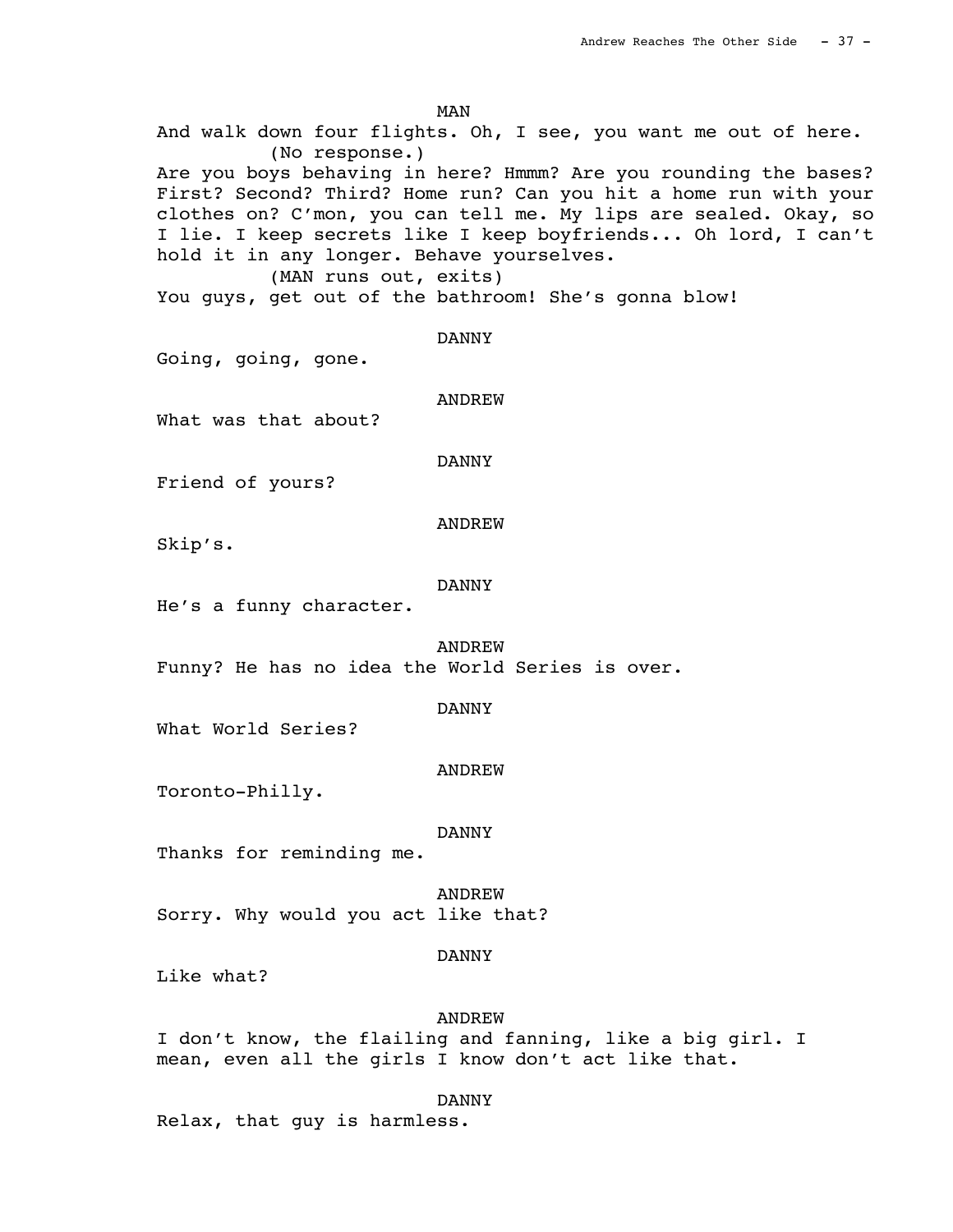ANDREW More like obnoxious. DANNY Oh, well, there's the real issue. Obnoxiousness. ANDREW Right. I mean, who wants to be around a jerk? DANNY Not me. ANDREW I don't. DANNY No. ANDREW Right? DANNY Right. ANDREW Good. DANNY Good. ANDREW Good. (Brief pause. DANNY starts to exit. ANDREW stops him) Hey, I have to tell you, and I hope I don't freak you out more, but could I see your cap for a second? DANNY Are you gonna trash it? ANDREW No. DANNY Well alright then. (DANNY hands cap to ANDREW) ANDREW

Wow, look at you.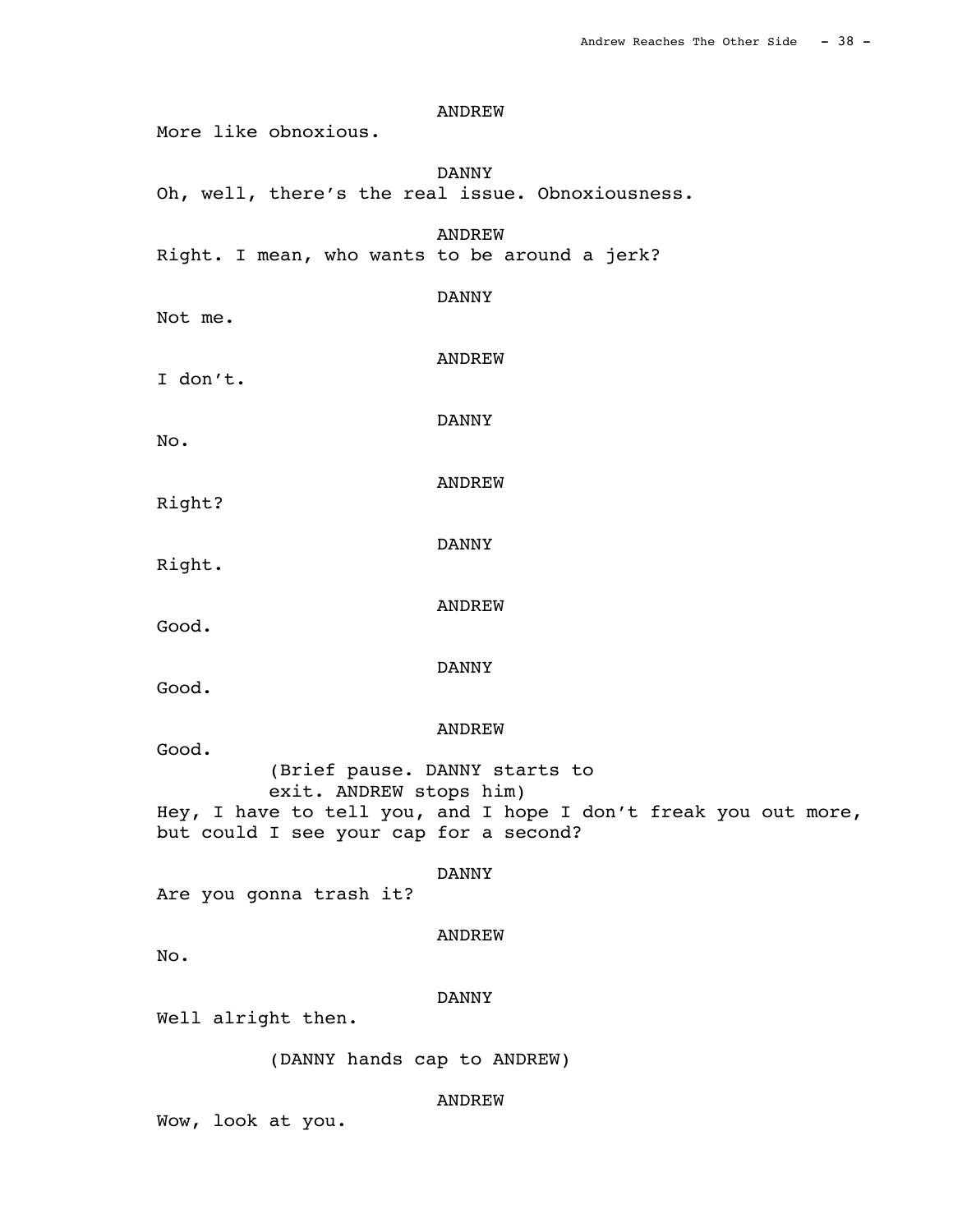DANNY

Hat head? (ANDREW studies DANNY) What? You're making me self-conscious.

ANDREW

Sorry.

# DANNY

Try it on.

## **ANDREW**

No, no, that's alright. (ANDREW returns cap, takes out his wallet) Take a look at this. (ANDREW shows DANNY a picture) Change this to an Eagles cap and that could be you.

#### DANNY

I guess I see a resemblance.

 ANDREW Yeah. They say John was a looker.

#### DANNY

Them again?

# ANDREW

Yeah, them again.

#### DANNY

Well you know, tramps like us.

#### ANDREW

Okay, this is freaky. Did you know that was his favorite song?

#### DANNY

Born to Run?

#### ANDREW

Yeah.

 DANNY Now I just got a shiver. And that it's a song is about a guy named Andy.

## What?

# ANDREW

 DANNY "Andy let me in I want to be your friend."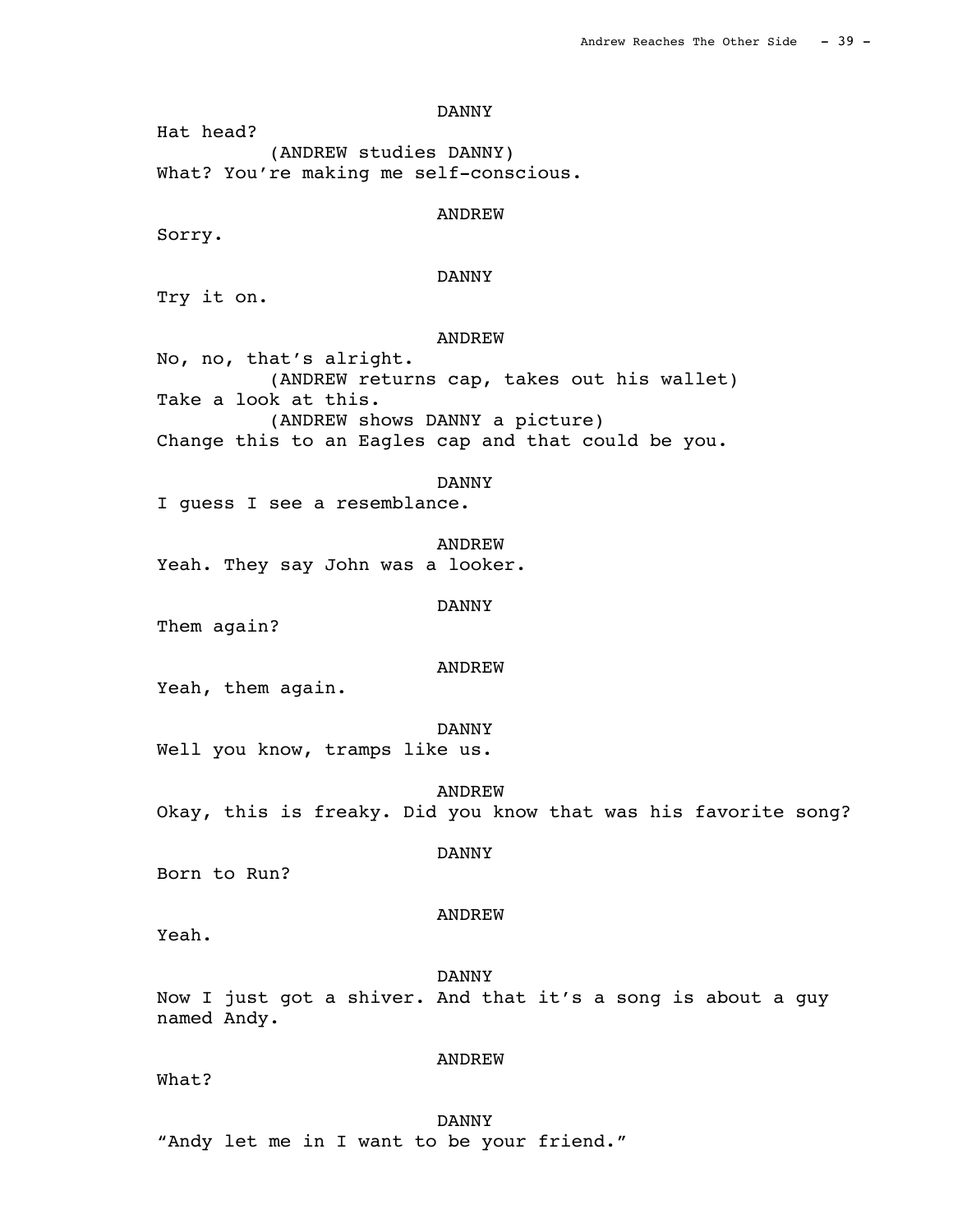It's not Andy, it's Wendy.

#### DANNY

Who's Wendy?

# ANDREW

"I wanna die with you Wendy on the streets tonight in an everlasting kiss." Her.

## DANNY

You sure?

## ANDREW

Yeah. It's Wendy, he definitely says Wendy. Who's Andy? Why would he sing to a guy named Andy?

#### DANNY

He sings to a guy in "Streets of Philadelphia."

## ANDREW

He does?

#### DANNY

Yeah. "Receive me brother with your faithless kiss" or something like that.

#### ANDREW

Well that's different.

#### DANNY

How so?

#### ANDREW

That was for a movie.

## DANNY

Yeah I guess so. Hanks is a shoe-in for an Oscar.

#### ANDREW

Skip and John used to fight all the time about Born To Run. Skip still swears he says "just wrap your arms around these velvet rims and strap your hands across my 'inches'."

Inches?

## DANNY

ANDREW

It's not inches, it's strap your hands across my 'engines'. As in gentlemen, start your engines.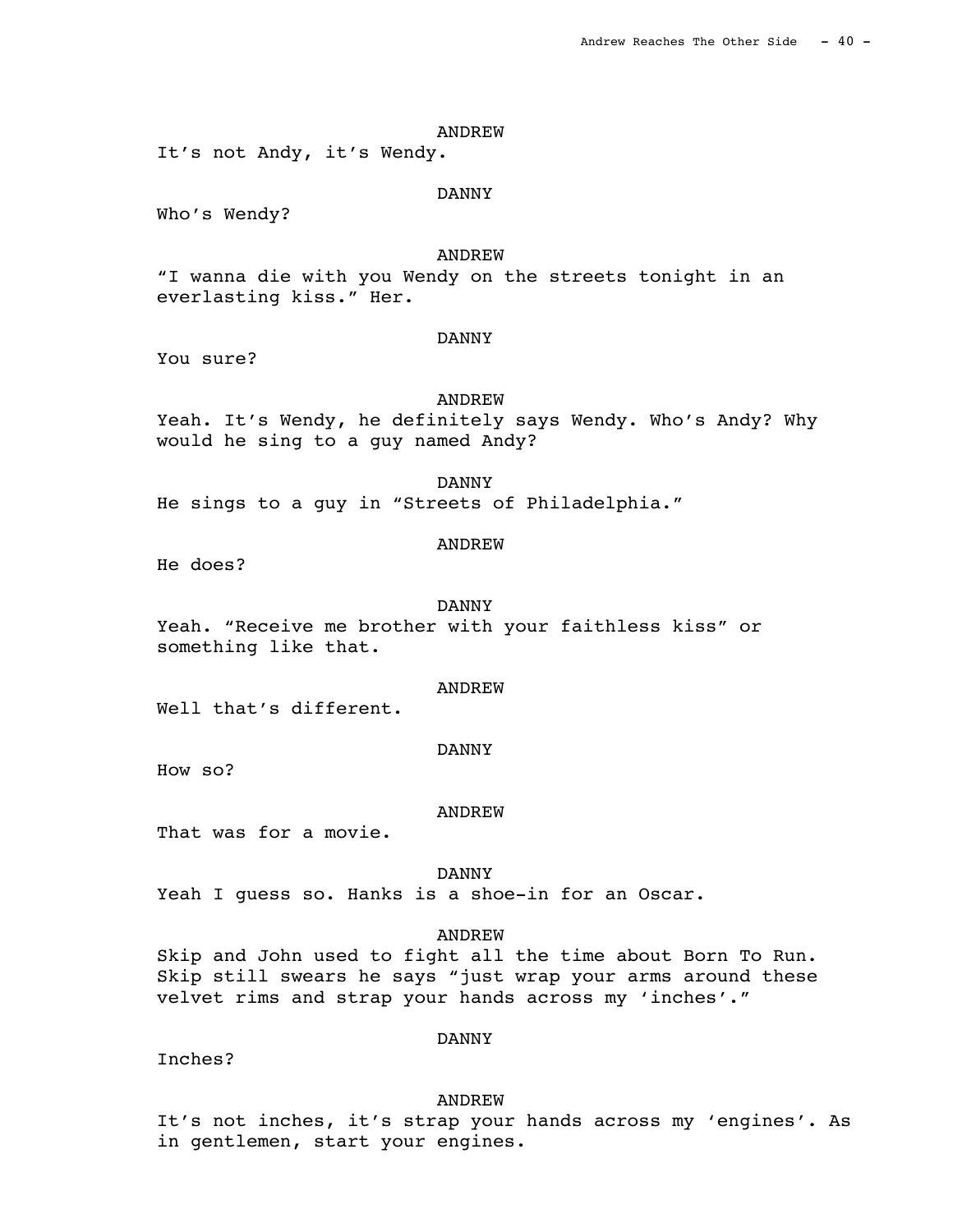DANNY Well, we all hear what we want to hear.

ANDREW

Inches?

# DANNY

Anyway, listen, speaking of starting engines, I have to. Long drive back tonight.

# **ANDREW**

You're driving back tonight?

## DANNY

I have to finish packing up my stuff. Moving off-campus next weekend to the Towers.

## ANDREW

That sucks.

# DANNY

Not at all. Can't wait to be out of the dorms.

ANDREW

Oh. Well, hope you weren't too freaked out by...

DANNY

Well, we all have to, you know, embrace our fears, right?

# ANDREW

Right.

#### DANNY

Look, if you ever want to come out, to State Park, catch a game, let me, or Skip, know.

## ANDREW

Cool. Thanks.

#### DANNY

Nice meeting you Andrew.

#### ANDREW

Same here.

(They shake hands and hold it. LAURIE and SKIP enter. Crossfade back to park)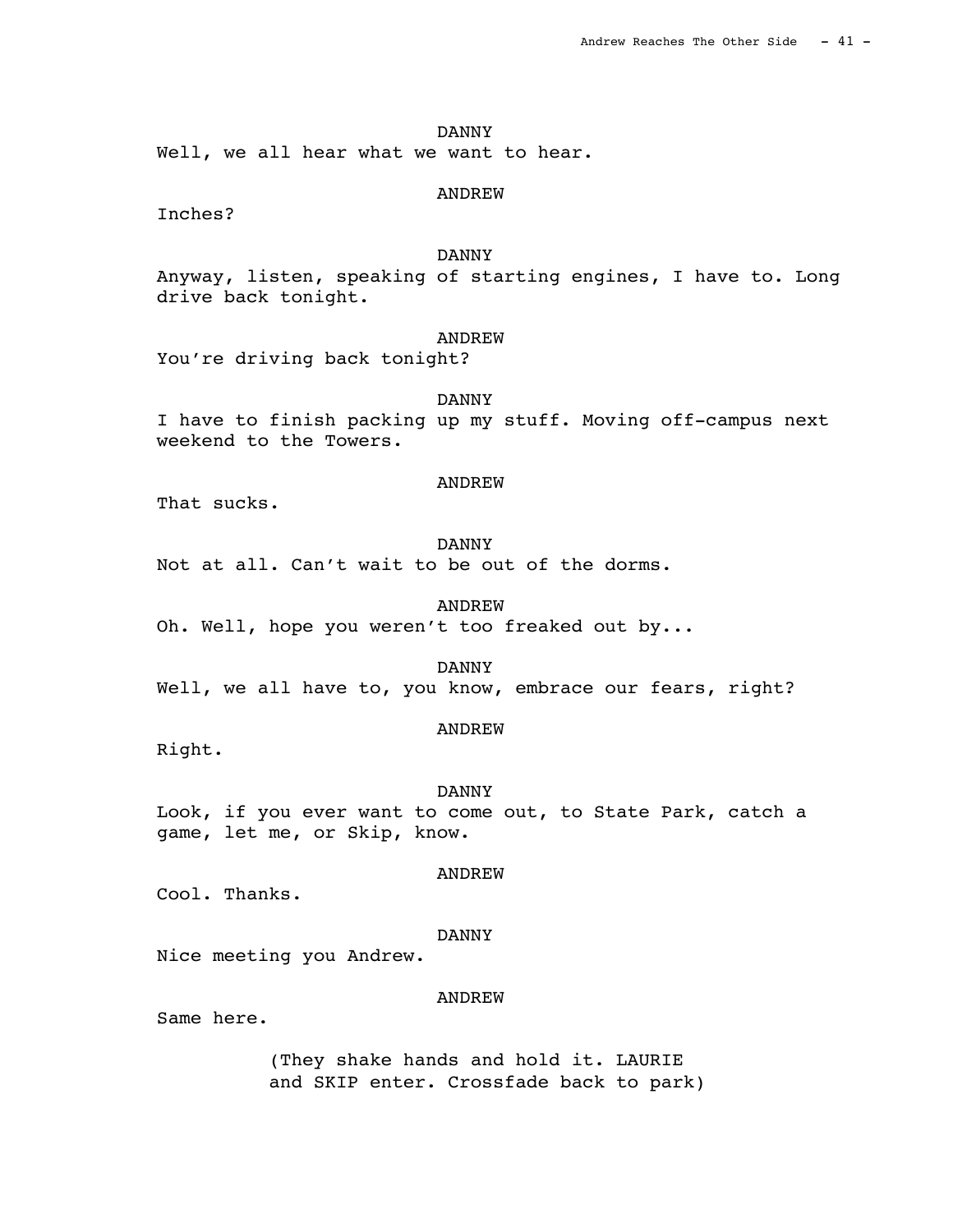SKIP

C'mon Andy, Let's go. These ducks are boring. We're going up to Eagles Peak to look at the foliage.

ANDREW

I don't want to go up there.

LAURIE

C'mon Andy, it'll be beautiful.

ANDREW

No.

SKIP

You and John used to go up there all the time.

ANDREW

I don't have a jacket and it's probably cold up there and...

SKIP

Here. Take mine, you wimp.

(SKIP puts his jacket on ANDREW's shoulders. DANNY exits)

ANDREW

I don't want your...

 SKIP Now you having nothing to complain about.

## ANDREW

Thanks.

SKIP

You know, it's so amazing how the leaves flare into these magnificent colors right before they fall to their death.

## LAURIE

I'm gonna puke.

 SKIP See ya later birds. Say good-bye to your love ducky.

# ANDREW

Let's go.

(They begin to walk. Crossfade to Eagle's Peak.)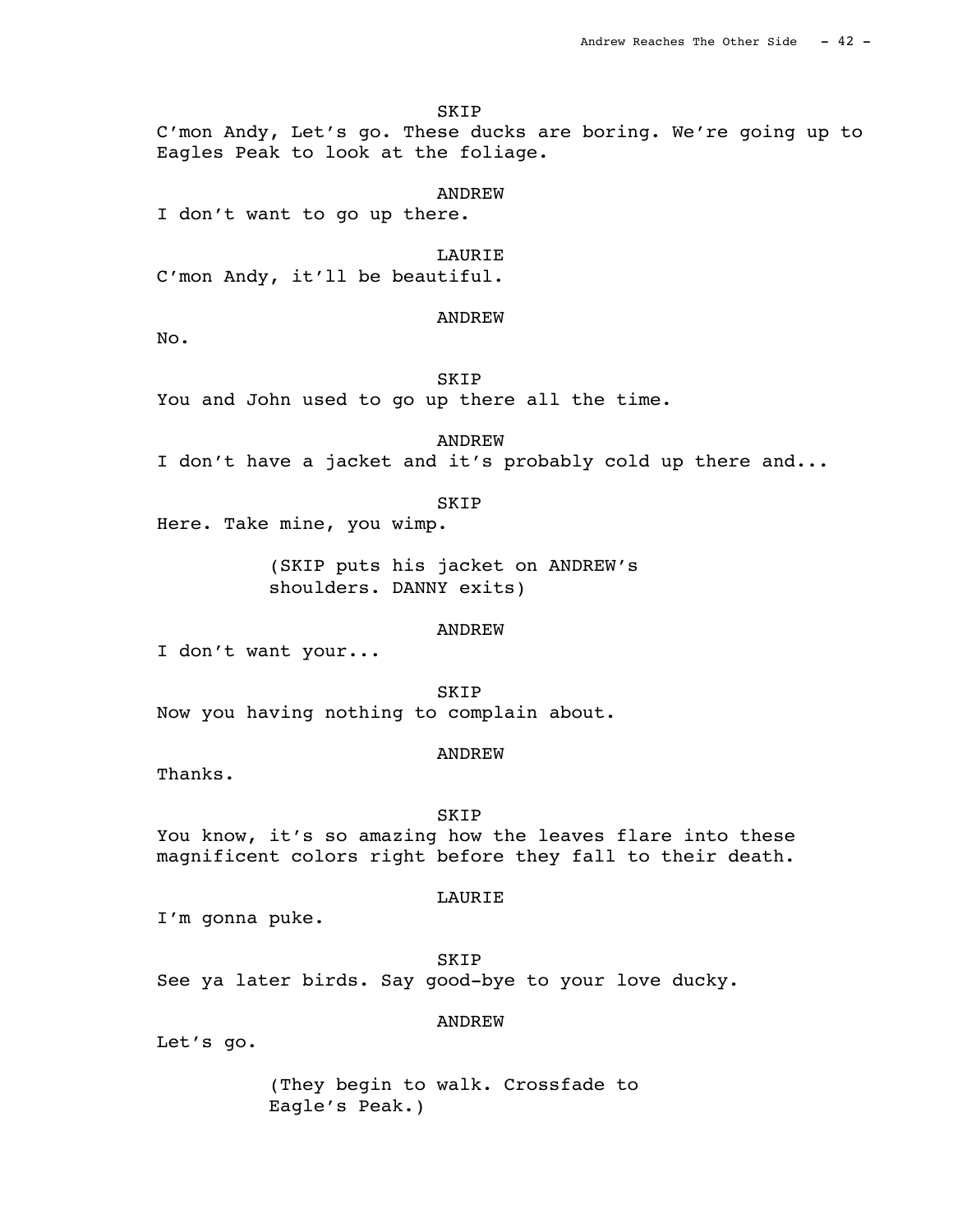LAURIE Wow. Look at it up here. SKIP Geez, it is colder... ANDREW Take your jacket... SKIP Keep it. I gotta go so... ANDREW What? LAURIE We can walk home from here. SKIP Thin air. Altitude poisoning. I have to go. Have fun guys. (SKIP exits) ANDREW That was hasty. LAURIE You don't mind walking home, do you? ANDREW No. LAURIE Isn't it gorgeous? ANDREW Yeah. LAURIE Look over there. Like a rainbow how the red trees blend into the green trees and yellows... (ANDREW moves to the edge) Where are you going? ANDREW Over there.

LAURIE

Andy, be careful.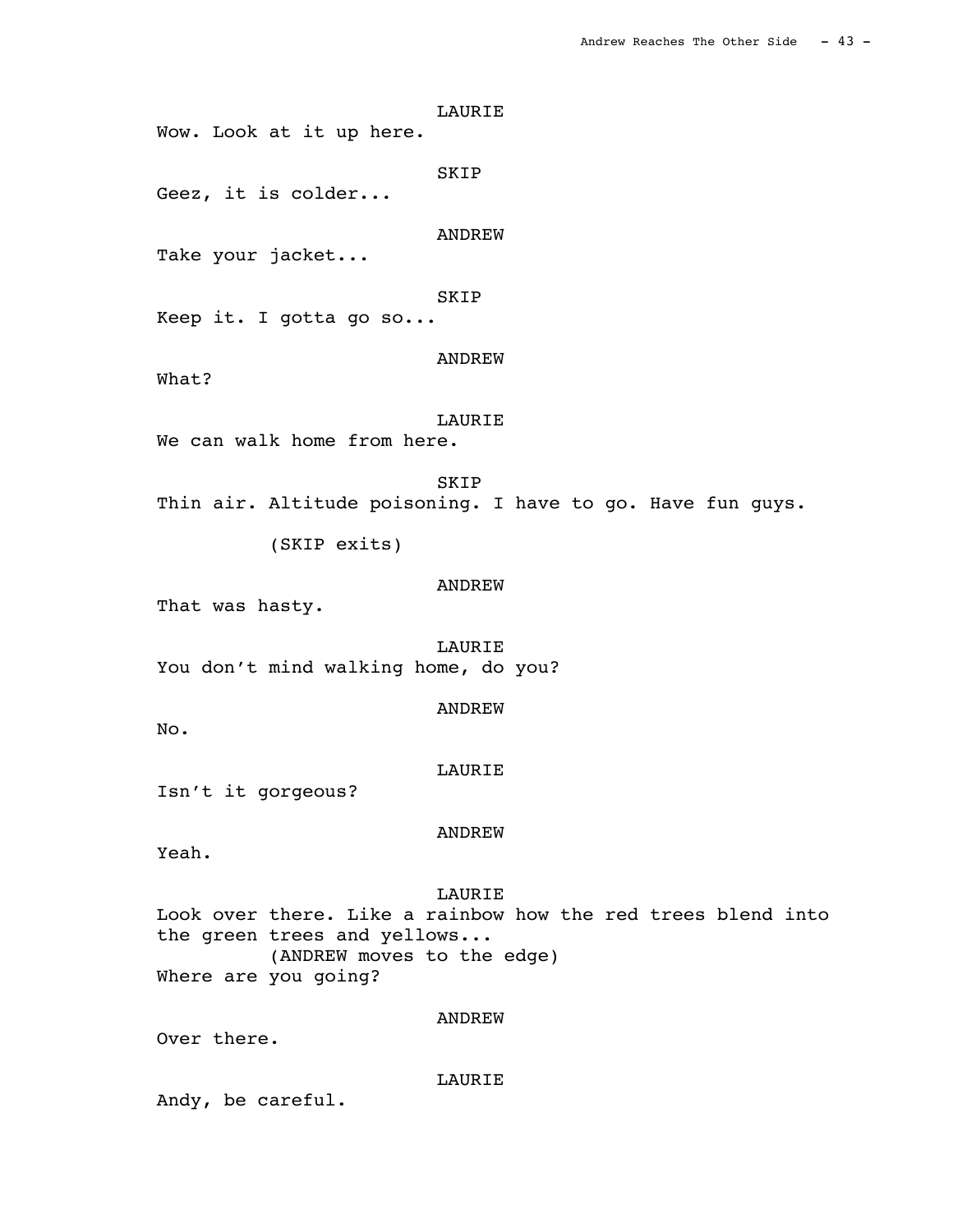ANDREW Come here. You can see better. LAURIE No. ANDREW C'mon. Don't be scared. (LAURIE goes, cautiously) See. LAURIE Wow. Incredible. ANDREW What's the matter? LAURIE We're kinda close to the edge. ANDREW You're not going anywhere. LAURIE I know. ANDREW I got you. LAURIE I know. Let's go over there. ANDREW You're less daring when your not drinking. LAURIE I'm gonna go sit on that rock. In the sun... ANDREW Okay. I'll be over in a minute. LAURIE Be careful, okay? ANDREW I'm fine. Go. (LAURIE steps away from the edge. ANDREW stares out at the view)

You just missed an eagle go by.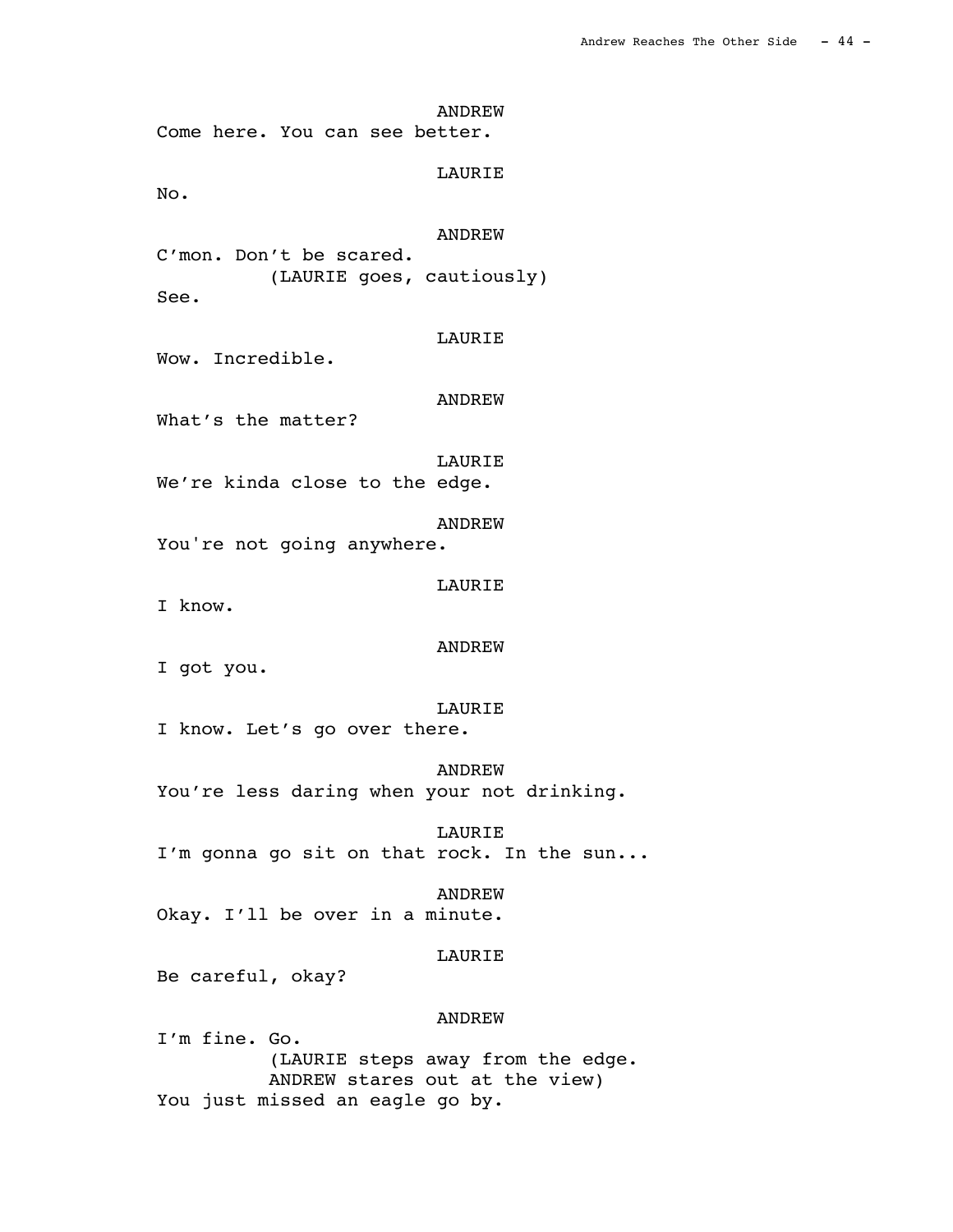LAURIE There are no eagles in this area.

 ANDREW Then why do they call it Eagles Peak?

LAURIE

Wishful thinking.

ANDREW

Well, then you just missed a rare occurrence.

 LAURIE You couldn't have seen an eagle.

ANDREW

Alright. Whatever you say.

(ANDREW looks out while LAURIE basks in the sun. ANDREW closes his eyes. Crossfade as JOHN enters.)

 JOHN Move away from the edge, buddy.

ANDREW

John, you scared me.

JOHN

I knew I'd find you here.

ANDREW

Yep.

 JOHN Tell me it isn't true Andy.

ANDREW

What?

 JOHN Don't play dumb. Laurie told me you were quitting school.

ANDREW

Damn it!

JOHN

You can't do that.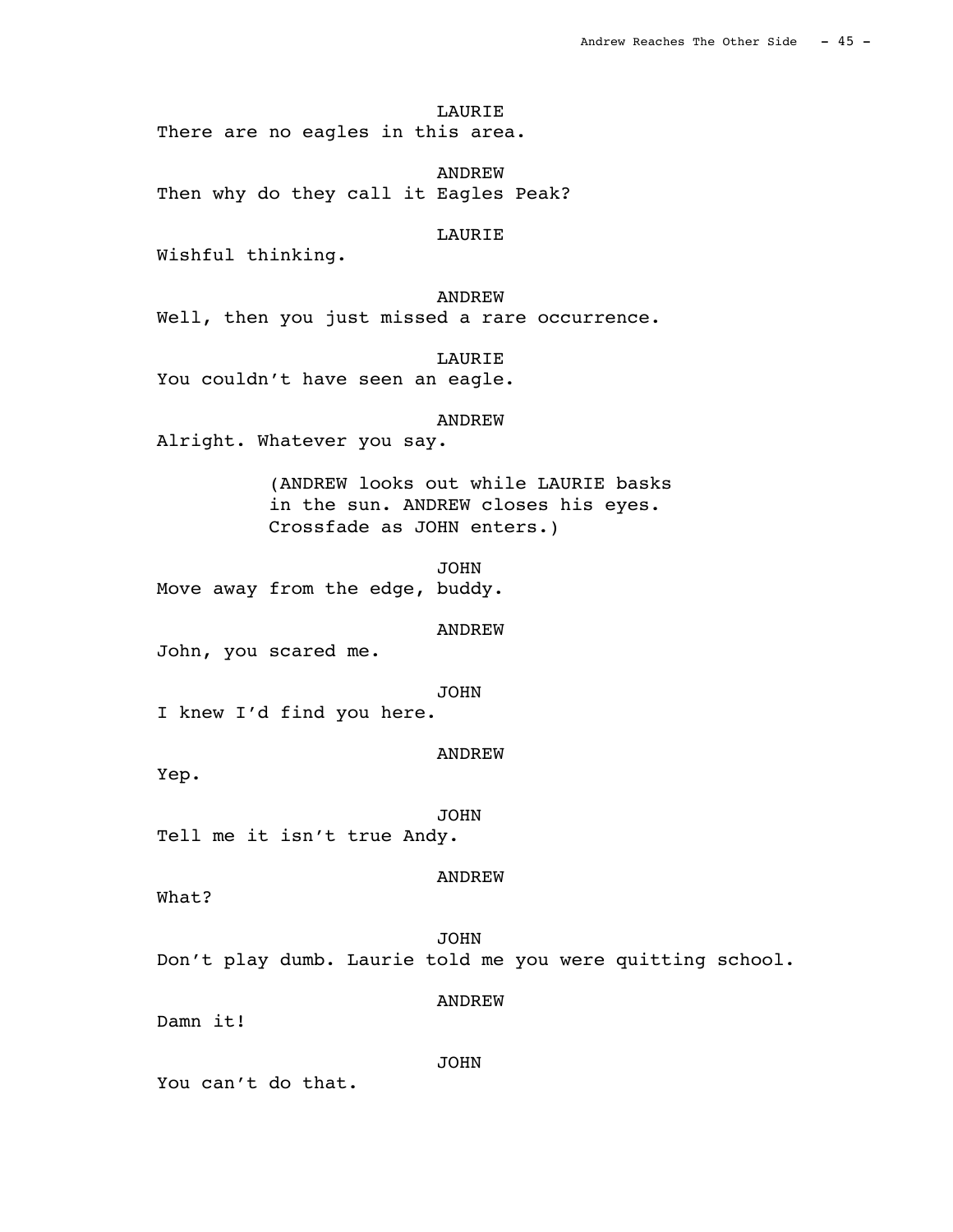It's already done.

JOHN

No, no, that's no good.

ANDREW

Listen to you.

JOHN

Yeah, listen to me. You have to stay in school.

ANDREW

Why? You didn't.

 JOHN I'm not cut out for college, you know that.

ANDREW

Maybe I'm not either.

JOHN

But you are.

ANDREW

Obviously I'm not.

 JOHN Look Andrew, we're like a perfect duo, you and me.

#### ANDREW

Right.

# JOHN

You know, like in all those action movies. Where there are two guys trying to save the world from destruction. The tough one and the brainy one. And the tough guy fights his way through the movies with things blowing up all around him, while the smart guy uses his brain and he's the one that actually figures out how to save the earth.

#### ANDREW

I hate action movies.

#### JOHN

Yeah, but it's like I'm Bruce Willis and you're, you're...Jeff Goldblum. That's us.

#### ANDREW

Jeff Goldblum?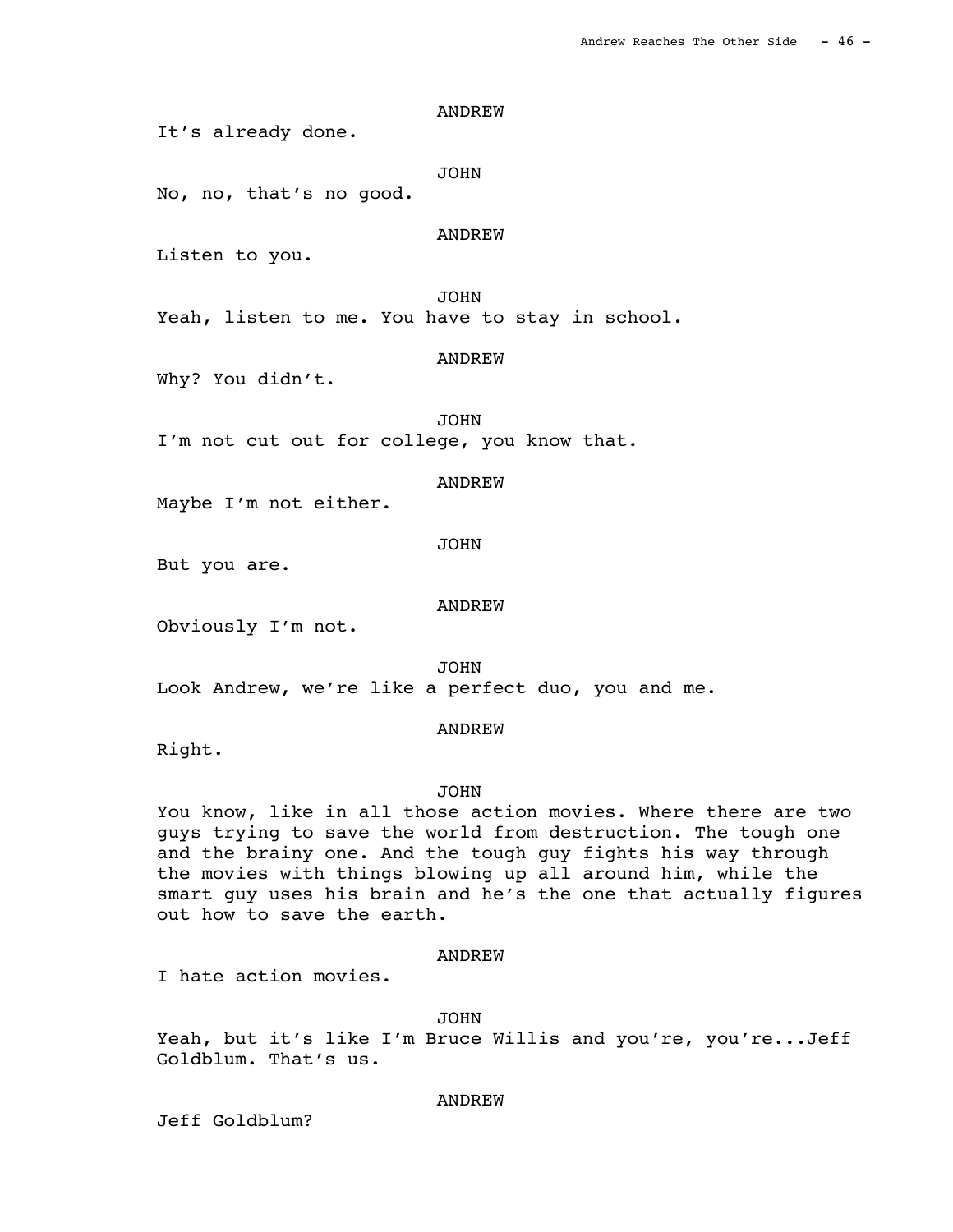JOHN

Cause you're smart like him. Look, all I'm saying Andy is that the big dumb guy is supposed to do what big dumb guys do and that, well if the smart guy does something dumb, like the dumb guy, then you have two dumb guys and no movie.

# **ANDREW**

I'm not going to save the earth so what's the point.

**JOHN** 

Just get your ass back in school.

## ANDREW

I'm sick of driving. My car's falling apart. I had to get it jump-started twice this week.

 JOHN If I have to take you there myself everyday, you're going.

#### ANDREW

On the back of your motorcycle?

JOHN

I have two helmets.

#### ANDREW

No thanks.

 JOHN Ever think about living on campus?

#### ANDREW

Not really.

 JOHN Well I quess that's a good thing, you know, cause I wouldn't want you ending up like Skip.

#### ANDREW

What?

 JOHN One semester in a dorm and he turns into a butt pirate.

 ANDREW I don't think living in dorms...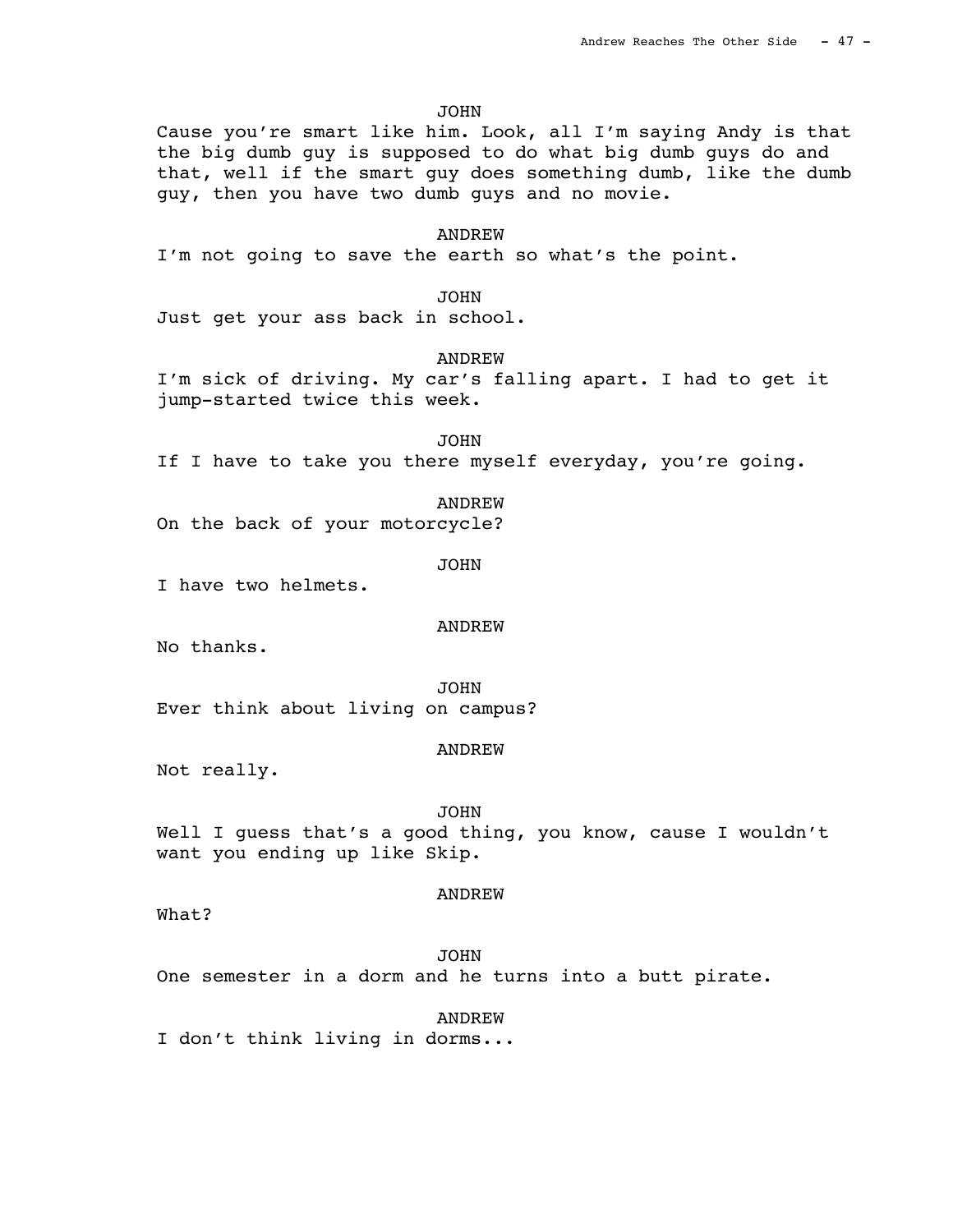JOHN

I don't care though. I mean, I'm cool with Skip and all. He can do whatever he wants. As long as it doesn't affect me. I don't want him coming on to me or anything. I mean, not that I could blame him if he did, right? I am irresistible, right?

(JOHN puts his arm around ANDREW)

Buddy, you've got a lot going for yourself. Remember that.

ANDREW

Thanks.

(ANDREW kisses JOHN. JOHN hastily breaks the kiss)

JOHN

Whoah, what are you doing?

(Crossfade as LAURIE sits up)

LAURIE

Andy, aren't you gonna join me?

JOHN

That wasn't real, Andy. That never happened.

(JOHN exits)

# LAURIE

Andy?

(ANDREW closes his eyes, clutches his side, slips, then collapses)

ANDY!

(LAURIE rushes to ANDREW) ANDY? What's wrong? Are you alright?

> (Crossfade as DOCTOR enters and LAURIE exits. DOCTOR sits ANDREW in a chair. Lights tighten on ANDREW.)

> > DOCTOR

You've lost fifteen pounds?

ANDREW

That's what the nurse said.

 DOCTOR In three weeks. What's going on?

(DOCTOR takes ANDREW's pulse)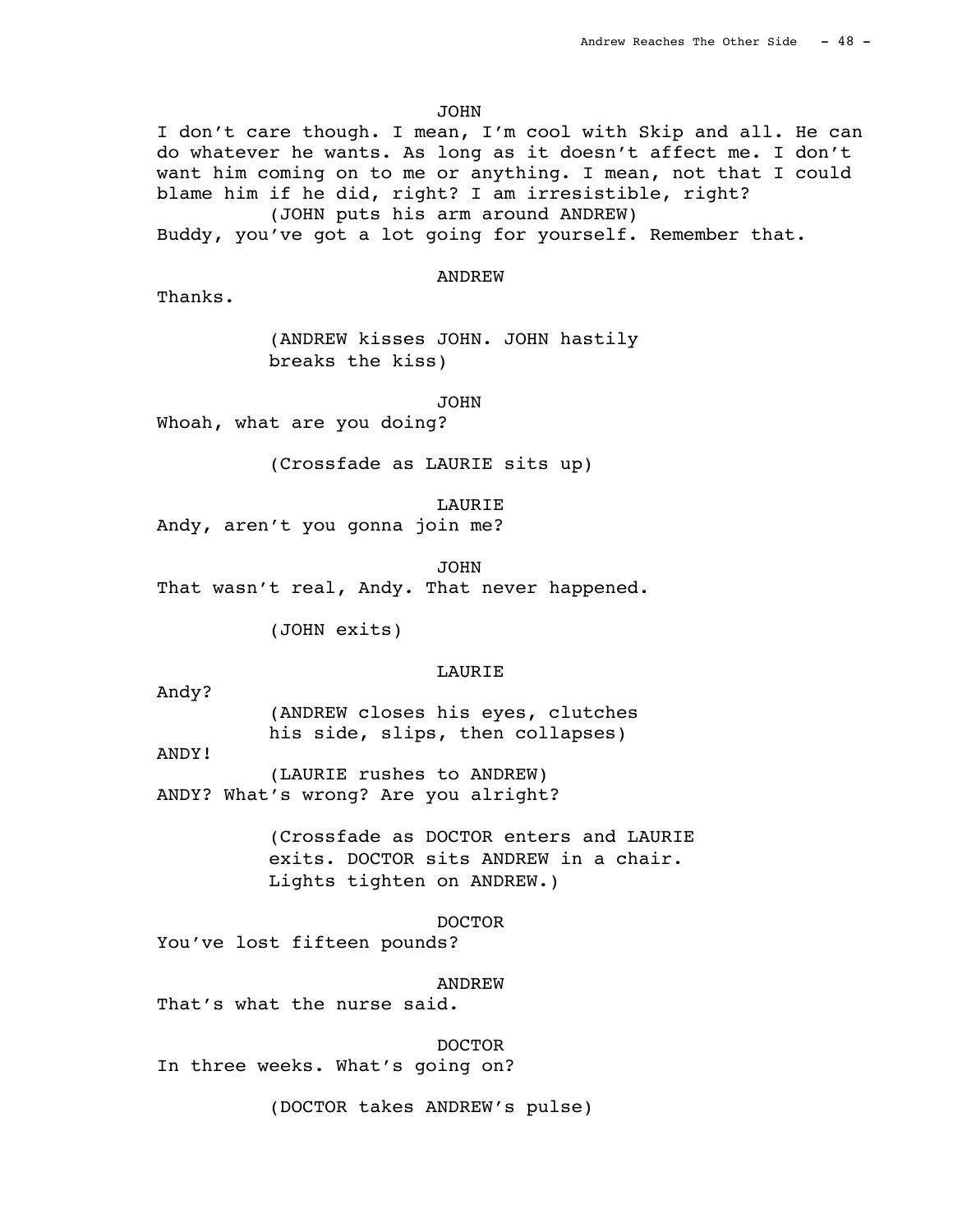I've been having these pains on my side.

 DOCTOR Okay. What kind of pain? Sharp? Sore?

**ANDREW** 

Mostly sharp. I don't think it's anything serious, but... Could it be a reaction to the antibiotics?

# DOCTOR

It's possible.

 ANDREW You know, something else happened that also concerns me...

 DOCTOR Hmm-hmm. Show me where the pain is.

## ANDREW

It's in this general area.

(DOCTOR presses ANDREW's side)

DOCTOR

Does this hurt?

ANDREW

A little.

DOCTOR

How about now?

ANDREW

No.

(DOCTOR presses) That hurts.

DOCTOR

Okay.

ANDREW

What is it?

## DOCTOR

I don't know yet. (DOCTOR puts stethoscope in her ears, listens to ANDREW's heart. DAD enters.) Breathe.

(ANDREW breathes)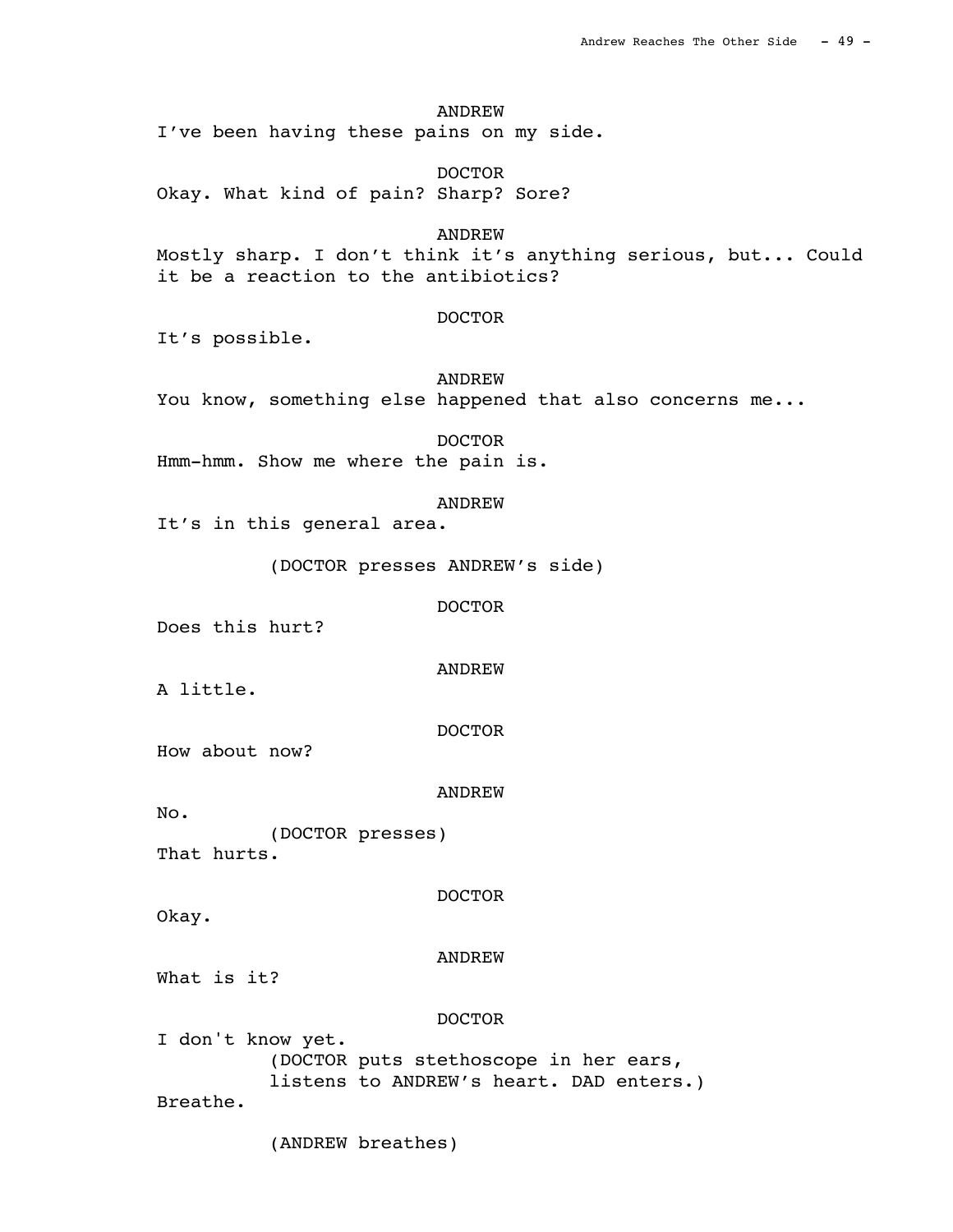DAD You're selling your car? DOCTOR Breathe. ANDREW I can't afford to keep it. (DANNY enters. The sound of ANDREW's heartbeat is heard.) DAD Why not? DOCTOR Breathe. DAD You just bought it. DANNY They say a person's true self comes out when they're drunk. DOCTOR Breathe. ANDREW Who's they? DANNY You know. Them. DOCTOR Breathe. DAD I thought we figured this all out when you took the job and bought the car. DOCTOR Is your job stressful? ANDREW I quit my job. DAD You quit your job?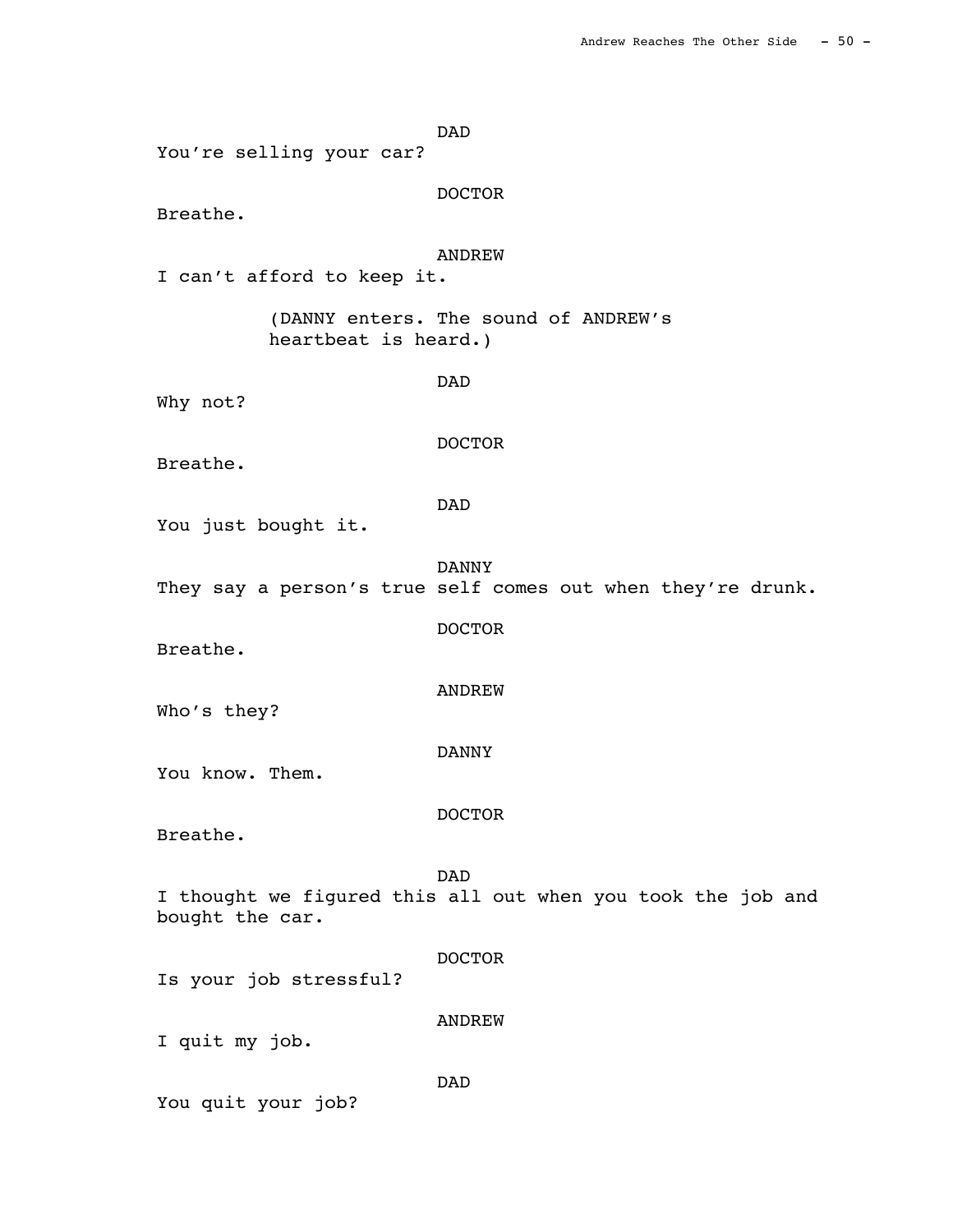DOCTOR

Breathe.

 DANNY Sounds like your hiding something. **ANDREW** What you see is what you get. DAD You let go of a job you liked? DOCTOR Weight loss, Pains. By the look of you... ANDREW What's wrong with me? DANNY I thought maybe we could talk, but... DOCTOR Is it personal? Girl problems? DANNY Is that your girlfriend? ANDREW No, no it's not that. DAD Explain this to me. Why does someone leave a secure job with dental benefits? DANNY This doesn't seem like a good time. ANDREW Hey, didn't you come in here for a beer? DANNY Actually, I came in here because I knew you were in here. ANDREW You never said that. DOCTOR Is she pregnant?

ANDREW

NO!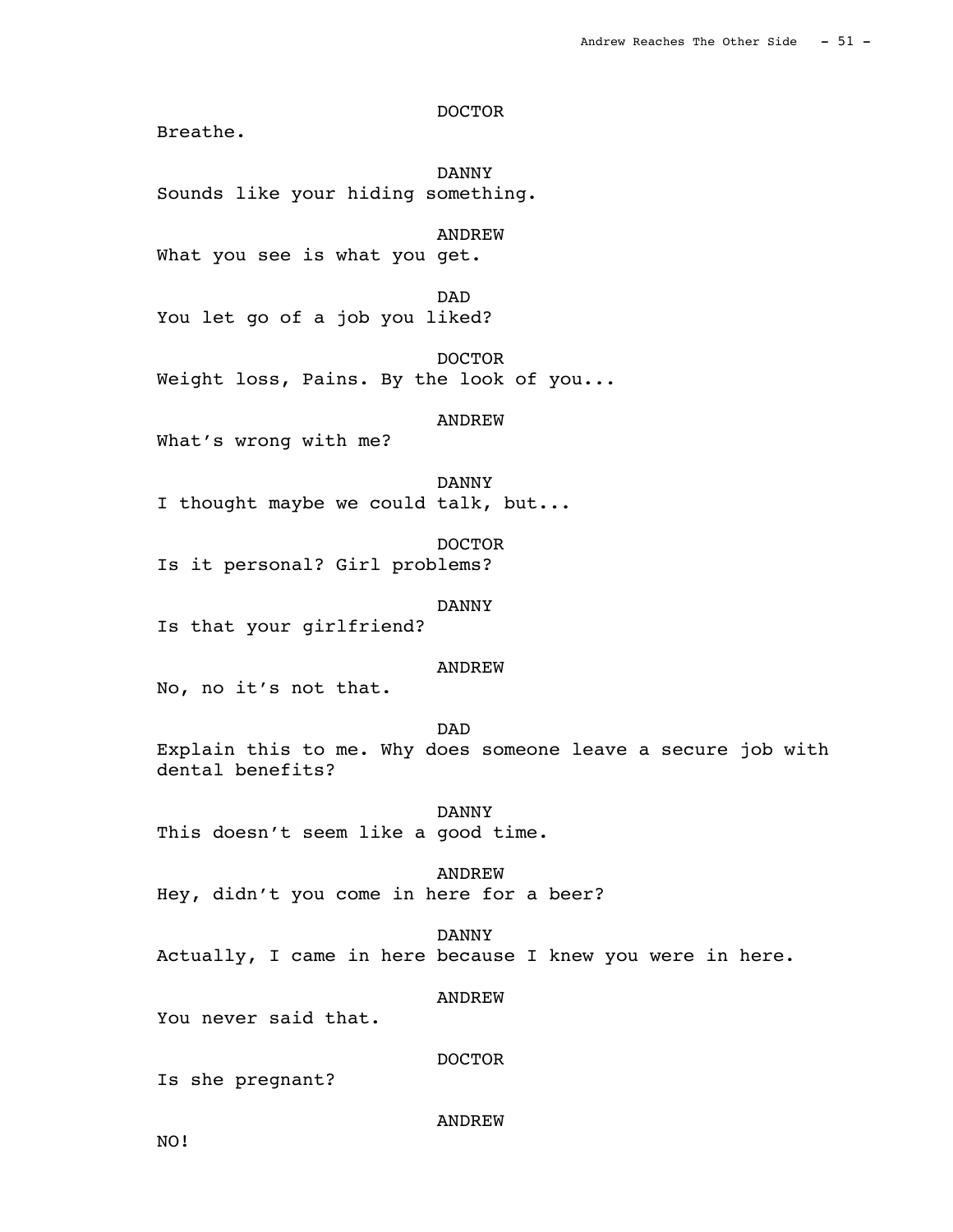DAD

Don't sell the car. We'll take care of it.

 DOCTOR What if she wants the baby and you don't?

 DANNY I can see this is going nowhere.

ANDREW

WATT!

 DOCTOR What if the family finds out?

ANDREW

Please wait.

DOCTOR

A lot of what ifs.

ANDREW

No one is pregnant.

 DAD So what's wrong with your stomach?

 DOCTOR You seem to be under a lot of stress.

DAD

Stress from what?

DANNY

I'm gonna go.

 ANDREW Wait. She gave me a prescription.

DAD

Good, that's good.

 DOCTOR Take these when you feel anxious or tense.

 DAD At least she gave you something.

ANDREW

I don't like pills.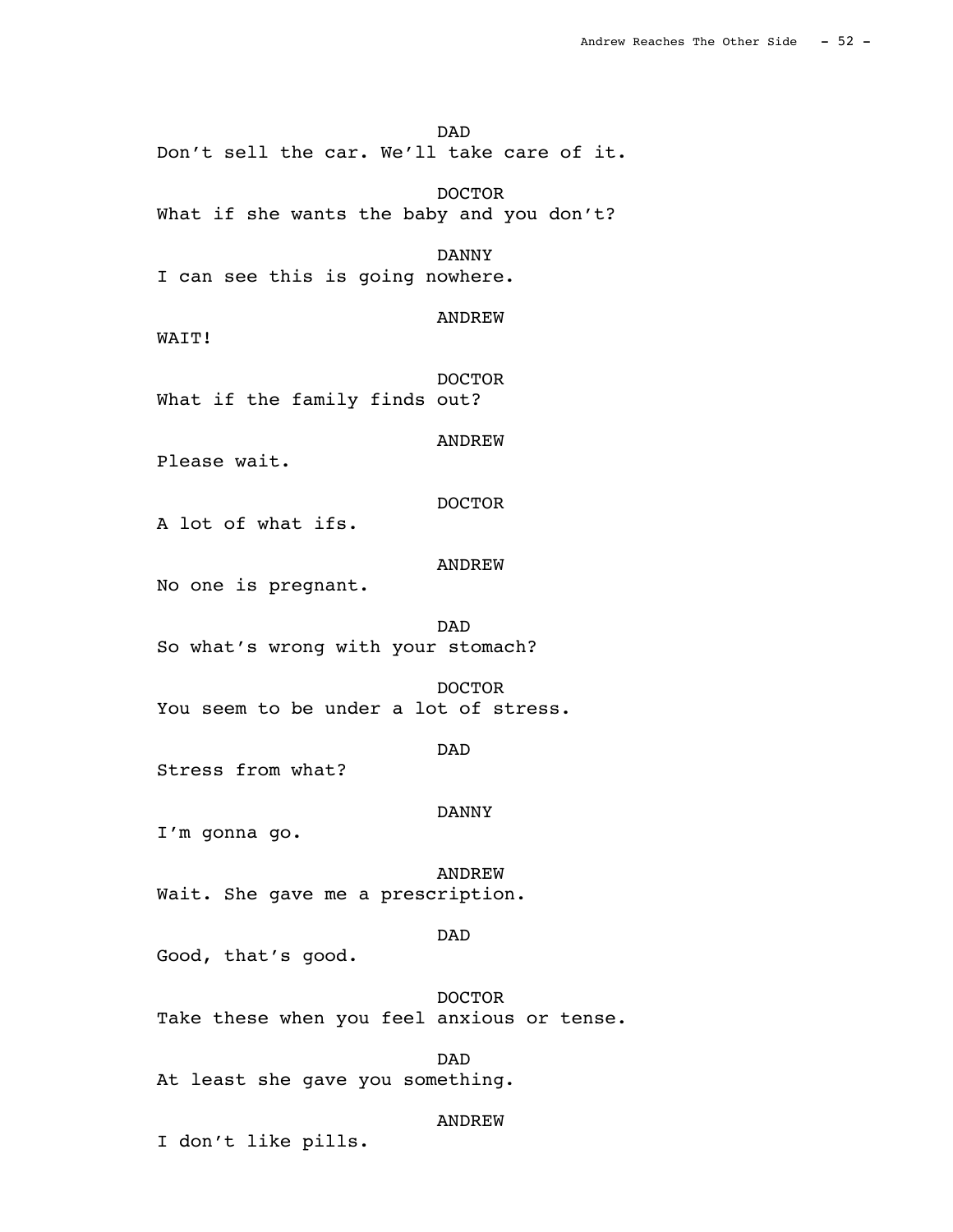DOCTOR Remember when you were a kid and you came to me by yourself.

 DANNY I've got a long drive back...

DOCTOR

You were trying to fake being sick and in the process broke the thermometer and got a bubble of mercury on your hand.

## **ANDREW**

I thought I was going to die.

 DOCTOR You kept begging me to keep you alive.

 DANNY Is there something you want to say to me?

## ANDREW

Yes.

 DOCTOR I never did tell your parents about that.

## ANDREW

Thank you.

 DOCTOR But I can't read you're mind now, Andrew.

DANNY

I can't read your mind.

## ANDREW

I know.

 DOCTOR Only you can deal with the stress you have.

ANDREW

I know.

DOCTOR

Take care of yourself Andrew.

(DOCTOR exits)

 DANNY I'm not going to wait around forever.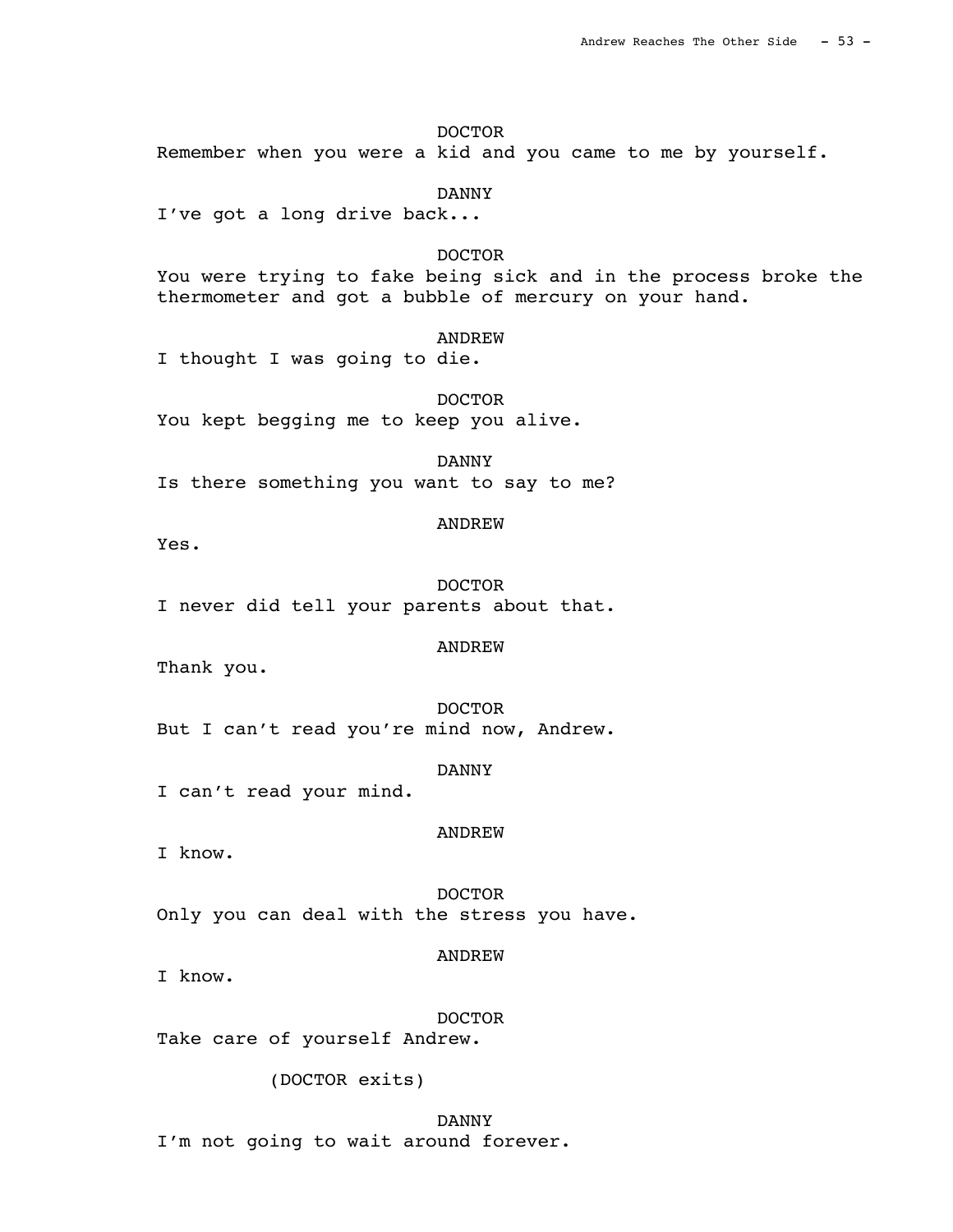(DANNY exits) ANDREW WAIT! (ANDREW jumps out of the chair. DAD stops him. Lights shift.) DAD Where are you going? ANDREW Out. DAD Your mother's making dinner. ANDREW I have to go out, dad. DAD We'll talk about the car stuff when you get back. ANDREW I won't be home late. DAD What time? ANDREW I don't know. Around one. DAD That's not late? ANDREW I'll see you later. Leave the lights on. DAD Be careful. (SKIP enters. Crossfade to bar as ANDREW runs to SKIP) ANDREW Skip, Skip, I know where we can go for our road trip. SKIP

Andy, what are you doing here?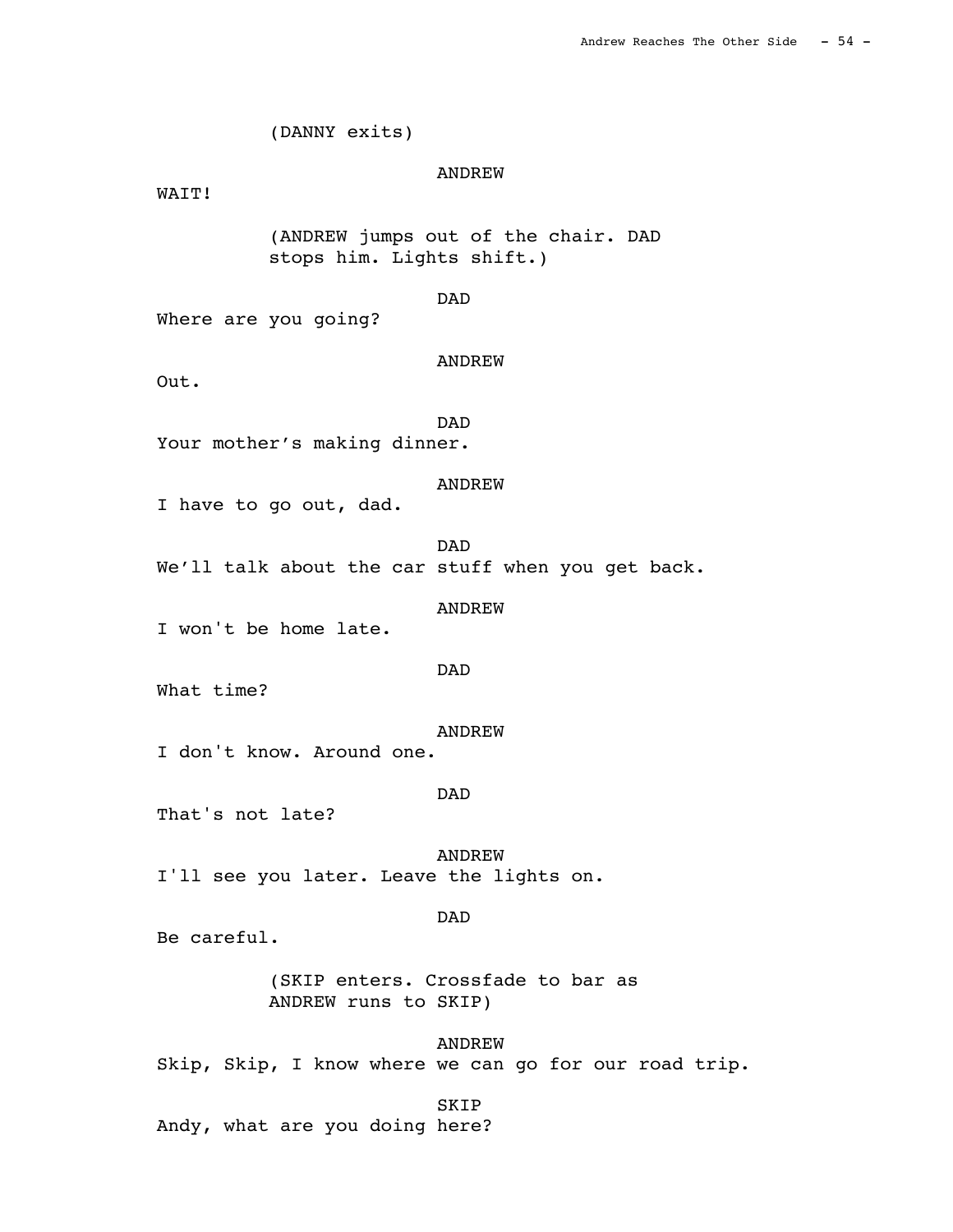Penn State.

SKIP

Penn State?

 ANDREW Yeah, they have a game coming up against Rutgers.

SKIP

Andy, you don't rush into a gay bar to talk about football. I can't believe you're in here. My world's collide and...

 ANDREW Listen to me. I want to go to Penn State.

 SKIP What? Why? I spent four years there, let's go someplace neither of us have been.

**ANDREW** You can visit with friends while I go to the game. Danny will probably go to the game, right?

SKIP

Danny?

 ANDREW You think he'll let us stay with him?

**SKIP** I'm not sleeping on a floor.

 ANDREW Even for one night. C'mon, it's against Rutgers.

 SKIP Oooow, Rutgers, let's go now.

 ANDREW It'll be fun. We'd root for Rutgers. Danny for Penn State.

 SKIP Why do you keep bringing up his name?

ANDREW

Who's name?

SKIP

Danny's.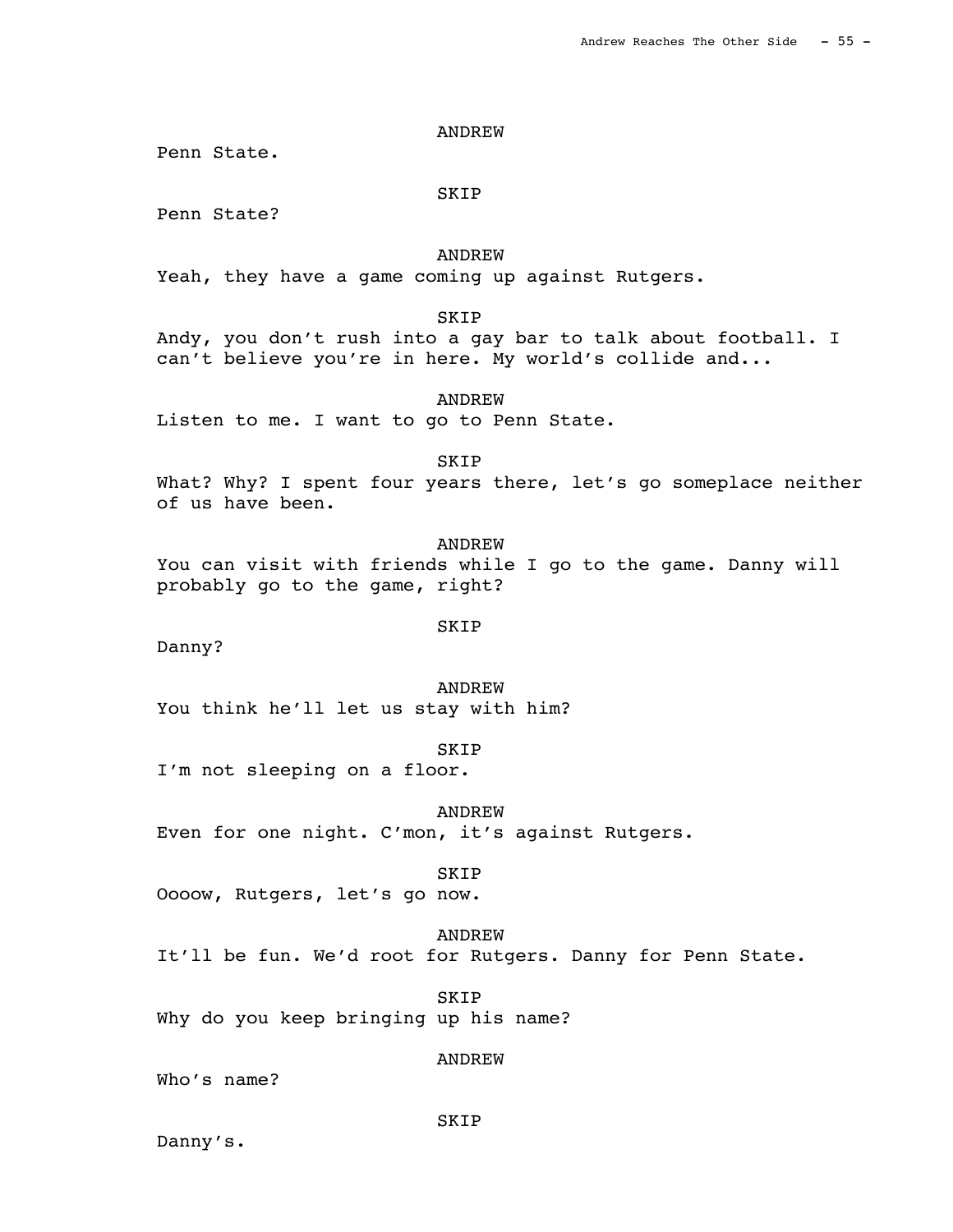ANDREW Well, you know...cause he lives out there. SKIP Right.

 ANDREW And you know, I've never met anyone like him before.

SKIP

And what is he like?

ANDREW

He's into sports.

SKIP

Yes he is.

ANDREW

And he's gay.

SKIP

Yes he is.

ANDREW

So that's interesting.

SKIP

Absolutely fascinating.

 ANDREW And so both me and Danny are alike.

SKIP

Athletic supporters?

ANDREW

Skip, are you listening to me?

SKIP

I'm trying to. You're all over the place Andy. Focus.

ANDREW

I can't stop thinking about my conversation with him. At your party.

Yeah so?

SKIP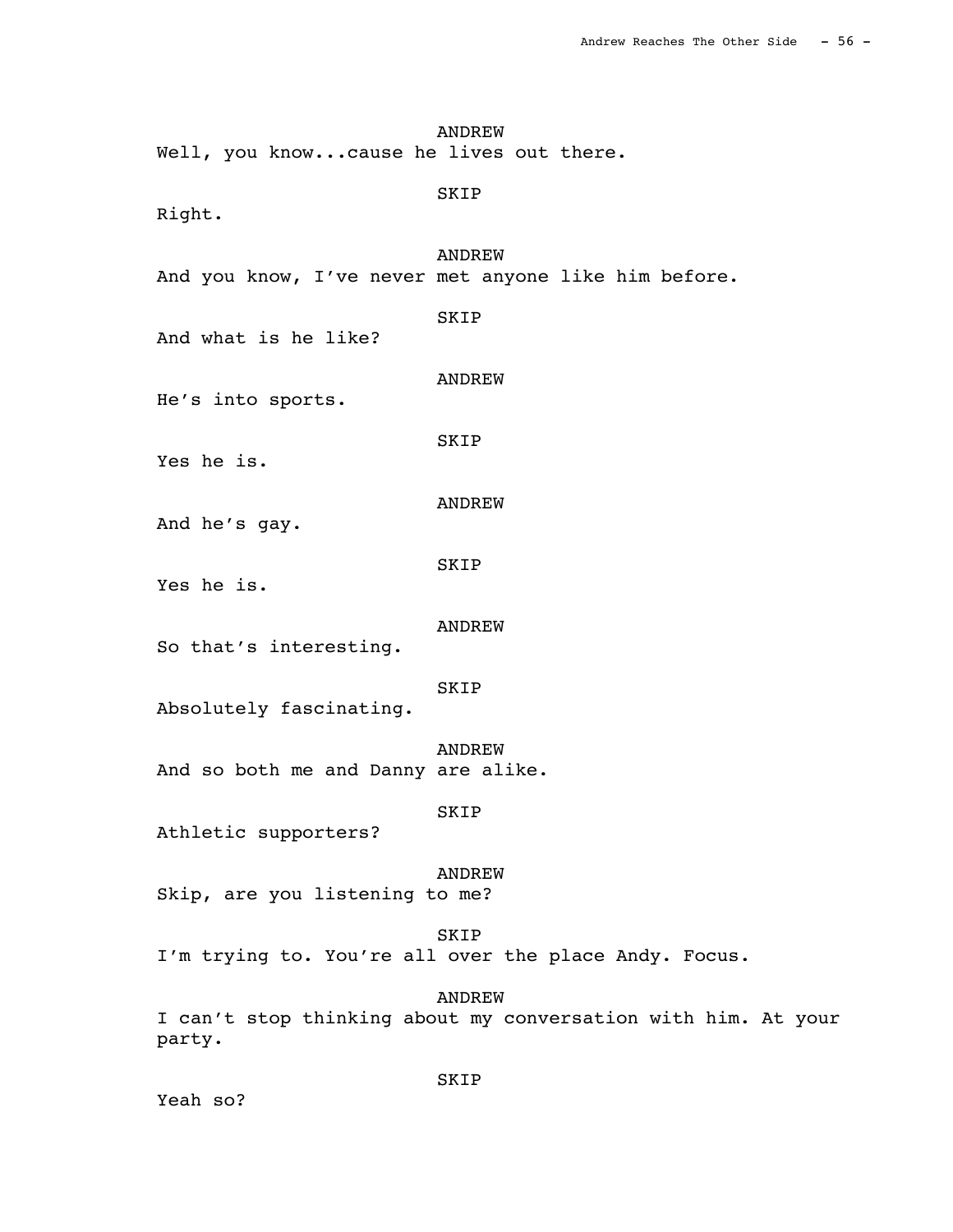Don't you get it? (Whispers) I'm gay. Just like Danny.

 SKIP Now why would you whisper that in here?

## ANDREW

I don't know.

**SKIP** It's cause you're not gay. So cut it out.

## ANDREW

Cut what out?

 SKIP Laurie put you up to this didn't she? You came in here to test me on that gay-dar thing.

## ANDREW

No.

 SKIP Did you think the environment would throw me off?

## ANDREW

Skip.

 SKIP This is a good one. You can't even act camp.

#### ANDREW

No, no, no, listen to me.

## SKIP

She's supposed to meet me here in a few minutes. You guys are good. Where is she hiding?

 ANDREW No. I swear to you she's not here.

#### SKIP

Really?

## ANDREW

Really.

SKIP

Who else knows?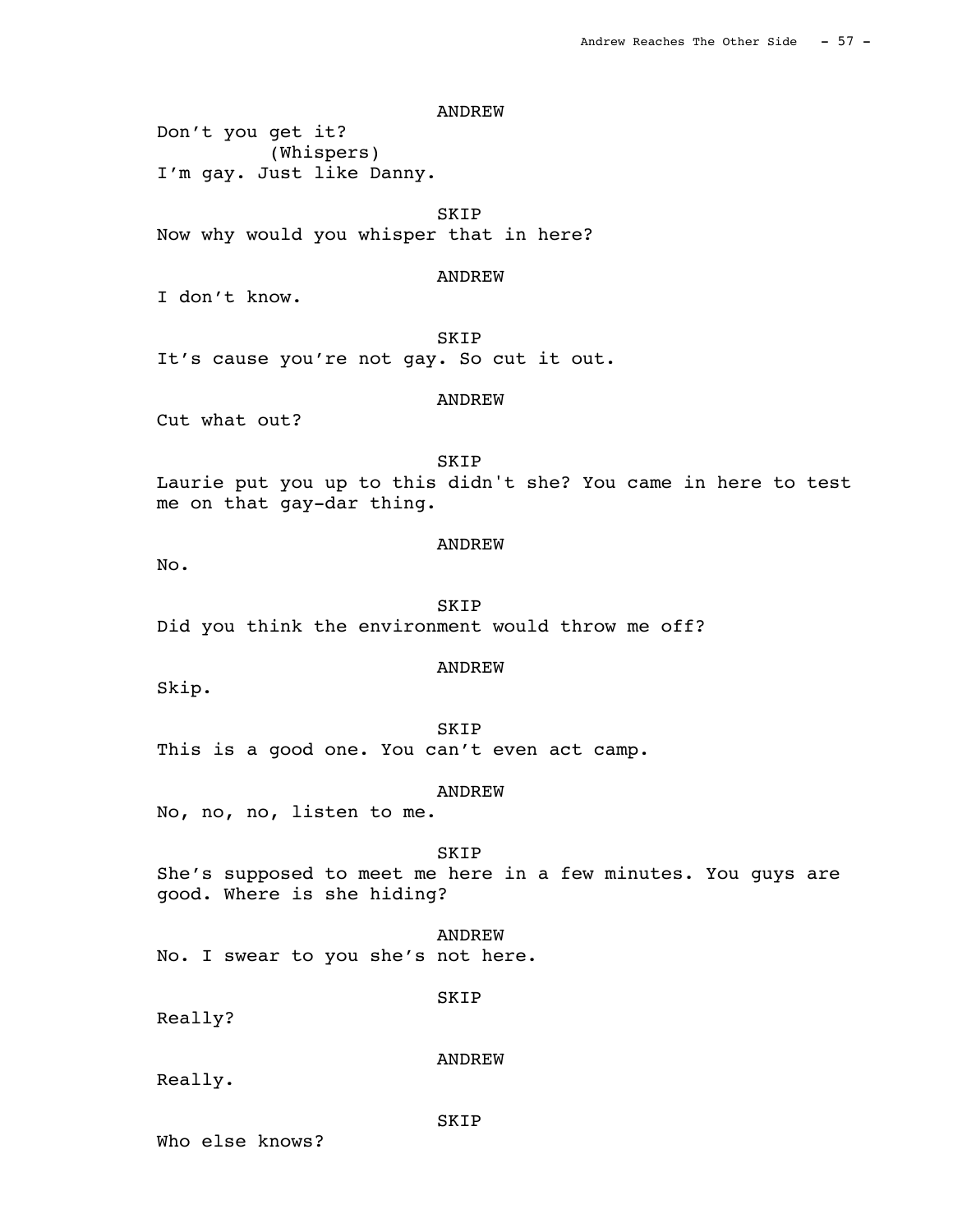I don't know.

SKIP

Well have you told anyone?

ANDREW

No. What was this like for you?

SKIP

What was what like?

ANDREW

What I'm doing now.

SKIP

I never did this.

ANDREW

So you didn't go through all this, all this...

SKIP

No, I just went away to school and became me.

ANDREW

Well I commuted.

SKIP

See, there you go. Look Andy, it's really no big deal. I don't understand guys who act like it's a life or death thing. I mean, especially now, gays are more visible than ever. Clinton's in the White House. There's no excuse in my book.

(Cocktail WAITER enters.)

 WAITER Can I get you something to drink sweetie?

#### ANDREW

Sweetie?

# WAITER

A drink perhaps.

ANDREW

No, no thank you.

#### WAITER

Are you sure?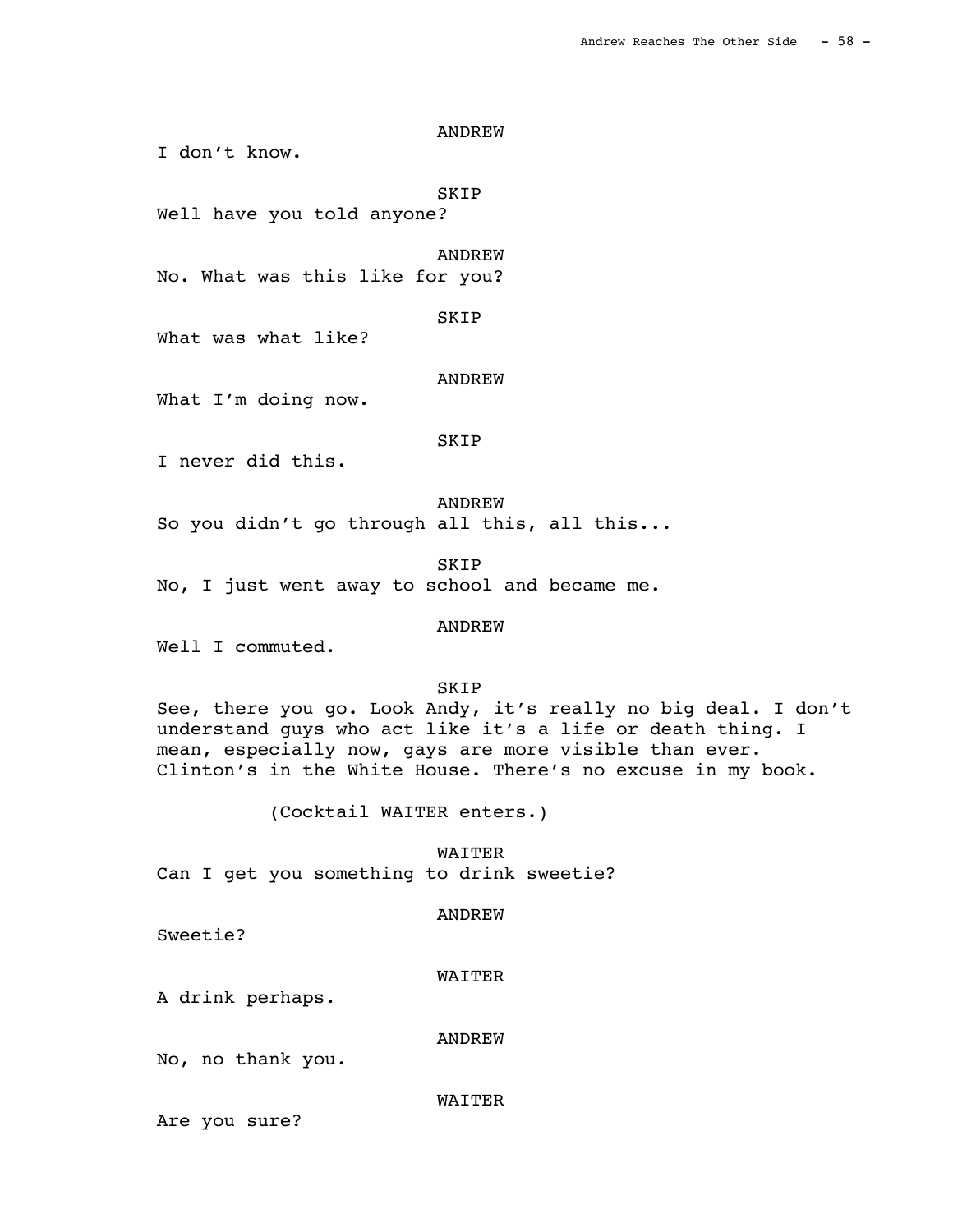Yes. Thank you.

 WAITER Are you ready for another honey?

SKIP

I'm fine.

(WAITER exits)

**ANDREW** 

So who was the first person you told?

 SKIP I don't know. I don't remember.

ANDREW

You don't remember?

# SKIP

Does it matter?

#### ANDREW

I just figured you'd remember something like that.

SKIP

Well I don't. Now what are you going to do about Laurie?

## ANDREW

Oh no, I haven't even thought about that.

# SKIP

Of course you haven't.

ANDREW

What am I going to say to her?

**SKIP** 

She's going to be crushed.

## ANDREW

No, she'll understand.

## SKIP

Well whatever you decide to do Andy, I'm not getting Danny involved in this prank.

 ANDREW For the last time, Skip, this is not a prank!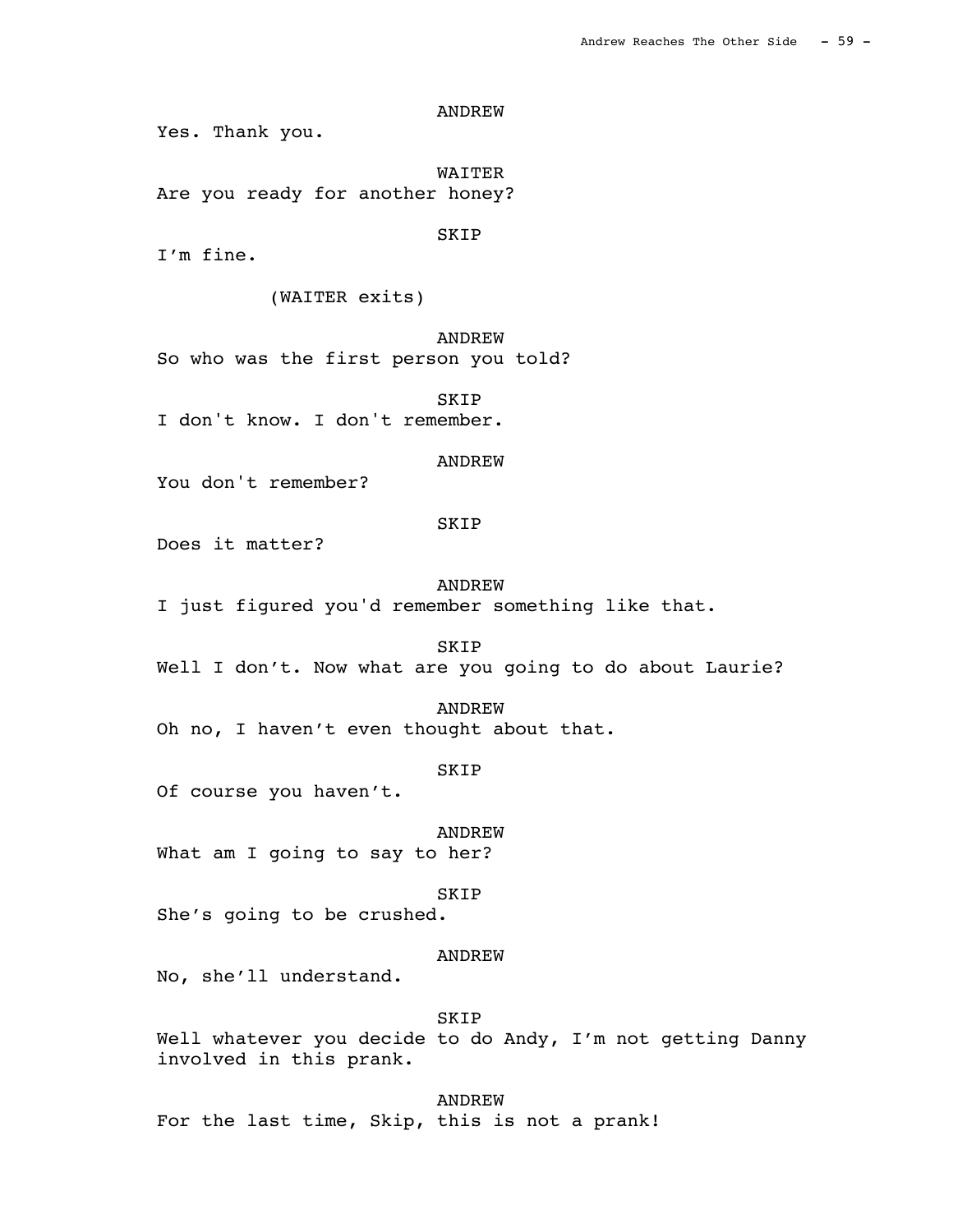SKIP Then kiss me. ANDREW What? No. SKIP If you were gay you would. ANDREW Why? SKIP C'mon. A simple little kiss. ANDREW I can't. SKIP Awe, c'mon Andy, no one in here is going to bat an eyelash. ANDREW Fine. (ANDREW kisses SKIP) Is that what you wanted? SKIP Wow. Pretty good. So short though. (SKIP grabs ANDREW, kisses him as LAURIE enters. ANDREW breaks the kiss) LAURIE (Laughing) What is going on here? SKIP Laurie, this is what you wanted to see isn't it? LAURIE Andrew? ANDREW Laurie I... SKIP Tell her Andy. LAURIE

Tell me what?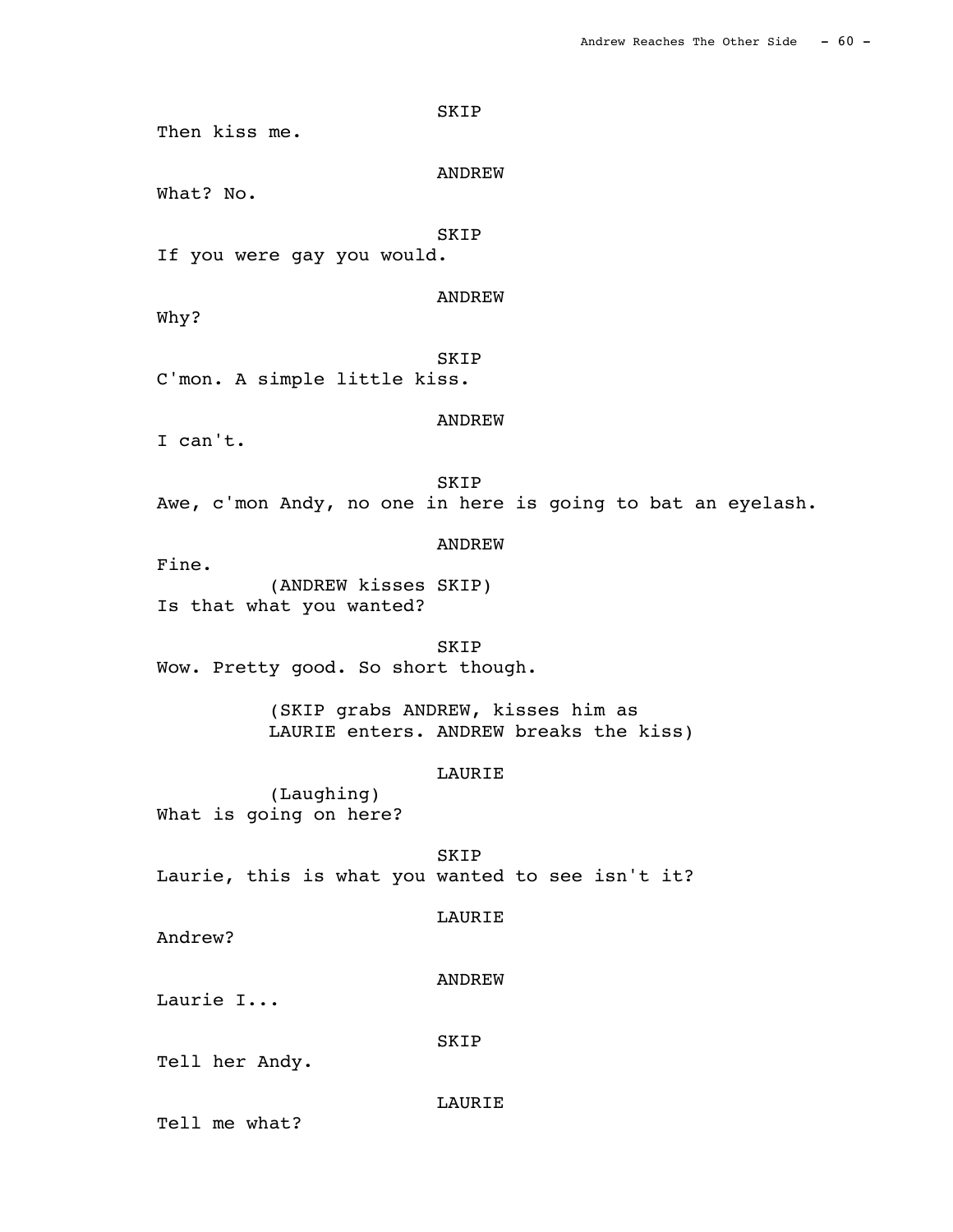I...I'm sorry.

(ANDREW runs off. SKIP laughs.)

# LAURIE

Skip, what is going on?

## SKIP

I don't know. You tell me. Looks like the joke just got reversed. Back at cha!

(A crash, breaking glass offstage)

## LAURIE

What in the world is...?

(WAITER walks through holding a baseball bat)

# WAITER

I swear if one more cowardly, gutless punk throws a bottle at this place again, I'm gonna kill them.

> (Tires screech, motor of car speeds off. ANDREW runs in holding the back of his head. ANDREW takes his hand off his head. Blood is dripping from his hand down his arm. ANDREW collapses.)

# LAURIE

Oh my God! ANDY!

(Blackout)

## **END OF ACT I**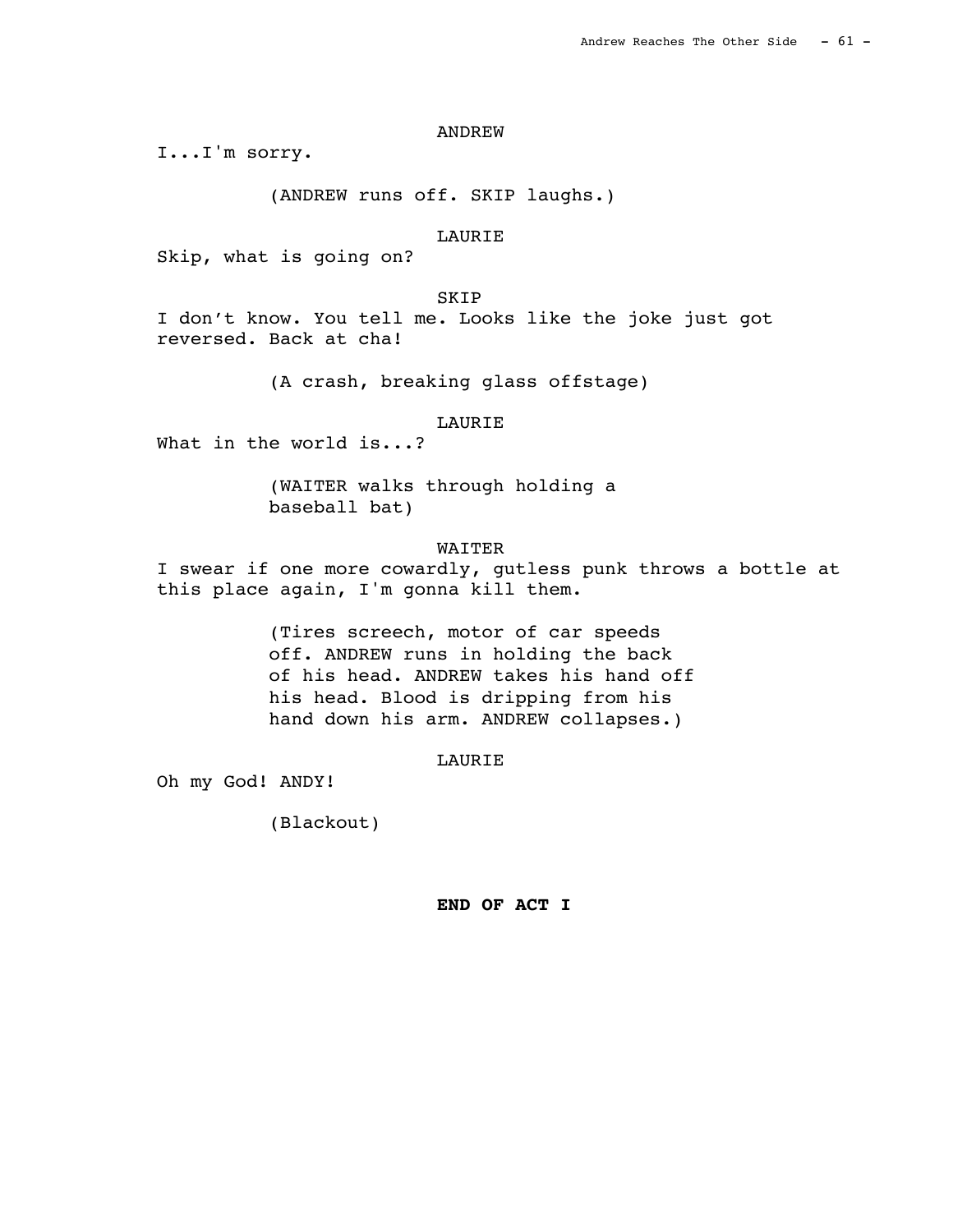**ACT II AT RISE:** In dark, organ music is heard. As lights rise, a PRIEST enters, stands at an altar. MOM enters, crying, followed by SKIP. SKIP consoles MOM. ANDREW enters slowly, examining the scene. He has a bandage on the back of his head/neck area. ANDREW approaches the altar. LAURIE enters in a wedding dress. Organ music stops.

## **PRIEST**

Dearly beloved, we are gathered here today to join in holy matrimony, Andrew and Laurie. Dear Lord, as Andrew and Laurie prepare to unite their souls as one before you, we ask for you, oh Lord, to bless this day, so that Andrew and Laurie will know that from this day on, dear God, you will be living in their hearts as they become man and wife.

(PRIEST signals for LAURIE and ANDREW

to face each other)

As you stand here, Andrew and Laurie, in the house of the Almighty Father, with his son Jesus Christ, I ask for you to state your intentions and share with us, your loved ones, what's in your hearts. Ladies first. I, Laurie...

## LAURIE

I, Laurie...

PRIEST

Take thee Andrew to be my husband...

LAURIE

Take thee Andrew to be my husband...

PRIEST

I promise to always be faithful to you...

LAURIE

I promise to always be faithful to you...

PRIEST

For richer or for poorer, in sickness and in health...

 LAURIE For richer of for poorer, in sickness and in health...

PRIEST

In good times and bad...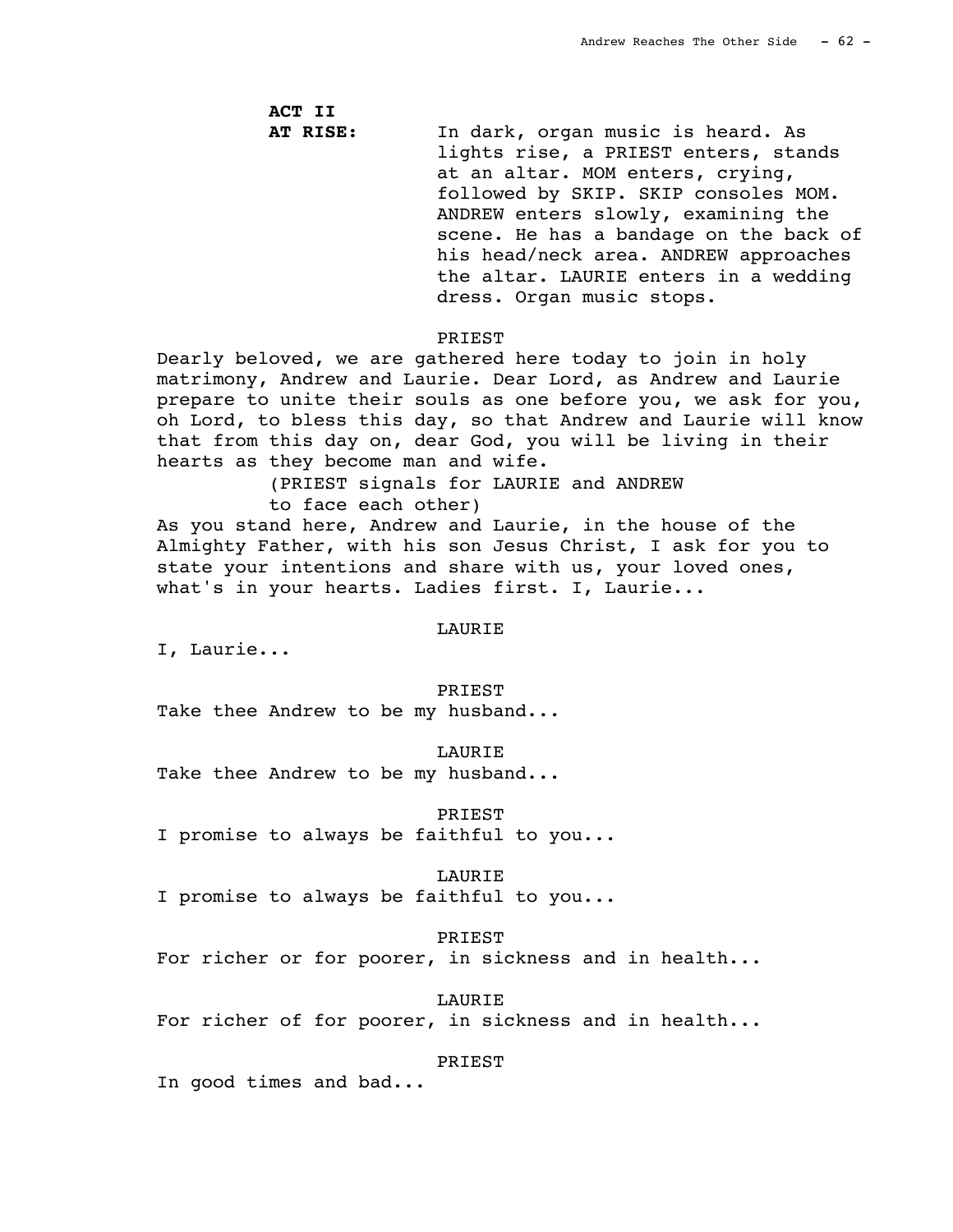# LAURIE

In good times and bad...

 PRIEST And as a symbol of my love and affection...

**LAURIE** And as a symbol of my love and affection...

## PRIEST

Give you this ring.

# LAURIE

Give you this ring.

(LAURIE puts ring on ANDREW's finger)

# PRIEST

Now Andrew. I, Andrew...

# ANDREW

I, Andrew...

 PRIEST Take thee Laurie to be my wife...

 ANDREW Take thee Laurie to be my wife...

#### PRIEST

I promise to be faithful to you...

# ANDREW

I promise... (Bang of thunder with lightning. Silhouette/shadow of JOHN/DANNY appears) to be faithful to you...

 PRIEST For richer or poorer, in sickness and in health...

 ANDREW For richer or poorer, in sickness and in health...

### PRIEST

In good times and bad...

## **ANDREW**

In good times and bad...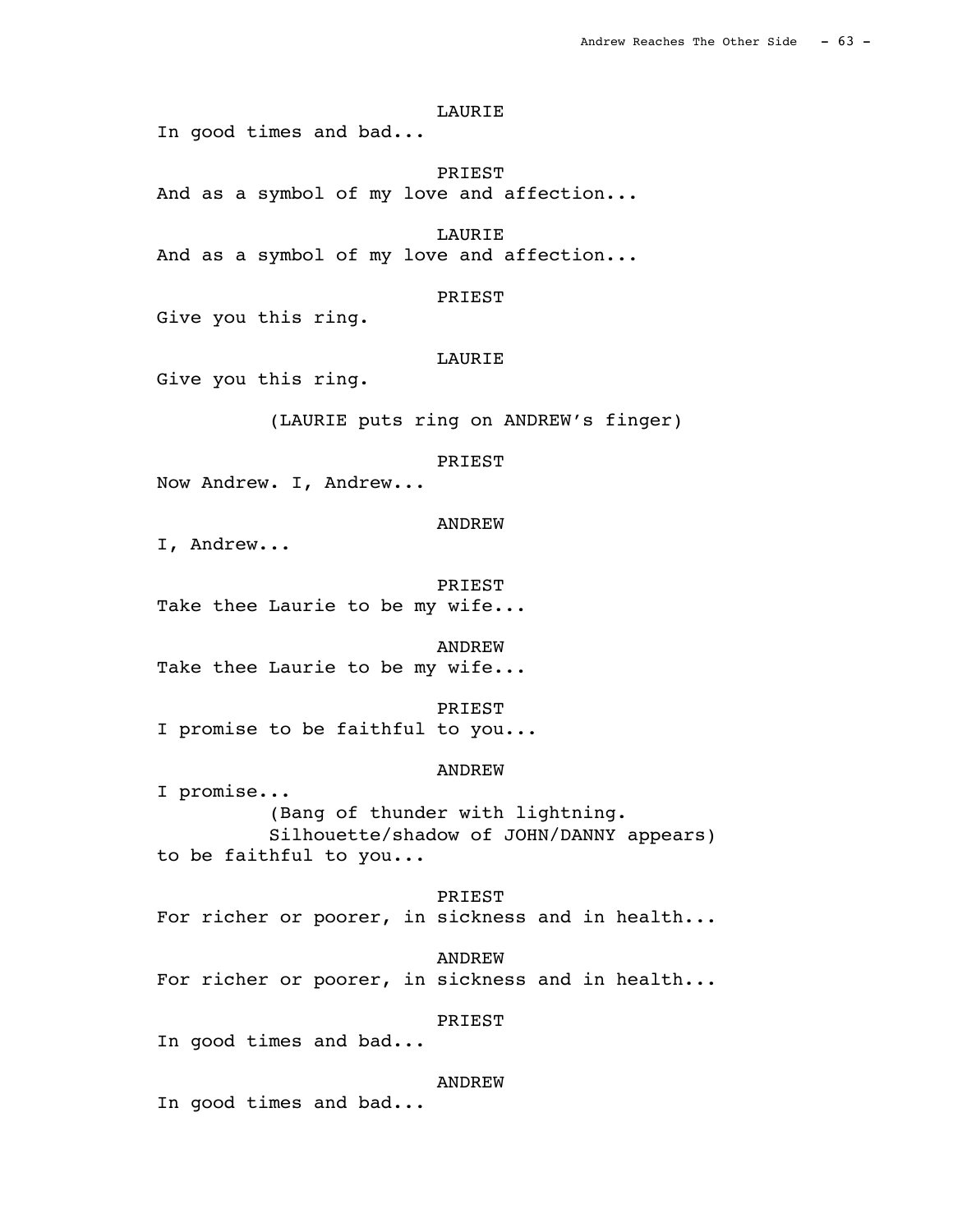# PRIEST

I swear to God I am telling the truth right now...

## ANDREW

What?

# PRIEST

And as a symbol of my love and affection...

#### ANDREW

And as a symbol of my love and affection...

## PRIEST

Give you this ring.

#### ANDREW

Give you this ring.

(Thunder again)

#### PRIEST

As God is my witness, I pronounce you man and wife. You may now kiss the bride.

> (JOHN enters. Crossfade to wedding reception. Music plays.)

# JOHN

Ladies and gentlemen, may I have your attention please? As best man, it is my duty to shower the bride, and groom, with a few kind words. So when those words or the kindness come to me I'll let you know. Kidding Andy. Honestly, I wish you lots of luck. I mean that. From the bottom of my heart. To Andy and Laurie!

(JOHN raises a glass. Others follow,

they clang glasses. ANDREW gives

LAURIE a peck on the cheek.)

Now doesn't everybody want to see them dance as man and wife for the first time. I know I do.

> (Dance music swells. ANDREW and LAURIE dance. MOM and PRIEST dance together, SKIP dances alone. JOHN follows the action then transforms into DANNY by putting the Eagles cap on his head. DANNY walks over, taps LAURIE on the shoulder)

> > DANNY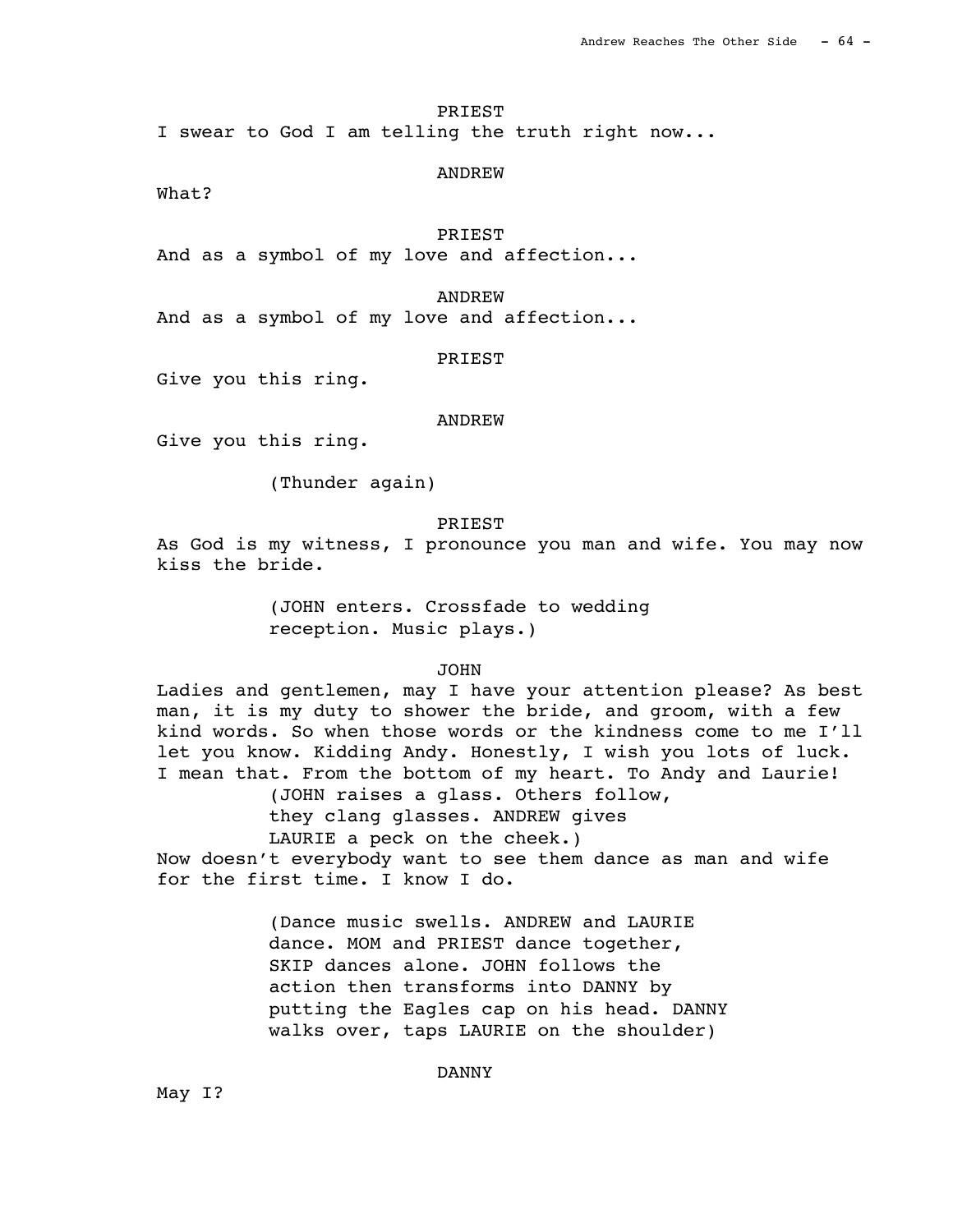## LAURIE

Sure.

(LAURIE separates from ANDREW assuming DANNY wants to dance with her. DANNY looks at her, shakes his head. DANNY takes ANDREW's arms. Music changes for a slow dance as the lights tighten on DANNY and ANDREW dancing. LAURIE to SKIP)

DANNY

Is that your girlfriend?

 ANDREW Oh no...we're just good friends.

DANNY

Oh. She likes you though.

ANDREW

She's drunk.

DANNY

ANDREW

DANNY

You know they say that a person's true self comes out when they're drunk.

Who's they?

You know. Them.

ANDREW

Oh...them.

DANNY

Right.

 ANDREW Well I better watch how much I'm drinking then.

 DANNY Sounds like you're hiding something.

ANDREW

What you see is what you get.

 DANNY Then why are you marrying her?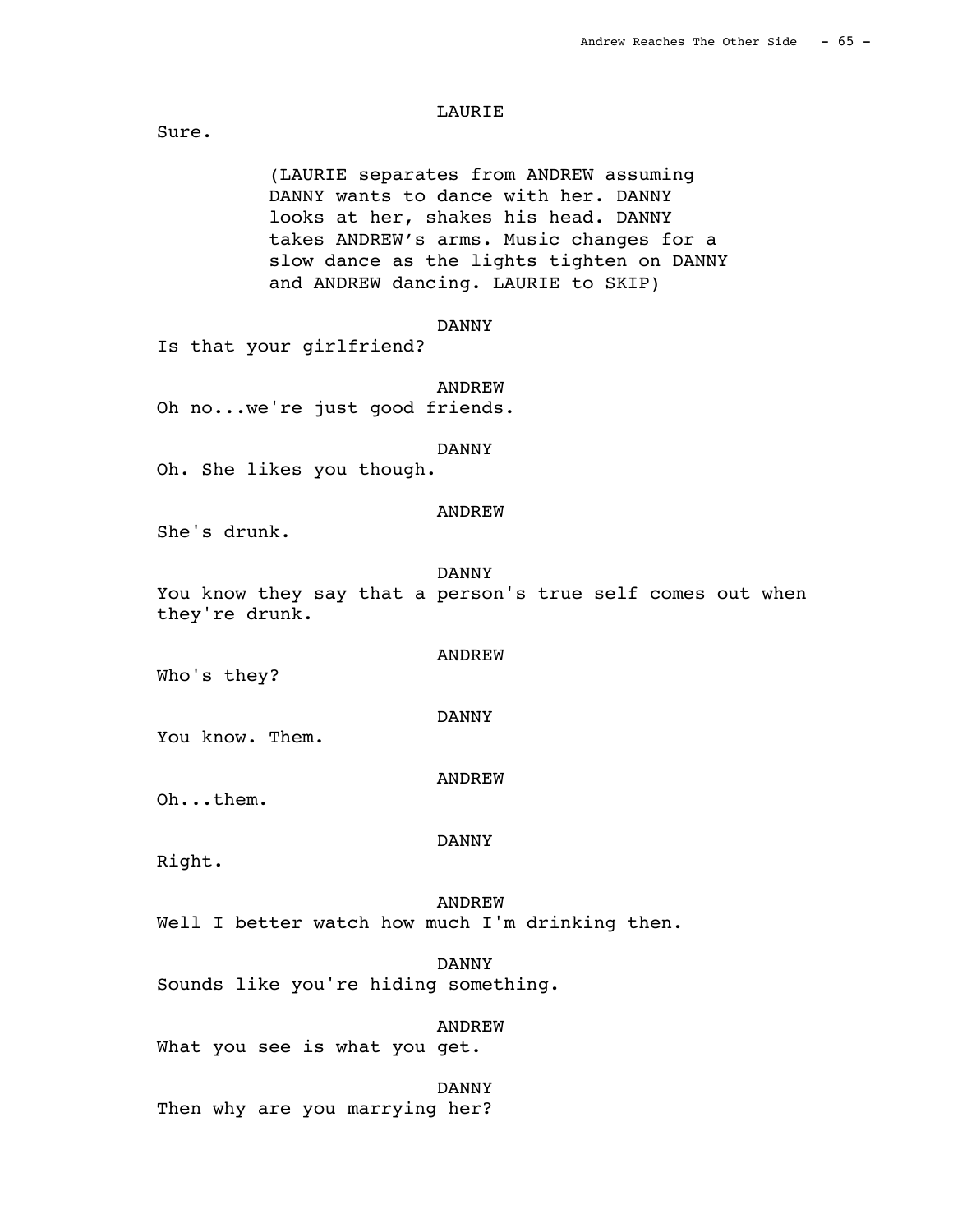(DANNY and ANDREW stop dancing. The others stop moving or move slowly)

ANDREW

Didn't you come in here for a drink?

#### DANNY

Yeah. Can I have a sip?

## ANDREW

Sure.

(ANDREW gives DANNY his drink. DANNY sips and gives it back. They both hold the drink for a second. ANDREW's heartbeat is heard)

#### DANNY

Thanks.

| ANDREW |
|--------|
|        |

Sure. Anytime.

DANNY

So.

#### ANDREW

DANNY

So, here we are.

Do you like this song?

ANDREW

DANNY

I didn't pick it out.

I like it.

 ANDREW So do I, I just...

DANNY

I know it's corny but...

ANDREW

Corny but appropriate.

# DANNY

Well, we are at a wedding.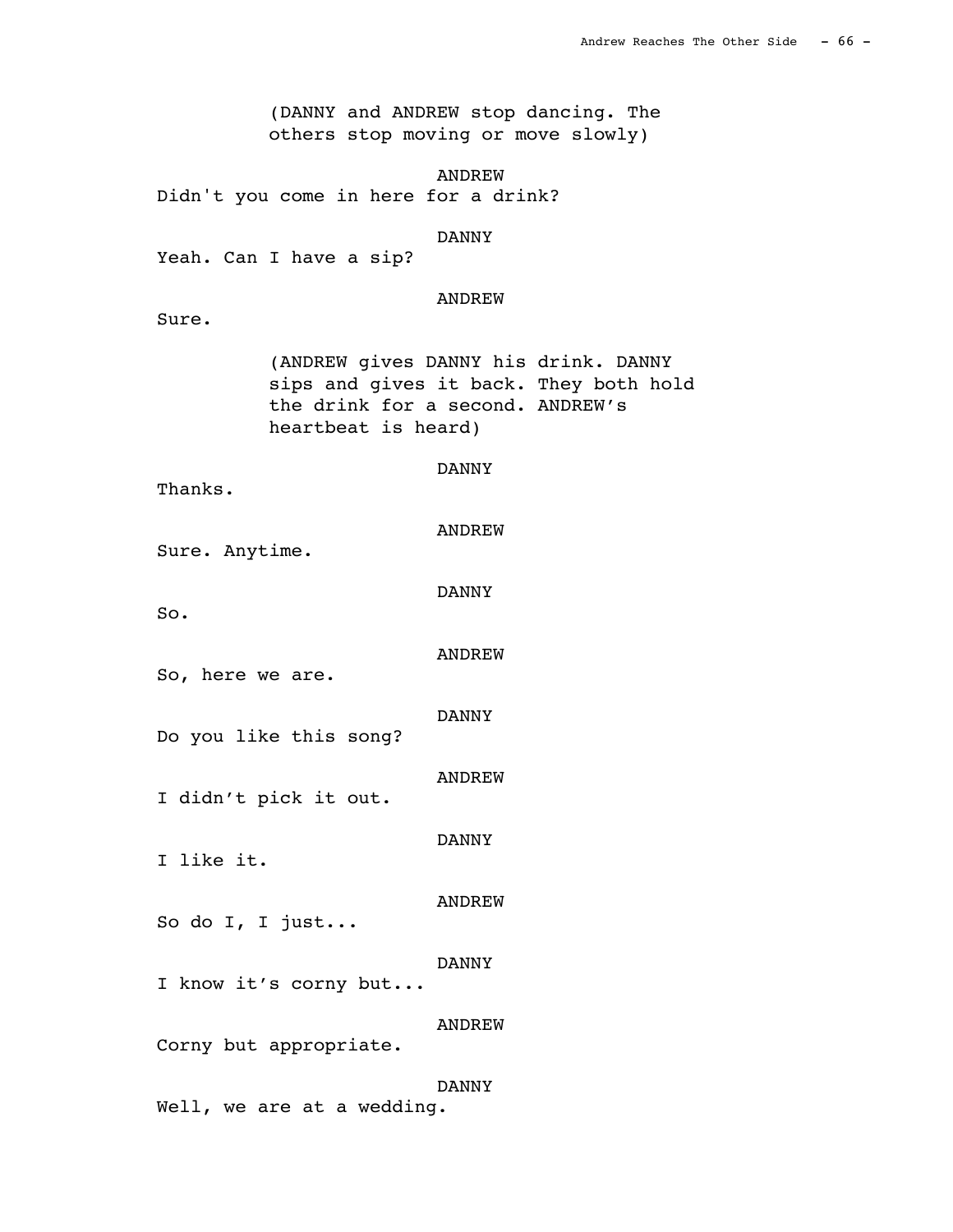True.

(They kiss. Blackout. In dark, sound of a heartbeat. When lights rise, ANDREW is in a makeshift hospital bed. MOM at bedside. DANNY behind with his hands on ANDREW's shoulders.)

## ANDREW

God, that kiss, your kiss, felt great.

DANNY

Yeah, well, it's a shame it never happened.

ANDREW

I don't care if it never happened. I kissed you...

DANNY

Well, you know, it's getting late.

ANDREW

Wait, can I have your telephone number or something?

DANNY

Take care.

#### ANDREW

Can I write to you?

## DANNY

I'll see you around maybe.

## ANDREW

We should see each other again. Don't go. (DANNY continues to walk away) Stop! Don't move.

DANNY

Andy, you had your chance with me.

 ANDREW So I don't get another chance?

 DANNY Not if you stay in this hospital.

## ANDREW

But what if you don't...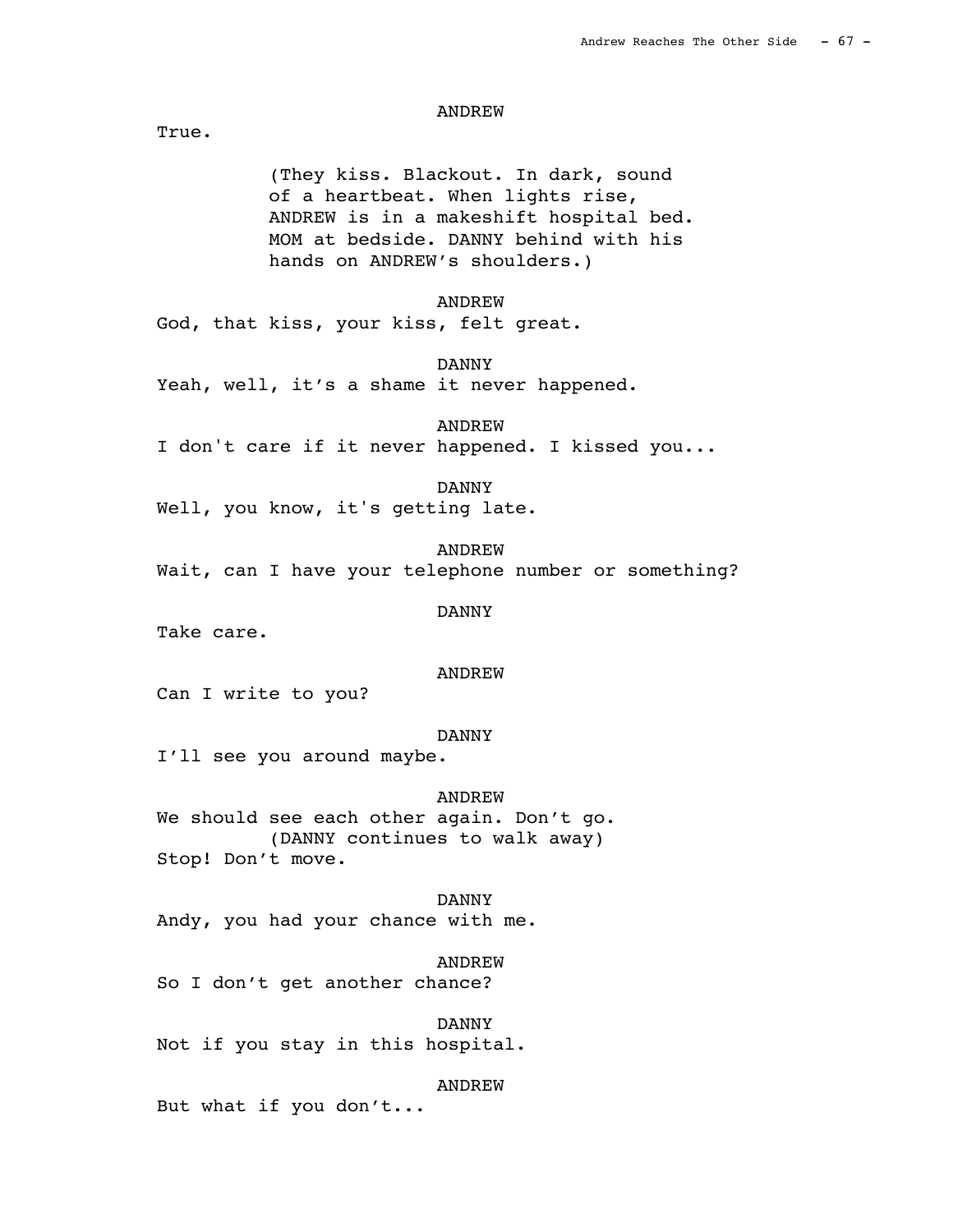# DANNY

You know how to find me.

MOM<sup>N</sup>

Andrew, can you hear me?

# **ANDREW**

What is she doing here?

# DANNY

Visiting you.

MOM<sup>N</sup>

They say you can even though you can't respond.

ANDREW

Mom you've had me anointed by the priest twice already. I'm not even on a respirator.

## DANNY

I don't think she can hear you.

ANDREW

She's just not listening to me.

MOM<sup>N</sup> We're here every day. Everyone is praying for you.

#### ANDREW

So?

# MOM<sup>N</sup>

Just give me a signal.

## ANDREW

How much does she know?

 DANNY You're asking me? I don't know.

MOM<sup>N</sup> I just wanted to tell you how much me and your father love you.

ANDREW

You don't understand.

MOM<sup>N</sup> Your sister's a little upset. You're upstaging her big day.

ANDREW

She's throwing guilt at me in this condition.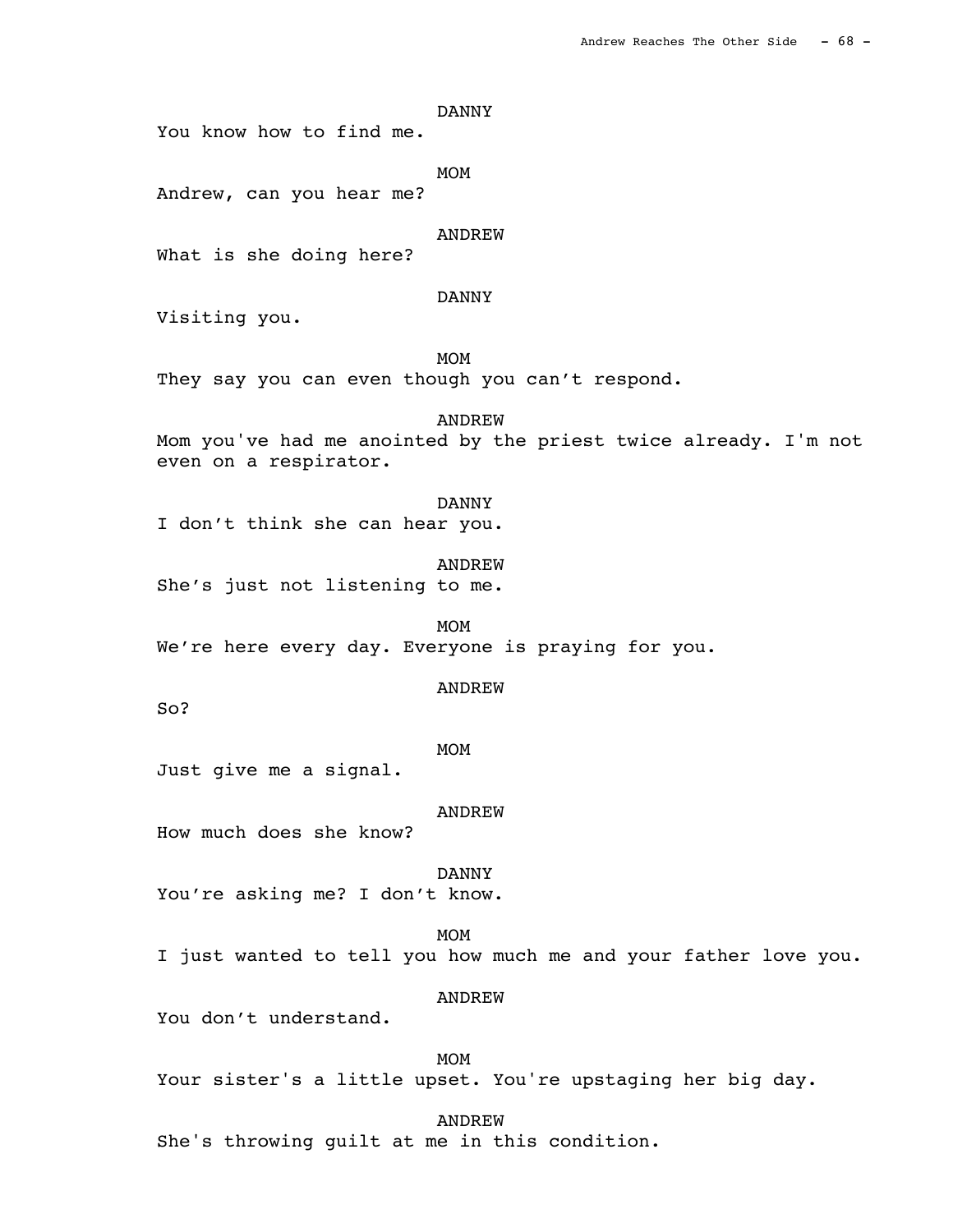MOM<sup>N</sup>

I thought you might find that funny.

ANDREW

Sorry.

MOM<sup>N</sup>

It's been a week, Andrew.

ANDREW

Has it been that long?

DANNY

I guess so.

MOM<sup>N</sup> I know life is hard, Andrew, but it's still...

ANDREW

I can't deal with my parents right now.

# DANNY

What about me?

#### ANDREW

We talked for only five minutes. You won't remember me.

#### DANNY

Hey, don't you want to find out?

#### ANDREW

I can't take that chance.

(DANNY extends out his hand)

# DANNY

Come with me.

MOM<sup>N</sup>

I brought you something Andrew.

(MOM reaches into a bag)

 DANNY Don't you want to get out of that bed?

ANDREW

Yes I do.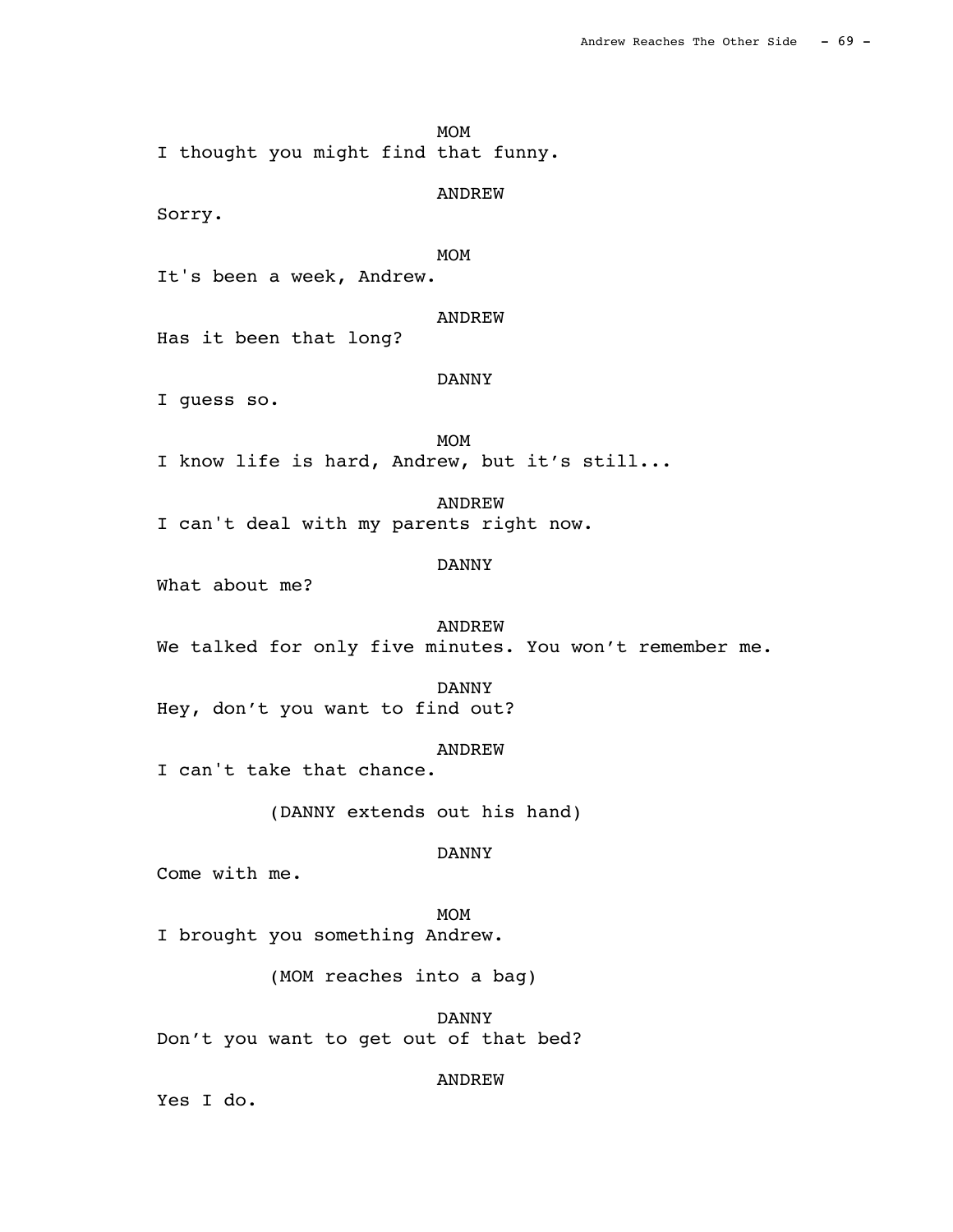# MOM<sup>N</sup>

It was your favorite book when you were a kid.

 DANNY Then let's go for a walk. Get some air.

MOM<sup>N</sup>

Dr. Seuss. Green Eggs and Ham. Remember?

## ANDREW

I don't know.

# DANNY

C'mon. You'll be alright.

### ANDREW

Will you be there?

DANNY

Andy, do you want to come with me or not?

# ANDREW

Yes. Yes. I do.

(ANDREW reaches for DANNY. DANNY slowly exits, motioning for ANDREW to follow. MOM reads from "Green Eggs and Ham")

MOM<sup>N</sup> "I am Sam. Sam I am. Will you eat green eggs and ham? I don't like green eggs and ham. Sam I am..."

### ANDREW

Mom, mom, please stop.

# MOM<sup>N</sup>

Did you say something?

#### ANDREW

Stop reading.

# MOM<sup>N</sup>

Oh my god. Oh my god. Andrew. (MOM runs off shouting) He's talking. He said something. Doctor!

> (Wheelchair is pushed onstage. DOCTOR enters [mom puts on white coat])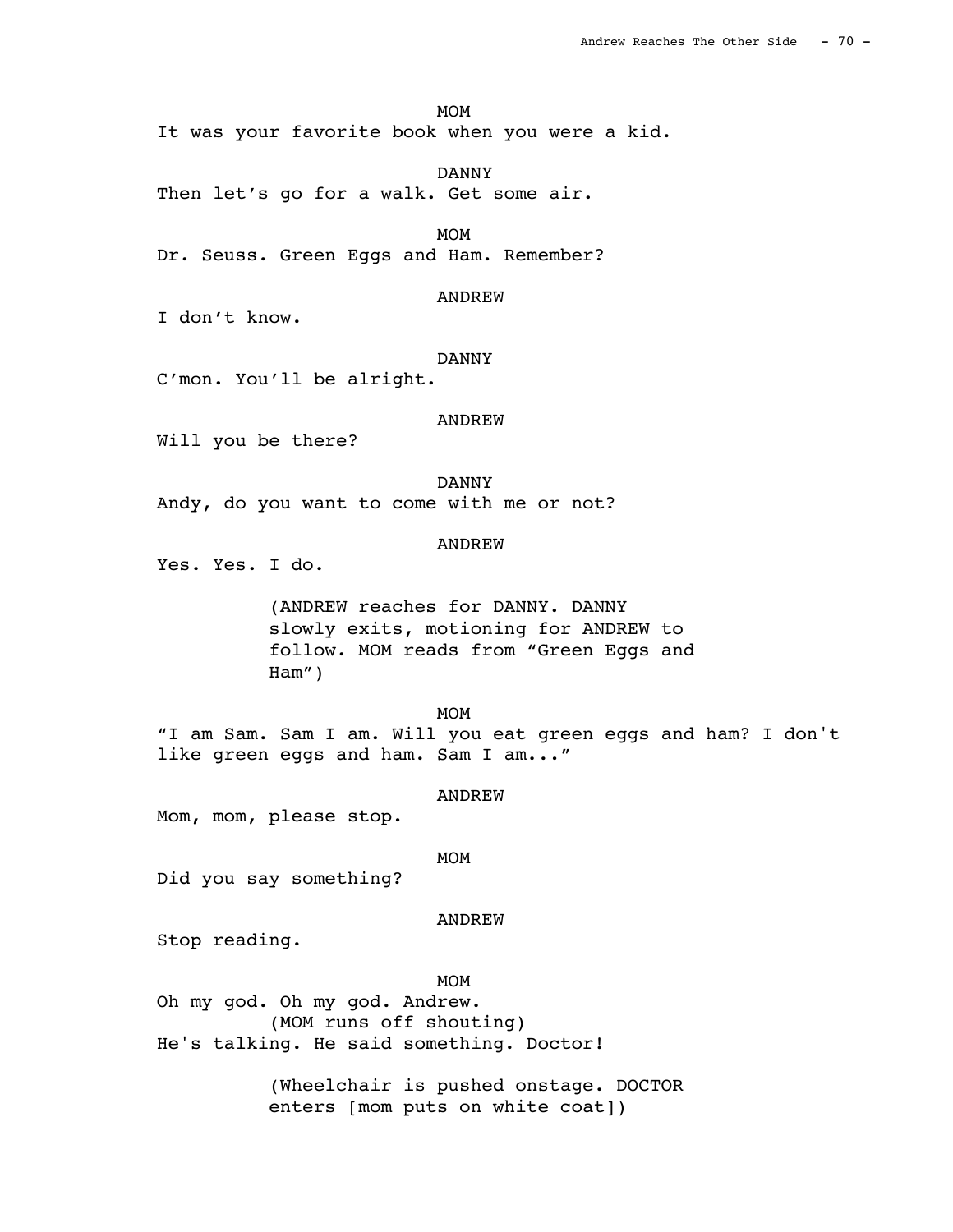DOCTOR Well Andrew, your parents should be here soon.

ANDREW

I know.

 DOCTOR How's that injury to your noggin'?

ANDREW

You tell me.

(DOCTOR removes bandage)

 DOCTOR It will probably be a little tender for a week or two, but...

ANDREW

Am I going to have a scar?

 DOCTOR Are you questioning my work?

ANDREW

No, I didn't mean to...

DOCTOR

Well you should question it.

ANDREW

Why?

### DOCTOR

You're a fooler Andrew. I completely did not pick up on what you were trying to tell me on your last visit to the office.

### ANDREW

That's okay.

## DOCTOR

No, it's not. Me, of all people, should have seen the clues. My son is gay. I should have...

#### ANDREW

Doctor, I...

# DOCTOR

And I thought you may have gotten someone pregnant. Hah.

#### ANDREW

I would have told you that.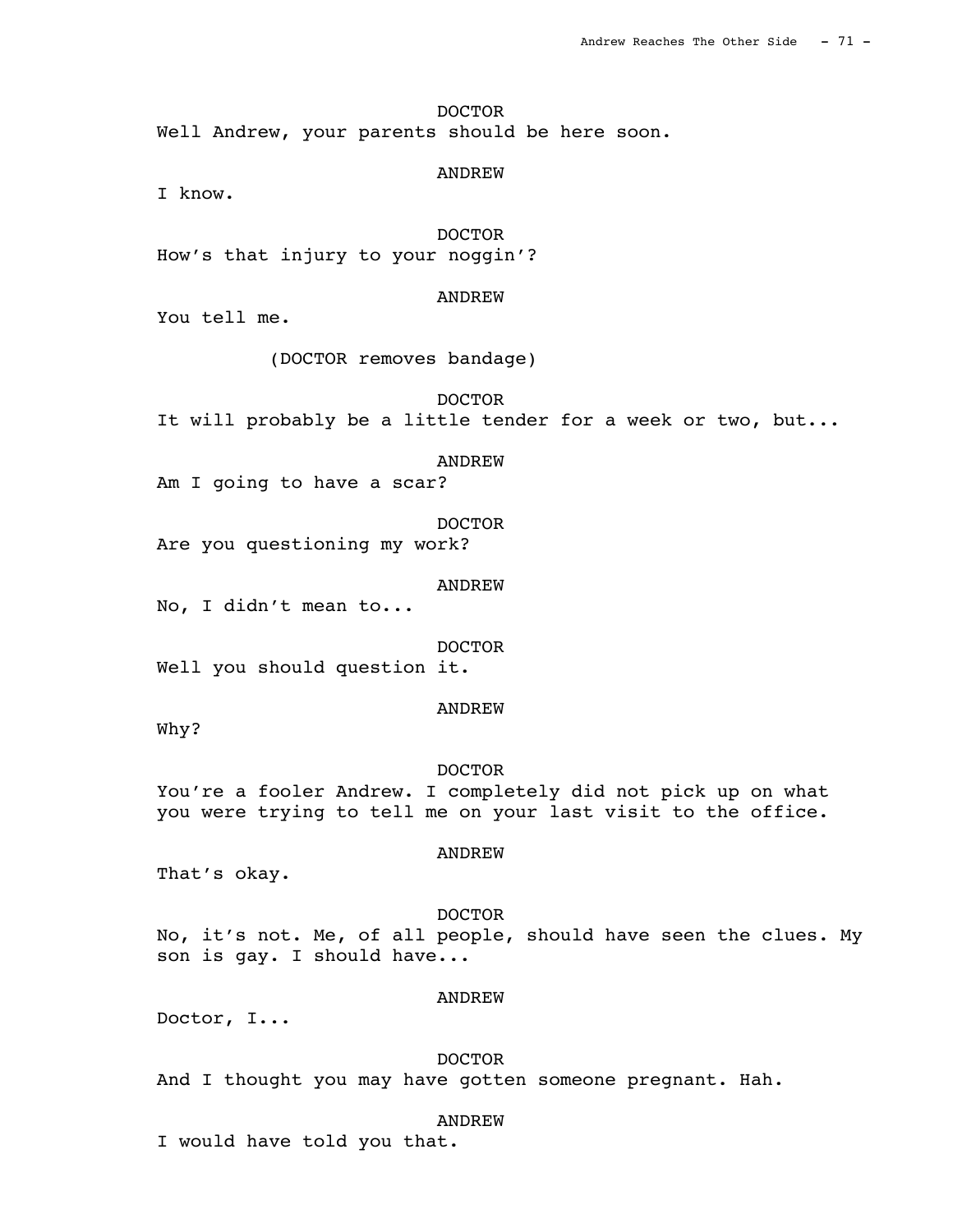## DOCTOR

Well, at least you don't have to worry about becoming a father?

#### ANDREW

Right.

# DOCTOR

Listen Andrew, I'm concerned that you might feel uncomfortable with me as your doctor. I want to assure you that you can tell me anything.

### ANDREW

Okay.

## DOCTOR

And I would hope that you continue to be my patient.

### ANDREW

Okay.

 DOCTOR You know, half of the residents here are gay.

#### ANDREW

Half?

# DOCTOR

Alright, two-thirds.

### ANDREW

Wow, that's a lot.

### DOCTOR

Like I said, my son David is too, so if you ever need or want someone to talk to, let me know.

## ANDREW

Okay.

#### DOCTOR

Well, looks like you're back to normal Andrew. I'll see you when you check out.

> (DOCTOR throws off white coat as DAD enters, wheels ANDREW downstage. MOM, runs downstage to DAD. MOM and DAD stand behind ANDREW, each with a hand on ANDREW's shoulders)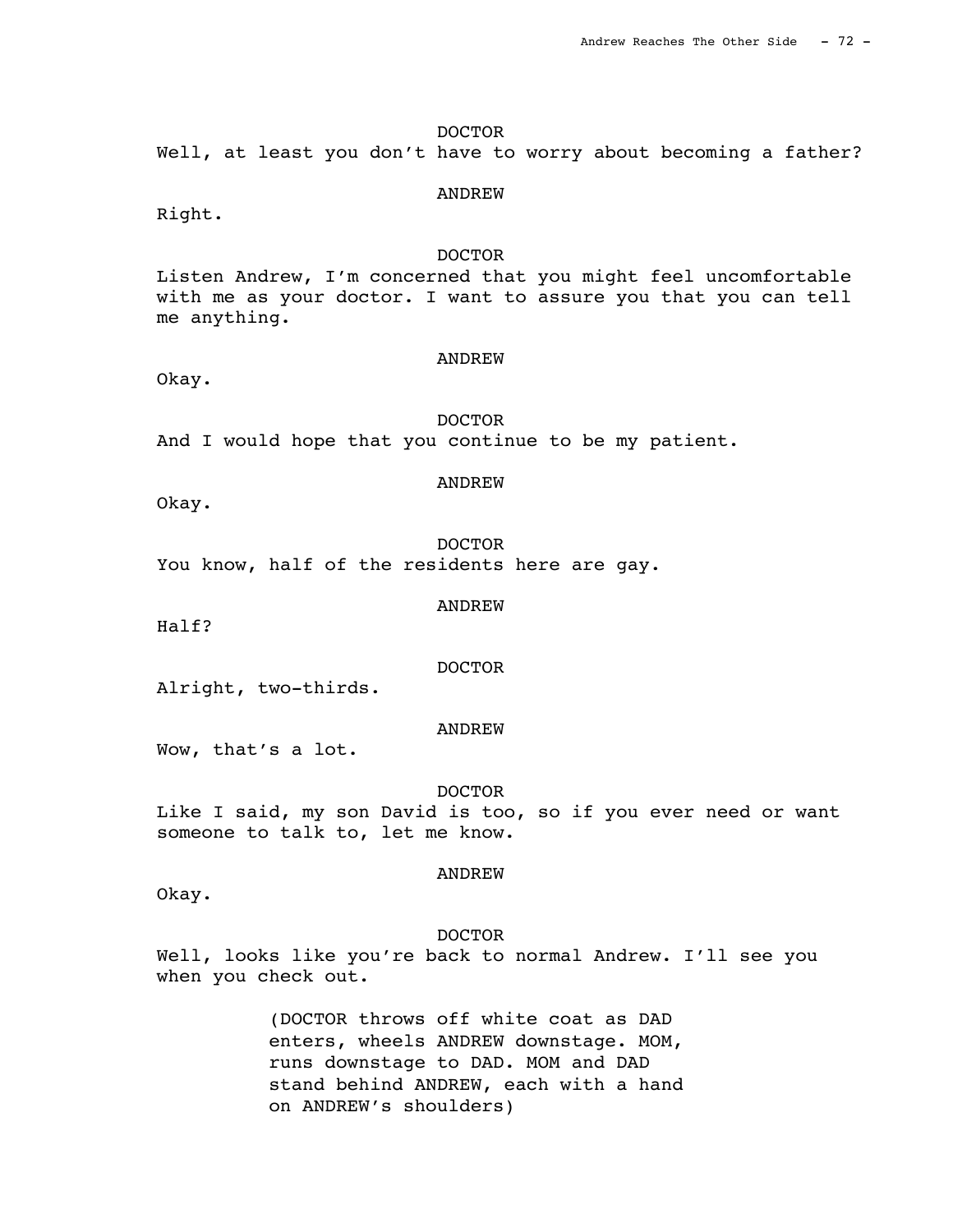MOM<sup>N</sup> DAD You have to stop treating him like a baby. MOM<sup>N</sup> I know. I know. It's just... DAD Look, we have to stop being so protective.

MOM

Why?

 DAD Because...I don't know dear.

My baby's finally home.

MOM<sup>N</sup> Do you think he'll want to have a sex change?

DAD

A sex change?

MOM<sup>N</sup> I think they're called transsexuals.

DAD

We can't afford that.

MOM<sup>N</sup>

But what if...

 DAD No what ifs, Andrew's a man.

MOM<sup>N</sup>

A gay man.

 DAD Right. So why would he want to become a straight woman?

MOM<sup>N</sup>

I don't know.

 DAD He wouldn't.

MOM<sup>N</sup> I suppose you're right.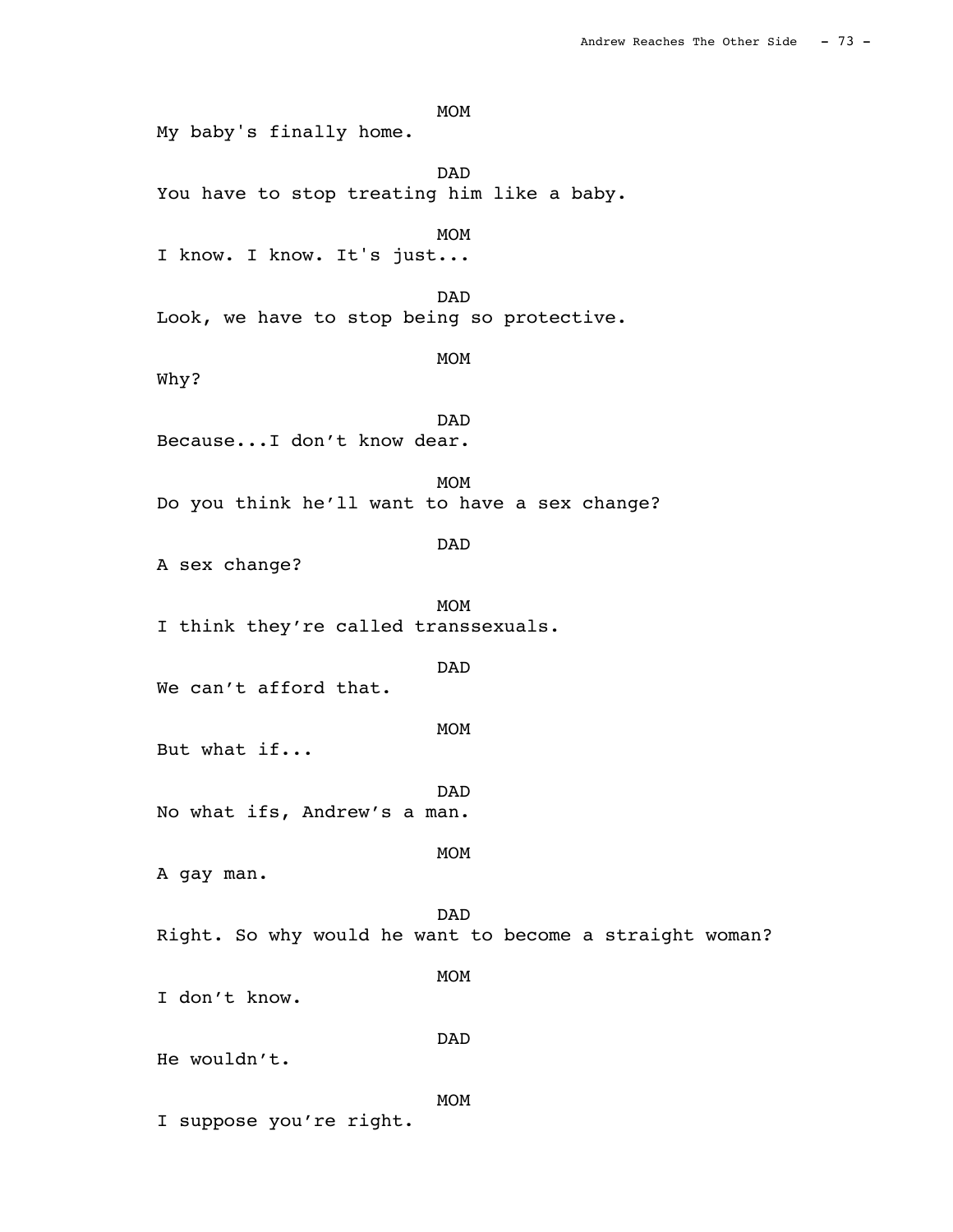He's a man.

MOM<sup>N</sup>

Yes.

DAD

You know what I mean?

DAD

MOM<sup>N</sup>

Yes. Absolutely nothing's changed.

DAD

Right.

(SKIP runs on, pushes ANDREW around in the wheelchair. MOM and DAD exit.)

**SKIP** 

Andy, Andy, I haven't seen you since the time I came to visit you in the hospital. Of course you probably don't remember. You were sort of out of it. Hey, I'm totally sorry for not believing you. Laurie told me it wasn't a prank. Your parents have been asking me if I knew anything. They were really concerned so I didn't think it would...you gave us all such a scare. Look, if there is anything, I mean anything I can do, just let me know.

> (LAURIE enters, takes wheelchair from SKIP. SKIP exits)

### LAURIE

Andy, Andy, Thanks a lot for making me look like an asshole. Do you think I like being led on like that? You should have just told me. Friends tell each other things Andy. That's what friends do. They don't lie and pretend. For Christ's sake, if I wanted to waste my time I would have gone after Skip. I mean, this really sucks for me.

> (LAURIE pushes ANDREW off the wheelchair as MOM enters. LAURIE exits with wheelchair. Crossfade.)

MOM<sup>N</sup> So? How are things going with your therapist?

#### ANDREW

Good.

MOM<sup>N</sup> I just never hear you talk about it, that's all.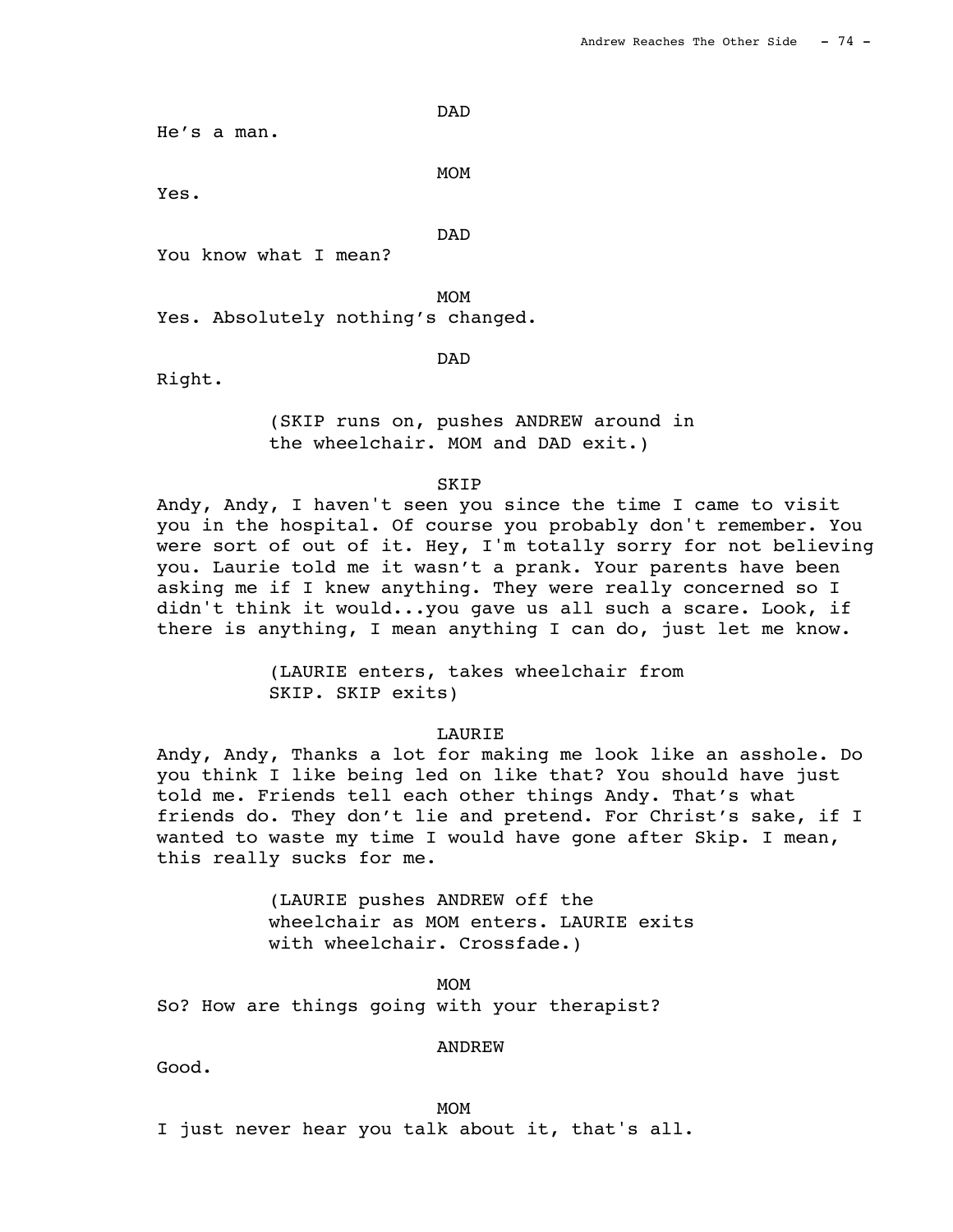Mom?

MOM<sup>N</sup>

Am I prying, Andrew?

ANDREW

No.

MOM<sup>N</sup> I just want to make sure you're happy...

ANDREW

I am mom.

MOM<sup>N</sup>

Do you talk about...?

ANDREW

We talk about a lot of different things. Where's Dad?

MOM<sup>N</sup>

He's bowling tonight. You know, we're going to our second P-FLAG meeting Tuesday night?

#### ANDREW

P-FLAG? What's that?

MOM<sup>N</sup> Parents and friends of lesbians and gays.

ANDREW

When did you go to the first one?

MOM<sup>N</sup>

While you were in the hospital. Dr. Cohen suggested it. They meet at Temple Beth Orr. Can you believe that?

## ANDREW

We're not Jewish.

MOM<sup>N</sup>

You don't have to be. This week someone from Lambda is giving a talk.

Lambda?

ANDREW

The gay lawyers.

MOM<sup>N</sup>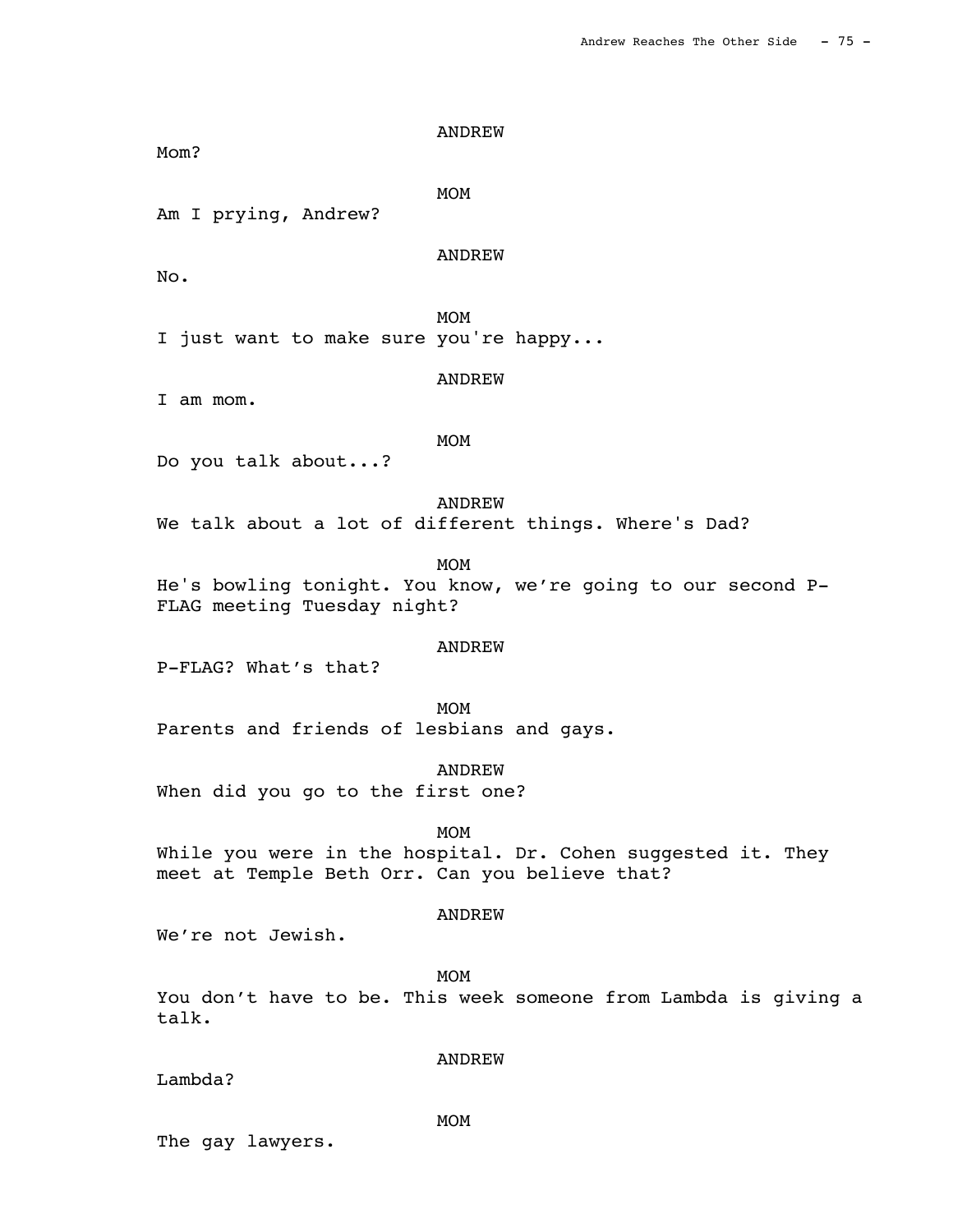Mom?

MOM<sup>N</sup>

Andrew, I've always known about you. You're my boy. Mothers know these things.

# ANDREW

How?

MOM<sup>N</sup> Ever since you were born I knew you were different.

ANDREW

Different?

MOM<sup>N</sup>

I mean special.

 ANDREW Special? Do you learn that in P-FLAG?

MOM<sup>N</sup> And you were always close with John.

#### ANDREW

John wasn't gay.

MOM<sup>N</sup> You sure had a connection with him.

ANDREW

Mom?

MOM<sup>N</sup> Mothers see these things Andrew.

ANDREW

Alright.

MOM<sup>N</sup> You know you can talk to me about anything.

ANDREW

I know.

MOM<sup>N</sup>

(Taking out a slip of paper) Oh, I almost forgot. Doctor Cohen called today to make sure you were doing alright. She gave me her son's telephone number.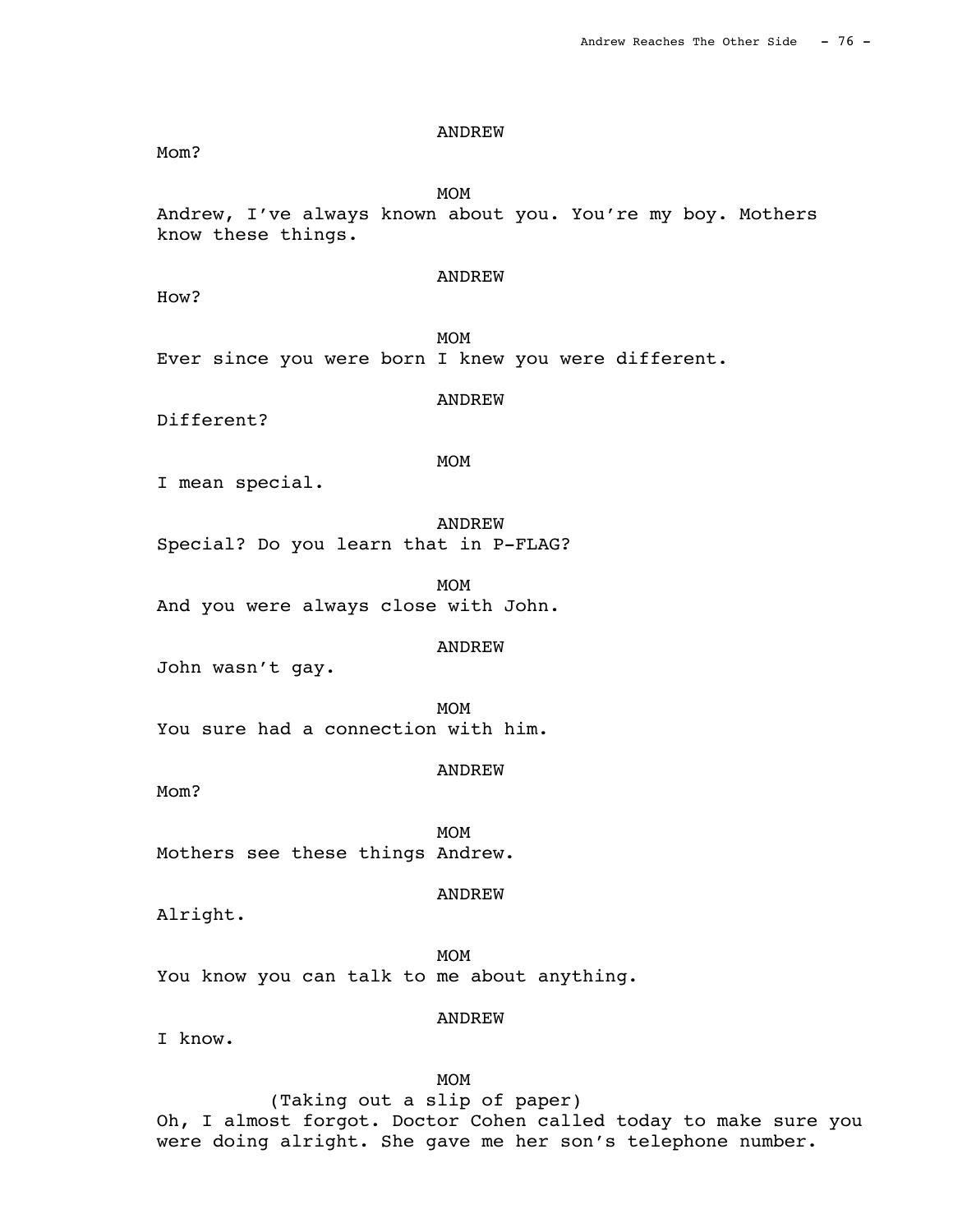Really?

MOM<sup>N</sup>

He's a sweet boy. I met him once. And he's the son of a doctor.

# ANDREW

Mom, I don't care about....

MOM<sup>N</sup> Here. Just take it. Just to have. You never know. Oh Andrew,

you've changed so much. Please promise me that you'll still treat me and your father the same.

ANDREW

Mom. I promise.

(MOM exits as LAURIE enters. Crossfade to restaurant.)

LAURIE

Andrew? What brings you here?

ANDREW

Food.

# LAURIE

Yeah right. You don't come to this place for the food.

ANDREW

Alright. I need to talk.

LAURIE

Now you want to talk.

ANDREW

Don't be like that.

LAURIE

Like what?

ANDREW

You know.

LAURIE

Look Andy, I'm very busy.

 ANDREW Laurie, there's no one in here.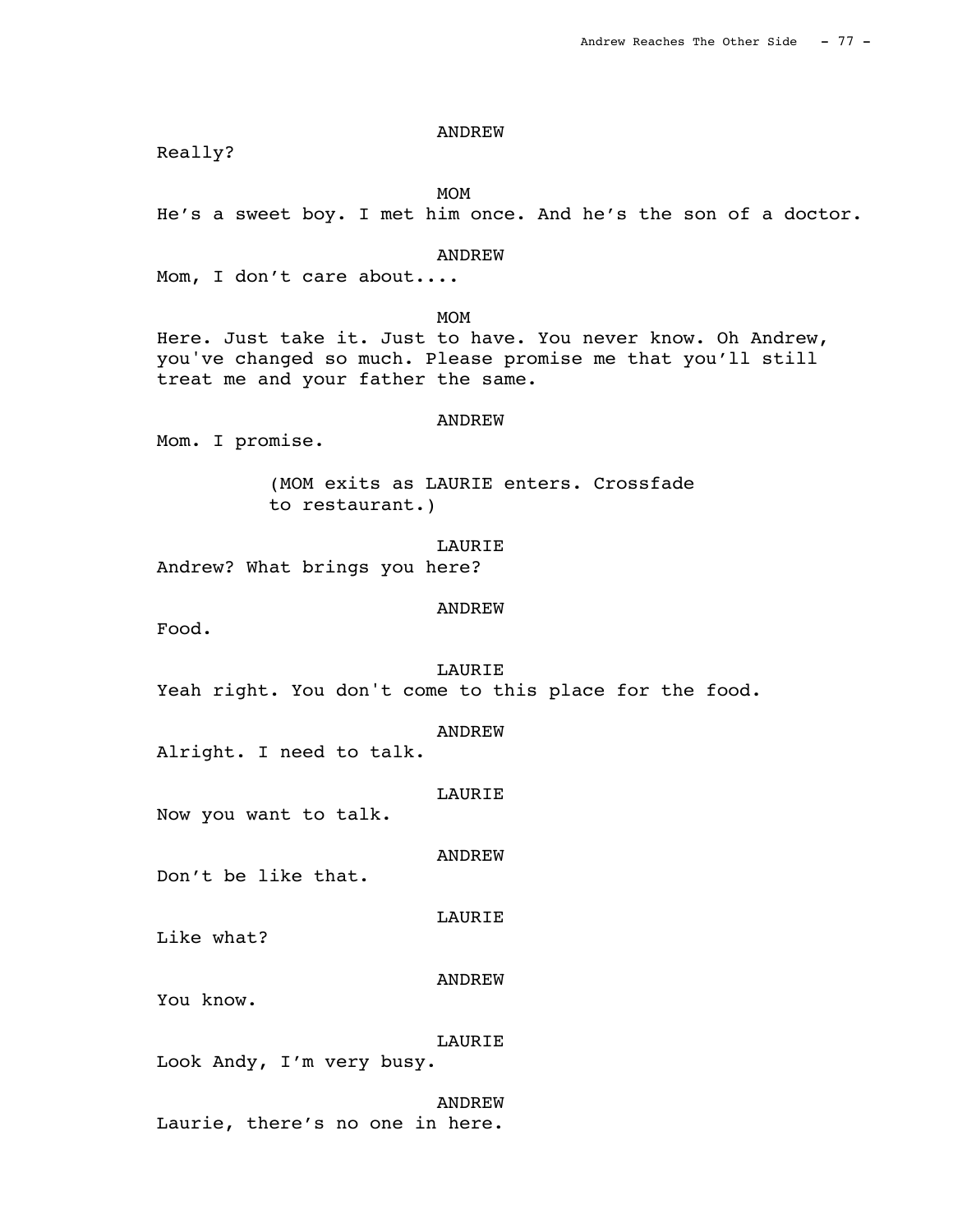LAURIE I have to empty, clean, and refill all the salt and pepper shakers.

#### ANDREW

Laurie c'mon.

(LAURIE sighs)

# LAURIE

Alright. What gives?

 ANDREW Do you remember Skip's friend Danny?

### LAURIE

ANDREW

Him?

C'mon.

# LAURIE

Okay, Okay.

Yeah right.

 ANDREW Well, I...I just want a chance to talk to him again.

ANDREW

LAURIE

No, really, that's it.

# LAURIE

Sure, I know.

ANDREW

You do?

 LAURIE I think you and Danny would make a hell of a couple.

ANDREW

You think so?

 LAURIE A fairy tale of boy meets boy and they live happily ever after.

#### ANDREW

Forget it.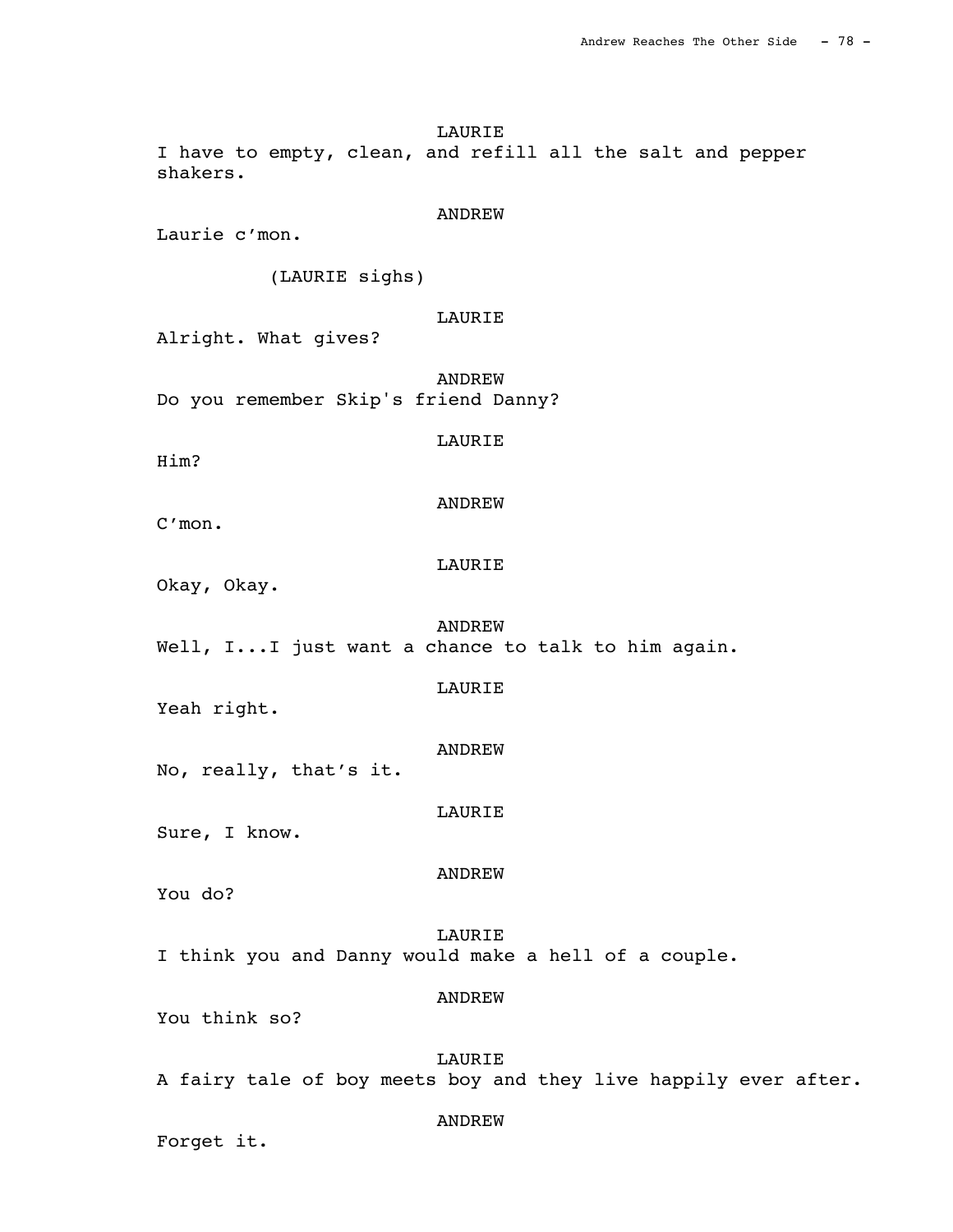#### LAURIE

What do you want me to say?

(ANDREW rises to exit)

# **ANDREW**

I'm sorry I came here.

#### LAURIE

Wait. What do you expect me to do Andy?

# ANDREW

I don't know.

### LAURIE

Stay. You might as well have lunch. (ANDREW sits) Talk to Skip about it.

### ANDREW

I did.

# LAURIE

And?

(Crossfade as SKIP enters. Looking in mirror, preparing for a night out)

#### ANDREW

I'd really like to meet your friend Danny again.

### SKIP

Okay, sure. No problem. I'll call him and...Geez, how I am going to do this? Andy, I think he might have a boyfriend.

# ANDREW

So?

 SKIP So that kinda means he's taken.

 ANDREW Skip, I don't want to jump his bones, I just want to talk to him.

 SKIP Oh, okay, then I'll call him for you.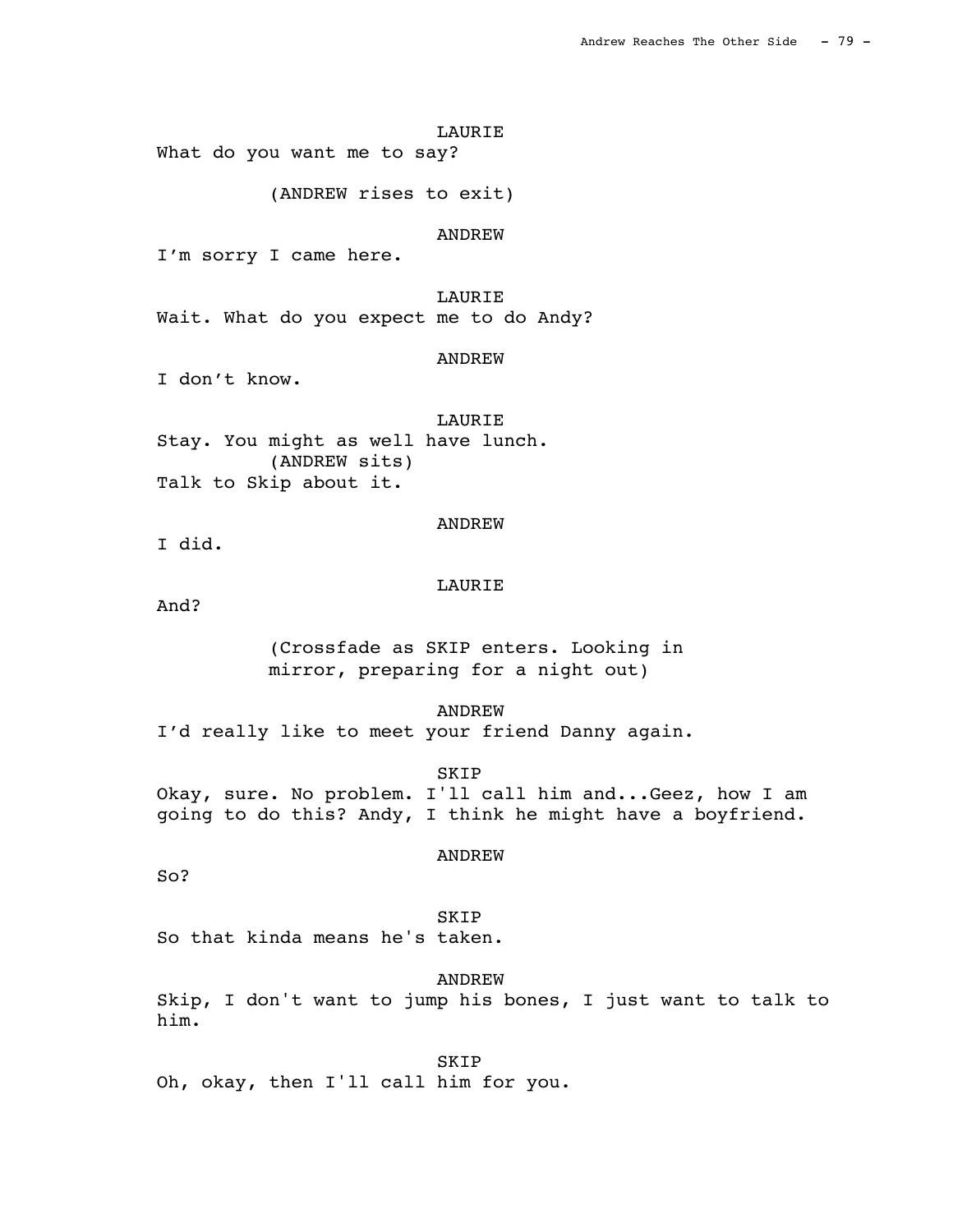How about now?

SKIP

Why don't we go for a drink? Feathers is having two for one Coronas tonight.

## ANDREW

You don't drink beer.

 SKIP I do if there's a lime in it. C'mon, let's go.

#### ANDREW

Not tonight.

 SKIP You can push in my lime, okay?

#### ANDREW

Can't we just call Danny now?

SKIP

Better idea, you can call him yourself.

(SKIP flips through his address book)

### ANDREW

He might not...What would I say anyway? "Remember me. I was the dork talking to you in the kitchen at Skip's party?"

(SKIP writes down the number)

SKIP

Well, what am I going to say?

ANDREW

Tell him about me. That I just came out. See how he reacts.

#### SKIP

"Hi Danny, how's school and oh by the way my friend Andy, the dork, he's gay, and he wants to just talk to you." Duh.

ANDREW

You can fit it in to the conversation better than that.

SKIP

Yeah right. Here. Number and address. Okay? Let's go.

### ANDREW

Where?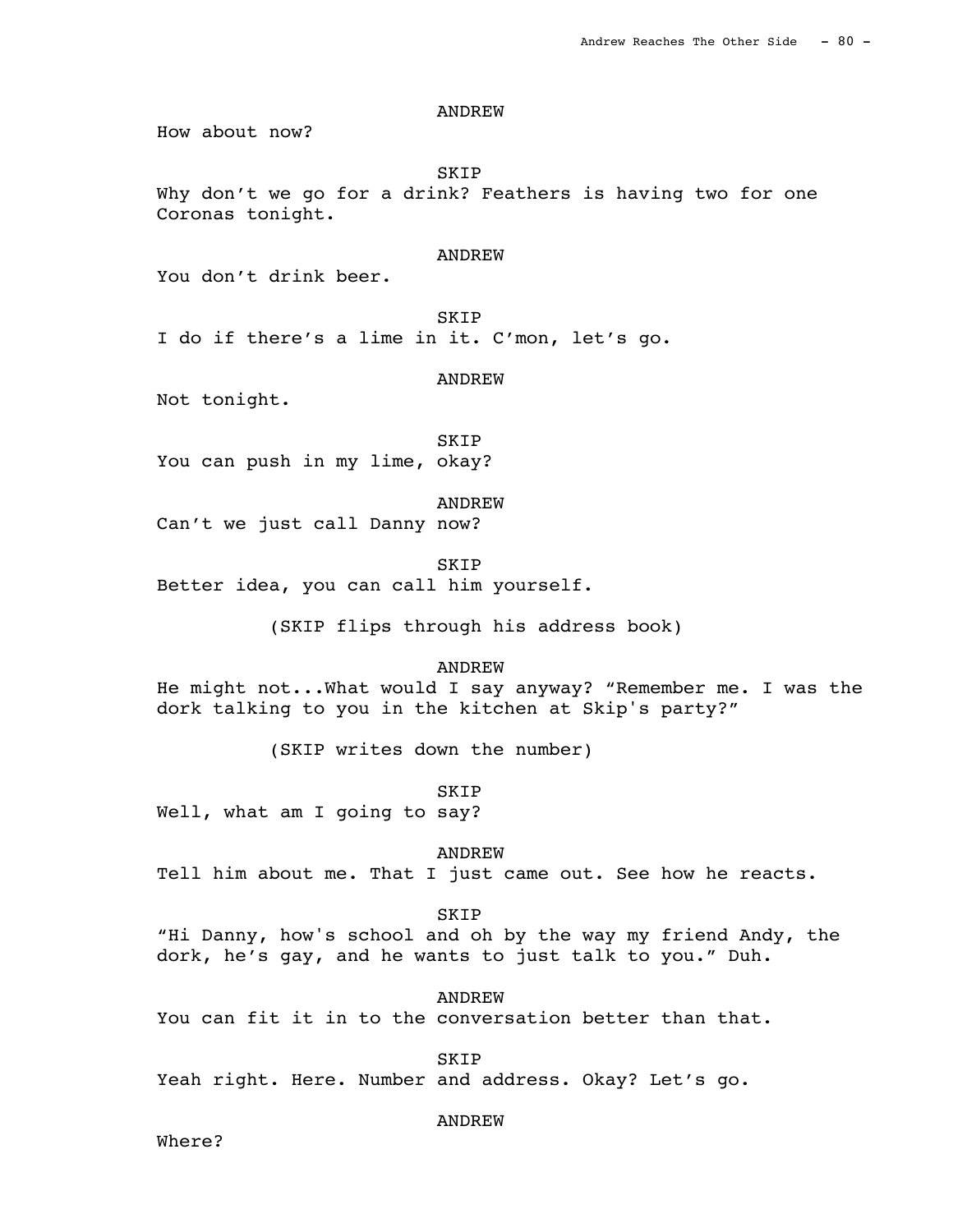### SKIP

Feathers. Two for one.

### ANDREW

Some other time.

(SKIP puts one arm around ANDREW)

# SKIP

Andy, you're going to be with me. I'll protect you from the bottle throwers.

#### ANDREW

I'm not worried about that.

(SKIP puts his other arm around ANDREW's waist)

 SKIP No one's going to bite you there. But, if we stay here I...

ANDREW

Not tonight.

#### SKIP

Your choice.

(SKIP bites his ear lobe)

### ANDREW

Ouch! Are you nuts?

**SKIP** 

Andy c'mon, we are two big boys. We can do whatever we want.

(SKIP kisses ANDREW on the lips)

#### ANDREW

No Skip, I don't...

## SKIP

We've kissed before.

#### ANDREW

```
But I don't want you to...
```
## **SKIP**

You gotta start somewhere.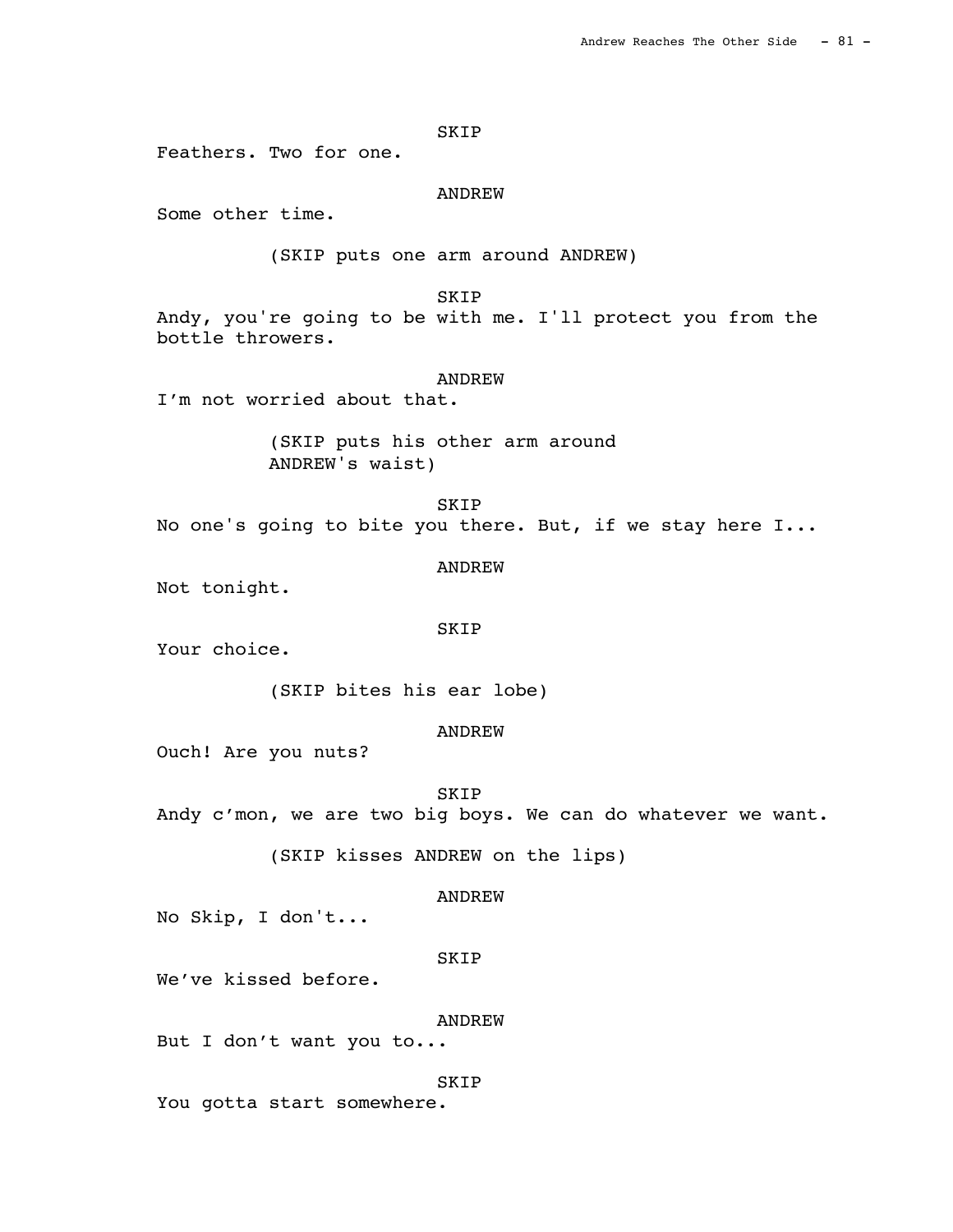I know. But not with...

### SKIP

I'll take it slow.

# **ANDREW**

Look, I don't know about you, but just because we are both guys doesn't mean that we both like the same guys. You know?

SKIP

Oh I see. I'm a...I'm not the right kind of...

ANDREW

It's just...we're friends, you know.

 SKIP Forget it Andy, I see plenty of people. I don't need to sleep with you. So it's cool, okay.

### ANDREW

Who said anything about sleeping with me? I mean, we were talking about getting a drink and then you're all over me. What is that about?

#### SKIP

Nothing. Are we going?

ANDREW

I've already said not tonight.

 SKIP How do you expect to meet people?

 ANDREW I don't need to go there to meet people.

 SKIP Where else are you going to go?

 ANDREW There are other ways of meeting people.

SKIP

Not in the suburbs.

ANDREW

I'm not gonna become a...

SKIP

Become a what?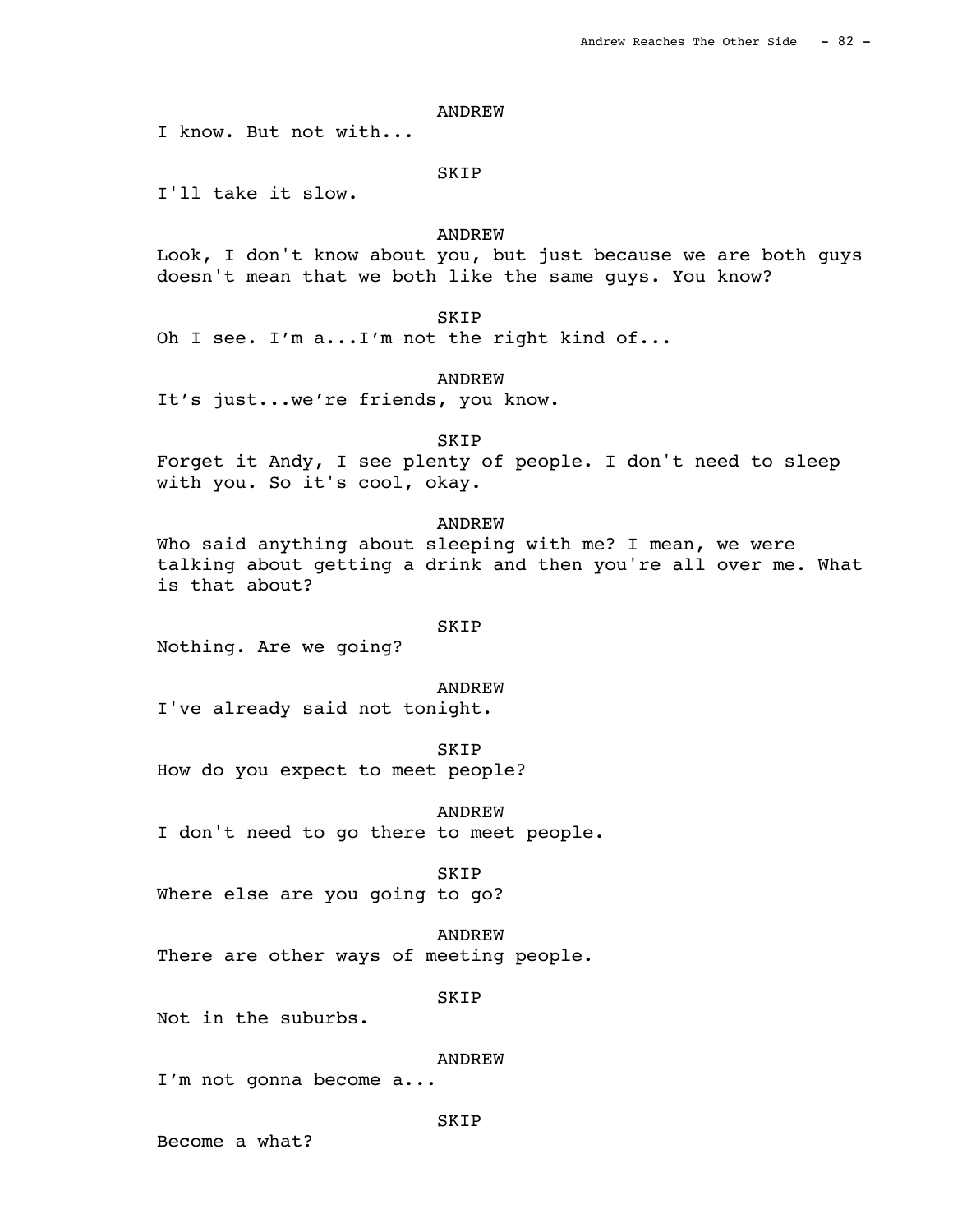Nothing.

 SKIP You're afraid of becoming a bar rat.

# ANDREW

Like you?

 SKIP It's called internal homophobia.

# ANDREW

What?

 SKIP The reason you won't kiss me. You're afraid of yourself. Homophobic.

 ANDREW If I was homophobic I wouldn't be asking you to hook me up with Danny.

 SKIP I thought you just wanted to talk to him.

# ANDREW

I do.

 SKIP Look, I'm cool with it. I don't care if you're not into me...

#### ANDREW

As a friend.

#### SKIP

...but you think you know someone you only met for five minutes better than you know me.

# ANDREW

I connected with Danny.

SKIP

I know. He likes sports. He's gay. But not a fag like me.

### ANDREW

I didn't say that.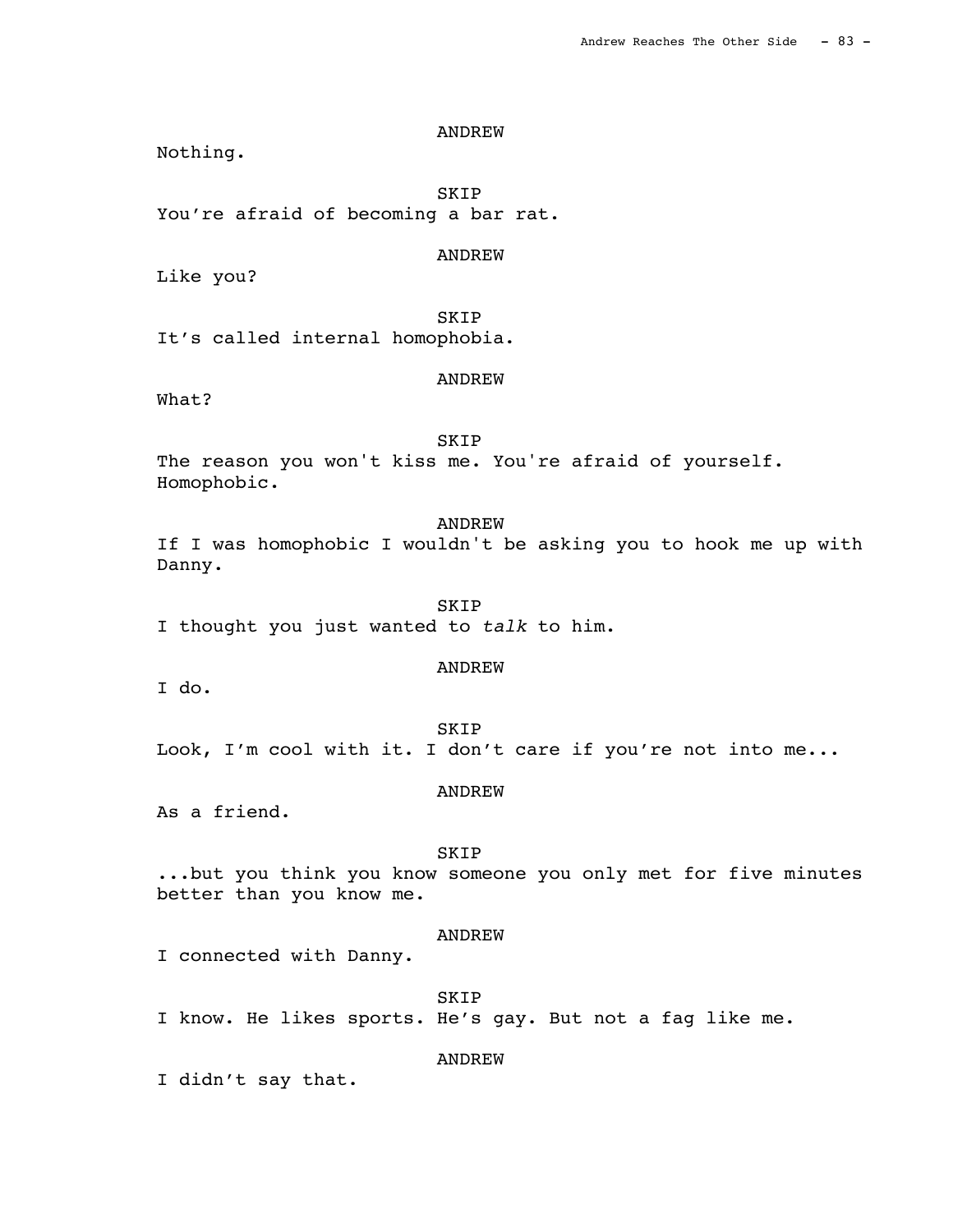SKIP You did Andy. Get your priorities straight. You can't put all your eggs in one basket. I'll be at Feathers if you want to join me. (SKIP exits. Crossfade back to restaurant) LAURIE God he came on strong. ANDREW Yeah. LAURIE Wow. ANDREW You know it's my own fault though. LAURIE What? ANDREW I think I lead him on. LAURIE How? ANDREW Well, he asked me a while ago if I would go out with him, you know, like as a couple, and I said perhaps. LAURIE So? ANDREW I should have said no. LAURIE You're saying no now. ANDREW Then I kissed him. What would you think? I've confused him. LAURIE

Look, he gave you Danny's number so call him.

 ANDREW I did. It's disconnected. Out of service.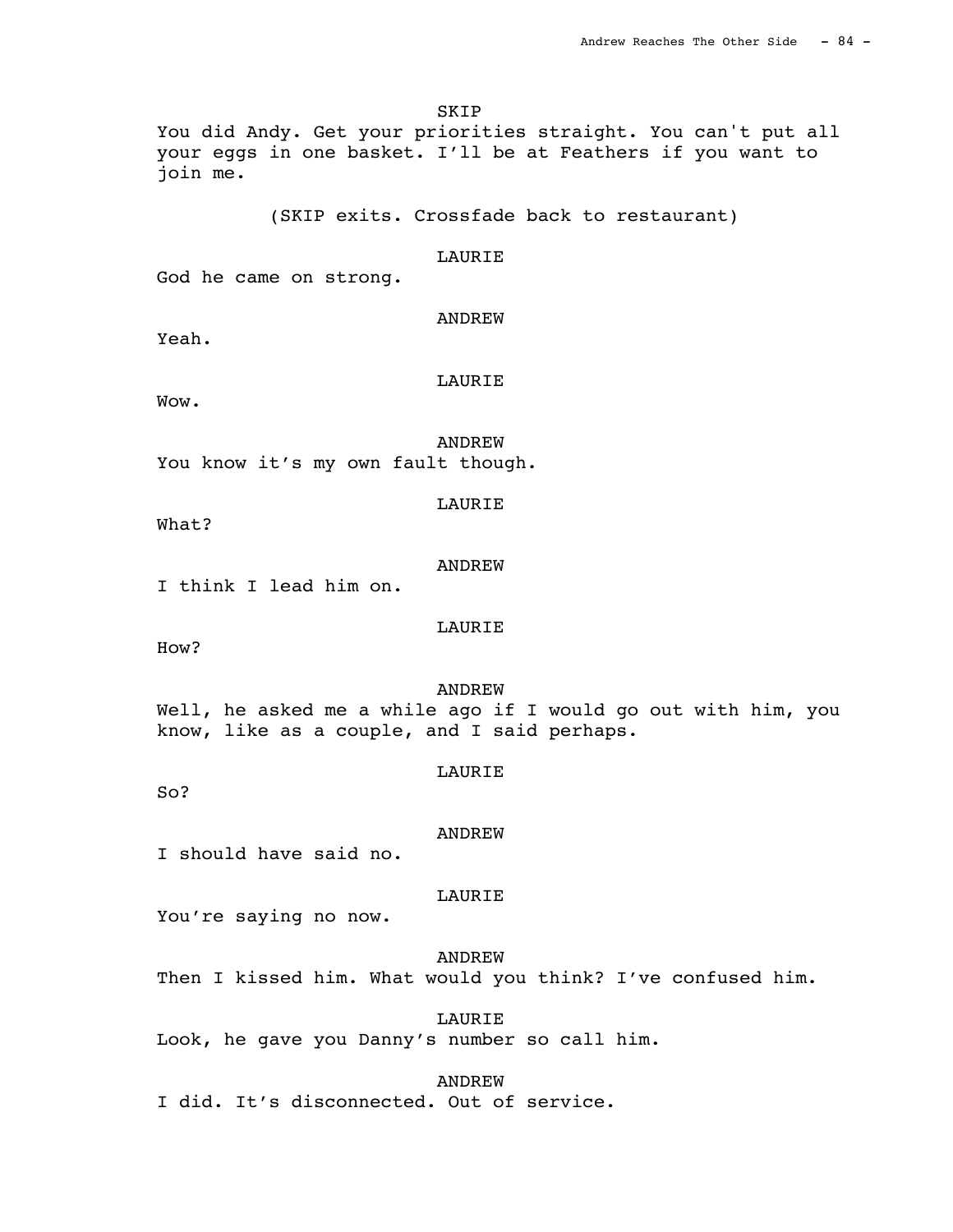### LAURIE

Write a letter.

#### ANDREW

A letter?

# **LAURIE**

So it's old fashioned. Who cares?

## ANDREW

Do you think I'm putting all my eggs in one basket?

LAURIE

Don't tell me about putting all your eggs in one basket. Just write the letter.

### ANDREW

And say what?

#### LAURIE

I don't know. You'll think of something.

# ANDREW

You have to help me.

#### LAURIE

Alright, well first of all, let me ask you, what are you looking for?

### ANDREW

What do you mean?

### LAURIE

In a guy. What's your taste?

ANDREW

Why? I want to meet Danny again.

#### LAURIE

Yeah, yeah, forget about him for a second. I'm talking about types. Do you like Tom Cruise?

#### ANDREW

Yeah. He's okay, I guess.

#### LAURIE

Just okay? Get your head examined. Well, um, you like older? How about Nicholas Cage?

## ANDREW

No way!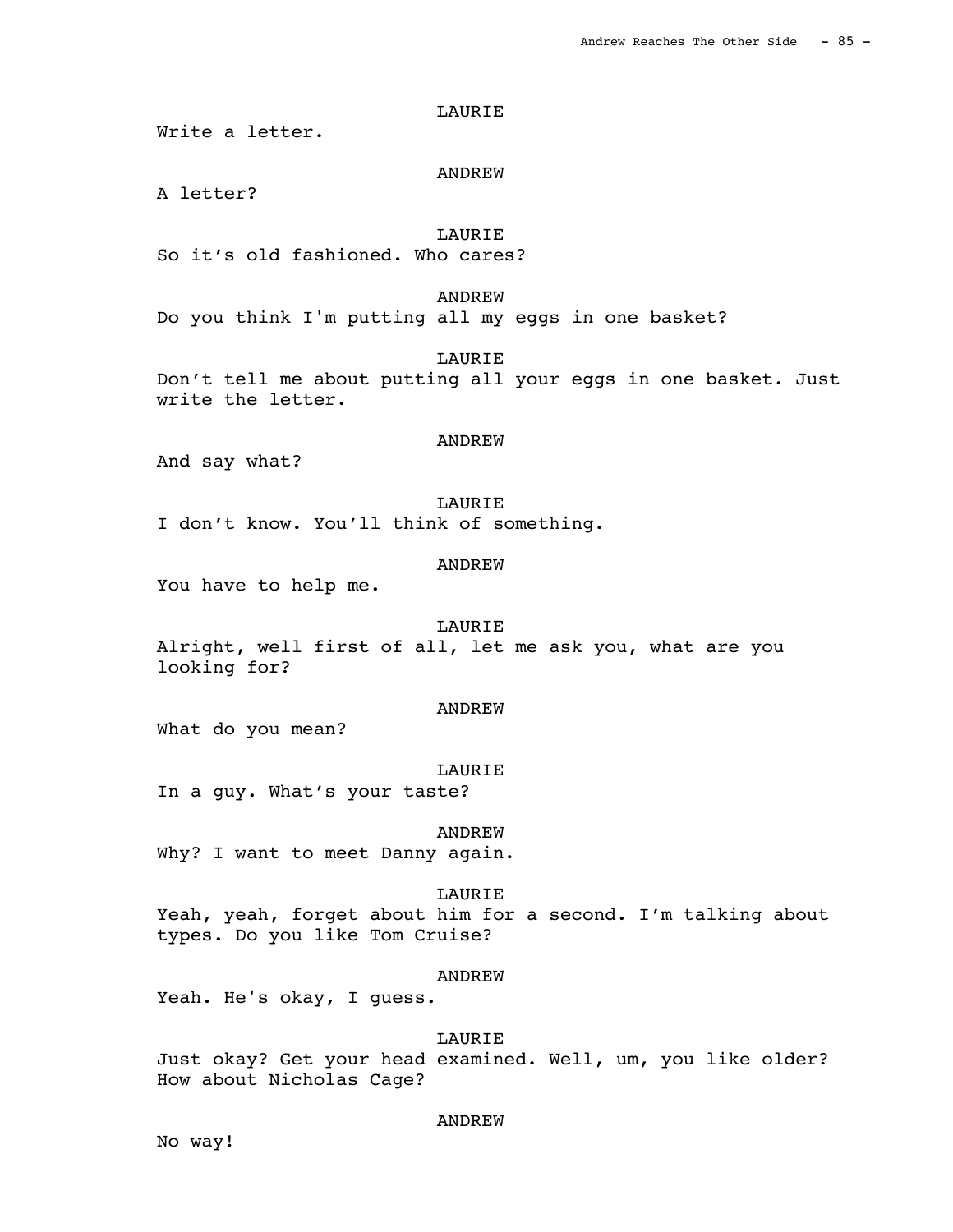LAURIE Are you kidding me? He was hot in Moonstruck.

 ANDREW He's just gross. LAURIE He is totally a babe. ANDREW He mumbles. LAURIE Oh, I love that. ANDREW You know who I like, Brad Pitt. LAURIE Hands down. Just those few moments in Thelma and Louise. ANDREW And A River Runs Through It. LAURIE Oh yeah. ANDREW Fly fishing as a spectator sport. LAURIE You know he's on the cover of GQ this month. ANDREW I know. I got it. **LAURIE** Look at you. Okay, let's see, who else? ANDREW I always thought... LAURIE

What?

ANDREW

No, never mind.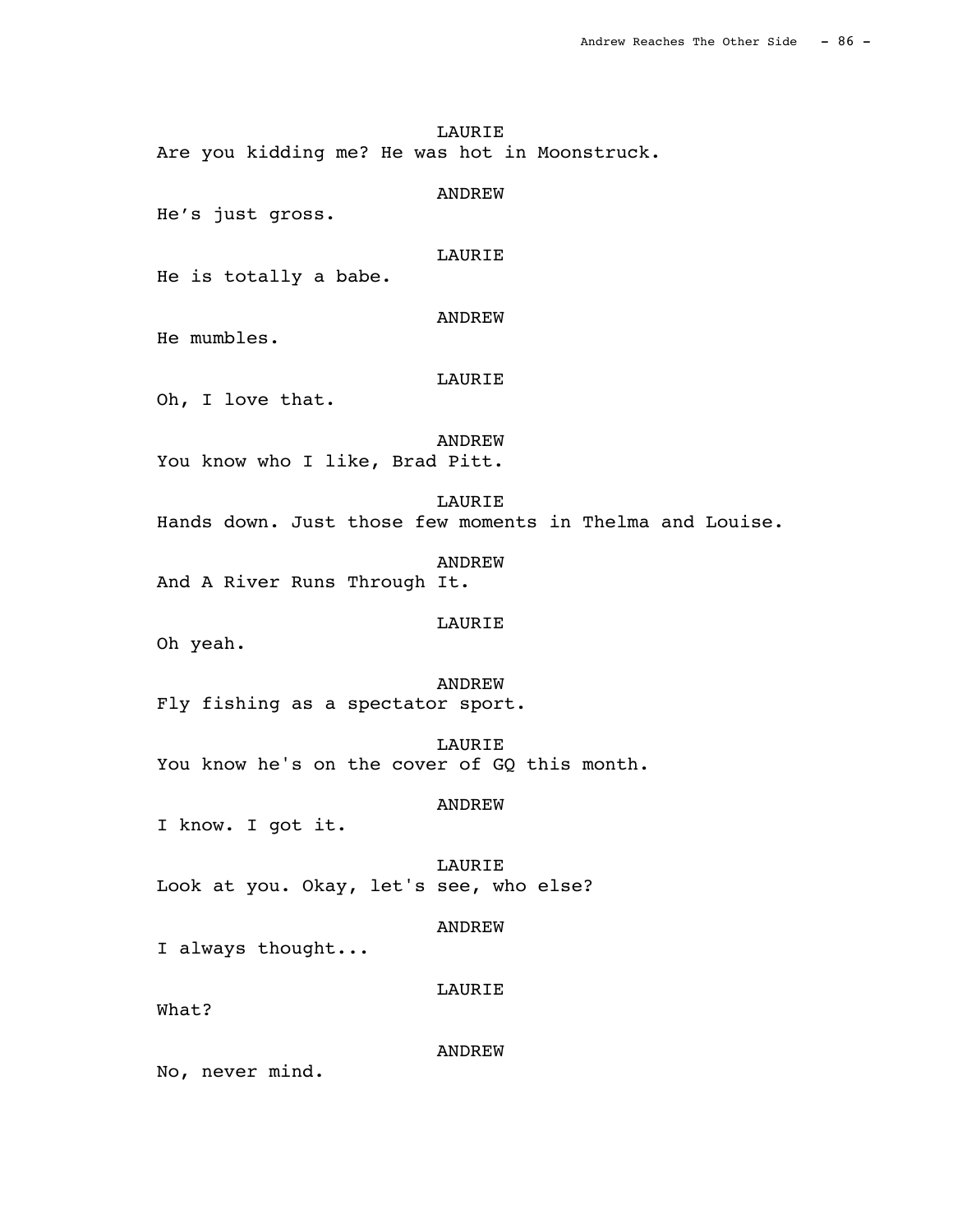LAURIE Oh no. You are not getting away with that. C'mon tell me. Who is it? Someone I know. ANDREW Used to know. LAURIE Used to know? Who? ANDREW John. LAURIE John? ANDREW I used to think John was very...sexy. LAURIE Wow, it just hit me. You liked him. ANDREW You could say that. LAURIE What torture. Knowing how he felt about Skip. ANDREW John was John, you know. LAURIE Oh yeah. And you are definitely right about him being sexy. ANDREW You would know. LAURIE What's that supposed to mean? ANDREW Everyone knows the two of you slept together.

LAURIE

We never slept together.

### ANDREW

C'mon, you stayed over his apartment few times. Alone. Just the two of you. One on one. No one else.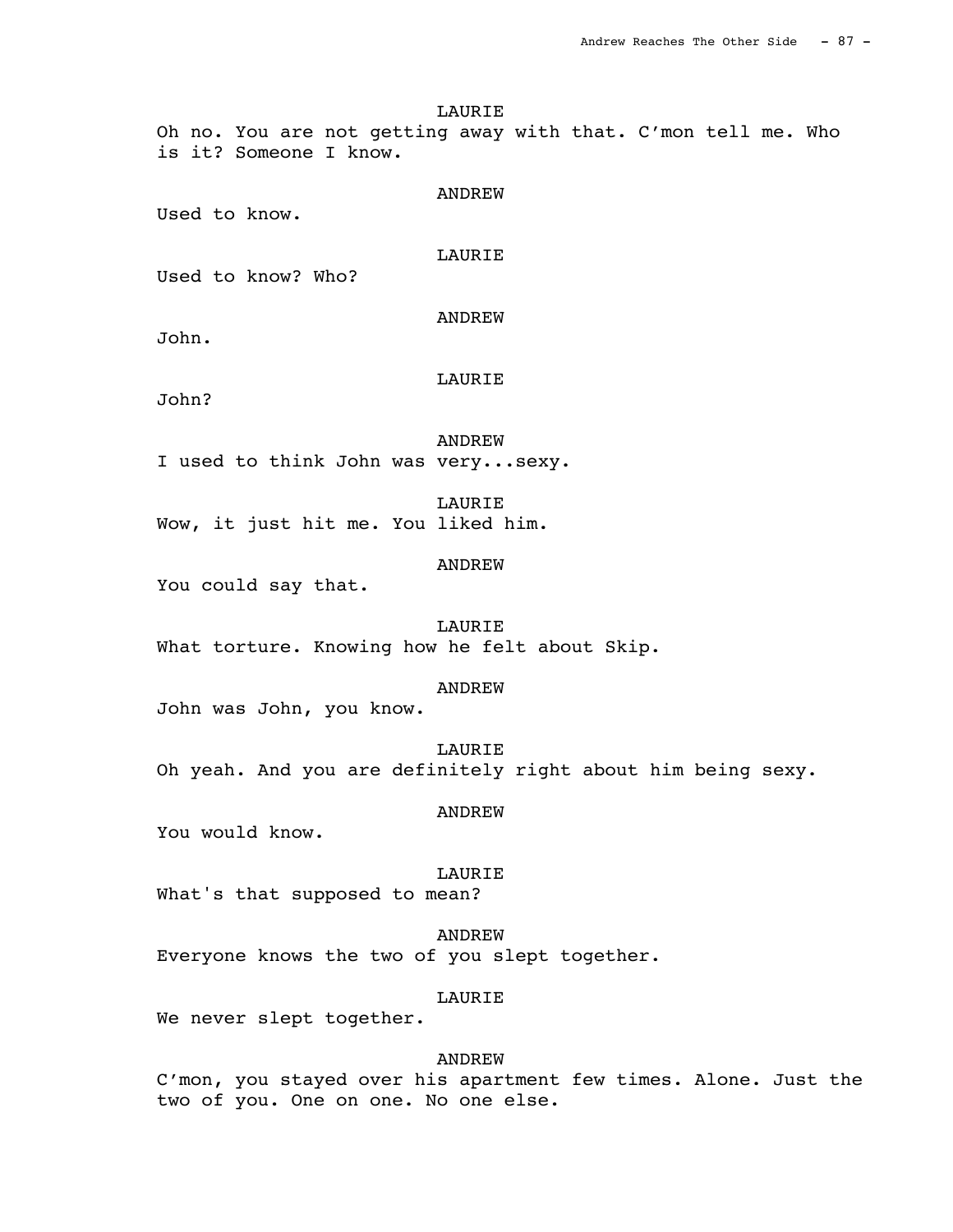LAURIE

Wait, wait, wait, first of all, we did not do anything except fall asleep.

#### ANDREW

Right.

# LAURIE

And even that we did separately. He gave me the bed and he took the floor.

### **ANDREW**

That's not what he said.

### LAURIE

I don't care what he said. What did he say "he did" me?

# ANDREW

In not so many words.

# LAURIE

I wish. But it never happened.

#### ANDREW

And here I thought you could have told me about it.

## LAURIE

Can't help you there Andy. John and me never did it.

### ANDREW

Wow...here I...

### LAURIE

Hold that thought for a second. There's actually someone at the door. Start the letter. I'll be right back.

(LAURIE exits. Crossfade as DAD enters)

DAD

Andrew, I'm just wondering what your plans are.

### ANDREW

Plans?

DAD

Well, I know you're seeing a psychologist.

ANDREW

Social worker. It's therapy.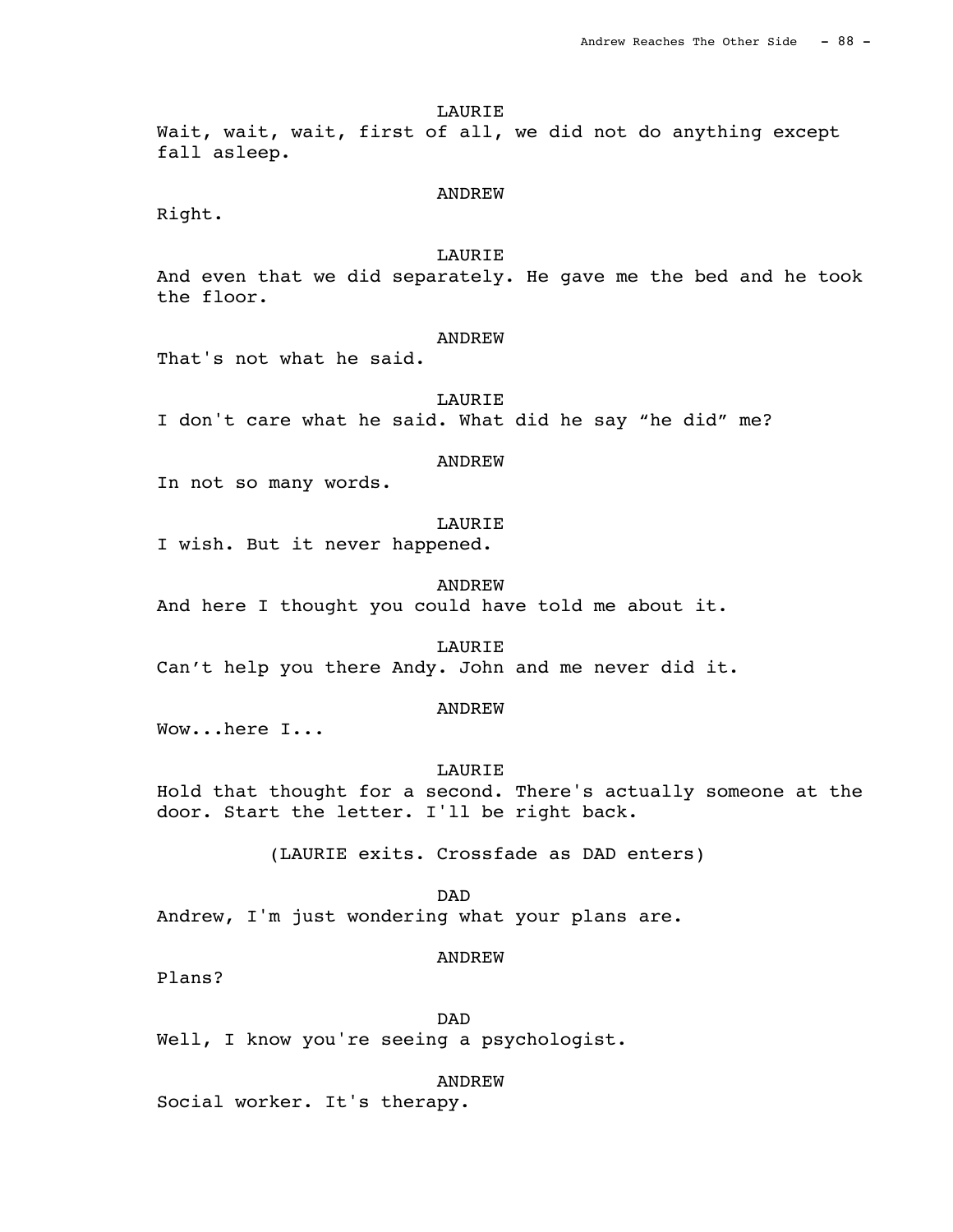# DAD

When I was growing up, a person didn't need therapy.

ANDREW

Things were different then, Dad.

DAD

Maybe. Eh...they're really not that different.

# ANDREW

Okay.

 DAD About your therapy. Do you talk about, how do I say this...safety there?

### ANDREW

Safety?

 DAD You know, keeping yourself from getting any unwanted...bugs.

ANDREW

Hasn't come up.

 DAD Oh. Well...okay. Here. Take these.

(DAD gives ANDREW condoms)

### ANDREW

Condoms?

 DAD Carry one with you at all times.

# ANDREW

Dad?

 DAD Don't keep it in your wallet too long though. Heat and friction could cause a tear.

# ANDREW

I don't need these.

 DAD Do you know how to use them?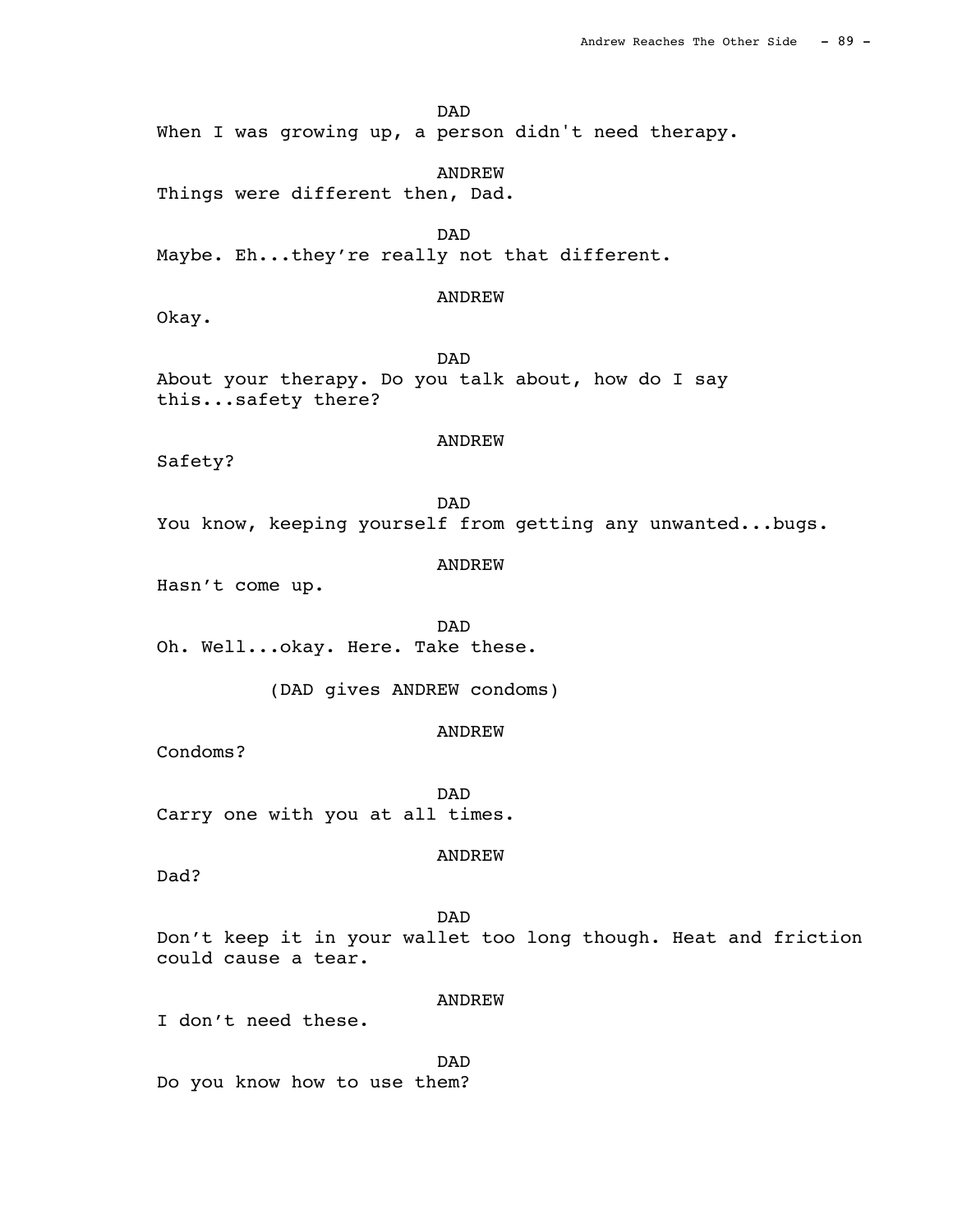ANDREW Yes. I really don't... DAD Keep them Andrew, we don't use them anymore. **ANDREW** These were yours? DAD Does that bother you? ANDREW Really dad, I don't plan on being in a situation where I... DAD You don't plan for these things, they just happen. ANDREW I can't talk about this with you. DAD Any product you use must contain nonoxynol-9... ANDREW Stop it! DAD I just want you to be safe son. ANDREW I will be. Okay? Just stop. DAD Alright. ANDREW Good. DAD Make sure you don't brush your teeth before oral... ANDREW Enough! DAD Okay. (Beat) You don't want a sex change, do you?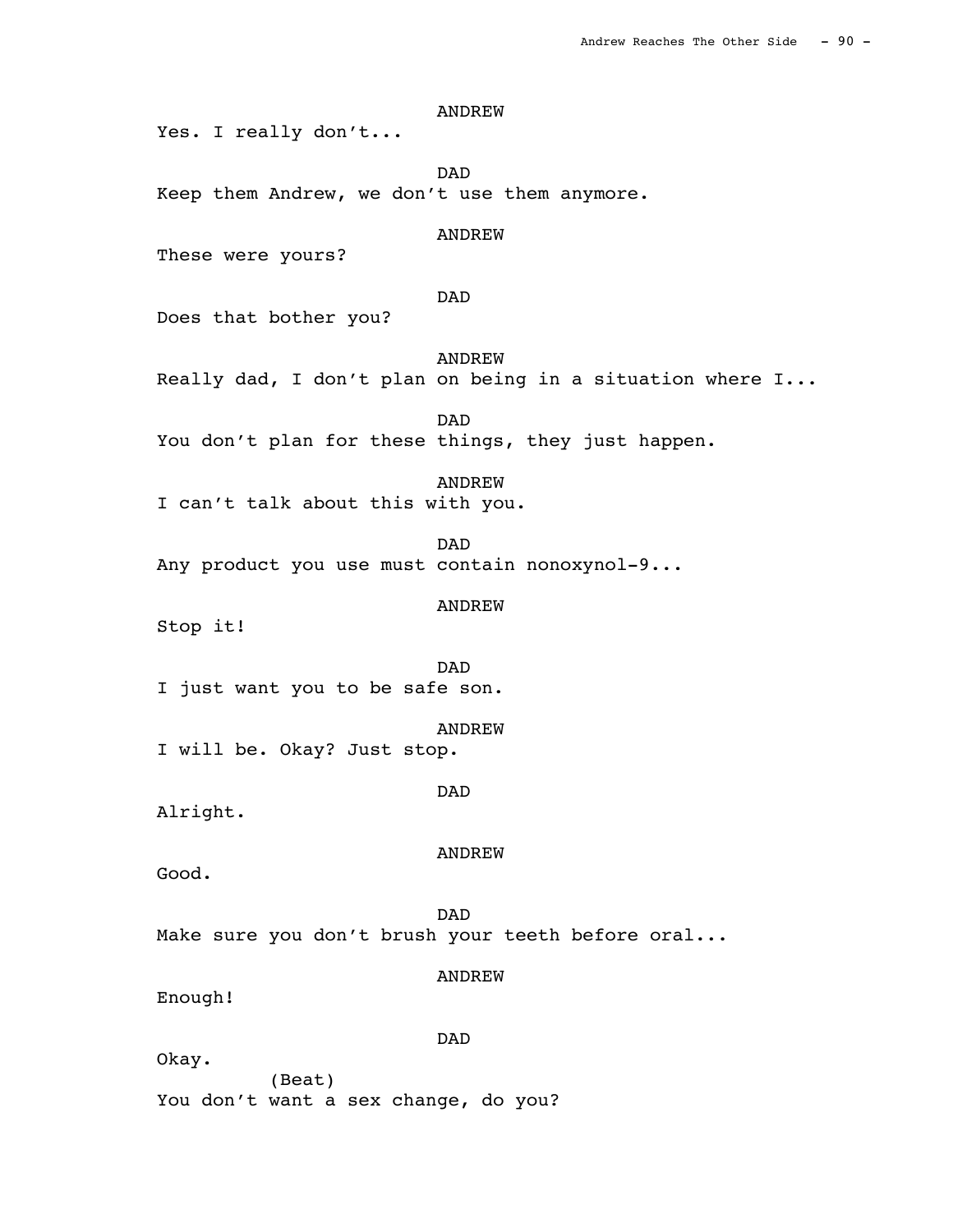ANDREW No! DAD Good. That's good. I just wanted to ask. ANDREW Dad! DAD Don't get upset with me, Andrew, I'm just trying to help. ANDREW I don't need your help. DAD Oh. ANDREW I mean, I don't need your help with certain things. DAD I understand Andrew. ANDREW Great. Good. DAD I went through a phase. ANDREW A phase? DAD Yeah, a phase where I thought I was attracted to other boys. ANDREW This isn't a phase dad. DAD I know. I didn't say it was. You're too old for that anyway. ANDREW Look, I hate to cut this short, but I'm supposed to meet Skip and Laurie and... DAD Skip's not the only guy out there.

#### ANDREW

I know.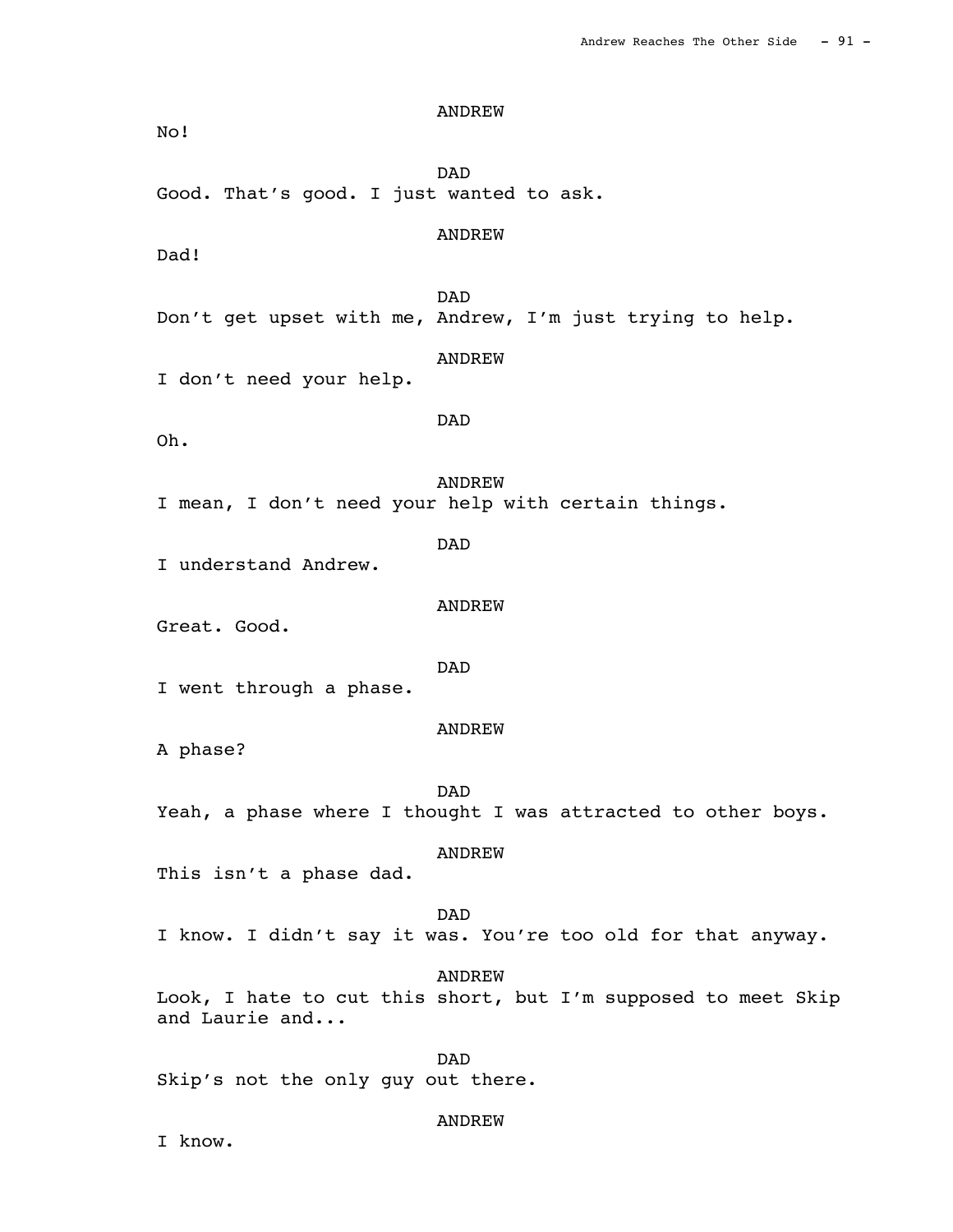DAD There are plenty of other guys... ANDREW I really have to go. DAD Play safe Andrew. (DAD exits. SKIP and LAURIE enter. Crossfade to a bar. Background music. ANDREW and LAURIE have a beer. SKIP with a mixed drink.) SKIP That is unbelievable. ANDREW I had to get out of there. They are driving me crazy. LAURIE I think it's sweet. SKIP Wish my parents reacted like that. ANDREW No you don't. SKIP Indifference is worse. ANDREW I hate it. I mean, first it's P-FLAG, then it's safe sex talks. I mean, I don't want my parents being gayer than me. LAURIE Relax Andy. They'll get over it. ANDREW This is not what I expected. I mean I'm supposed to hate them for the right reasons. Not because they...

# SKIP

What right reasons?

#### ANDREW

They are depriving me of my right to fight with them about how close-minded they are.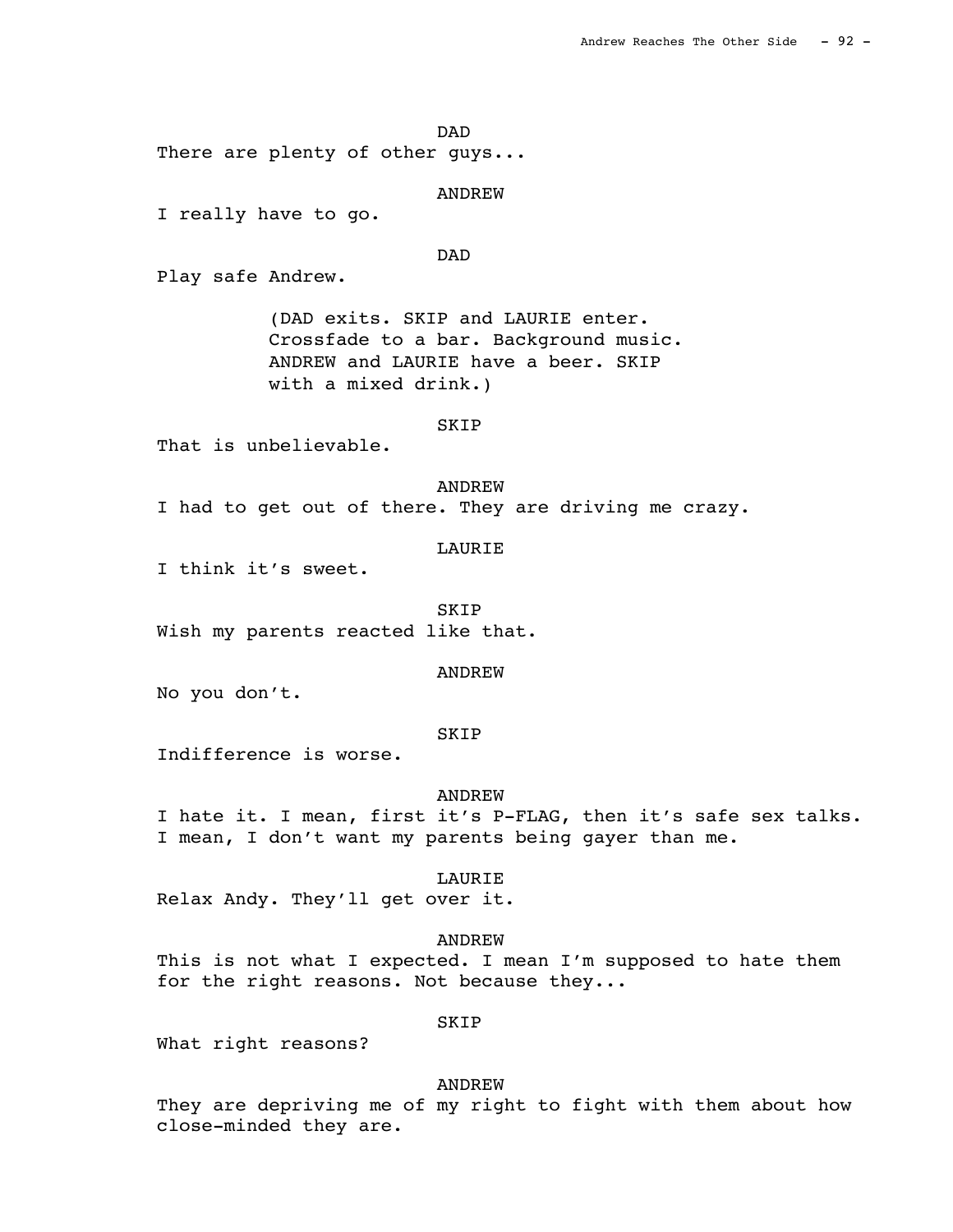LAURIE But they're not. ANDREW And that's not fair. SKIP Calm down. This is just what you need. ANDREW I can't go back there. They've turned into these...these activists. SKIP And you're the angry one? ANDREW I need to fight with someone. SKIP Too much testosterone. ANDREW And what was with you the other day? SKIP What did I do? ANDREW C'mon, like you don't know. SKIP No, I don't. ANDREW You were all over me. SKIP No I wasn't. LAURIE Guys, c'mon, forget it, I'm not in the mood. SKIP Andy, what? ANDREW

The number you gave me doesn't work.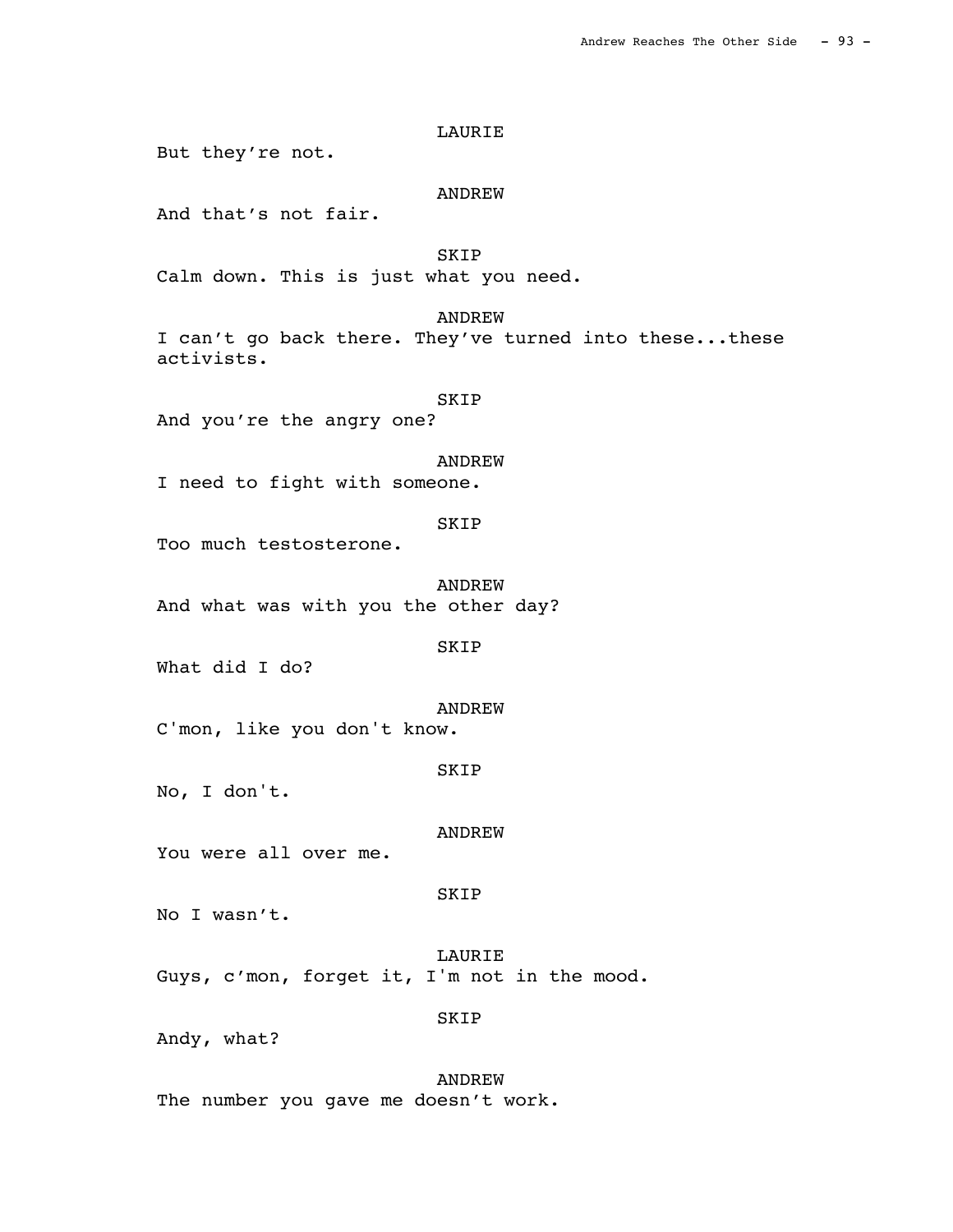SKIP

That's not my fault. I gave you what I had in my book.

(WAITER enters carrying a tray.)

# WAITER

How are you guys doing over here? (To ANDREW) Are you ready for another?

### ANDREW

Yeah, sure.

#### WAITER

Good, cause this one's on the bartender at the other bar over there.

What?

#### LAURIE

ANDREW

He's buying you a drink.

#### ANDREW

He doesn't have to do that.

#### WAITER

He wants to.

#### SKIP

He's really hot Andy.

 WAITER He's been buggin' me about you the whole night.

#### LAURIE

He's gorgeous.

### WAITER

Hounding me, "Is he almost done with his first one?"

#### ANDREW

Pleas give this to him? (ANDREW reaches into his pocket for two dollars)

Here.

 WAITER You don't understand. It's on the house.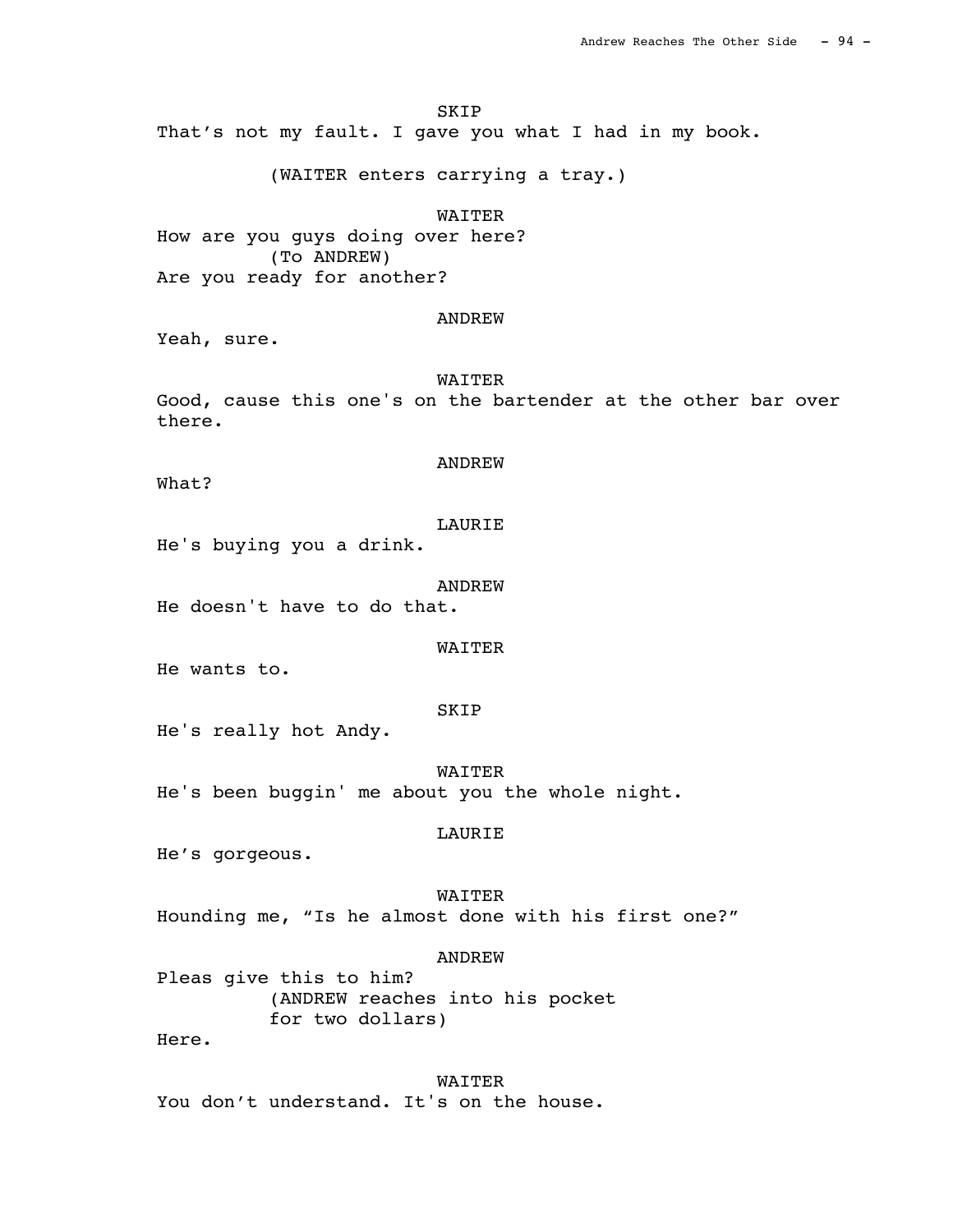Please. Just give him this and tell him thanks.

### WAITER

Whatever.

# (WAITER exits)

## SKIP

Andy, what are you doing? You can't send over money, it's an insult. You might as well just send the drink back.

# ANDREW

That's a tip.

 SKIP No one's ever bought me a drink around here.

#### LAURIE

He keeps looking over here.

# SKIP

Go tip him in person.

LAURIE

He's looking at the money. He's looking over here.

SKIP

Go over there, introduce yourself, thank him and then tip him.

LAURIE

The waiter's coming back over here.

#### ANDREW

No.

#### SKIP

You have to.

(WAITER enters)

### WAITER

Here, this is for you, sweetie.

(WAITER hands ANDREW one dollar) His name's Scott and he wants to split the difference.

# SKIP

He's flirting with you.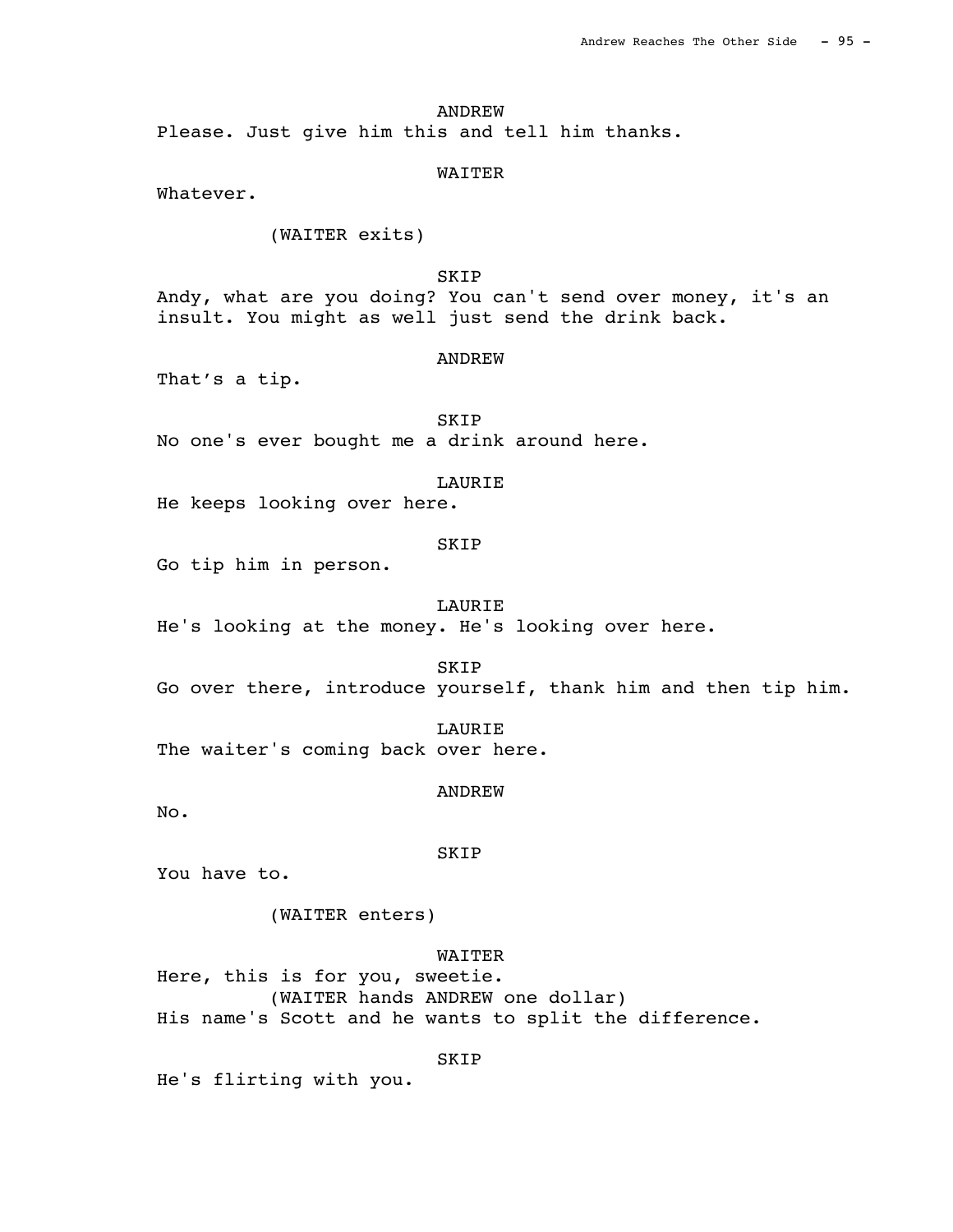WAITER

Personally, I would cut out all this silly foreplay and screw already.

 SKIP God, I would die to be you right now, Andy.

WAITER

See this picture over here. Doesn't he look fabulous?

# ANDREW

That's him?

### WAITER

He's the emcee on Sunday nights for the drag show. Those guys over at the buffet table go nuts. Imagine.

# LAURIE

Buffet table?

# WAITER

Yeah, over there, those pumped-up clones. One-quarter buff, three-quarters fay. Our very own buff-fay table.

(WAITER exits.)

## ANDREW

He's a drag queen?

#### SKIP

Not in bed.

### ANDREW

He's wearing lipstick.

#### SKIP

And a wig. Now get over it.

#### LAURIE

He's beautiful.

#### ANDREW

I don't know. He's cute but...

### SKIP

Go over there and meet...

### ANDREW

Not tonight. Not now.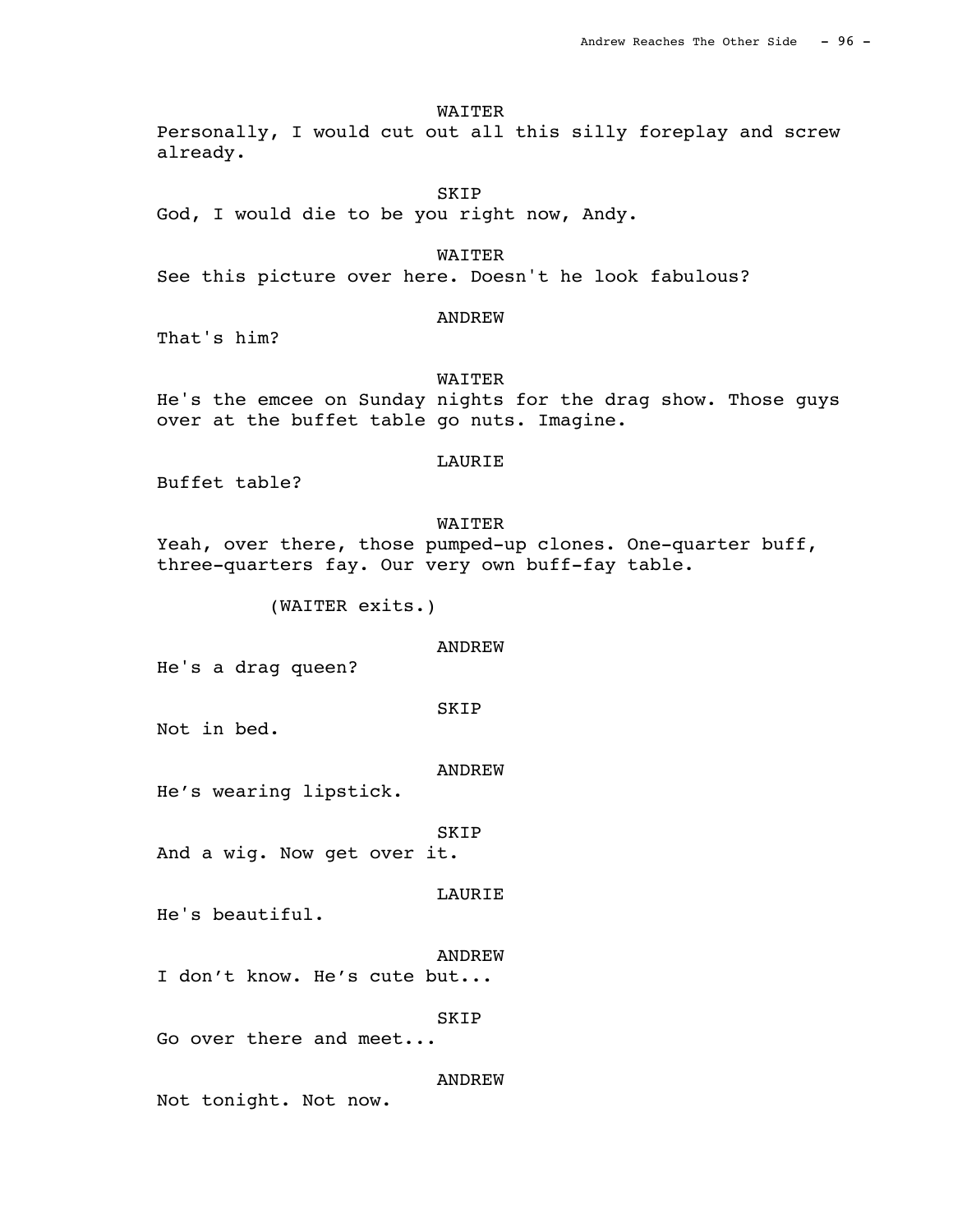SKIP

He probably has more passion than you could ever imagine or handle.

 ANDREW And he's probably slept with every guy here.

 SKIP Not me. Now go over and talk to him.

ANDREW

Not tonight.

**SKIP** This is probably once in a lifetime. A bartender. (To LAURIE) Will you stop looking at that picture?

LAURIE

How does he get that cleavage?

 SKIP Should I go over and talk to him?

ANDREW

No!

LAURIE

He didn't send you a drink.

SKIP

I can introduce myself. Break the ice for the two of you.

 ANDREW I don't want to meet him. Going to the bathroom, be right back.

 SKIP Go by the bar on your way back.

### ANDREW

Stop.

(ANDREW rises to exit. Crossfade as MOM and DAD enter wearing P-FLAG Tshirts. Disco music plays.)

DAD

You know, Andrew. Your mother and I are going to march in the New York City Pride parade next summer.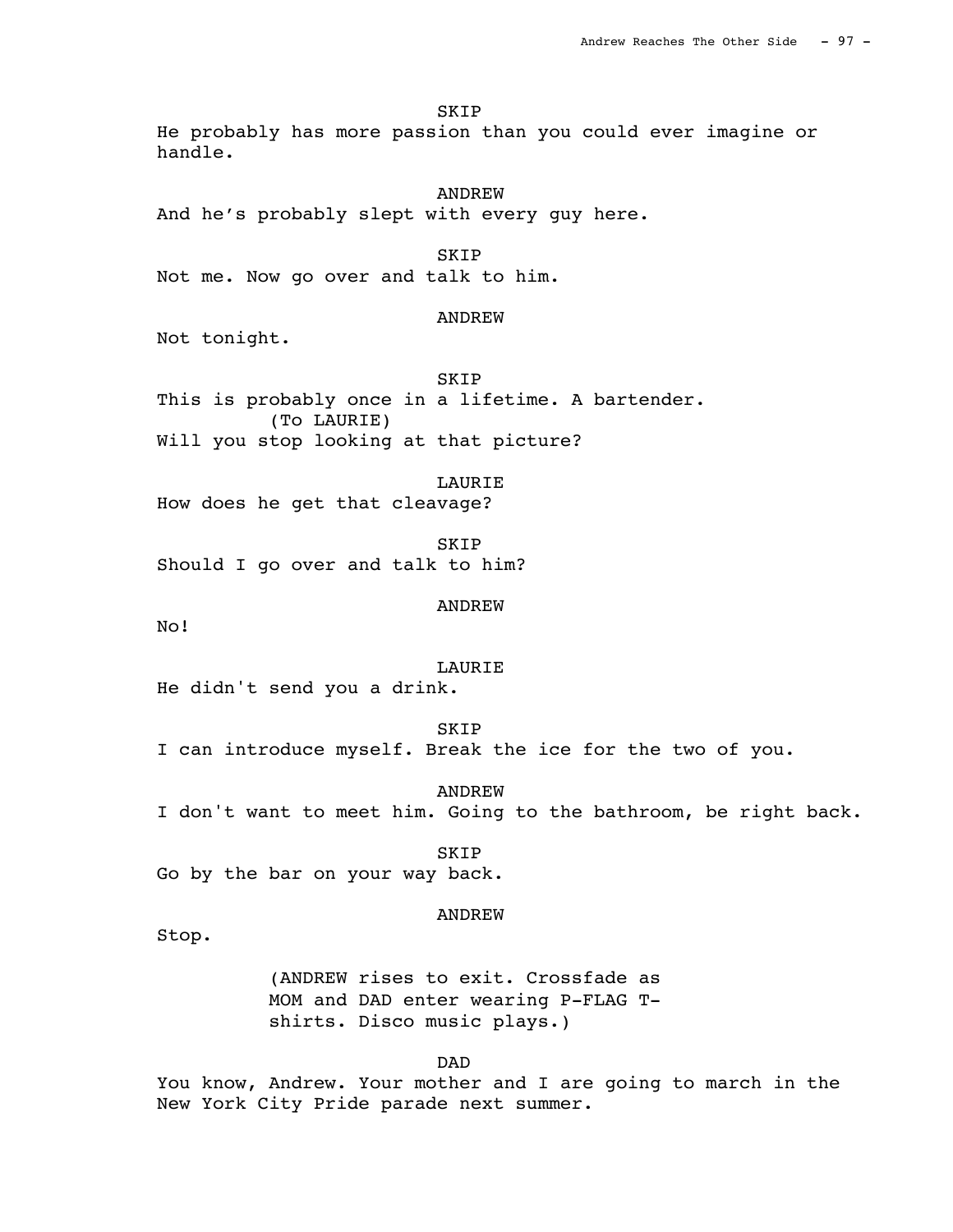MOM<sup>N</sup> We can't wait. ANDREW Why are you doing that? MOM<sup>N</sup> Strength in numbers, Andrew. Strength in numbers. DAD We're here. MOM Our son's queer. DAD We're used to it. MOM<sup>N</sup> So you get used to it. ANDREW First of all, I am not queer. MOM<sup>N</sup> We're all queer Andrew. DAD I have six toes on my left foot. ANDREW What are you listening to? MOM<sup>N</sup> Gays love disco. DAD We've put together a few moves. Watch this. (MOM and DAD dance a rehearsed Hustle-like routine) MOM<sup>N</sup> C'mon Andrew. It's easy. ANDREW The two you have to stop this. DAD

Stop what?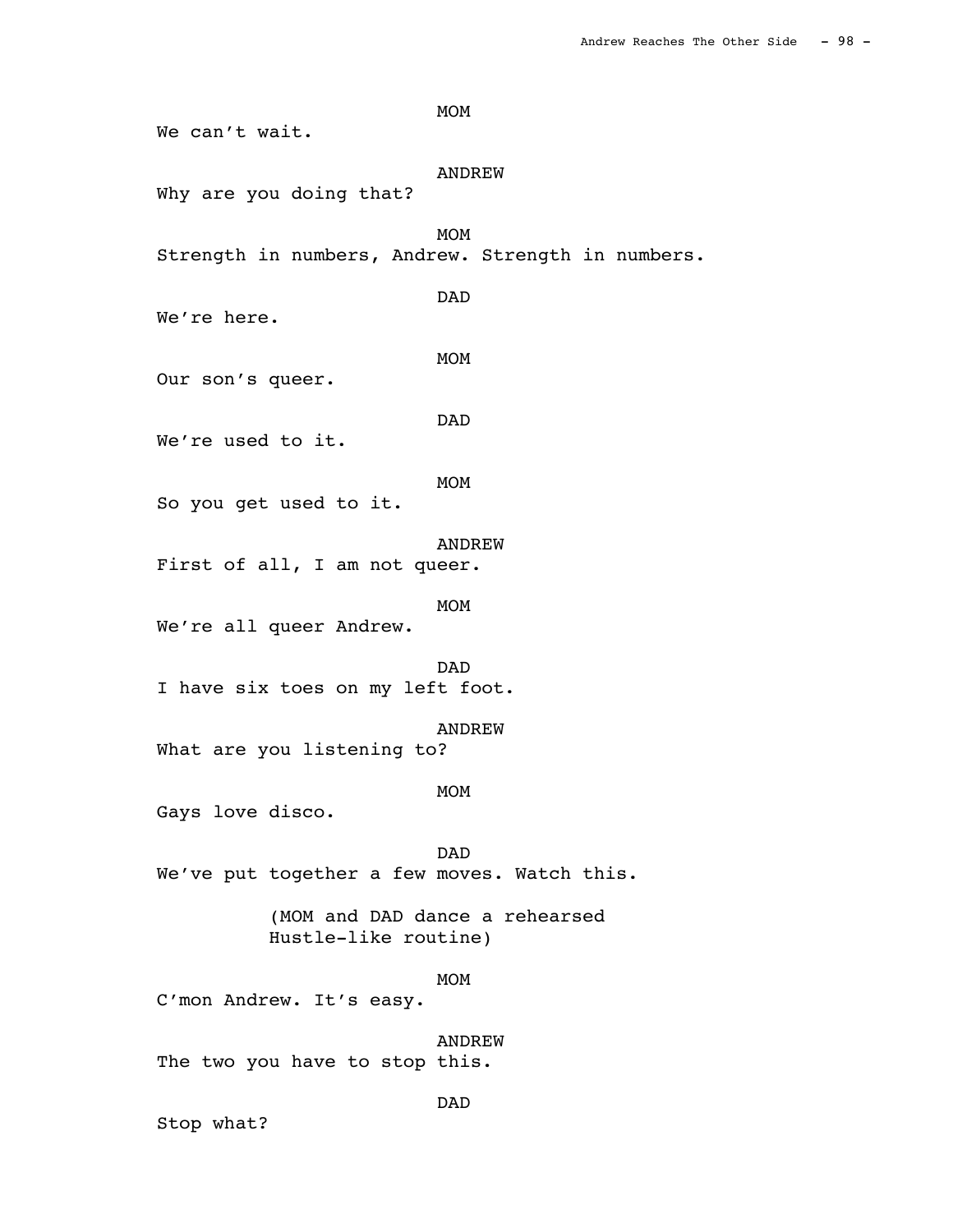I don't know. This...

MOM<sup>N</sup>

We...

 ANDREW This super parents thing that you're doing.

DAD

This all so new for us.

MOM<sup>N</sup>

And exciting.

ANDREW

Well it's not supposed to be exciting for you. You're sucking every ounce of enjoyment out of this for me!

(Music stops)

DAD

What do you want us to do?

 ANDREW Just go back to your lives and stop worrying about mine.

But...

MOM<sup>N</sup>

 ANDREW Quit that parents group, you don't need it.

MOM<sup>N</sup>

But we like it.

 ANDREW Fine, then go, I'm happy you like it, but I don't want to hear about it.

# DAD

But Andrew...

 ANDREW Just go back to being normal parents.

MOM<sup>N</sup>

What's normal Andrew?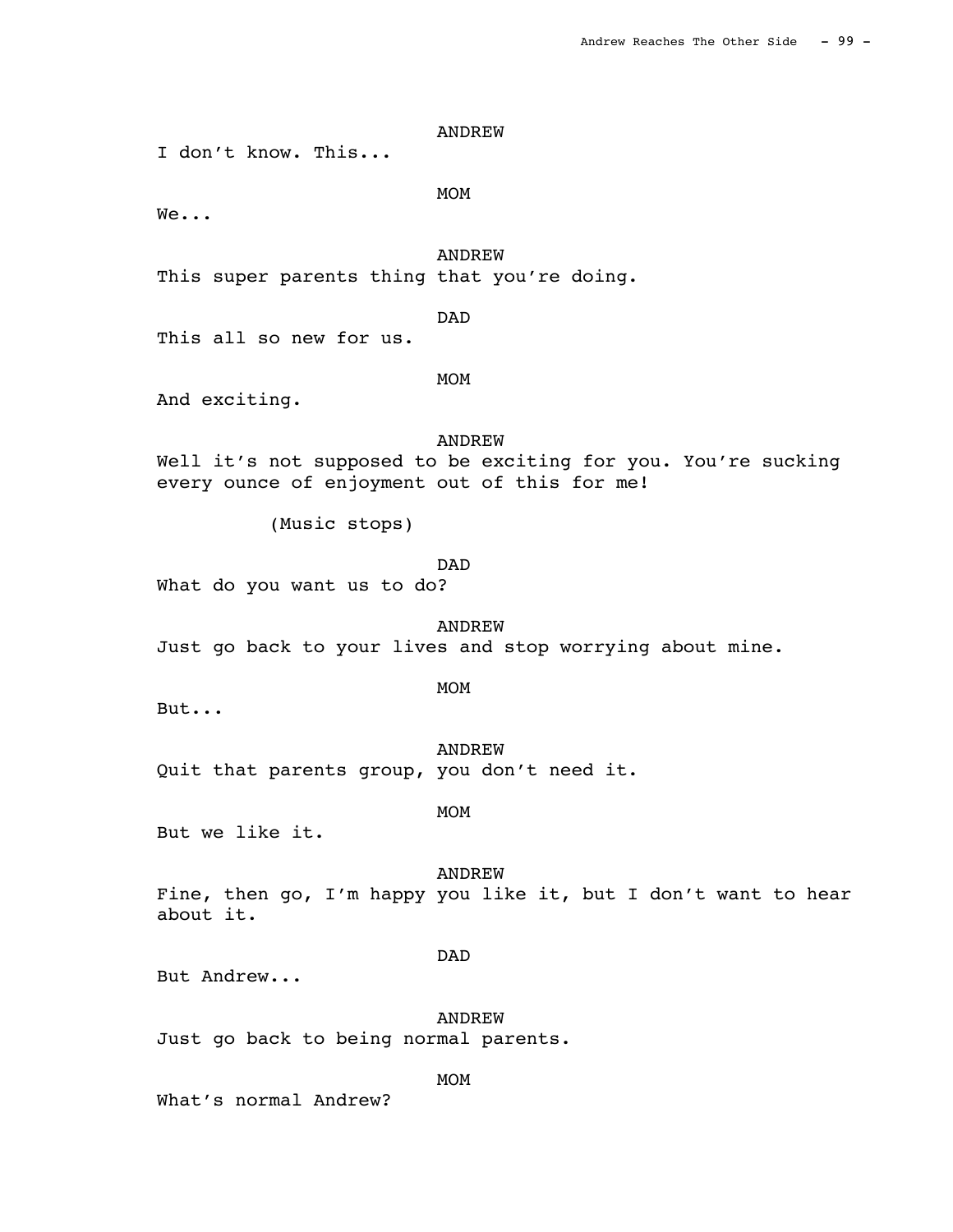ANDREW I don't know. Not this. MOM<sup>N</sup> But Andrew... ANDREW And stop telling people. That's my job. MOM<sup>N</sup> But your cousins... DAD He's right. When you're right, you're right Andrew. ANDREW Thank you. DAD This is his life. ANDREW Great. So we understand each other? DAD Yes. ANDREW Mom? MOM<sup>N</sup> Whatever you want Andrew. ANDREW Thank you. DAD Hey, you know the Buccaneers are in Philadelphia tomorrow. I could get tickets if... ANDREW Tomorrow? DAD Eagles/Bucs. We could drive down. ANDREW

Damn.

DAD

Pivotal game.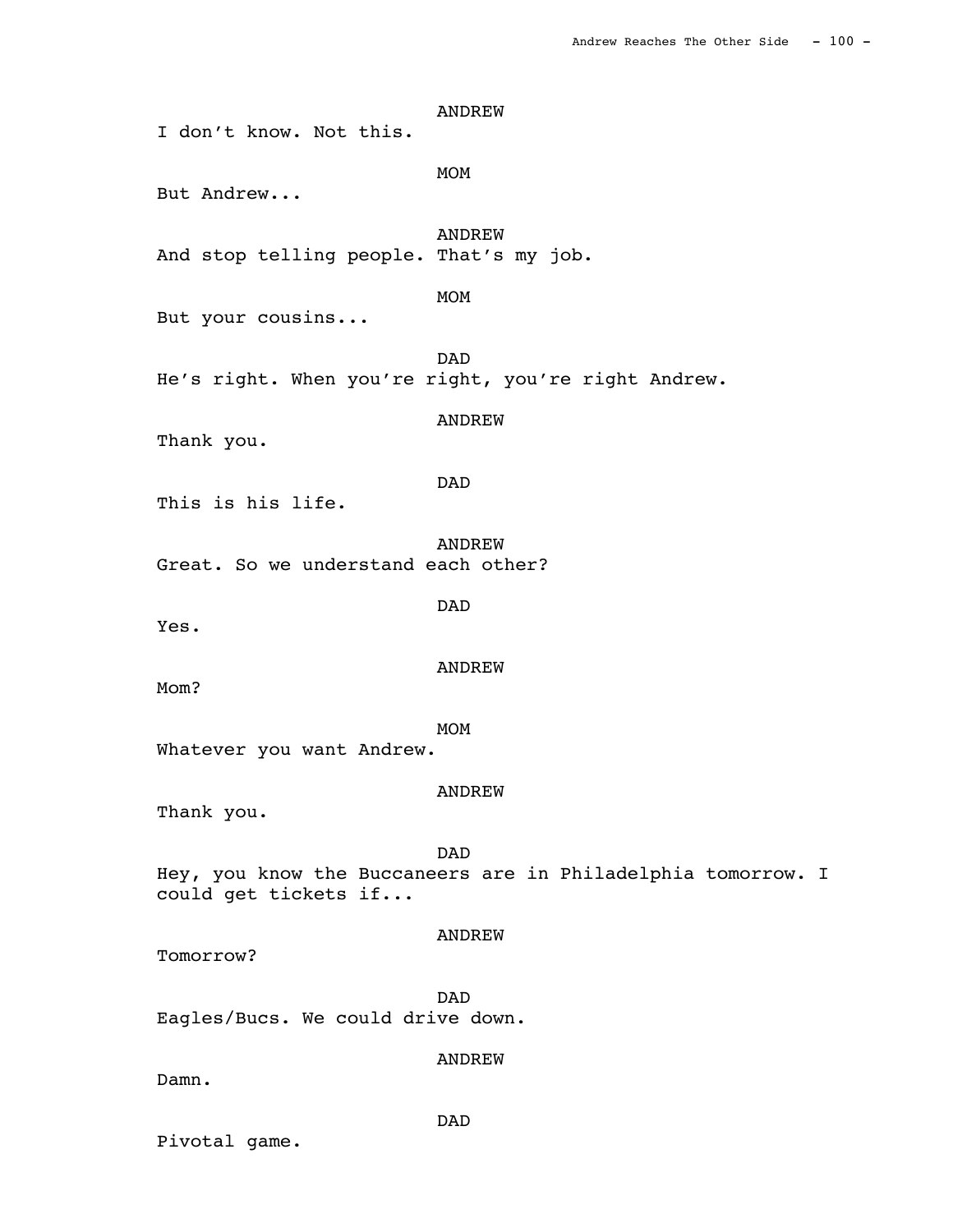ANDREW I know, I know, it's just... MOM<sup>N</sup> You have plans? ANDREW I promised Laurie I'd help her out with something tomorrow. DAD Re-schedule. ANDREW I can't. DAD Well, I could get tickets to the Giants wild card game next week. ANDREW The Giants? I don't know...I haven't watched a game since... MOM<sup>N</sup> It'll be good for you. ANDREW I don't know. DAD Well, think about it. (DAD and MOM exit. Crossfade as LAURIE enters. A radio plays softly in the background. ANDREW crosses to her.) LAURIE Andy, you're early. Thanks for coming over. ANDREW This better be good. I could be at a football game right now. LAURIE Really? ANDREW Really. LAURIE

Do you want something to drink?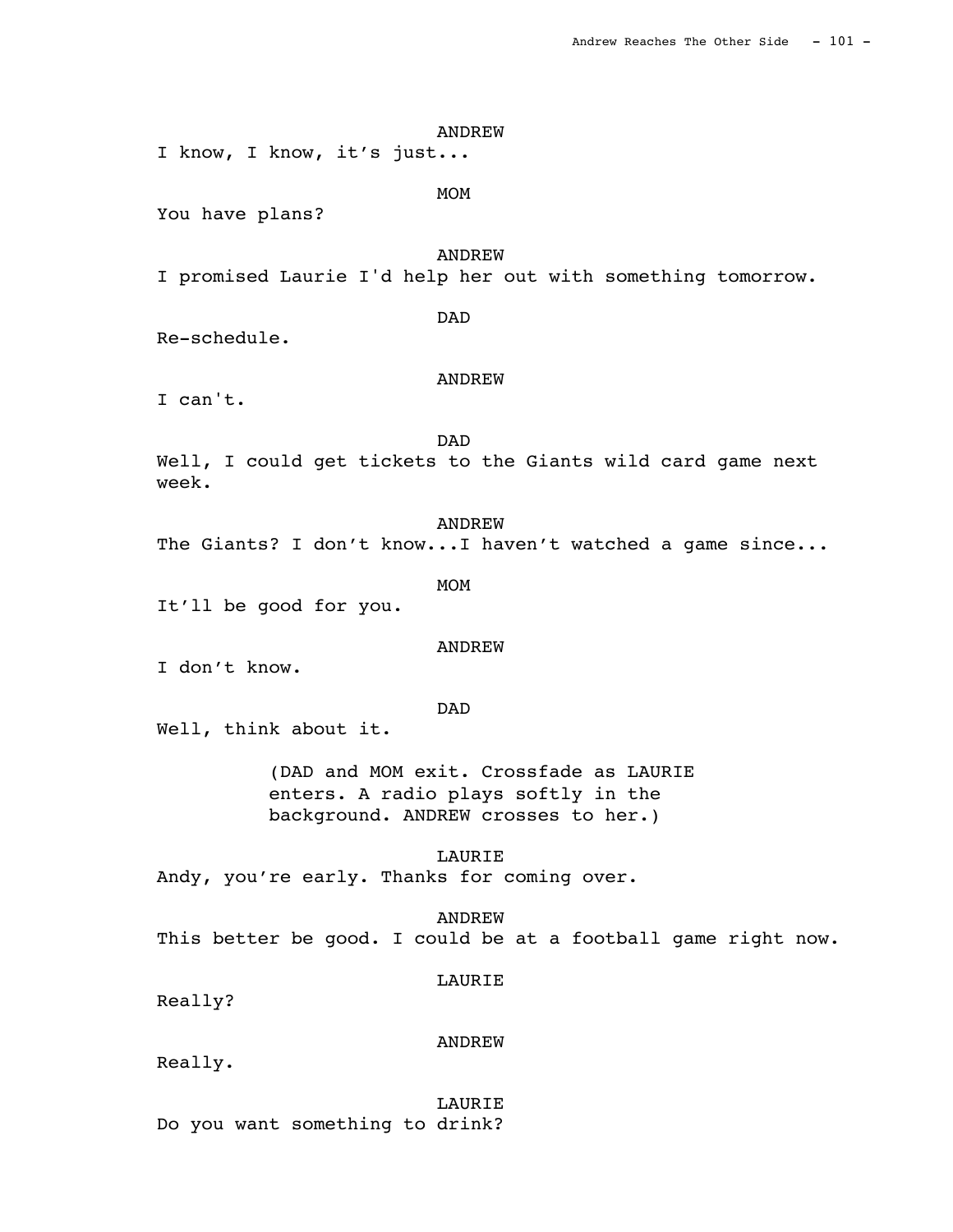ANDREW I'm not thirsty. LAURIE How's your head? ANDREW My head is fine. Laurie... LAURIE Why didn't you tell me you had tickets to a game? ANDREW I don't know. LAURIE Wish I had known. ANDREW It's no big deal. I'll catch the score later. What's so important? LAURIE You. ANDREW Me? LAURIE And Skip. ANDREW Me and Skip? LAURIE Look, I've kinda put myself in the middle of something and, well, I was talking to him about you writing this letter to Danny and... ANDREW And? LAURIE Maybe you shouldn't do that, you know. ANDREW Why not?

LAURIE

You might come off as a little, I don't know, psycho.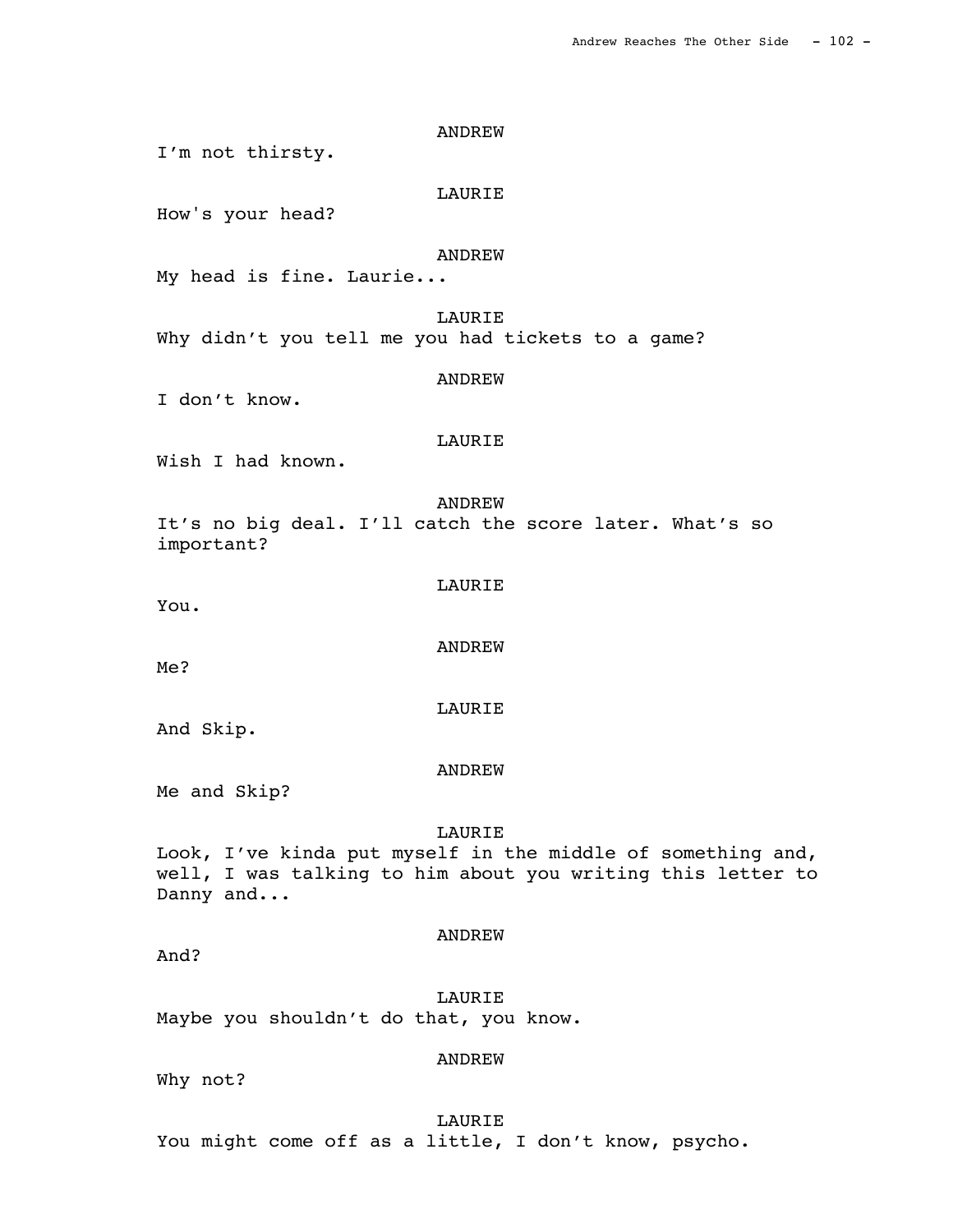Psycho?

LAURIE

Desperate.

# ANDREW

Desperate?

 LAURIE And the more I think about it, Skip is probably right. Maybe you should just forget about Danny. Obsessing about one...

#### ANDREW

I'm not obsessing.

### LAURIE

I know you think you're not.

## ANDREW

I'm not. Okay?

#### LAURIE

You may never meet him again. You have to be realistic... Let him go. Move on. We can't have everything we want, can we?

# ANDREW

No I guess we can't.

#### LAURIE

No we can't. We can't. We think that we...

(SKIP and DANNY enter. SKIP is drinking bottle water)

#### SKIP

Hi guys.

 LAURIE Well thank god, it's about time.

# ANDREW

Hey Skip.

#### SKIP

Andy, you remember Danny?

### ANDREW

Yeah. Hi.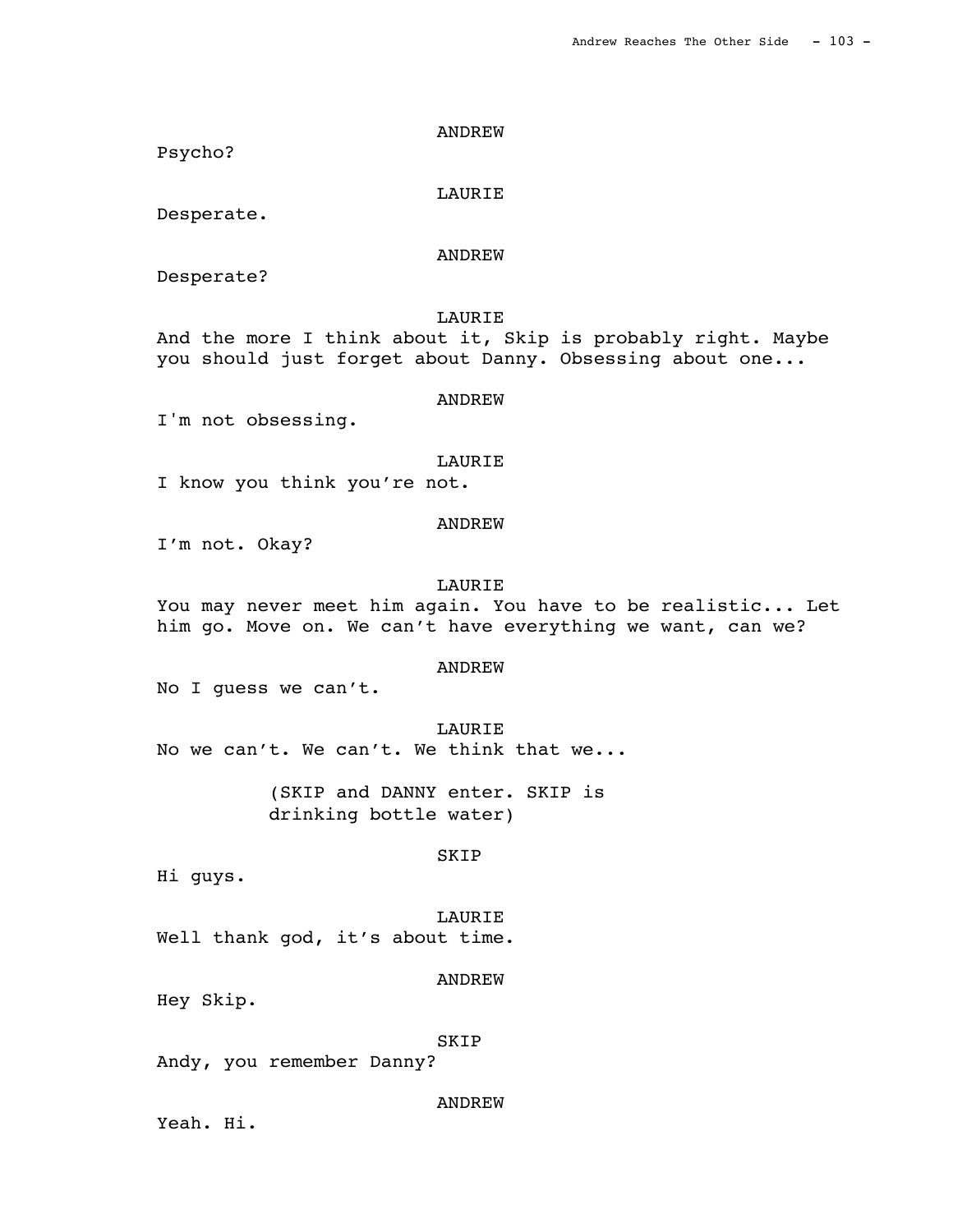Hi Andy. LAURIE Nice seeing you again. Want something to drink? DANNY No thanks, I'm fine. ANDREW I'll have some water. LAURIE You're mouth is dry all of a sudden. ANDREW I'm thirsty. (SKIP gives ANDREW his water) SKIP Here. The things I do for you. ANDREW Thanks. SKIP C'mon Laurie, Slurpee time at Seven Eleven. LAURIE Already? SKIP I just gave Andy my drink... LAURIE Okay. SKIP Slurpee? DANNY No thanks. SKIP Big gulp? ANDREW

DANNY

I'm fine.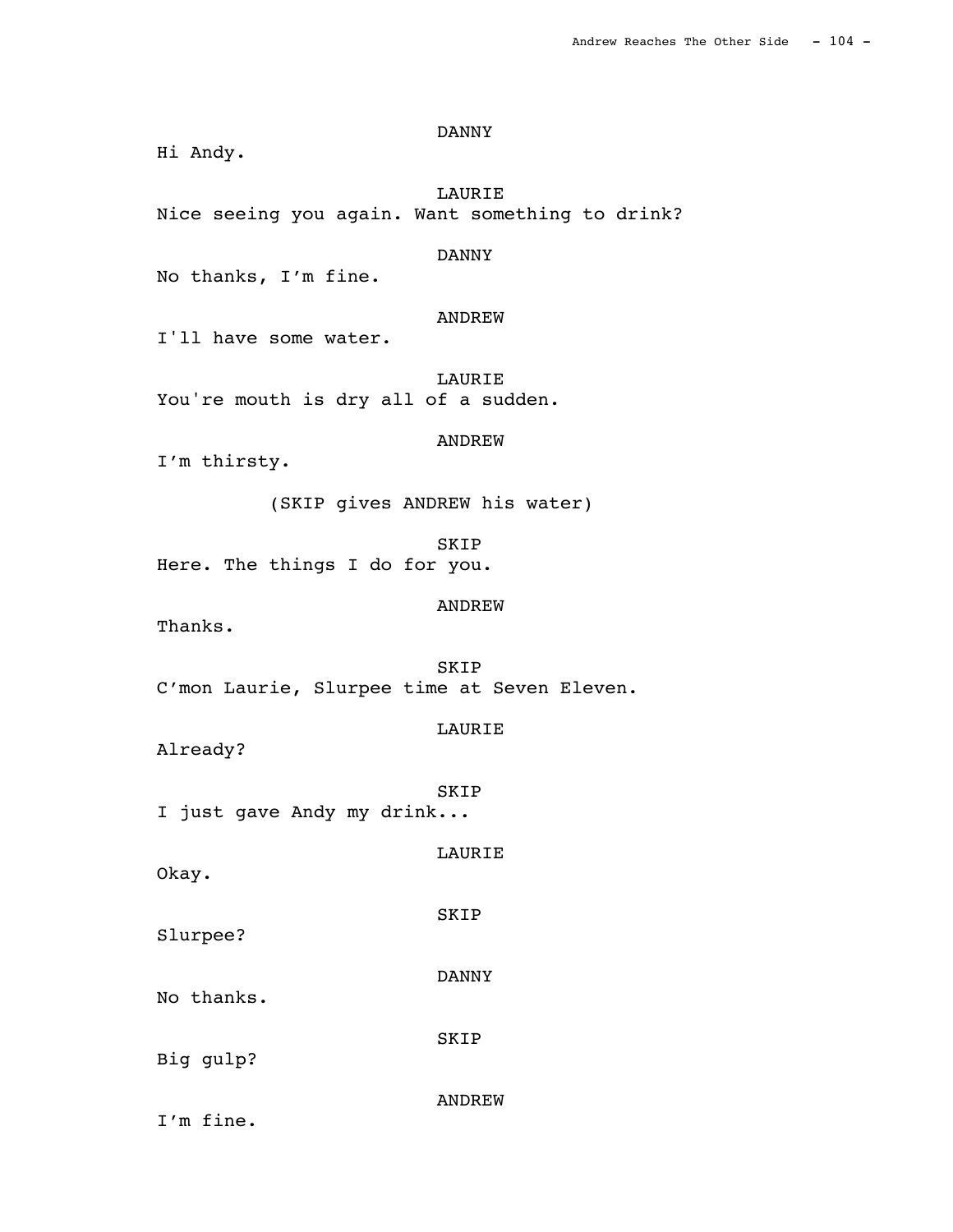LAURIE We'll be right back. (SKIP grabs LAURIE, they exit) DANNY So... ANDREW Skip didn't tell me you were... DANNY He didn't? ANDREW No, I wasn't expecting...Shouldn't you be at school? DANNY It's Sunday. ANDREW Right. I knew that. DANNY How's your head? ANDREW Completely healed. Minor scar. (ANDREW points to his head, DANNY looks closer) DANNY Hmmm, can't even see it. (Brief pause as they are close together)

## ANDREW

Hey, you know, I checked the little book with song lyrics that comes with CDs. And he does say Wendy in Born to Run.

#### DANNY

I know.

#### ANDREW

But I listened to it over and over again. And I can understand how you could hear Andy.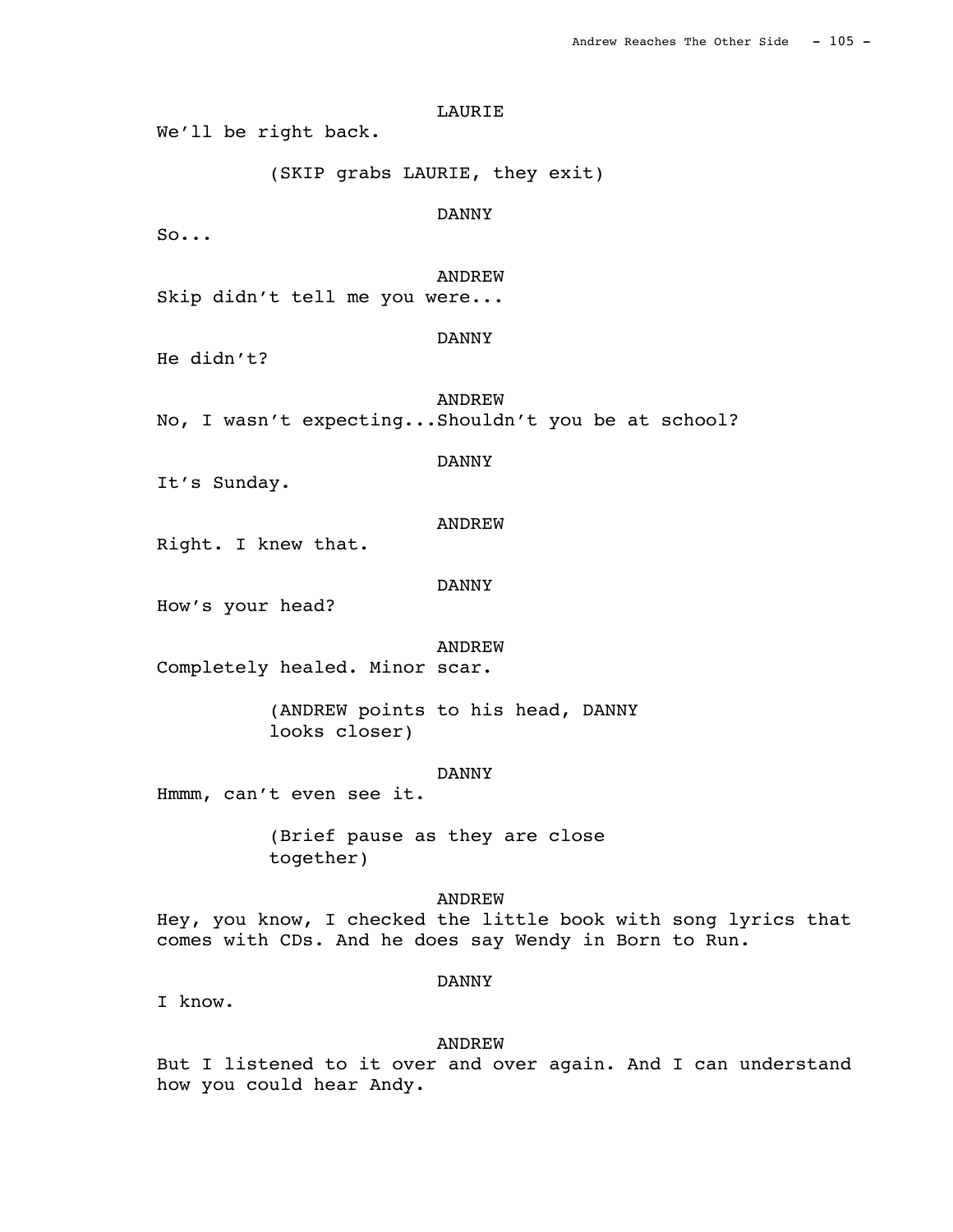DANNY You can. See. I'm not crazy. ANDREW No. Not at all. DANNY Good. ANDREW But he definitely does say strap your hands across my "engines," not "inches". DANNY So did you see the game? ANDREW No. DANNY Your team is really lucky. Won it on a last minute touchdown. 14 to 13. ANDREW Awesome. DANNY For you. ANDREW I'm sorry. DANNY I guess your friends had contacted John after all. ANDREW What? DANNY 14 to 13? The oujia board? ANDREW Oh my god. You don't really think... DANNY He predicted the score? I don't know.

ANDREW

Just a coincidence.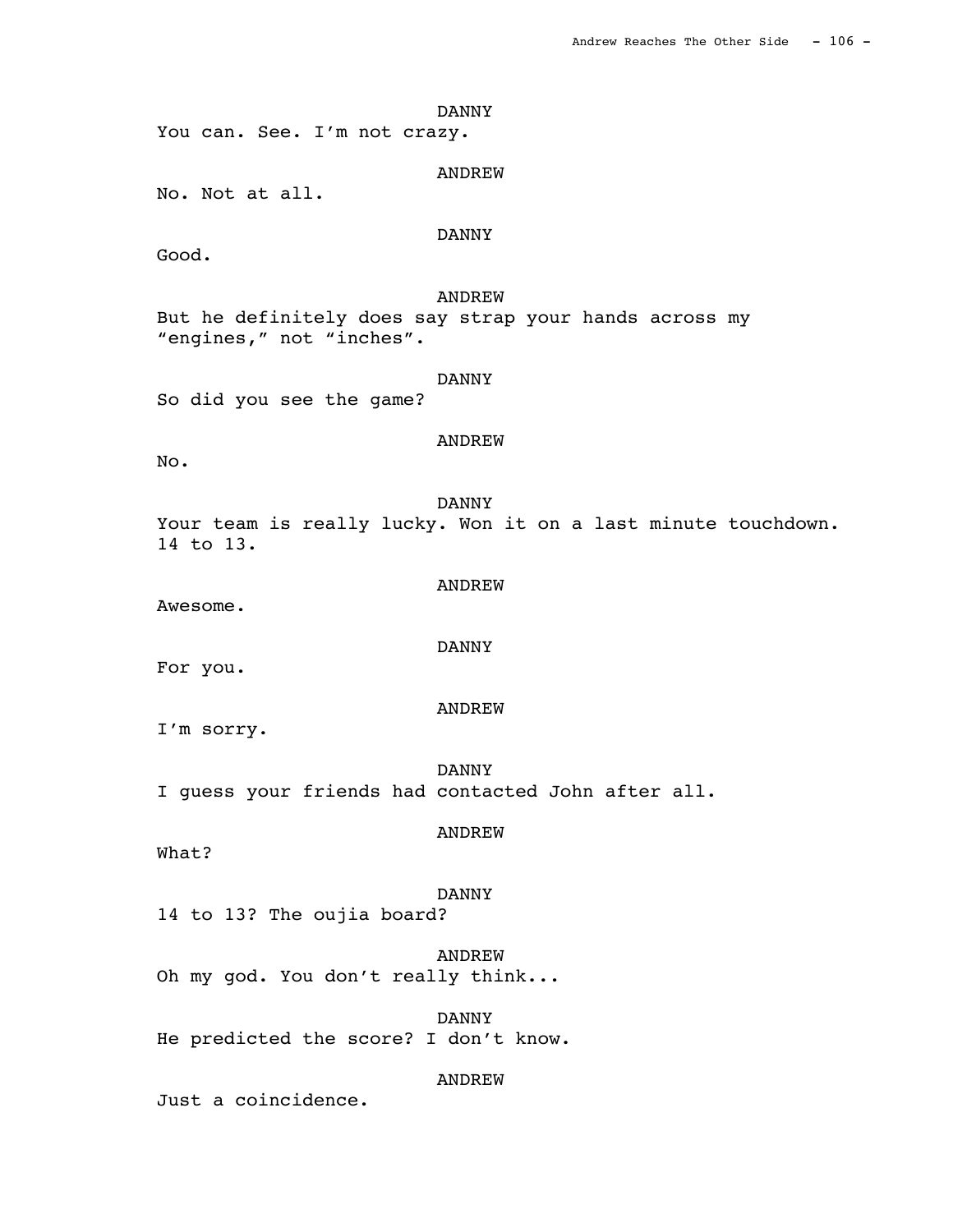### DANNY

A coincidence?

### ANDREW

That's all it was.

DANNY

Maybe. Well, you won. So I owe you.

### ANDREW

For what?

## DANNY

What we talked about at the party...

ANDREW

You came into the kitchen cause you were freaked out.

### DANNY

And I was looking for a drink and...I knew you were in the kitchen. And we made a bet.

 ANDREW Oh yeah that's right. You owe me dinner.

#### DANNY

And I settle my debts.

#### ANDREW

Quickly I see.

#### DANNY

Why waste time, right?

### ANDREW

Right.

# DANNY

You know, Skip tracked me down through my parents. He told me you had tried to call. When I moved to the Towers off-campus, my number changed, and...sorry about that.

### ANDREW

Oh that's alright.

#### DANNY

Actually no, it's not alright. We could have seen Rutgers get trounced together.

 ANDREW Yeah that would have been fun for you.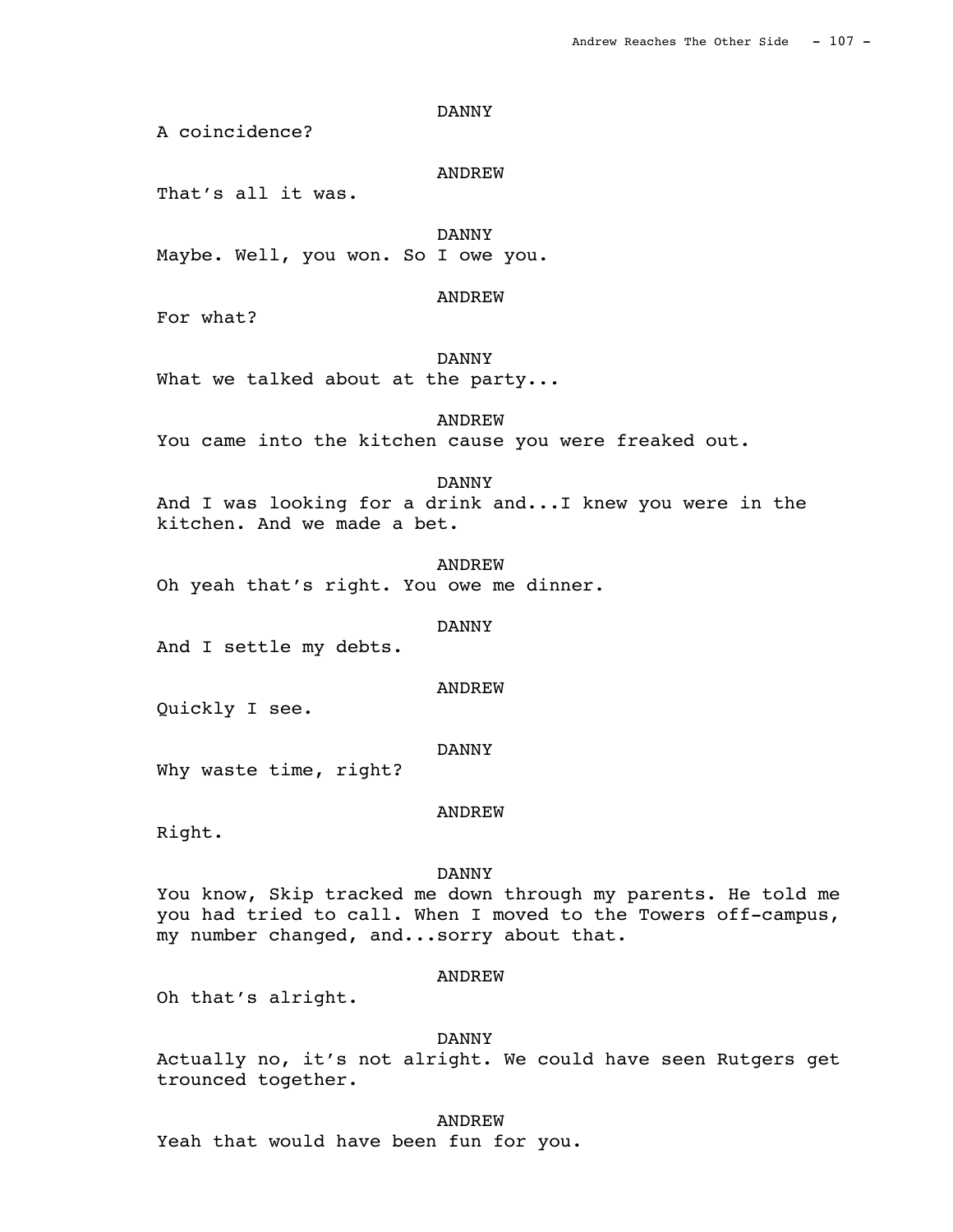DANNY Yeah, it could have been fun. And not just for the game. (Brief pause) So where should we go for dinner? You are free tonight? **ANDREW** Yeah, definitely. DANNY So it's a date? ANDREW A date? Yeah, I guess so. DANNY Great, I'm looking forward to it. ANDREW Me too. DANNY Can I have a sip? ANDREW Sure. (ANDREW hands the water to DANNY. DANNY sips, gives it back. Radio plays the same wedding song they danced to earlier) DANNY Thanks. ANDREW Sure. Anytime. So, here we are. DANNY Do you like this song? ANDREW I didn't pick it out. DANNY I like it. ANDREW So do I, I just...